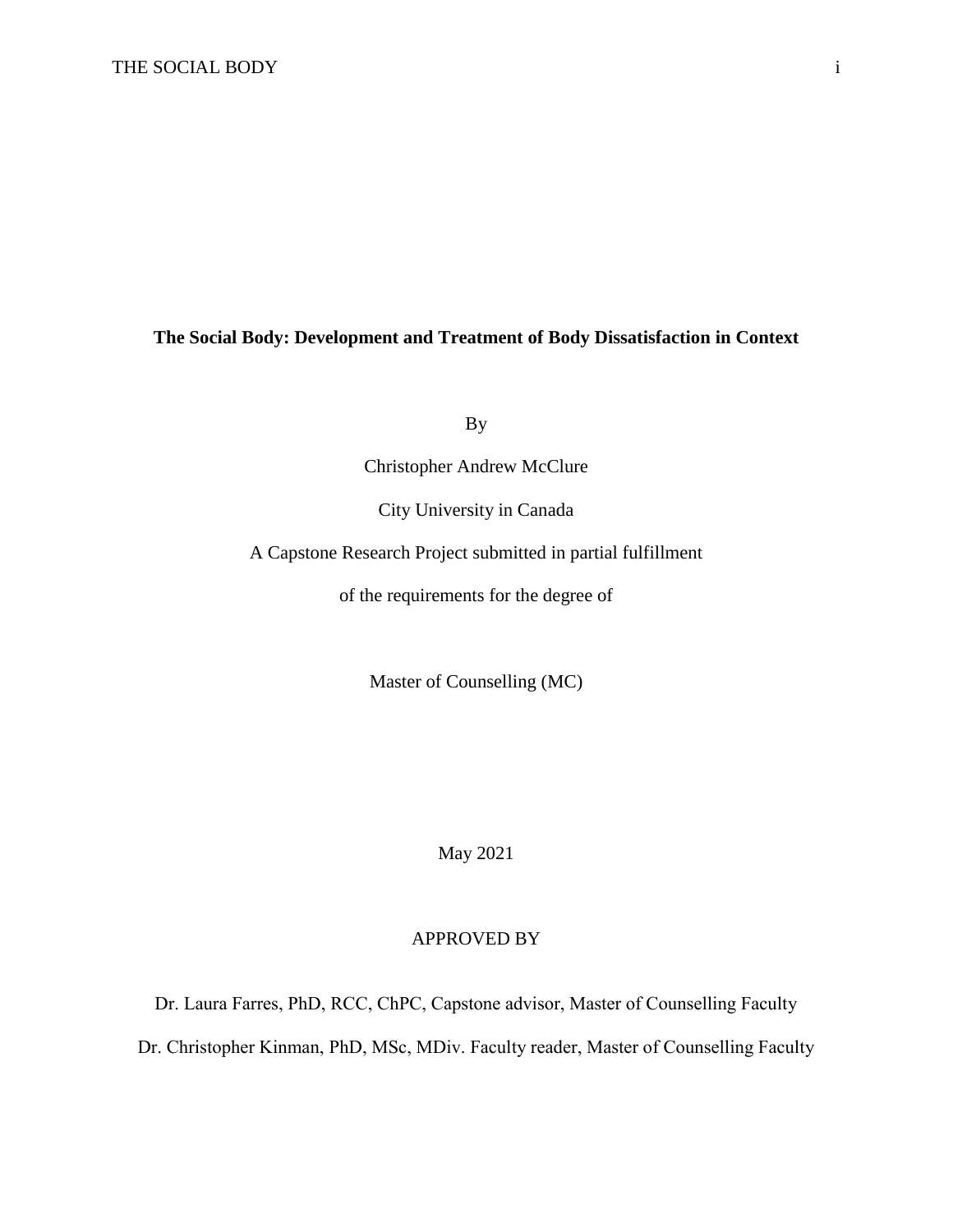#### **Abstract**

<span id="page-1-0"></span>Body dissatisfaction is a distress that occurs when a person's feelings about their body image are predominantly negative. Body dissatisfaction is the result of sociocultural influences exacerbated by specific mechanisms, to which people have varying degrees of vulnerability. The manifestations of these influences and the state of a person's vulnerability greatly depend on the context. This project explores how adolescents and young adults may develop, protect themselves against, or recover from body dissatisfaction. The influences, mechanisms, and vulnerabilities mentioned previously are also explored in context to the identified demographic. Following a literature, practical therapeutic applications are suggested for counsellors seeking to understand and improve the lives of clients with body image distress.

*Keywords:* body dissatisfaction, body image, body satisfaction, sociocultural theory, systemic theory, social comparison theory, self-compassion, Power Threat Meaning Framework, counselling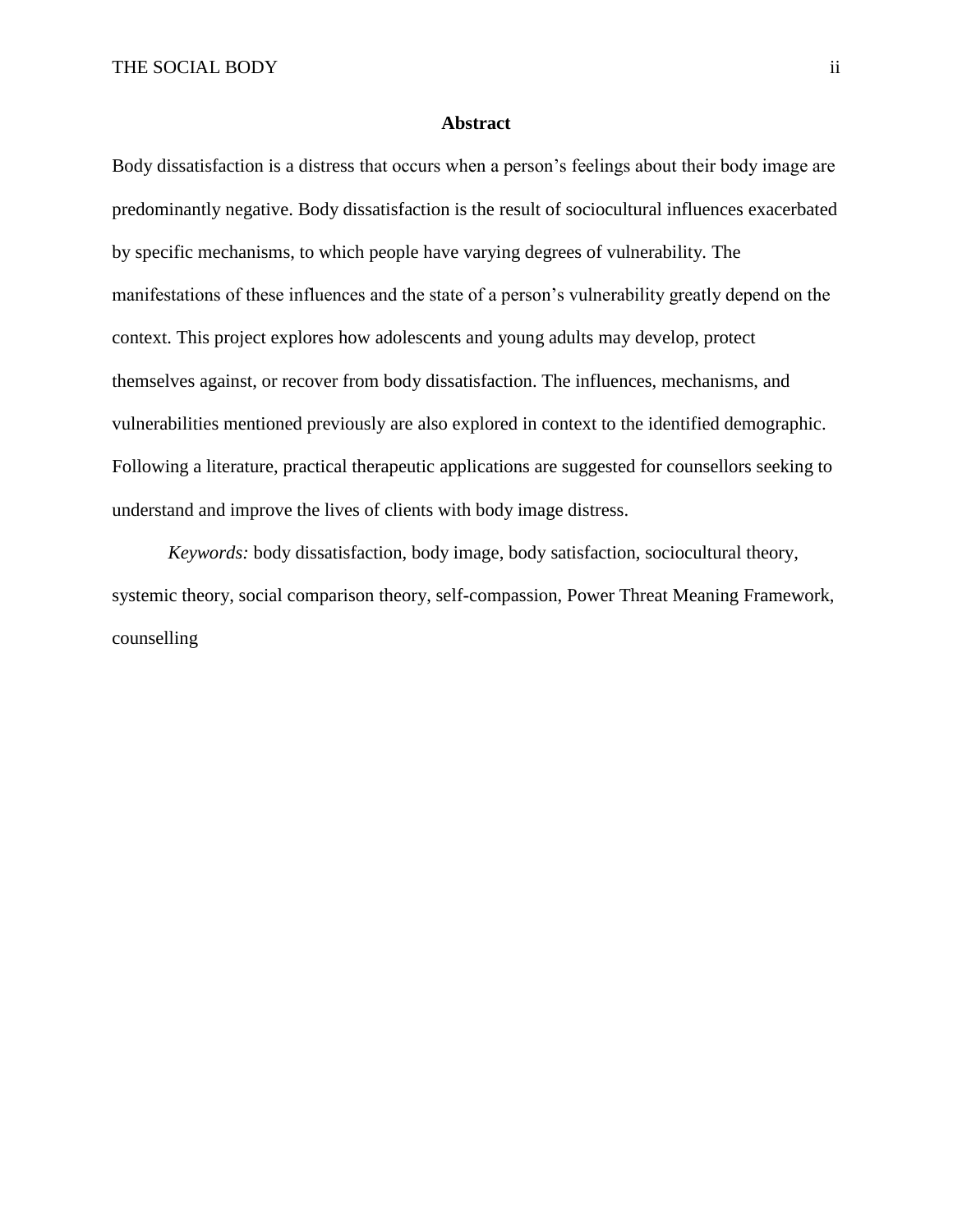## <span id="page-2-0"></span>**Acknowledgements**

This capstone was made significantly better, more academically rigorous, and more relevant thanks to the help of my project supervisor, Dr. Laura Farres. I also would like to acknowledge Dr. Allan Wade and Dr. Christopher Kinman for their help in developing my theoretical approach.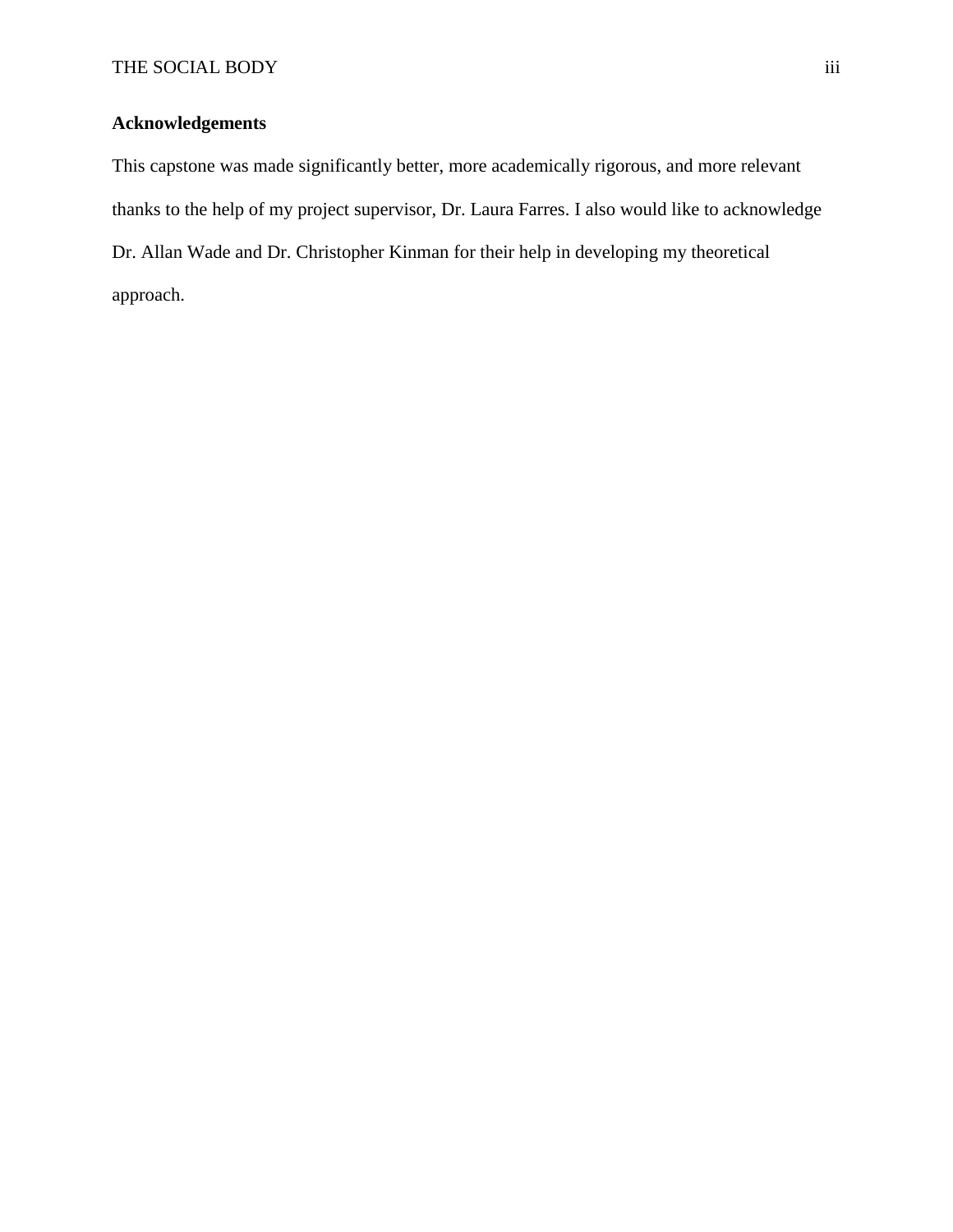# <span id="page-3-0"></span>**Dedication**

.

To my wife, Robyn, my son, Reid, Nancy Pelosi, and Lizzo.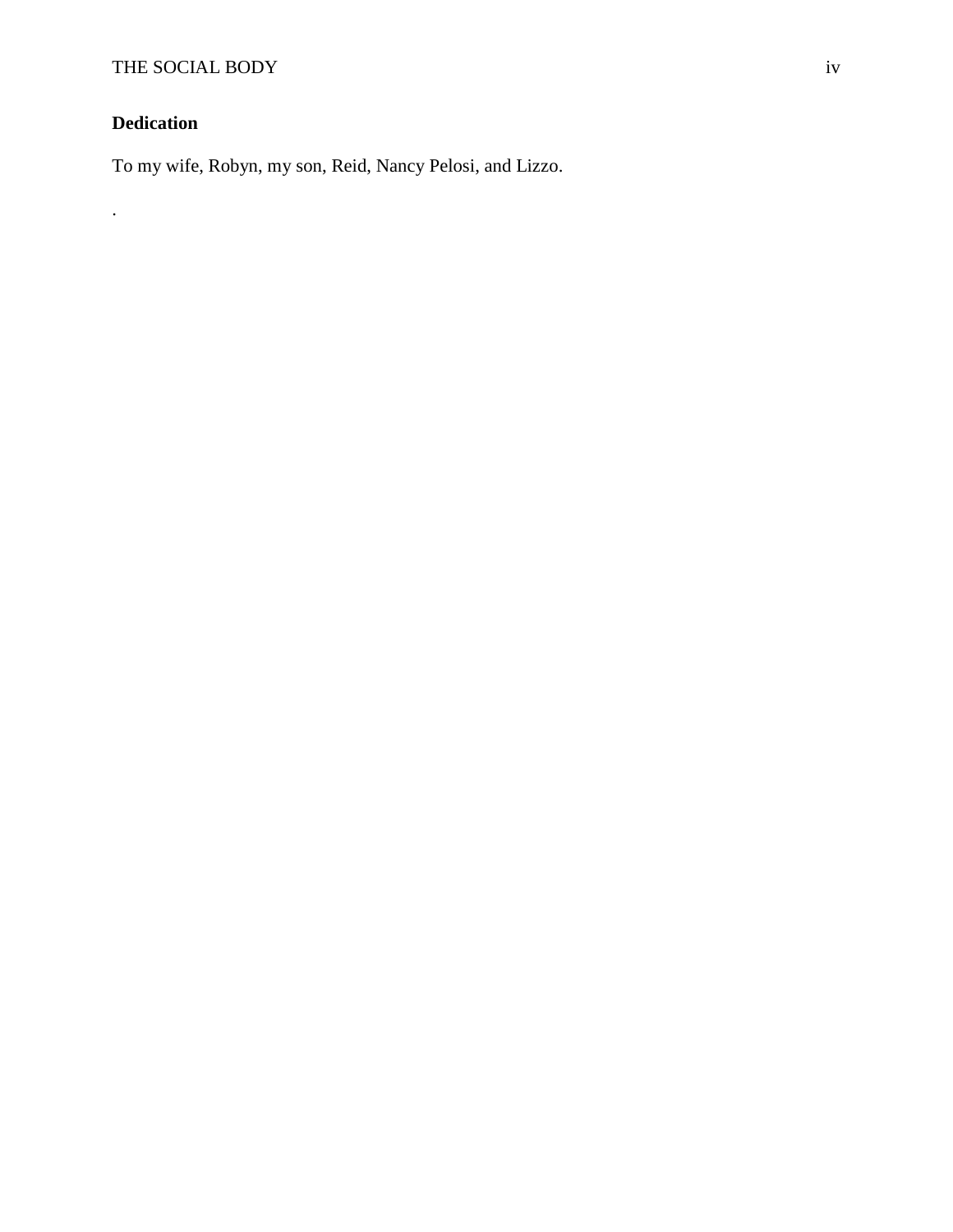## **Table of Contents**

<span id="page-4-0"></span>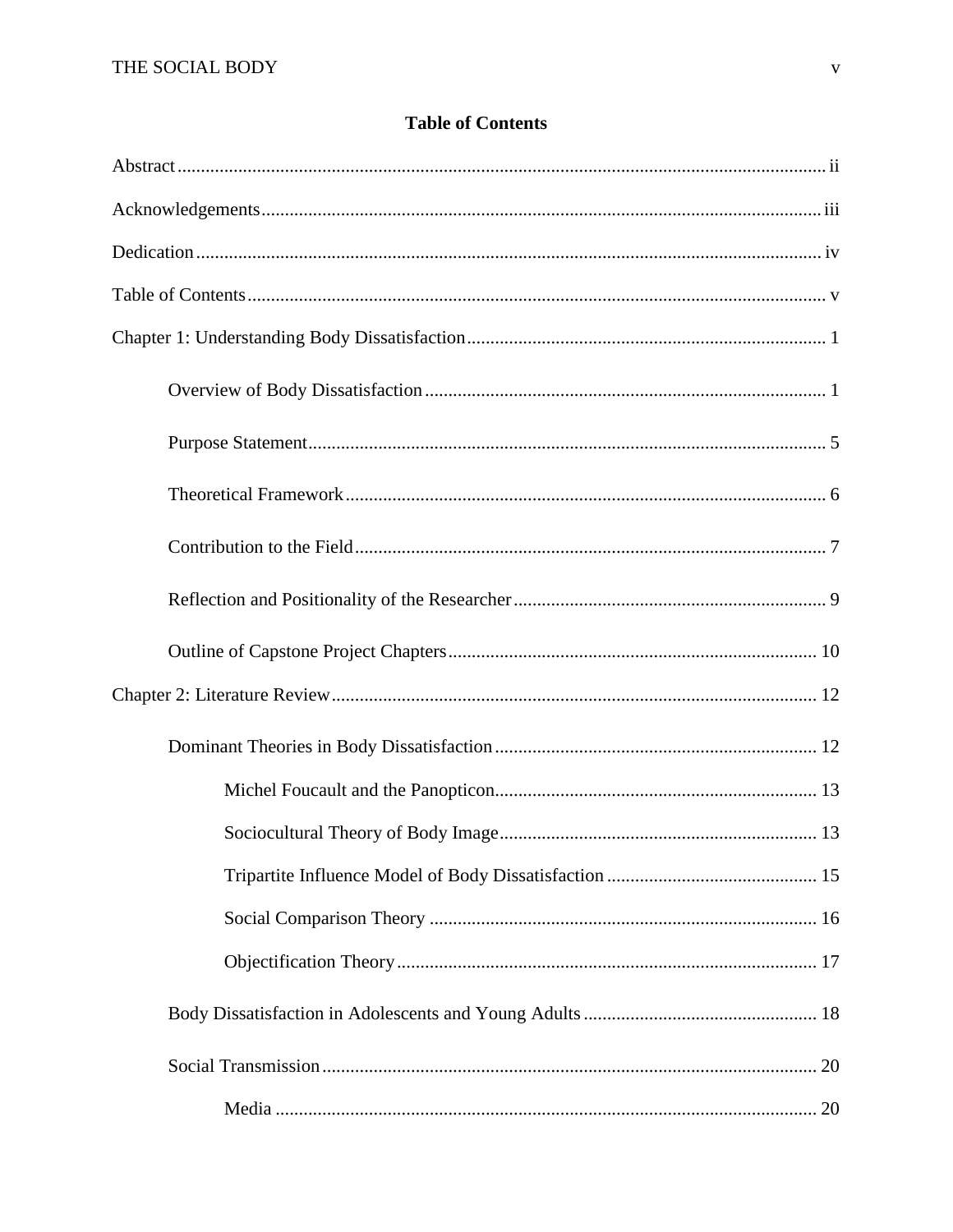| Decreasing Body Dissatisfaction and Increasing Positive Body Image  38 |  |
|------------------------------------------------------------------------|--|
|                                                                        |  |
|                                                                        |  |
|                                                                        |  |
|                                                                        |  |
|                                                                        |  |
|                                                                        |  |
|                                                                        |  |
|                                                                        |  |
|                                                                        |  |
|                                                                        |  |
|                                                                        |  |
|                                                                        |  |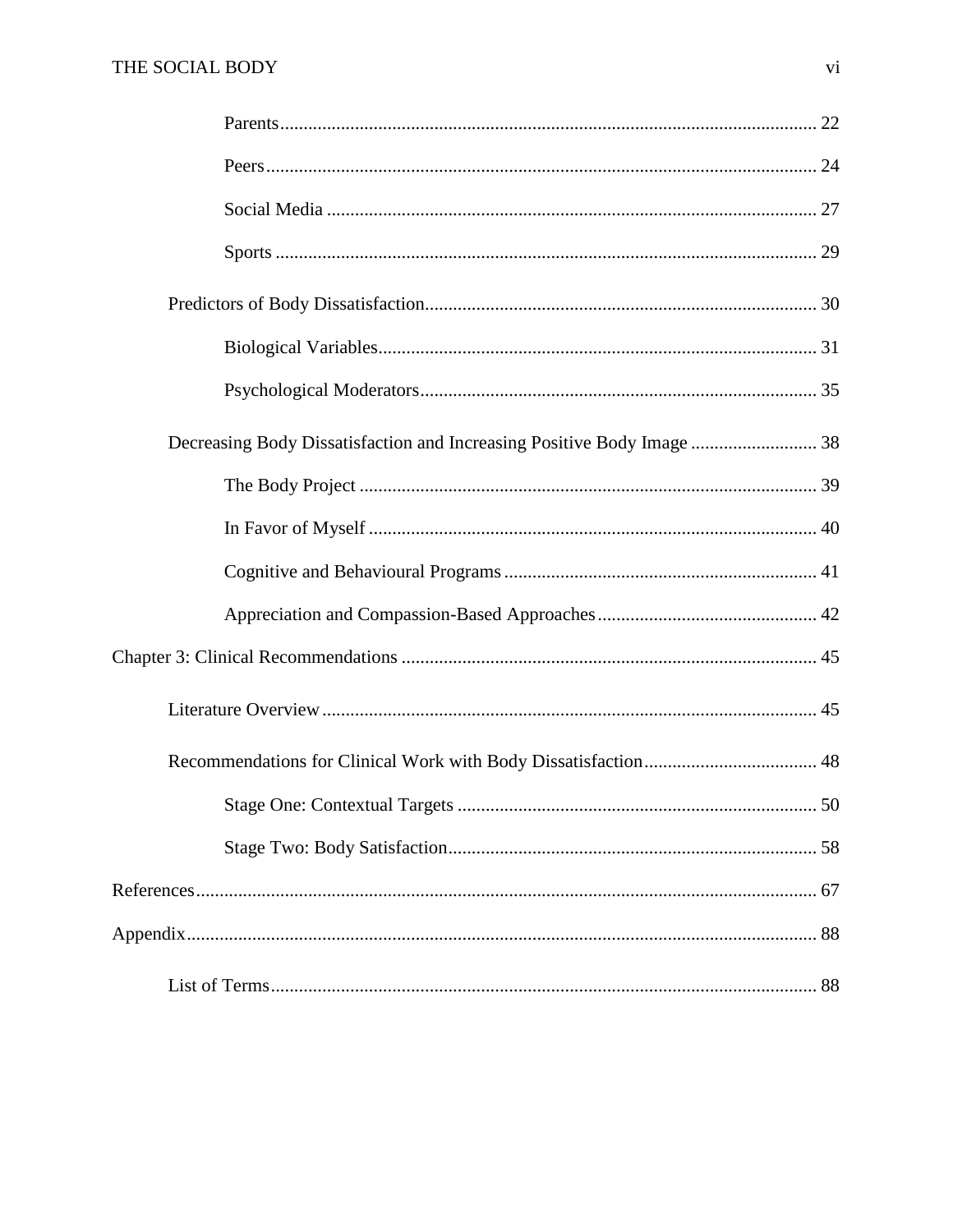#### **Chapter 1: Understanding Body Dissatisfaction**

<span id="page-6-0"></span>The human body is in constant conversation. It is, of course, involved in vocalizations, gesticulation, posture, and subtle articulations that seek to respond and convey ideas to those around us. It is also subject to hearing. The possession of a body means that one will constantly receive information about that body. The set of information, though partially of functional assistance, also includes implicit and explicit judgements about the quality of the body, particularly in comparison to a socially-identified ideal. A body in a social space means that quality statements about that body will occur. These quality judgements can be particularly harmful to adolescents and young adults, who, upon receiving these judgements, may adapt their thinking, behaviours, and cognitions in order to socially survive, but at great cost.

The following project is intended to develop an understanding of this state, known as *body dissatisfaction*, for use in a therapeutic setting with clients ages 15-25. This first chapter will provide an overview of body dissatisfaction, detail the purpose and goals of the project, and describe the theories and motivation that serve the project. The second chapter is a literature review that details research theories, social influences, personal vulnerabilities, and successful intervention strategies. The final chapter is a proposed approach to successful body image counselling with this population.

### **Overview of Body Dissatisfaction**

<span id="page-6-1"></span>Grogan (2016) defines the concept of *body image* as inclusive of both positive and negative evaluations of one's appearance, either as body satisfaction or body dissatisfaction. When negative attitudes become the most prominent or begin to cause distress, then a person can be said to be experiencing *body dissatisfaction* (Grogan, 2016). Worldwide, body dissatisfaction and desire for thinness tends to be more of an issue in countries with higher socioeconomic status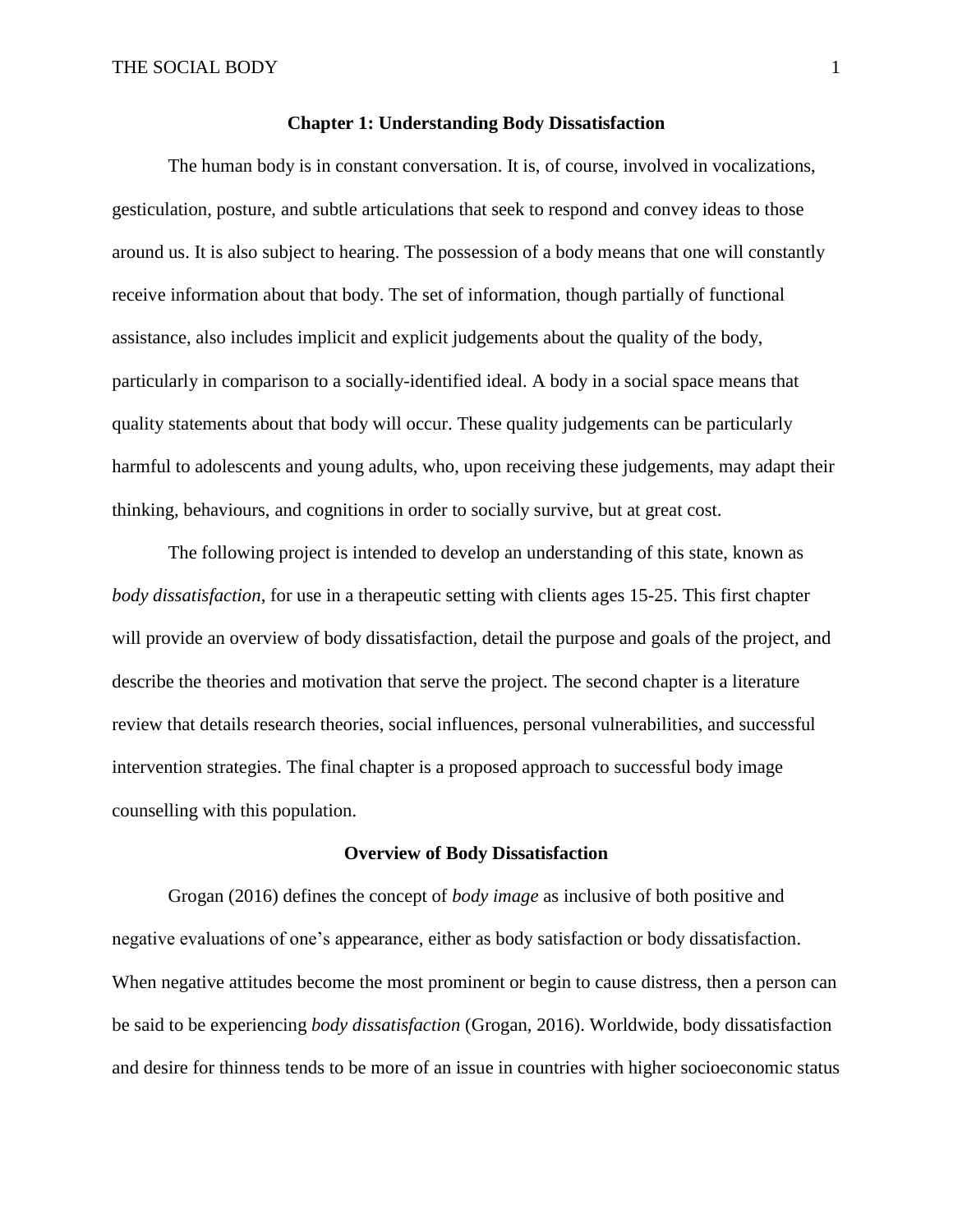#### THE SOCIAL BODY 2

and with increased exposure to Western media (Swami et al., 2010). The majority of prevalence data comes from the United States. According to one survey, body dissatisfaction may affect up to a third of American adults (Fallon et al., 2014). Ricciardelli and McCabe (2001) found that body size satisfaction in adolescents was as low as 12% in girls and 16.6% in boys.

It is also important to recognize an expression of body dissatisfaction, *social appearance anxiety*, the concern that one's appearance will be evaluated negatively by others (Hart et al., 2008; Levinson & Rodebaugh, 2016). Social appearance anxiety is important in context with body dissatisfaction, as it describes an individual's cognitive (e.g., repetitive negative thinking, Reilly et al., 2018) and emotional responses (e.g., fear, Hart et al., 2008), the possibility of social consequences due to appearance (Kenny et al., 2017; Voelker et al., 2015), and the sociocultural nature of body dissatisfaction (Tiggemann, 2012). Though there is an academic distinction between social appearance anxiety and body dissatisfaction, social appearance anxiety is a brief but helpful way to describe how body dissatisfaction could increase distress in a person's life.

Body dissatisfaction may be confused with *body dysmorphic disorder*. As defined by the *Diagnostic and Statistical Manual of Mental Disorders* (DSM-5), body dysmorphic disorder is primarily described as an irrational perception of a physical flaw, either by presence or degree, alongside an intense preoccupation with the flaw (American Psychiatric Association, 2013). A person diagnosed with body dysmorphic disorder is obsessed with either slight or unobservable shortcomings and, at some point, has engaged in repetitive behaviours to cope with the resulting stress (American Psychiatric Association, 2013). It is important to note that the DSM-5 categorizes body dysmorphic disorder as related to obsessive-compulsive disorder, indicating that repetitive coping is key to a diagnosis.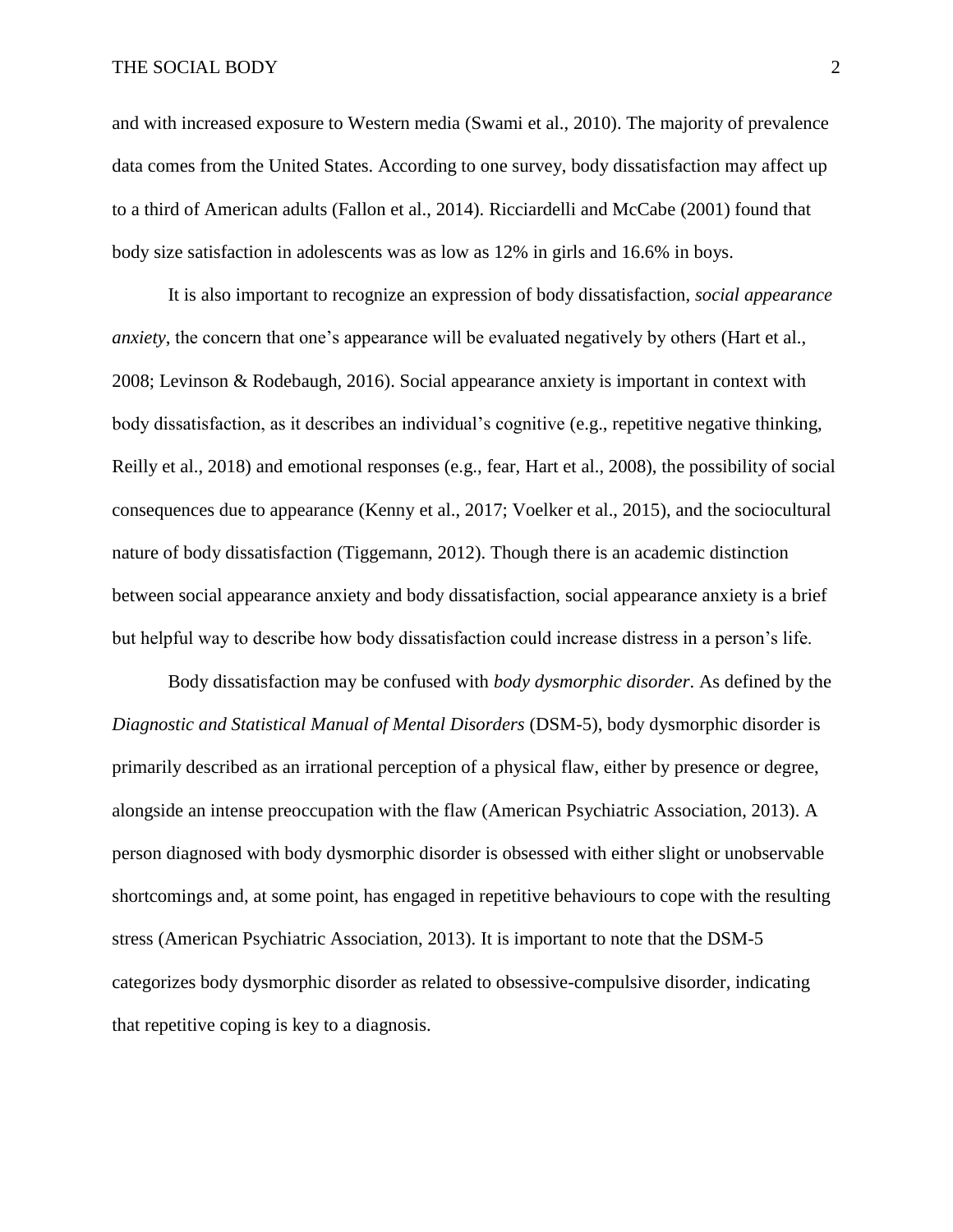Most appearance-related distress would, by definition, not fall within body dysmorphic disorder. Markey (2010) described the environment of body image issues in this manner:

"Understandably, interest in body image has come to researchers' attention most often under conditions of extreme distortion or dissatisfaction. Body dysmorphic disorder, anorexia nervosa, and bulimia nervosa represent psychiatric disorders hallmarked by negative body image. However, the range of normal and pathological body image experiences is broad and has psychological, behavioral, and developmental consequences all along its spectrum." (p. 1387)

In comparison to body dissatisfaction, rates of body dysmorphic disorder are much lower in broad study samples from North America and Europe, around 0.7% (Otto et al., 2001) to 1.7% (Rief et al., 2006), but as high as 2.4% (American Psychiatric Association, 2013). Schneider et al. (2017) found that 1.7% of adolescent boys and girls were probable body dysmorphic disorder diagnoses, with a higher prevalence in older adolescents than younger. Using these studies and the data presented previously, that leaves an approximate 81-86% of adolescents dissatisfied with their bodies to varying, sub-pathological degrees.

According to body dissatisfaction manipulation studies, distress can be highly contextual. The context can be the format in which ideals are transmitted to the individual, such as through mass media (Uchôa et al., 2019), social media (Casale et al., 2019), parental suggestion (Schaefer & Blodgett Salafia, 2014), or peer conformity (Kenny et al., 2017). Context could also come from the quality of relationships an individual has, which could either exacerbate or protect against the effects of harmful social influences (Dailey, 2010; Kenny et al., 2017). In addition to format and quality, the context of what specifically happened may be influential Body dissatisfaction behaviours may increase in response to feelings of rejection (O'Driscoll & Jarry,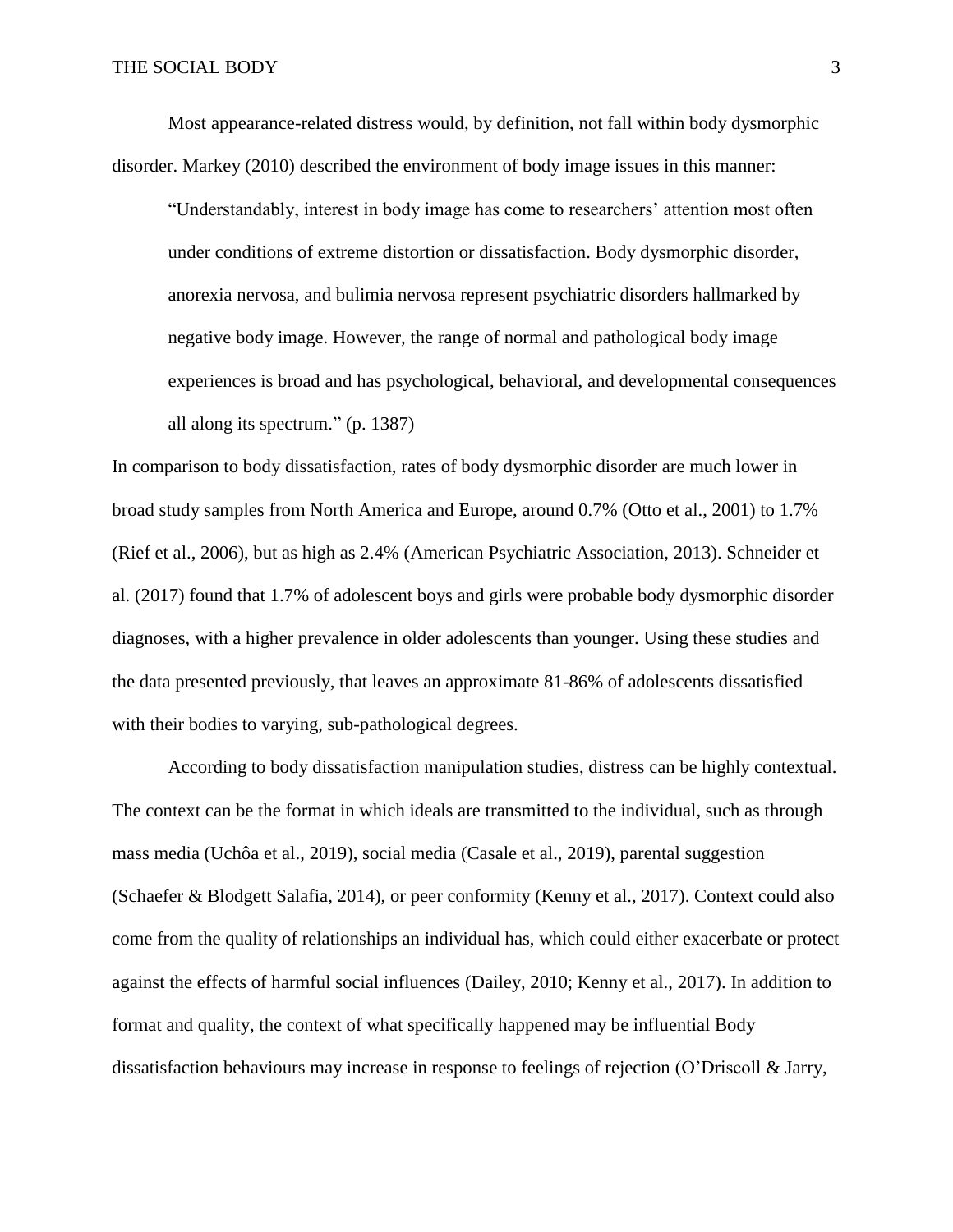2015; Rieger et al., 2017). Alternatively, a person may experience more dissatisfaction when in social competition (Ferguson et al., 2011; Krones et al., 2005) without any rejection experience. Adolescents are much more likely to develop body dissatisfaction if their parents, siblings (Schaefer & Blodgett Salafia, 2014), or peers tease them about their appearance (Webb  $\&$ Zimmer-Gembeck, 2014).

Body dissatisfaction is developed alongside social experiences and influences, in relationship to both the intentions and happenstance occurrence of the experience. It is impossible to separate this distress from the context. Along those lines, researchers tend to use two theoretical frameworks when studying body dissatisfaction: the Tripartite Influence model of body dissatisfaction (van Den Berg et al., 2002) and sociocultural theory (Tiggemann, 2012). Briefly, both theories contend that body ideals are transmitted to individuals through social and cultural influences. The emergence of body dissatisfaction is an individual depends on psychological and biological vulnerabilities unique that individual. Distress is developed and maintained through predictable mechanics.

As for improving body image, some of the most effective interventions delineate between diminishing body dissatisfaction and increasing body satisfaction, favouring the latter as the important target. According to Wood-Barcalow et al. (2010), the *absence* of body dissatisfaction is not the *presence* of body satisfaction. Targeting body satisfaction in clients means not only reducing the vulnerability to catalysts of distress, but also bolstering appreciation and acceptance of themselves. Positive changes in body image have come from rejecting ideals presented by the media (Stice & Presnell, 2007), emphasizing body appreciation (Andrew et al., 2015), and developing self-compassion as a path to self-acceptance (Moffitt et al., 2018; Pullmer et al., 2019).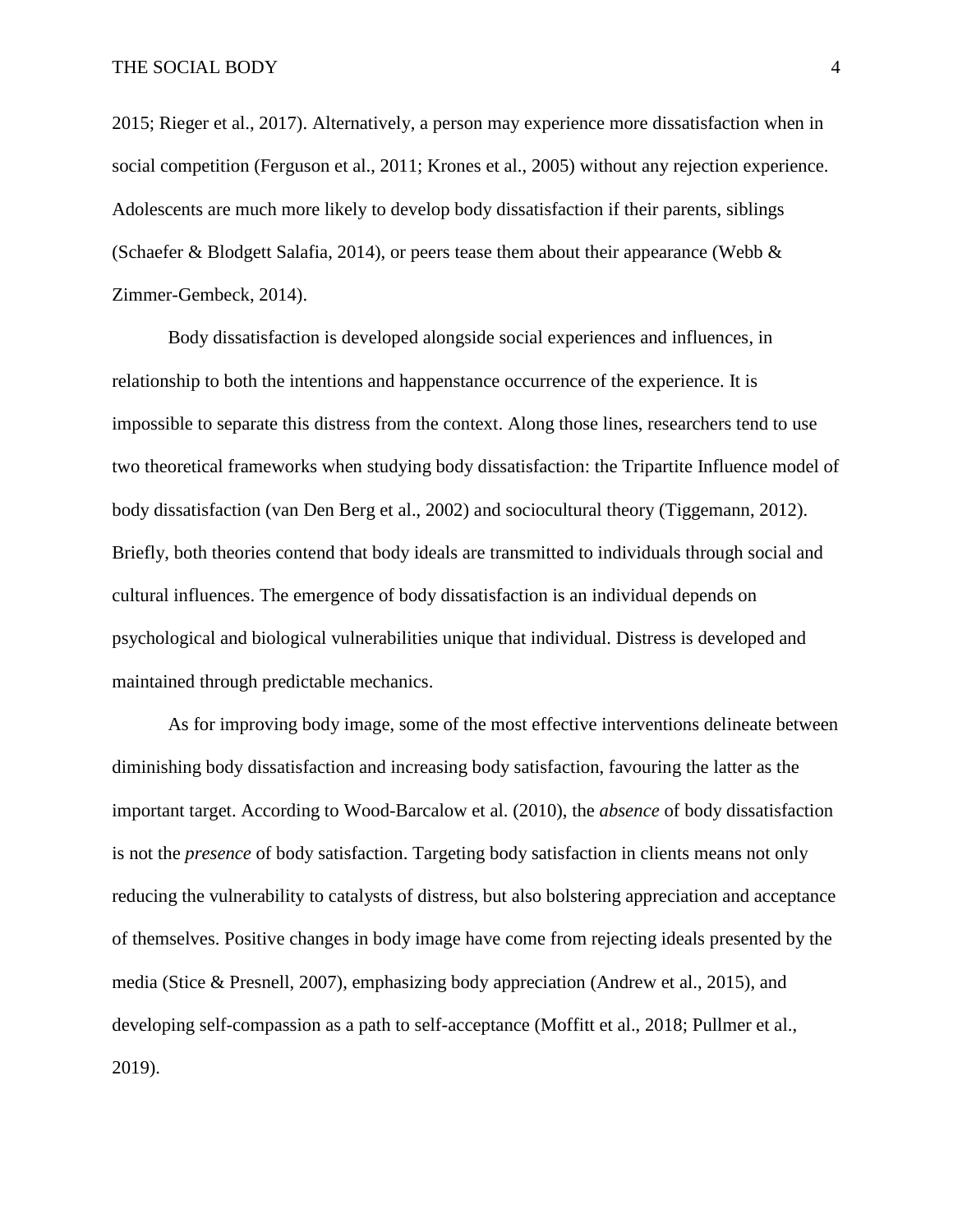The focus population for this capstone is adolescents and young adults, specifically between 15 and 25 years old. The reason for this selection is both personal and research-based. On a personal level, my previous career and volunteering experience involved working extensively with this age range. I found this demographic to be both extremely susceptible to sociocultural influence and highly adaptable to change and improvement. The life of a young person has unequaled potential for positive change, especially if prosocial, caring, and attentive people become involved. Research indicates that body image development is a critical feature of middle adolescence, subject to influence from parents (Dailey, 2010), peers (Kenny et al., 2017), media (Uchôa et al., 2019), and pubertal timing in comparison to others (Ackard & Peterson, 2001). Adolescence therefore seems rife with opportunity for negative experiences, during which a positive intervention could make all the difference. These risks extend to early adulthood, where the influences mentioned previously, including pubertal timing, continue to impact body dissatisfaction (Grower et al., 2019; Harper & Tiggemann, 2007; Rieger et al., 2017; Webb et al., 2018). Early adults are at particularly high risk of experiencing body dissatisfaction (Eisenberg et al., 2011; Mayo & George, 2014; Taylor et al., 2006). As adolescence appears to represent a turning point of body image development and young adulthood is the highest risk age for body dissatisfaction, this age range is the most logical target to develop maximally effective intervention approaches.

#### **Purpose Statement**

<span id="page-10-0"></span>The purpose of this capstone is to develop a clear understanding of what social influences and individual traits contribute to the development of body dissatisfaction, and what may be done to reduce the associated distress. This research topic was chosen for two reasons. Firstly, body image has become a major topic in North American culture at large, with increased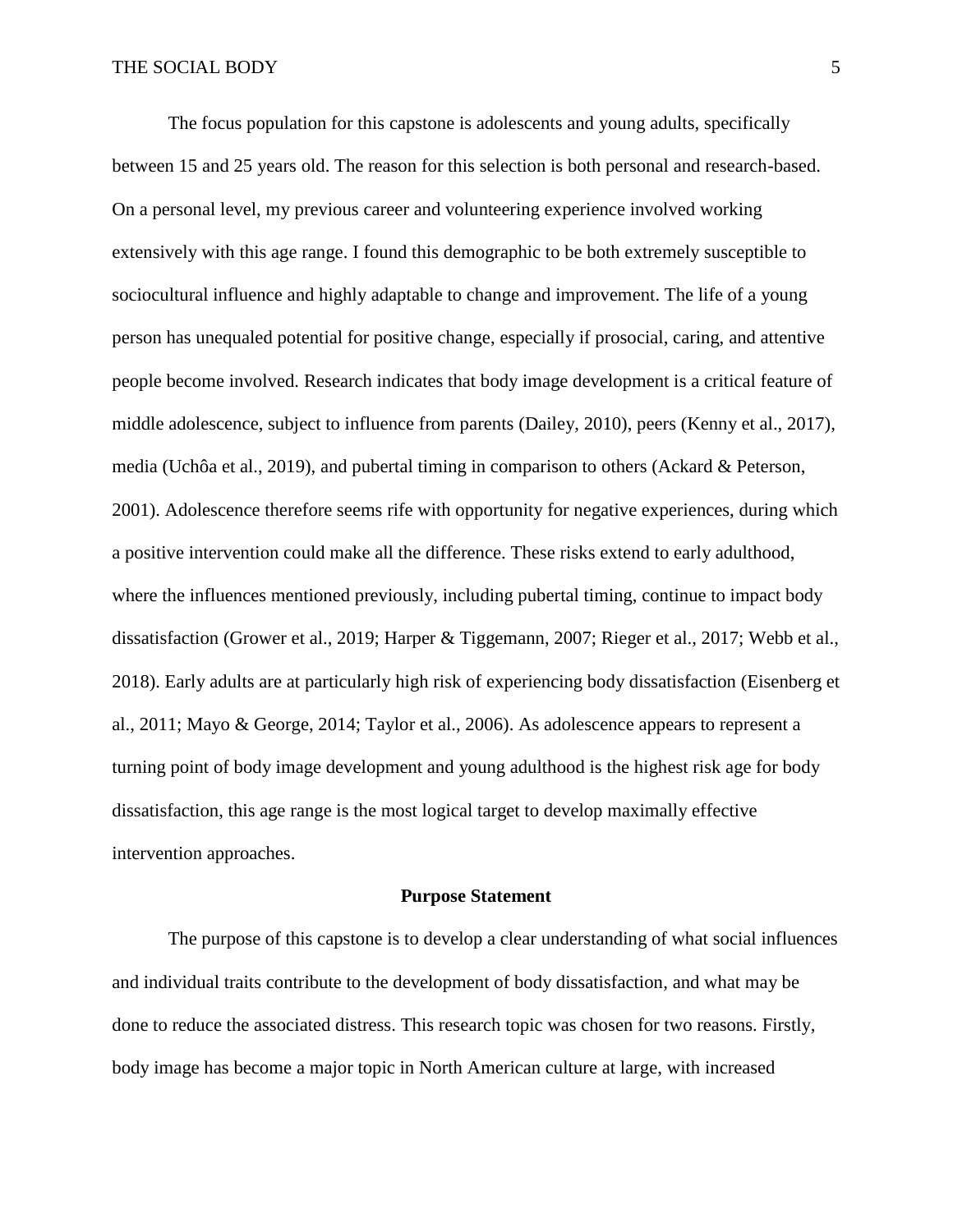#### THE SOCIAL BODY 6

presence and discussion in social media, music, and identity politics. Secondly, despite its presence, the communication of body dissatisfaction research and mitigation strategies is inadequate. Body dissatisfaction speaks to an aspect of the cultural zeitgeist for which professional counsellors are underprepared.

The research component of the capstone will answer three fundamental questions: How do sociocultural elements transmit body image ideals to cisgender individuals ages 15-25? What factors predict an individual's level of vulnerability to these sociocultural influences? What clinical interventions have been effective at decreasing sociocultural vulnerability or body dissatisfaction?

The intended audience for this capstone is counselling therapists, though the research and conclusions would be helpful for any professional (e.g., teachers, coaches) working with adolescents or young adults. At the end of this project, the work will be circulated to counselling therapist peer groups and formally presented to professionals working with the demographic.

#### **Theoretical Framework**

<span id="page-11-0"></span>I will use two theoretical approaches to analyze the literature and develop the content of chapter three: Bowen and Family Systems Theory (Kerr & Bowen, 1988) and the Power Threat Meaning Framework (PTM; Johnstone & Boyle, 2018). Family Systems Theory can be defined as recognizing that the "function of the individual is often incomprehensible without the context of relation in a group" (Skyttner, 2006, p. 193). Body dissatisfaction distress relates to a perceived cultural ideal (rather than being dissatisfied by being sick, injured, etc.), and therefore, interpersonal perspective is critical to understanding the distress. Family systems theory is also relevant to family and small group (e.g., peer) dynamics, both of which are vital to body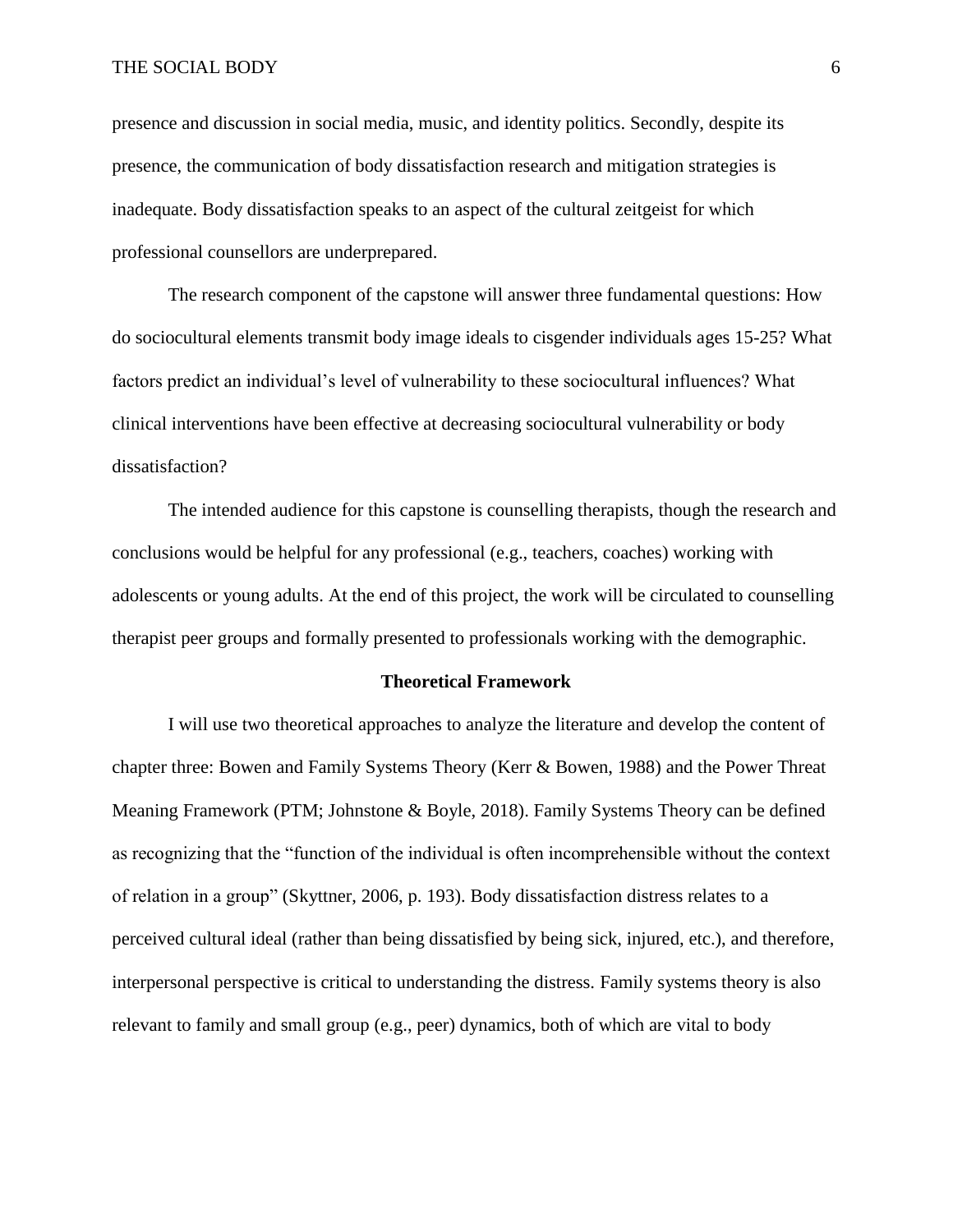dissatisfaction research (Dailey, 2010; Ferguson et al., 2014; Markey, 2010; Patton et al., 2014; Taniguchi & Dailey, 2020).

PTM is similar in that it includes all psychobiosocial factors as potential influences on mental distress (Johnstone & Boyle, 2018). A PTM-like approach would not attempt to identify a single reason for distress, nor place blame on the individual. The PTM lens emphasizes that social power differentials, threats from power, and an individual's meaning-creation response are important factors for understanding distress. I approach this work through a transformative lens that recognizes unreasonable social expectations of the individual, and I seek to move clients from an object that is solely the recipient of judgement to a subject-agent who acts in spite of unreasonable pressures. Both family systems and PTM are absent from the literature review in order to maintain as unbiased an approach as possible.

#### **Contribution to the Field**

<span id="page-12-0"></span>The goal of this capstone is to produce a greater understanding of body dissatisfaction and apply that understanding to distressed individuals. In acknowledging that goal, I also acknowledge that counselling therapists and community facilitators in similar roles are undereducated in the area, particularly when working with adolescents and young adults, a population with an elevated risk of experiencing body dissatisfaction (Eisenberg et al., 2011; Mayo & George, 2014; Ricciardelli & McCabe, 2001). Part of this capstone is an attempt to address one of the baseline facts about any client that comes into a session: they possess a body that exists in context to an entire society, and society constantly comments on the corporeal client. How does that affect the client's life? And how can we help?

I do not believe that body dissatisfaction comes from abstract individual neuroticisms or psychopathologies. The behaviours and thought patterns often identified through reified jargon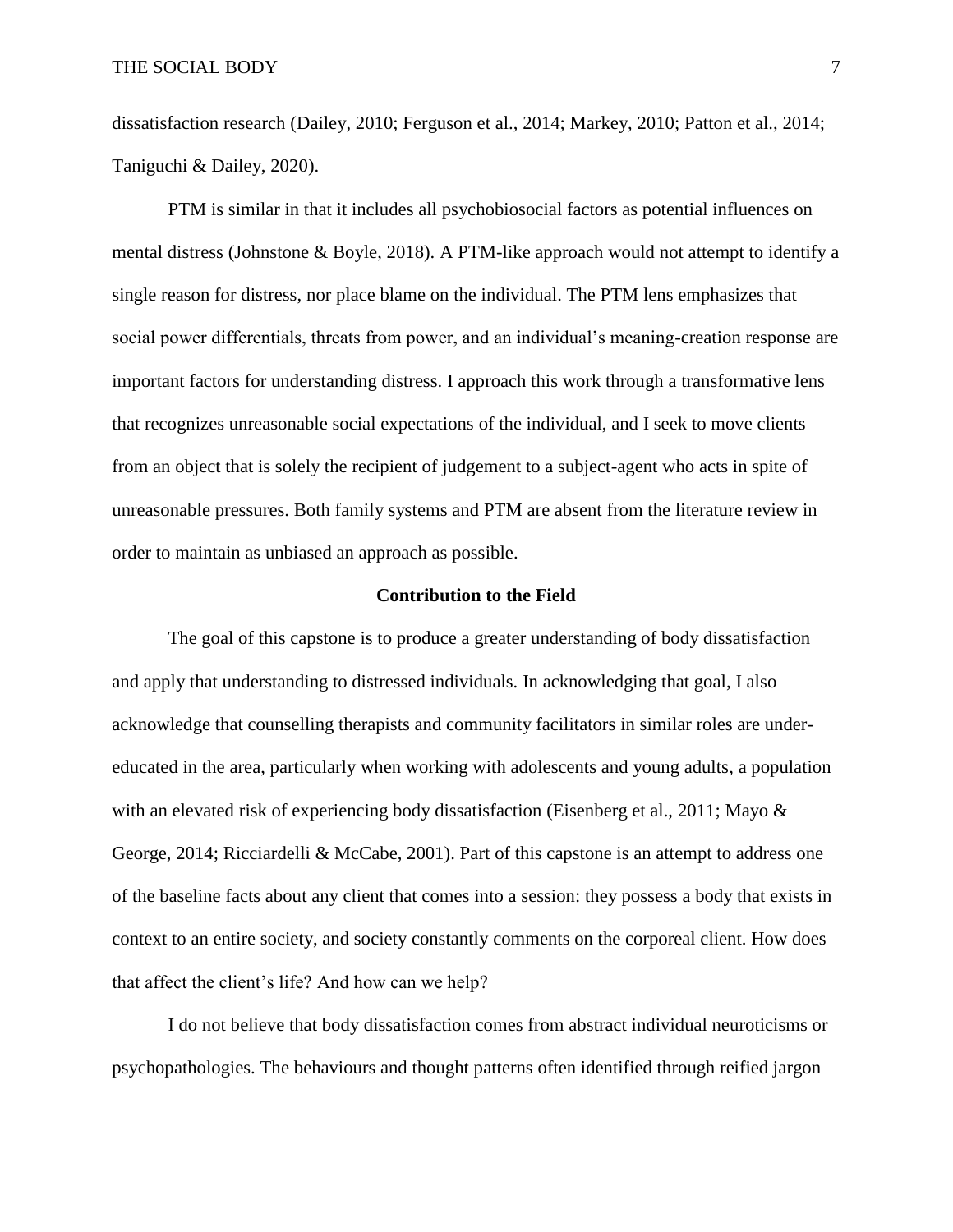#### THE SOCIAL BODY 8

are, instead, responses to the outside world in a specific context. As an individual lacks the means or opportunity to define the world, distress is a series of unhealthy-yet-logical coping strategies that come from striving to survive within an unreasonable set of sociocultural expectations. I think that this project is especially important in that it actively seeks to depathologize the distress of body dissatisfaction by framing it in this way. By identifying similarities in distress *within the context of active responses*, the category of "experiencing body dissatisfaction" can then be made helpful. The path to being an effective counselling researcher is not through sorting clients into natal archetypes, but rather recognizing similar responses to shared problems.

Beauty standards are something that was simply *made up*, a story told by those with power to keep power, and can therefore be dismissed as that without intrinsic worth. Client improvement comes from by helping clients to see that *they*, rather than the ideals, have intrinsic worth because they exist, and are therefore worthy of love and happiness. The counsellor can then assist the client with ways to acknowledge this worth in context to their lives. The third chapter of this capstone will directly address this approach.

This capstone adds to the field of counselling therapy study by framing a widespread distress within a sociocultural context. As the ease of communication increases due to advances in technology, individuals will need tools to evaluate messages and reinforcement strategies from family, peers, and other important individuals. Within the power discrepancy between one versus an entire culture, it will be necessary to have strategies to mitigate the threat of that power. In addition, this capstone uses a view of distress as a response to power structures, rather than a failing of the individual to meet a manufactured mass ideal. The goal of this capstone is to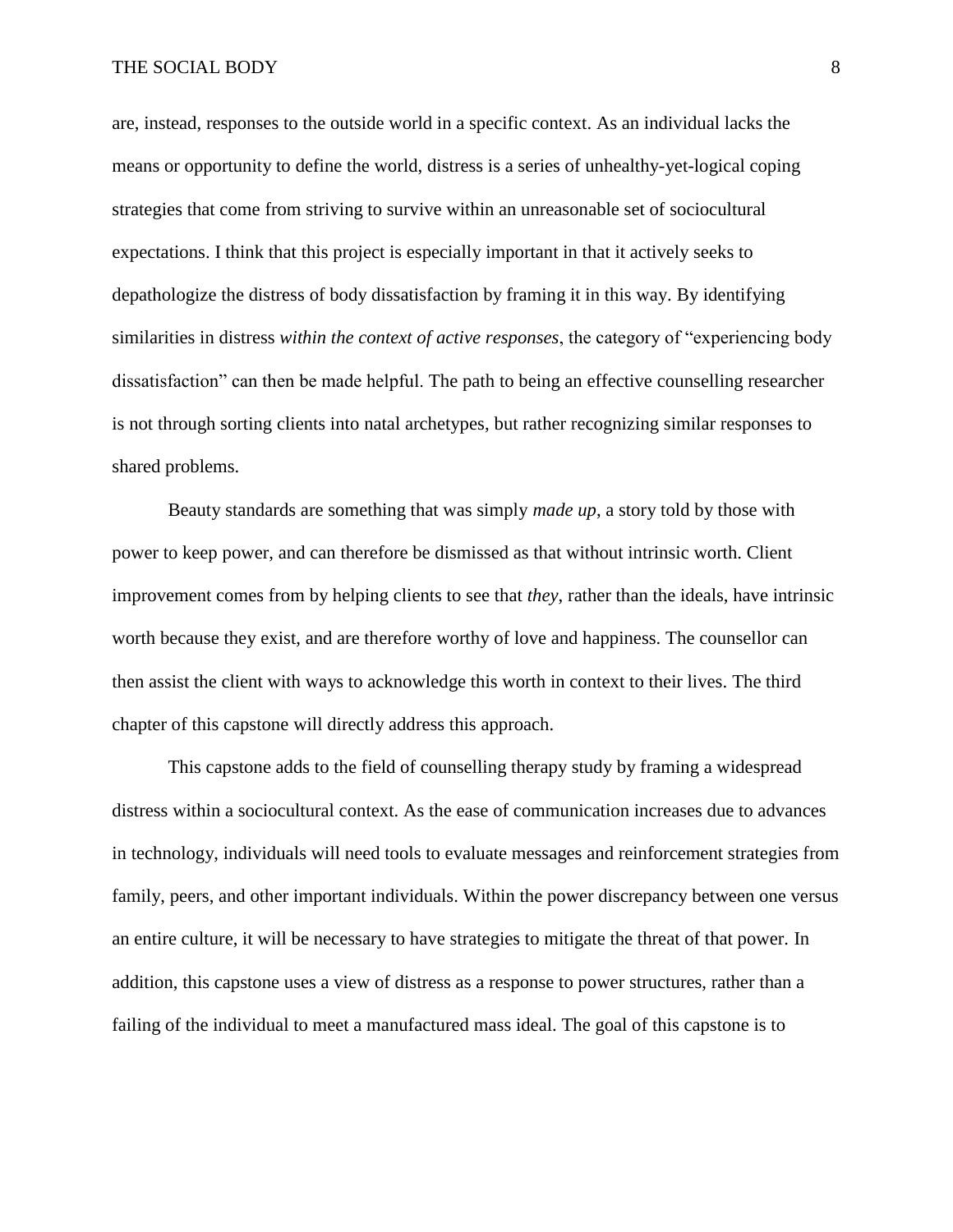convey to counsellors the necessary knowledge to explore what contributes to a client's experience of body dissatisfaction and to find ways they may thrive in spite of it all.

#### **Reflection and Positionality of the Researcher**

<span id="page-14-0"></span>In the interest of improving transparency and limiting bias, I must state that my personal experiences with body dissatisfaction and bullying are the motivation for exploring this topic. In my early teenage years, I became a bullying victim. The focus of the bullying was primarily my weight and appearance, and that was a consistent theme for many years. These experiences formed the foundation for social and generalized anxiety, though I never sought nor was given any diagnosis. In an attempt to "cure" myself, I focused on the attributed caused of my bullying and began a lifelong pursuit of physical health and wellbeing. Unfortunately, I found that neither my body dissatisfaction nor anxiety waned even after significant athletic development. The effects of the bullying trauma and subsequent self-judgement and critique had outlasted my efforts to own and improve my contemporary physical image. My distress came in spite of the fact that I am a white, heterosexual, cisgender man. Even at my most physically fit, the ideal standards were impossible. The road to recovery involved examining the process by which I internalized body dissatisfaction narratives and learning to express self-compassion.

Since my therapeutic process began, I have had several conversations with friends during which they expressed dysmorphic or dissatisfied symptoms similar to my experience. Throughout our discussions, we all easily recognized each other's irrational cognitions and yet struggled to accept our own. It was clear that the way our society spoke about body image was unhelpful. Finding fault with one's body was far too easy and common a response. The realization of this discrepancy made it clear that the mechanisms perpetuating body dissatisfaction were much more than logical errors of evaluation and must include sociocultural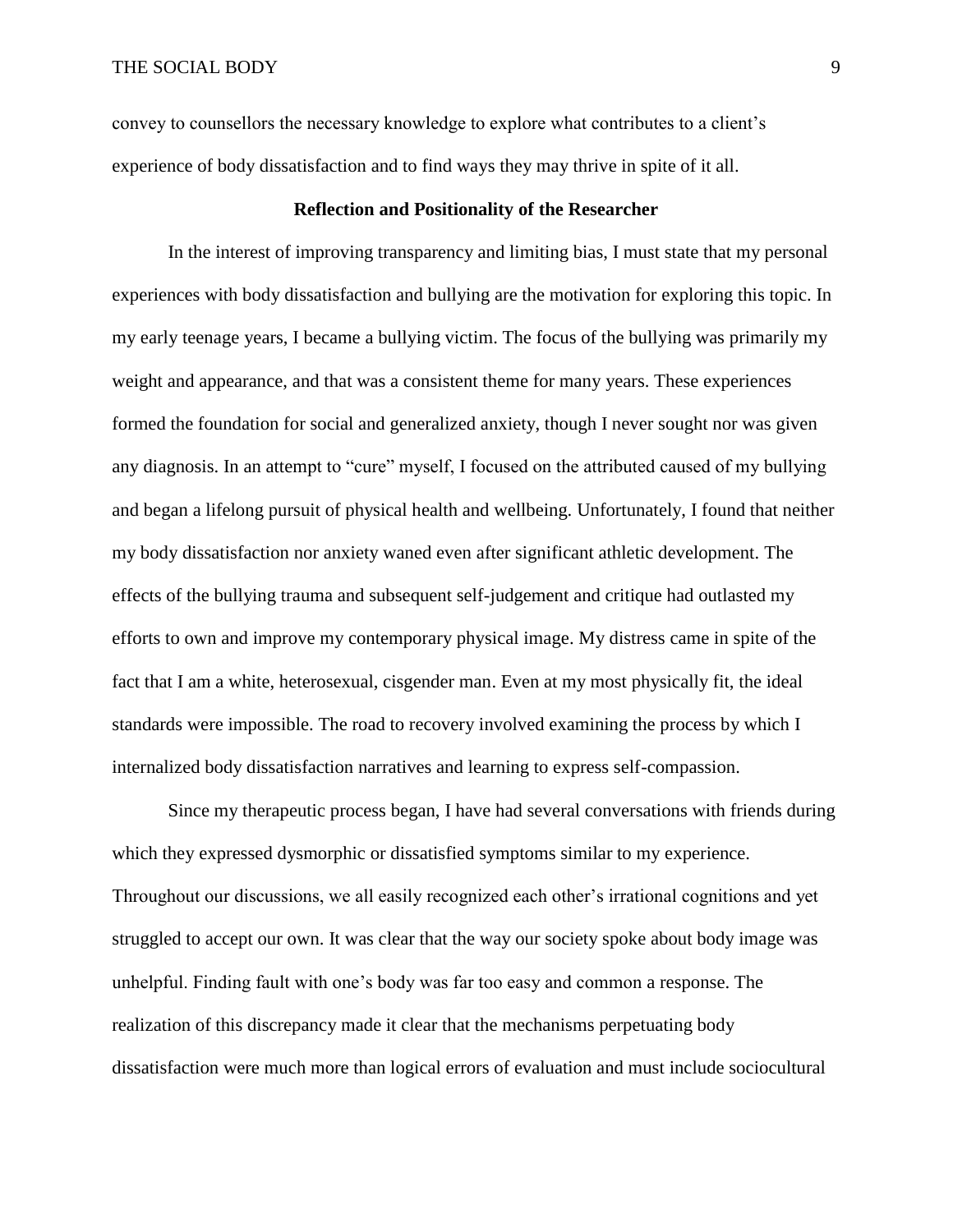influences. I hope to help redirect the conversation around body image to one based in positivity, a diversity of experiences, and inclusion. Both my experiences of distress and the inspirational honesty of my friends motivate this study.

## **Outline of Capstone Project Chapters**

<span id="page-15-0"></span>This following chapters will accomplish two goals. Chapter two, a literature review, will provide necessary background on the theoretical conceptualization, social transmission, individual variables, and reduction strategies for body dissatisfaction, some of which has been described briefly in chapter one. Chapter two is divided into sections devoted to each of these background areas. The reader will learn about how sociocultural ideals, specifically thin or athletic bodies, are transmitted through mass and social media, and how peers, parents, and social media reinforce and monitor adherence to those ideals. The idiosyncrasies of transmission for each social group are explored as well. As all people are exposed to sociocultural ideals, the reader will also learn about how individual psychological and biological variation can alter a person's potential vulnerability to body dissatisfaction. Finally, the chapter concludes with an overview of some of the most successful interventions, specifically related to the sources and mechanisms of social transmission or individual response strategies defined in the rest of the chapter.

Chapter three develops the end purpose of the capstone based on the understanding derived from the literature review. I make recommendations intended to aid counselling therapists in individual and group work, either as preventative or intervention. Chapter three is framed from a systemic, response-based style of counselling. It is heavily influenced by the Power Threat Meaning Framework, sociocultural theory, and my practicum supervisor, Allan Wade. With that in mind, there is no attempt to define a single answer to *why* a person feels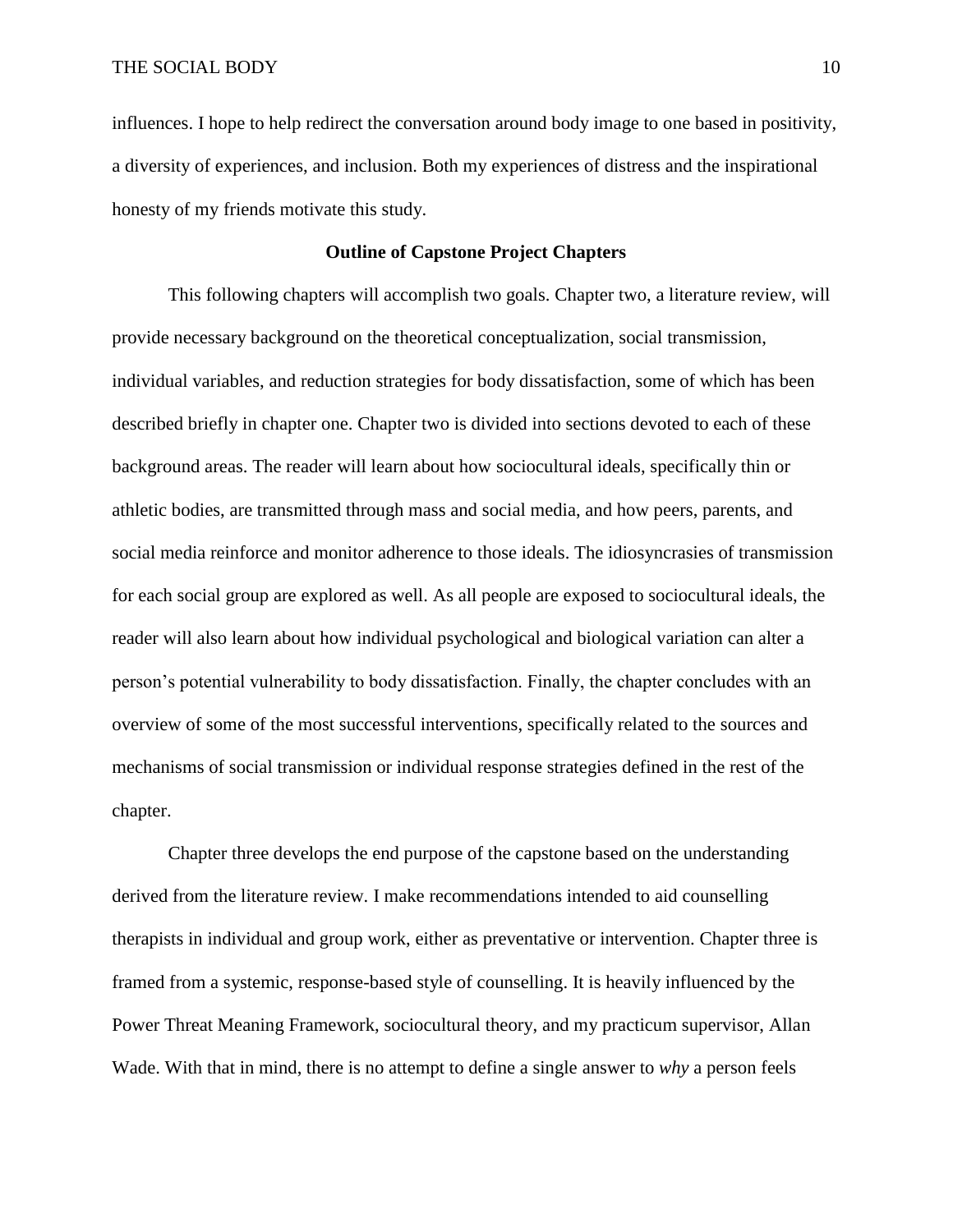dissatisfied with their body, nor is there any abstraction that one might find in psychodynamic or other depth psychology approaches. The emphasis of chapter three will be helping clients, or adolescents and young adults in general, understand *what* contributes to body dissatisfaction, and how they can, and have already, respond to sociocultural pressures in ways that create safety. Some of these response strategies include self-compassion (Moffitt et al., 2018; Neff, 2011) and media analysis (Golan et al., 2013; Stice & Presnell, 2007).

## **Conclusion**

Body dissatisfaction is distress built from sociocultural influences. The context in which the distress develops is critical to understanding how best to help an individual. This project is important because body image issues are often viewed as the problem of the individual, rather than the unreasonable standards and framing a young person may hear from parents, peers, or media. The goal of this project is to aid counsellors to understand body dissatisfaction from this theoretical lens, and then apply interventions that help clients respond to those social demands in helpful ways. The next chapter in this project is a literature review, in which body dissatisfaction theory, sociocultural influences, individual vulnerabilities, and successful interventions are detailed.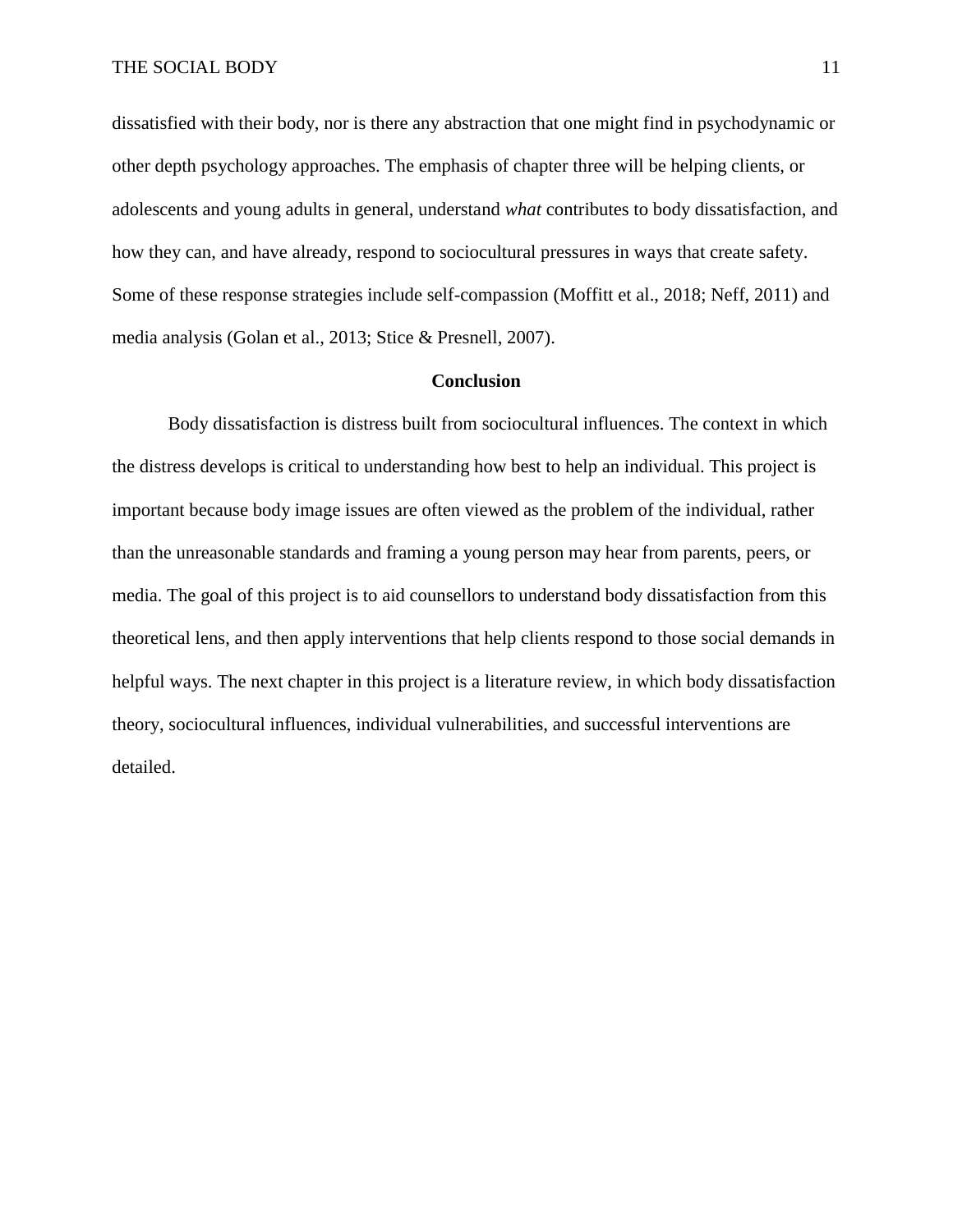#### **Chapter 2: Literature Review**

<span id="page-17-0"></span>Body dissatisfaction benefits from a large volume of research. Researchers have sought to understand how social experiences shape a person's body image and what contributes to the variability of expression in individuals. Following that history, this literature review will explore three important research questions about body dissatisfaction. Firstly, how do sociocultural elements transmit body image ideals to cisgender individuals ages 15-25? Secondly, what factors predict an individual's level of vulnerability to these sociocultural influences? Finally, what clinical interventions have been effective at decreasing sociocultural vulnerability or body dissatisfaction? Prior to exploring these questions, it is also important to examine what theories are applied to body dissatisfaction and what is important to understand about the identified demographic as it pertains to the overall topic.

The following chapter describes the relevant background to the current project. There are five primary sections: Dominant Theories, which discusses theories currently applied to body dissatisfaction discourse; Population, which describes how body dissatisfaction is associated with the 15-25 demographic; Social Transmission, which explores how body ideals are transmitted and reinforced through different social pathways; Predictors of Body Dissatisfaction, which explores how individual factors alter vulnerability to social transmissions; and Decreasing Body Dissatisfaction, which overviews how researchers have attempted to decrease body dissatisfaction in experimental settings. Each of the last three sections relates back to the information detailed in the Dominant Theories section.

#### **Dominant Theories in Body Dissatisfaction**

<span id="page-17-1"></span>Body dissatisfaction literature tends to operate under a few central theories that model the development of distress. The theories are attempts to explain three primary aspects of distress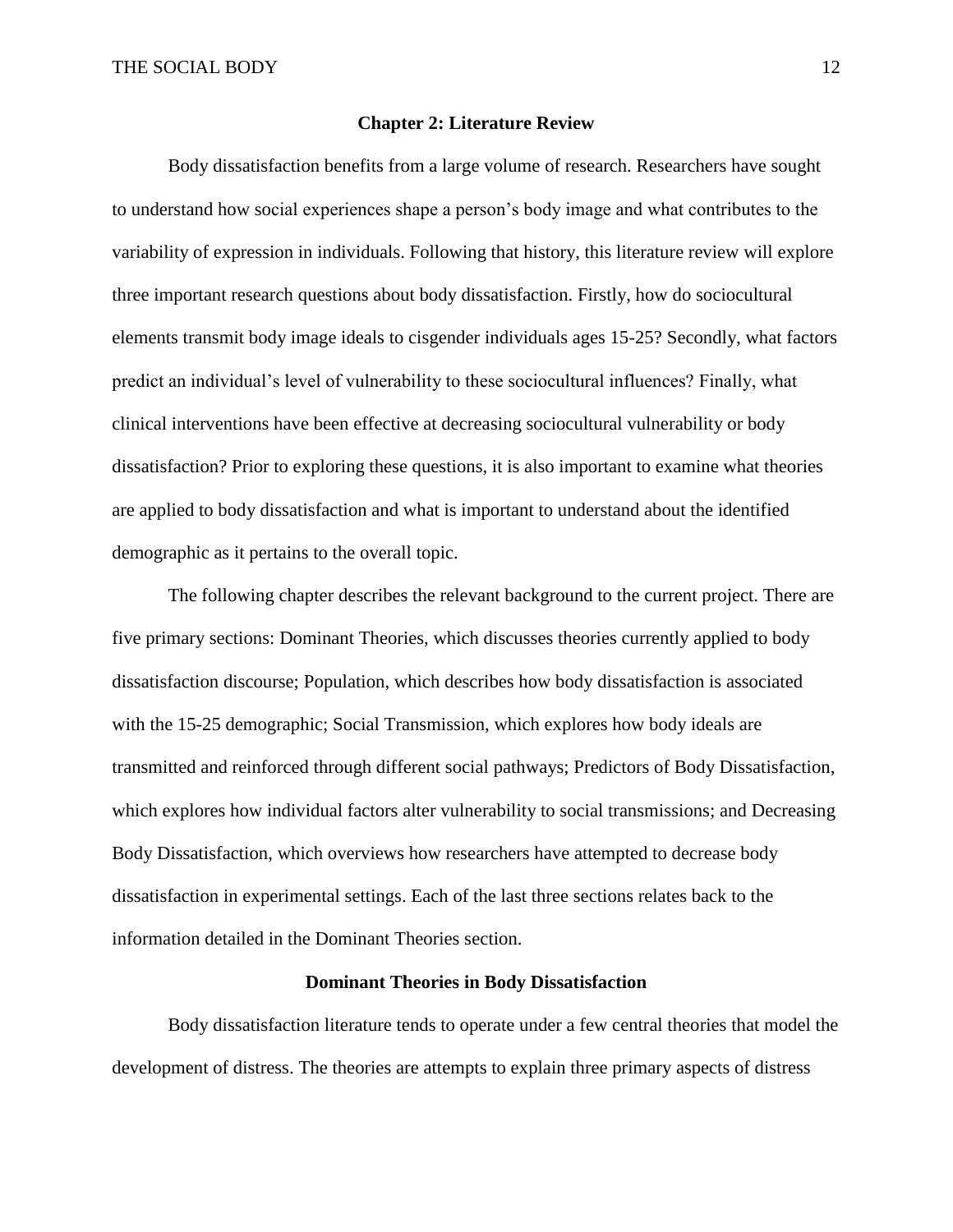development: how body image ideals are expressed to the individual, how social pressures reinforce the need to achieve ideals, and how the individual responds to these pressures in a way that develops or maintains distress. The following section details two major models of body dissatisfaction and three theories of internal processes that are consistently applied in the research.

### <span id="page-18-0"></span>**Michel Foucault and the Panopticon**

Though not explicitly referenced in the literature, Michel Foucault's work is an important precursor to body image theory, specifically *Discipline and Punish: The Birth of the Prison* (1975/1978) and the metaphor of the panopticon. Foucault's concept of discipline applies power differentials to an individual body, a power which sets requirements for all aspects of the body. The panopticon concept is the application of reinforcement of those requirements. According to Foucault, bodies are influenced primarily through observation that can be real, implied, and assumed. A feeling of constant observation is, therefore, the way to keep a group of people behaving according to the restrictions of a power institution.

### <span id="page-18-1"></span>**Sociocultural Theory of Body Image**

Sociocultural theory describes social and cultural pressures that can alter a person's selfimage, primarily through family, peers, and media (Tiggemann, 2012). Tiggemann (2012) describes the theory as a five-step process: beauty ideals exist in a culture, those ideals are transmitted through diverse social routes, individuals adopt or internalize the ideals, the individual compares themselves to the ideal and experience some level of body dissatisfaction, which finally has behavioural or emotional consequences. The important mediation mechanics, which describe how the ideals alter a person's body image, are internalization of sociocultural ideals and social comparison. Both of these mechanics will be described in greater detail later in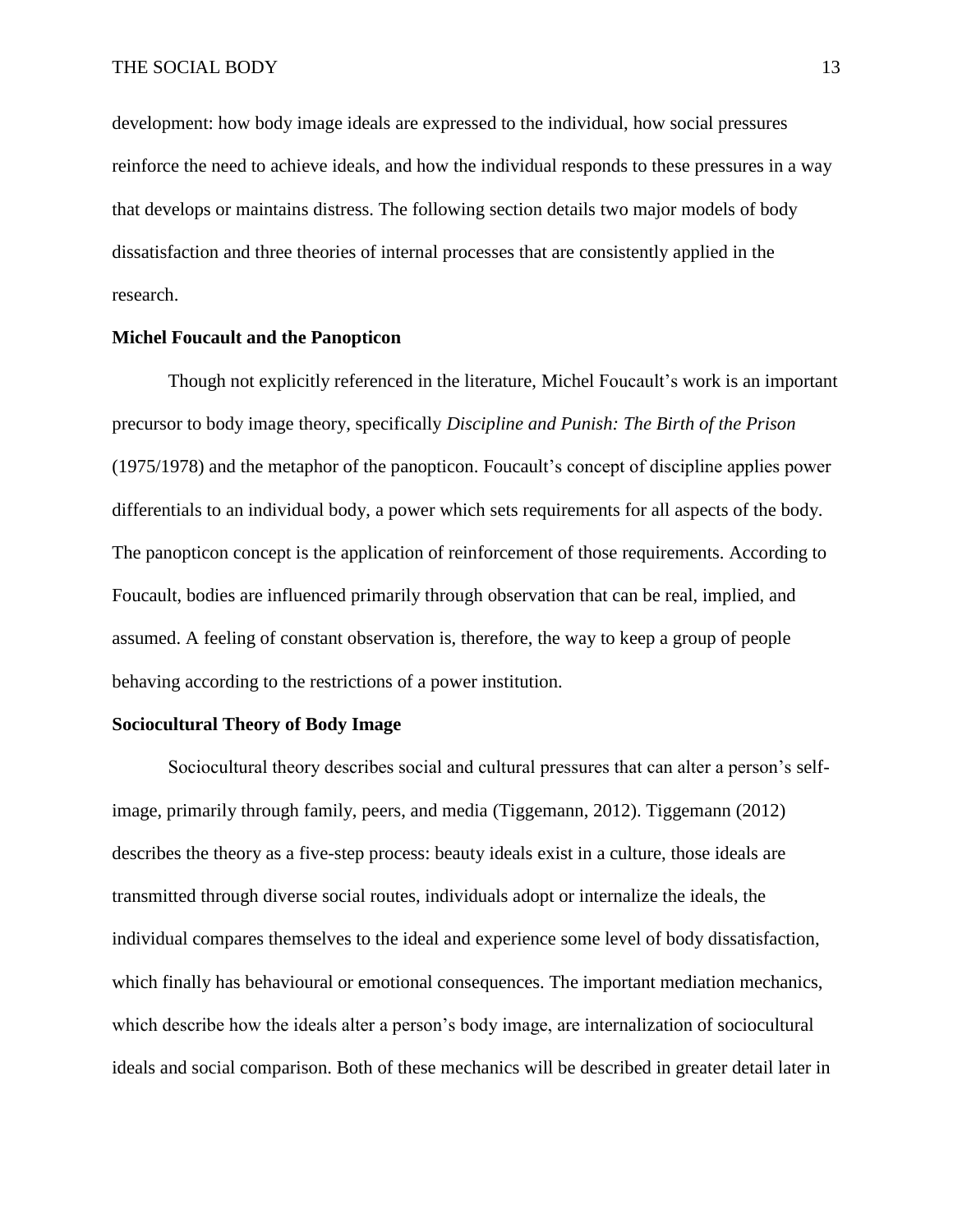this section. Originally, in sociocultural theory, requirements for women's appearance were biased towards a thin-ideal that was both unattainable for most women and widespread (Thompson et al., 1999). Tiggemann (2012) has described a similar effect in men, albeit with different standards of body shape, but continuing to influence body image via internalization of social values. The researcher argued that simply following this process would mean that all people would suffer from extreme body dissatisfaction. As this is not the case, there must be psychological and biological variables that alter the vulnerability of each individual that moderate the effects of sociocultural demands.

Sociocultural models continue to be an important framework for researchers in the area of body dissatisfaction (Matera et al., 2013; Rodgers et al., 2015; Turel et al., 2018; Webb et al., 2018). Rodgers et al. (2015) found longitudinal evidence for sociocultural influences to body dissatisfaction, and suggest targeting the internalization and comparison stages for effective intervention. Further, Webb et al. (2018) found that family influences can reduce the effectiveness of body appreciation and mindful eating interventions in college-age women.

Though internalization is a part of other psychological models, it is vital to the study of body dissatisfaction. Internalization is a process in which outside information or opinions, external processes, or interpersonal events exist inside the mind of an individual (Vygotsky, 1978). Internalizing cultural ideals of appearance means that an individual has accepted and believes the ideal, either though assimilation or accommodation (Fitzsimmons-Craft et al., 2012). However, Zittoun and Gillespie (2015) describe the use of *internalization* as much more complex, dynamic, and multifaceted than the somewhat simple metaphorical application in which the word was originally used. Zittoun and Gillespie argued that internalization happens through a long-term building of social contexts and experiences, which "creates a layering up of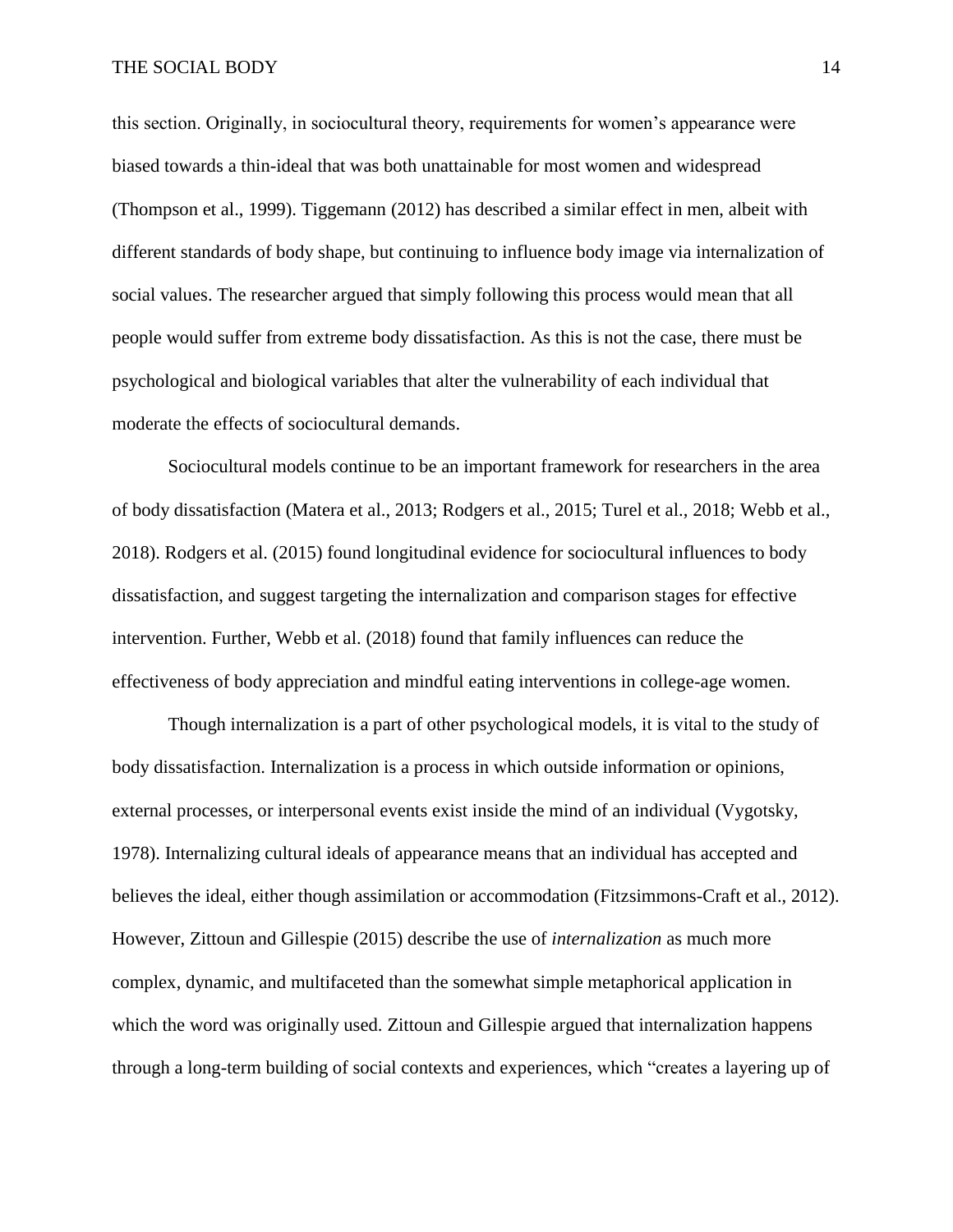#### THE SOCIAL BODY 15

perspectives within the individual, and it is this layering up that we can talk about the social structure of society, or even the voices of society, being internalized" (2015, p. 483). This last interpretation dovetails well with the contextual perspectives of sociocultural theory, as it promotes the idea of including a multitude of sources (i.e., the "structure of society") that encourages a narrowed perspective from which to compare oneself, resulting in sexualized objectification.

The concept consistently appears in the literature around body dissatisfaction as a way to describe how social interaction changes a person's beliefs about their body (Mendes & Ferreira, 2019; O'Hara et al., 2016; Pearl & Puhl, 2014; V. Swami et al., 2011; Trekels & Eggermont, 2017; Turel et al., 2018; Webb et al., 2018). Unfortunately, it is most frequently used as if it is a common, well-understood term, closer to Vygotsky (1978) than Zittoun and Gillespie (2015), and rarely described as to how it functions. Internalization frequently appears as an outcome metric (Swami et al., 2011; Yamamiya et al., 2008) or a risk factor related to media ideals (Levine & Smolak, 2016). It is perhaps most helpful to understand internalization as learning that is specific to sociocultural attitudes (Fitzsimmons-Craft et al., 2012), where those sociocultural voices can be varied and contextual (Zittoun & Gillespie, 2015).

#### <span id="page-20-0"></span>**Tripartite Influence Model of Body Dissatisfaction**

van den Berg et al. (2002) proposed the Tripartite Influence model, another sociocultural approach, to describe how an individual may develop and maintain body dissatisfaction. According to the model, three areas of influence, parents, peers, and media, lay the groundwork for individual development of body image and disordered eating problems. The researchers proposed that *influence* included "teasing, modeling, general attitudes regarding weight and appearance, and perceived pressure to meet appearance ideals" (2002, p. 1009). Building on the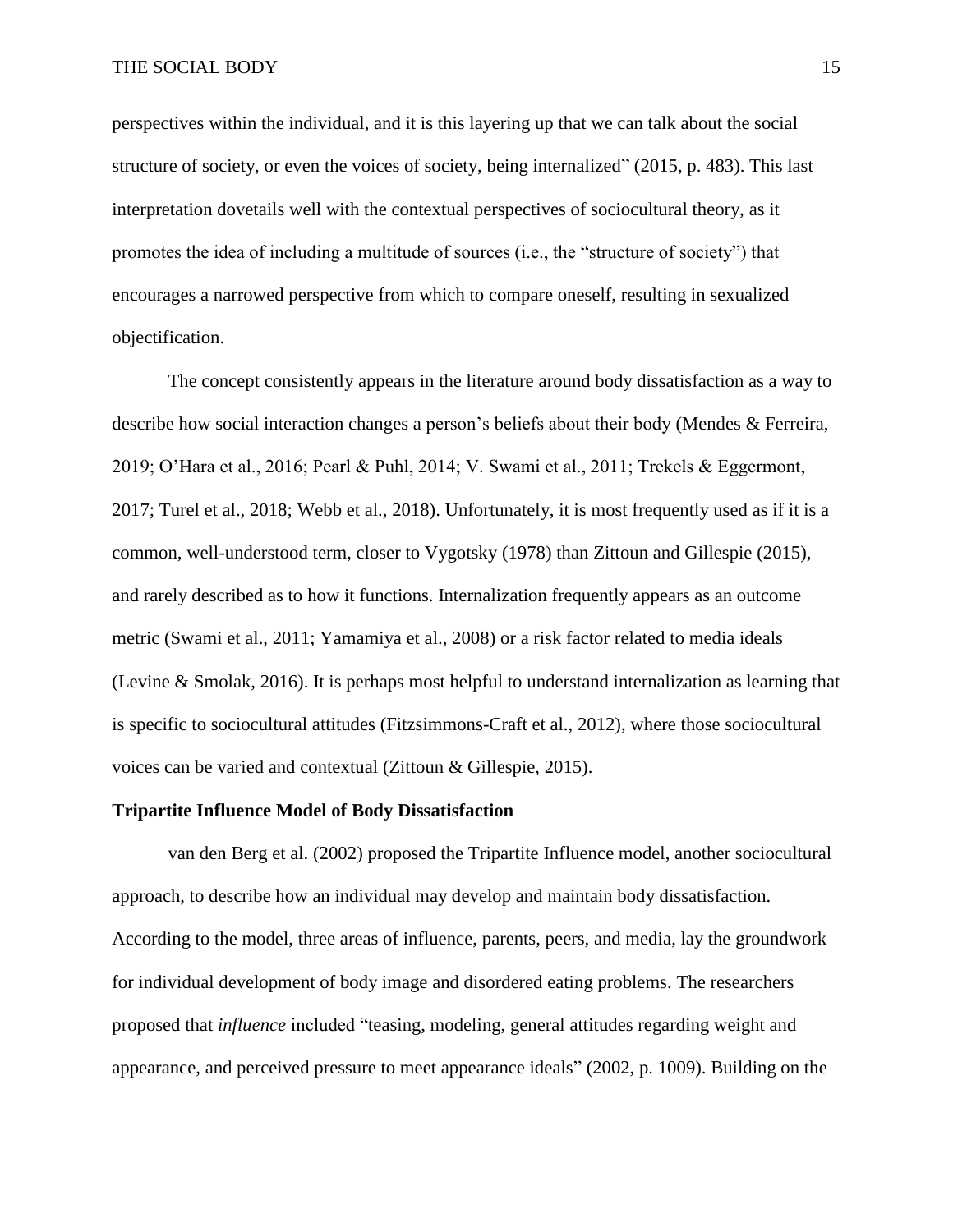preceding body of literature, the Tripartite model includes two mediation mechanics that are hypothesized to lead to body dissatisfaction: appearance comparison and media internalization.

Tylka (2011) applied the Tripartite model to undergraduate men (mean age of 20), adding dating partners as an area of social pressure and describing both muscularity dissatisfaction and fat dissatisfaction as dual pathways to distress. Interestingly, Huxley et al. (2015) found that the Tripartite model may have limited application beyond white heterosexual women, as it did not appear to describe the pathway by which lesbian women experienced sociocultural pressures. However, there was some cross-cultural support from a study by Yamamia et al. (2008), which, in a similar sample of undergraduate women in Japan, was able to mostly replicate the results of van den Berg et al.'s (2002) North American population.

#### <span id="page-21-0"></span>**Social Comparison Theory**

Social comparison theory, first proposed by Festinger (1954), is an important theoretical framework for conceptualizing body dissatisfaction as an interpersonal process, widely used in the research on body dissatisfaction (Maher et al., 2021; Matera et al., 2013; Schaefer & Blodgett Salafia, 2014; C. Schneider et al., 2017; Smith & Farrimond, 2019; Turel et al., 2018). Festinger (1954) argued that that humans will naturally compare themselves to others, particularly on qualitative dimensions of measurement, and can be either upward or downward comparison (Lew et al., 2007). Upward social comparison is when an individual compares themselves to someone they deem *better*, resulting in a negative or low self-evaluation (Tesser, 1988). Downward social comparison is contrast drawn to someone deemed inferior, which usually results in positive self-evaluation (Wills, 1981). Wills (1981) argued that a negative affect may encourage a person to engage in downward comparison to make themselves feel better.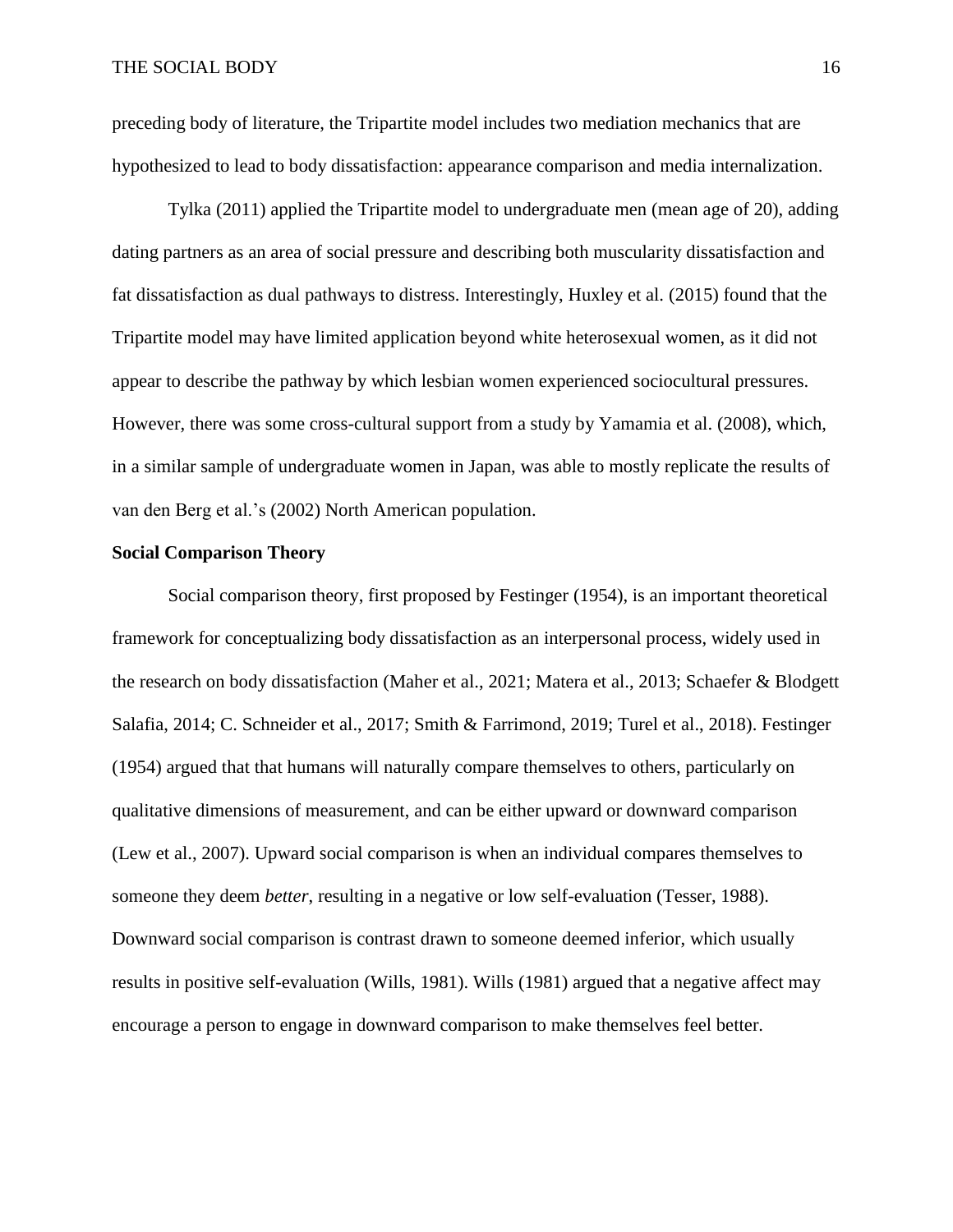Lew et al. (2007) and Moreno-Domínguez et al. (2019) both describe body dissatisfaction as socially-constructed distress derived primarily from upward social comparison. Myers and Biocca (1992) argued that media presents the opportunity for constant appearance-based upward comparison, thus perpetuating distress. Comparison has been directly implicated as a mediator between teasing and body dissatisfaction in adolescent boys and girls (Schaefer & Blodgett Salafia, 2014). Downward social comparison is relevant to research on altering reactions to media, such as in Lew et al. (2007). Both upward and downward social comparison are contextual (Tiggemann & Zaccardo, 2018; Wills, 1981) and depends on both the subject and the evaluative metric (Andrew et al., 2015; Lew et al., 2007).

## <span id="page-22-0"></span>**Objectification Theory**

One of the other guiding theoretical frameworks to describe the effect of cultural ideals on women is objectification theory, proposed by Fredrickson and Roberts (1997). As originally proposed, this theory suggests that females are taught sociocultural expectations for behaviour and appearance, and women are rewarded for adherence to those expectations with attention. Therefore, the consistent sociocultural objectification of women's bodies promotes the adoption of self-objectification as an adaptive mechanism (Fredrickson & Roberts, 1997; Grogan, 2016). Grogan (2016) explains that the theory identifies both state and trait objectification. State objectification occurs after attention is pointed towards a person's body in a contextual situation. This kind of objectification can occur during the perception of idealized body standards, such as media exposure, and has been negatively correlated with body appreciation (Andrew et al., 2015). Trait (i.e., personality) objectification is when thoughts, attitudes, or behaviours align with cultural overvaluation of appearance, resulting in body monitoring, shame, appearance anxiety, and other manifestations of distress (Grogan, 2016). Though important in distinction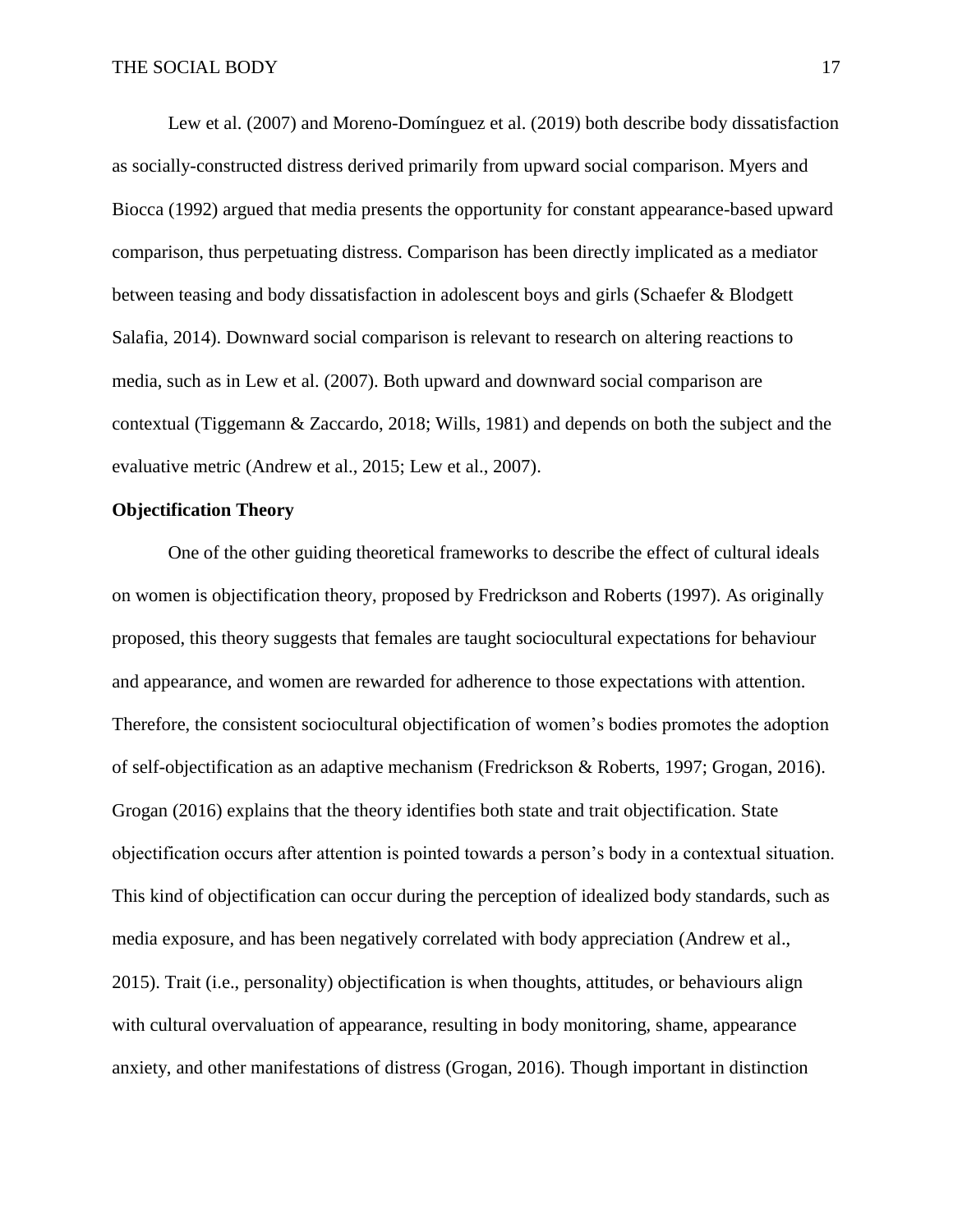because they describe different stages and adaptations of body dissatisfaction, the two types of objectification are rarely distinguished between in the literature.

Being objectified means that people "are valued primarily for their outward appearance, and their body parts and sexual functions may be separated from their personhood, reduced to the status of mere instruments, or regarded as capable of representing them entirely" (Wade, 2017, para. 2). In objectification theory, a cultural metric isolates appearance as the representation of a person and promotes adherence to appearance standards as the path to social reward. Trekels and Eggermont (2017) found that adolescents made this same connection, identifying closeness to appearance ideals as the path to peer acceptance.

#### **Body Dissatisfaction in Adolescents and Young Adults**

<span id="page-23-0"></span>Body dissatisfaction in adolescents receives consistent attention in the literature, attributable to both the prevalence of body dissatisfaction and the relationship to longitudinal consequences (Paxton et al., 2006). According to Ricciardelli and McCabe (2001), only 12% of adolescent girls and 16.6% of adolescent boys were satisfied with their body size. Part of this may be due to the change inherent in adolescence, as growth during puberty may increase social comparison risk for both boys and girls (McCabe & Ricciardelli, 2003; O'Dea & Abraham, 1999) and appearance-related teasing (de Vries et al., 2016; Reel et al., 2015). O'Dea and Abraham (1999) also found that boys have higher body satisfaction post-puberty than pre- or mid-puberty. Warren (1983) noted that adolescent girls' physical changes, such as pubertal weight gain, often move them further from the cultural ideal. This shift comes at a time when, according to Shaefer and Blodgett (2014), teasing and criticism serve to convey how young girls fail to meet the social expectation to maintain body ideals.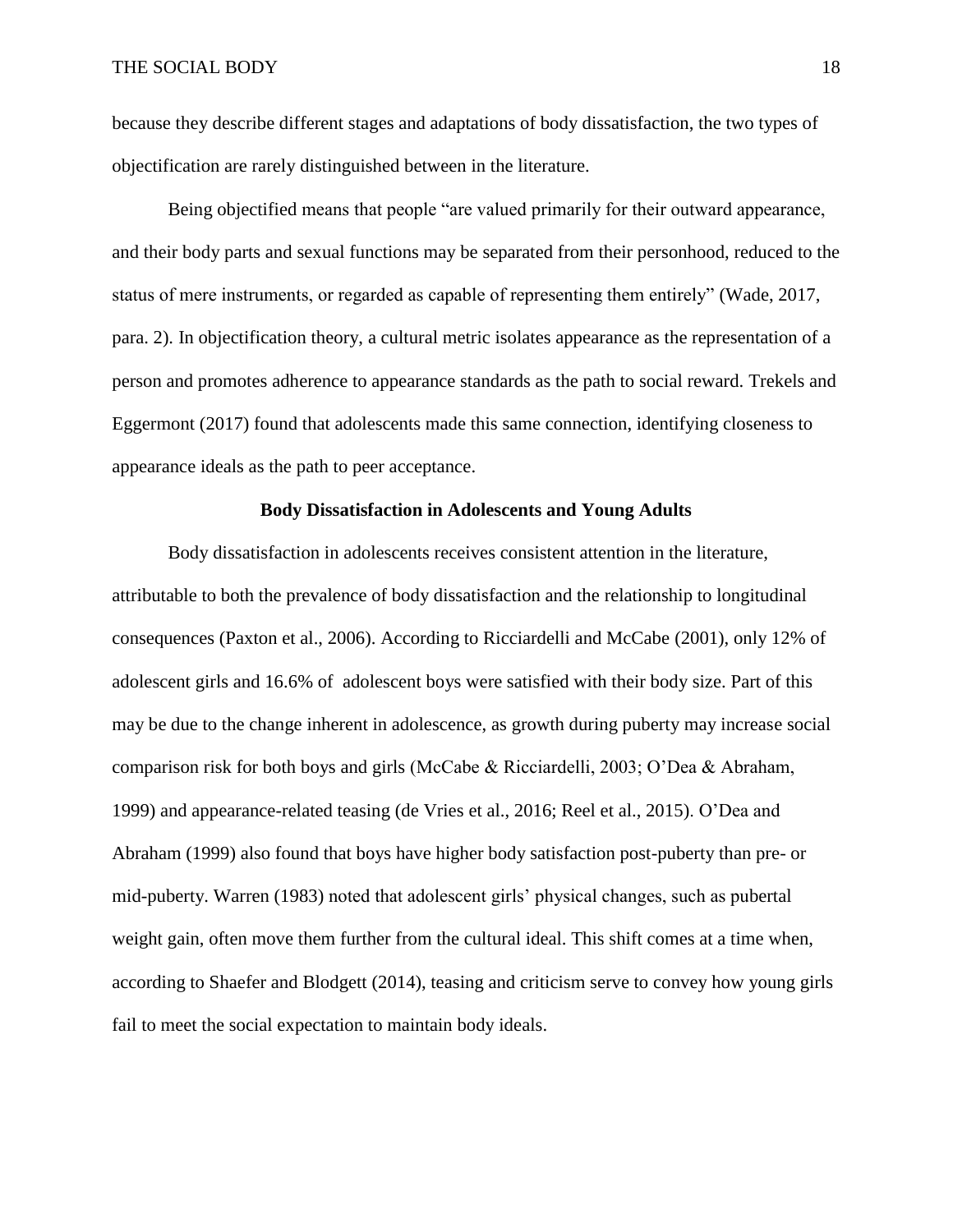Parent (McCabe & Ricciardelli, 2003) and peer (Jones & Crawford, 2006) influences may have an increased impact on adolescents' body image compared to other ages. Parental messaging and feedback plays an important role in how body image develops (Kosmidou et al., 2017; McCabe & Ricciardelli, 2003; Schaefer & Blodgett Salafia, 2014). Low parental support (e.g., lack of intimacy, guidance, affection, and admiration) at adolescence has been linked to body dissatisfaction in later years (Bearman et al., 2006), and specific feedback may be related to more severe disordered eating behaviours (McCabe & Ricciardelli, 2003). With peers, Jones and Crawford (2006) found adolescent boys and girls feel high levels of peer pressure related to their body image. In the study, adolescent girls experienced higher levels of appearance conversation, whereas boys experienced more pressure and teasing. Many studies have since explored how peers may promote body dissatisfaction in other adolescents through body ideal communication and competition (Calzo et al., 2012a; de Vries et al., 2016; Vandenbosch & Eggermont, 2016). Paxton et al., in a five-year longitudinal study, found "less stability in body dissatisfaction and greater influence of peer factors" in adolescents (2006, p. 897), perhaps indicating that adolescents are particularly vulnerable to changes in body image based on peer influences.

University-age women (Eisenberg et al., 2011; Taylor et al., 2006) and men (Mayo  $\&$ George, 2014) have an especially high risk for body dissatisfaction. In addition to the associated distress, body dissatisfaction is a risk factor for developing disordered eating behaviours in this population (Brosof & Levinson, 2017; Griffiths et al., 2015; Laporta-Herrero et al., 2018). Though undergraduate females are a common sample population for studies on sociocultural ideal transmission and body dissatisfaction (Fitzsimmons-Craft et al., 2012; Li et al., 2011; T. A. Myers et al., 2012; O'Hara et al., 2016), Griffiths et al. (2015) found a similar association with undergraduate men, who not only experienced body dissatisfaction from pressure to conform to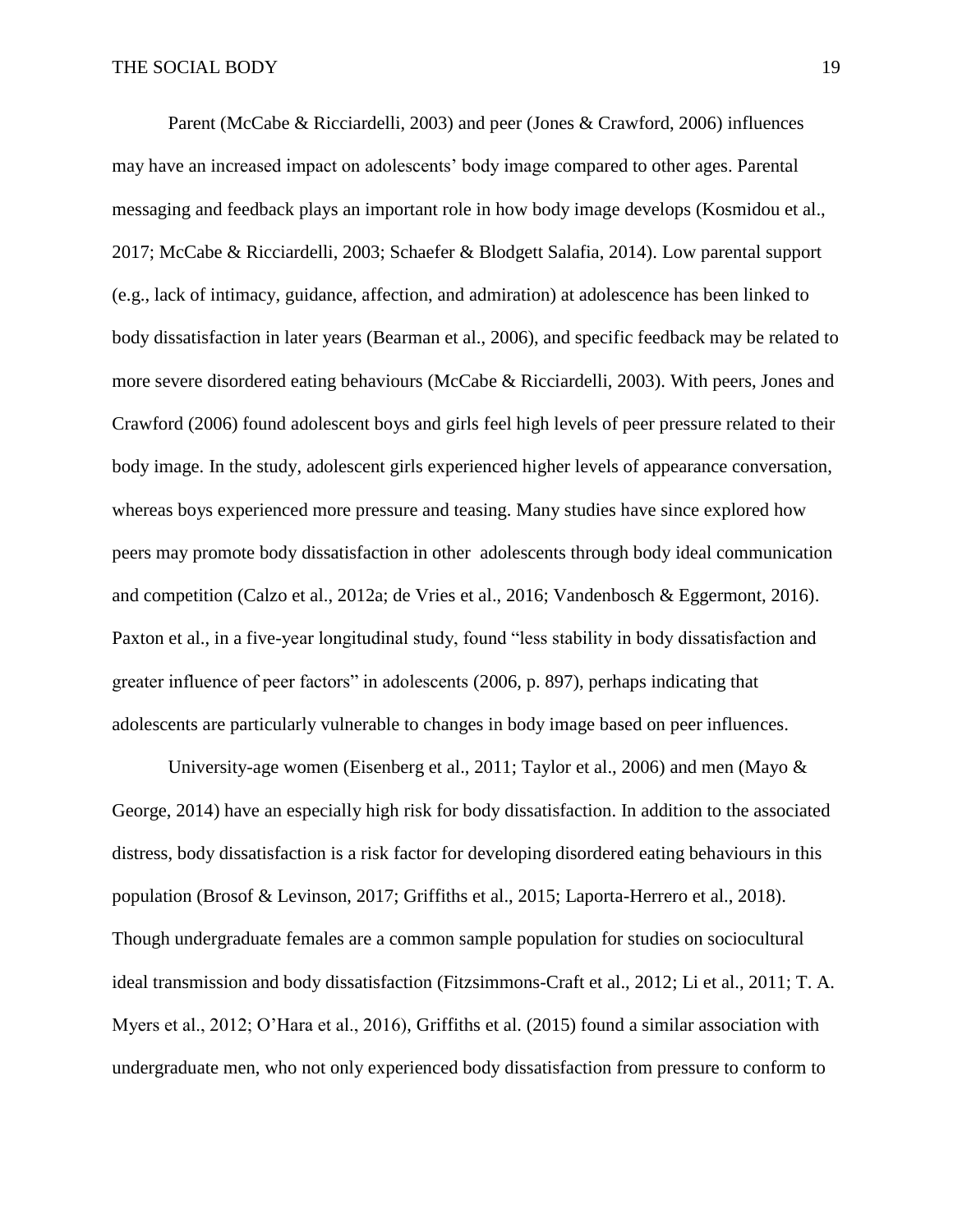masculine norms, but also body dissatisfaction and eating disorder risk related to feminine norms generalized to men. Tiggemann (2012) describes a parallel process for men and women, where both gender ideals are nearly impossible for most people to achieve without unhealthy or extreme interventions, such as over-exercising, cosmetic surgery, or steroid use. The current project recognizes the importance of adolescent body image development, combined with the consequences of that development in undergraduate age.

#### **Social Transmission**

<span id="page-25-0"></span>Social interactions actively play a role in the development and maintenance of a person's self-image. These influences are multi-tiered and impact an individual in different ways. The following section explores the three primary influences from the Tripartite model that transmit a sociocultural expectation to achieve specific body ideals. Each section, Media, Parents, and Peers, explores the ways in which that transmission may occur, specifically through variations of self-objectification, internalization, and social comparison. Social Media, which can function as both a media and peer influence, and sports, a highly social activity particularly relevant to the demographic focus of this project, will also be explored.

## <span id="page-25-1"></span>**Media**

Research continues to support the influence of media imagery on individual body image perceptions. Self-objectification and body dissatisfaction have been shown to increase after viewing idealized media images in adolescents and young adults (Harper & Tiggemann, 2007; Lew et al., 2007; Moreno-Domínguez et al., 2019; Uchôa et al., 2019). Uchôa et al. (2019) found that male and female adolescents internalized media ideals, which then increased the chances of presenting body dissatisfaction. After viewing sexualized images from mass media, adolescents have been shown to take on body ideals as their own personal goals, which then increases self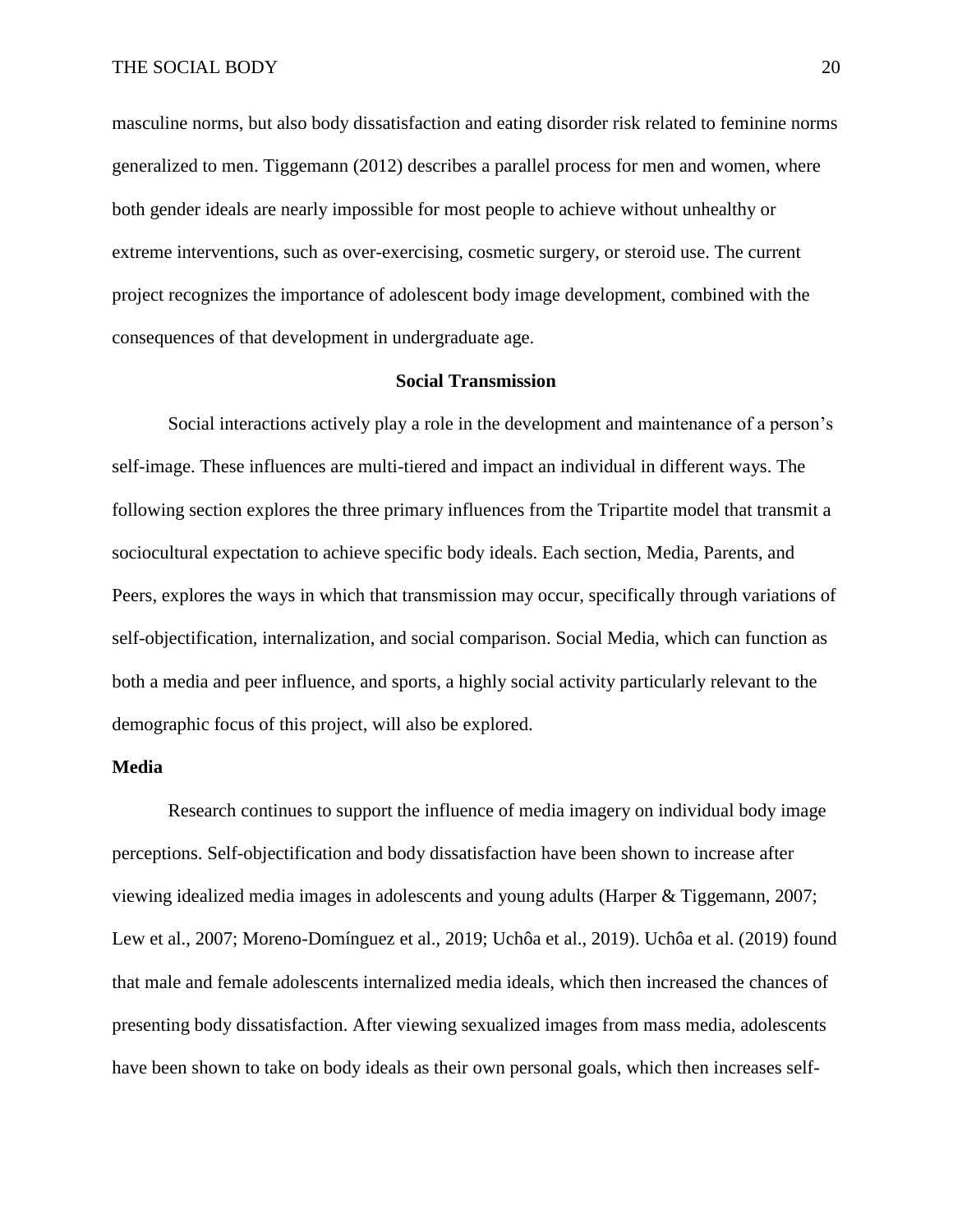objectification and self-monitoring for behaviours related to ideal body development

(Vandenbosch & Eggermont, 2016). Lew et al. (2007) found that intentionally promoting female undergraduates' comparison to fashion models' appearance increased body dissatisfaction. When encouraged to compare based on non-appearance dimensions (e.g., intelligence), participants in this study could protect themselves from the negative effects of idealized media imagery versus those that paid greater attention to appearance. The researchers stated that shifting the attention to something other than appearance promoted downward social comparison by the participant, which resulted a smaller increase in body dissatisfaction. However, Harper and Tiggemann (2007) found that female undergraduates did not need to be asked to evaluate their bodies to feel an increase of self-objectification. Instead, the researchers argued that exposure to thin-ideal images encouraged a third-person perspective on the self, followed by social comparison to the model in an image. The mechanism connecting media to body dissatisfaction may be suggestion of an outside critical eye, which may increase appearance critique to the exclusion of other factors as "the body and its appearance become more salient points of reference for women in describing the self after…media exposure" (Harper & Tiggemann, 2007, p. 655). In line with social comparison theory, Moreno-Domínguez et al. (2019) found that exposure to models deemed *less* attractive than the participant promoted increased body satisfaction in female undergraduates (i.e., a positive self-evaluation).

Images and the context in which they are presented can have varying effects on the viewer, but the image itself may have the most impact. When self-improvement messages accompanied ideal body images from magazines, Veldhuis et al. (2017) found that body satisfaction actually increased among female undergraduate participants. This subtle change not only negated the negative impact of ideal images on body image, but also appeared to use social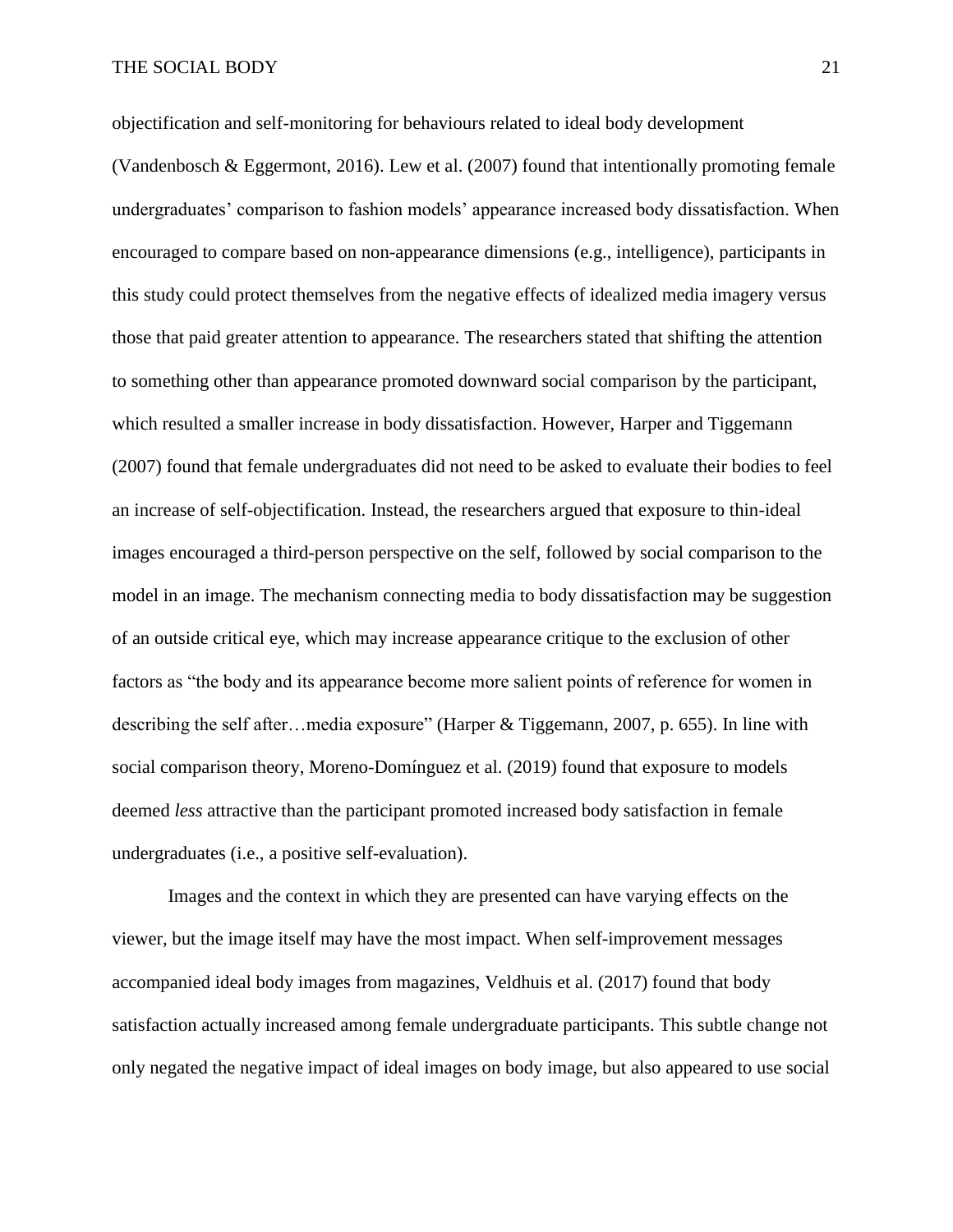comparison to promote improvement (Veldhuis et al., 2017). However, Tiggemann and Zaccardo (2018) found some complications to this effect in a study of *fitspiration* (an image which is intended to promote health, fitness, and strength) on the social media site, Instagram. In an analysis of 600 images with the fitspiration hashtag, the researchers found that women in these images had exclusively thin and toned body types. Additionally, quotations that accompanied the images ranged from generally positive and helpful to potentially dysfunctional. Tiggemann and Zaccardo (2018) argued that regardless of whether or not dysfunctional language was present, overrepresentation of thin and toned women still promoted body dissatisfaction, now with the additional pressure that women not only maintain a thin-ideal body, but also be toned and fit. Boepple and Thompson (2016) did a similar comparative analysis of websites featuring fitspiration and *thinspiration*, which are images that promote an extreme thin-ideal (i.e. "proana," or pro-anorexia). Thinspiration sites emphasized the need to lose weight, restrict diet, and promoted eating guilt, and contained more of this content that fitspiration sites in general (Boepple & Thompson, 2016). However, the researchers argued that even though the emphasis of fitspiration is on personal growth and development, the content may be thematically similar to thinspiration, and thus similarly harmful, even when claiming devotion to healthy activities. Regardless of the seemingly supportive accompanying language, sociocultural theory maintains that the existence of a consistent thin-ideal is what perpetuates negative effects (Thompson et al., 1999; Tiggemann, 2012; Tiggemann & Zaccardo, 2018).

## <span id="page-27-0"></span>**Parents**

Parents play a key role in conveying social ideals to their children. Dailey (2010) synthesized parental impact on body image into a framework called confirmation theory, which describes the fundamental need of validation as critical to developing a sense of self. According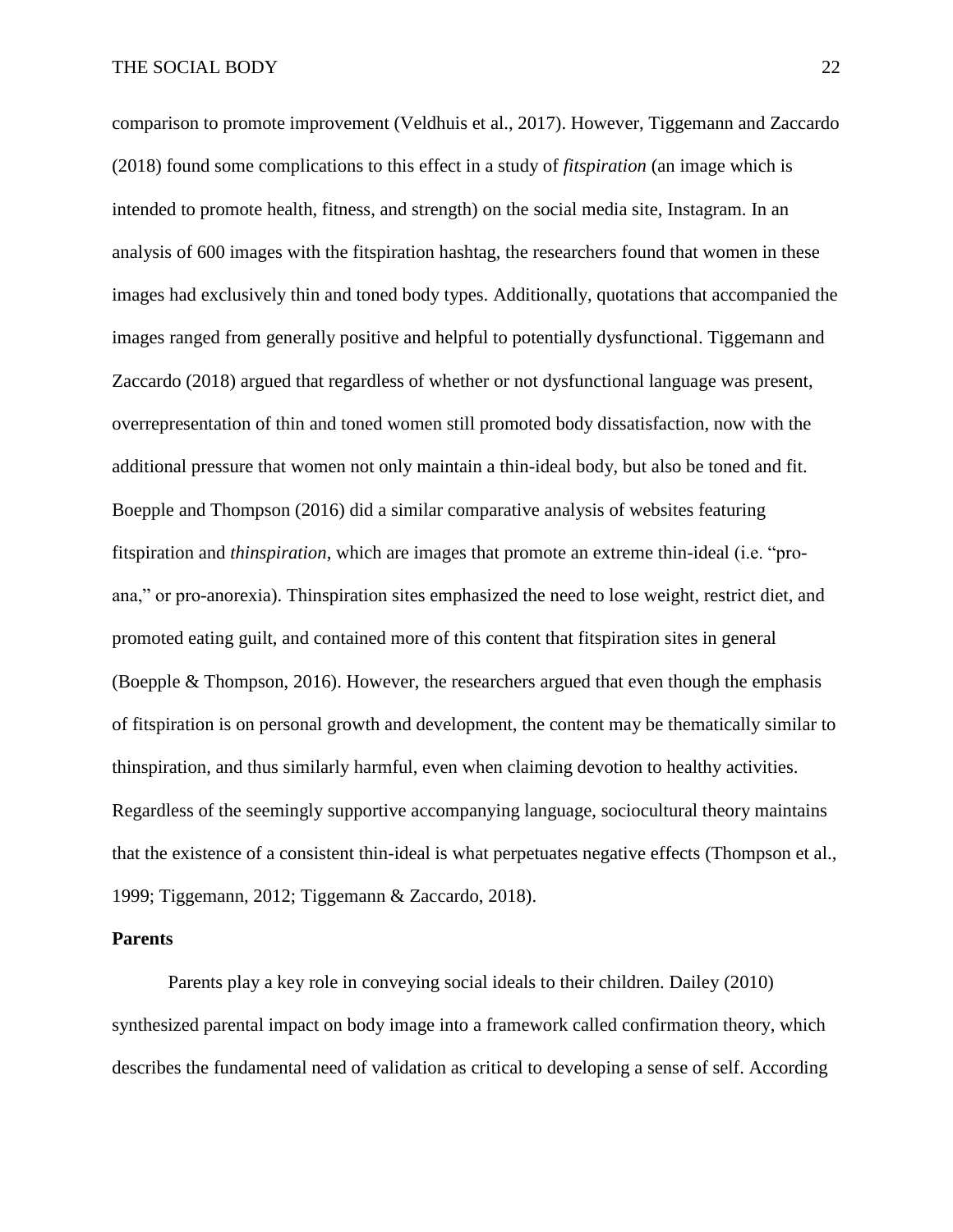to Dailey (2010), parents influence their children's body image through either *accepting* or *challenging*. Parental acceptance, which involves warmth and support, is related to positive body image (Taniguchi & Dailey, 2020). Ellis (2002) found that confirming behaviour improved global self-worth and self-perception of appearance. Similarly, Boutelle et al. (2009) studied parent-child connectedness (i.e., behaviours defined in confirmation theory as *accepting*) over a five-year period, and found that high connectedness was associated with body satisfaction. *Accepting* may improve wider social connections as well. Patton et al. (2014) found that strong parental attachment improved resistance to social pressures and body dissatisfaction, but did so through promoting secure friendships and romantic relationships. Similarly, de Vries et al. (2019) found that the degree to which social media exposure increases adolescent body dissatisfaction could be reduced if there was a strong parental relationship, particularly with the mother.

*Challenging*, on the other hand, is intended to push a person to achieve greater bodyimage outcomes, is related to poorer outcomes (Taniguchi & Dailey, 2020). For example, fathers play a key role in conveying appearance messages to their daughters (Dixon et al., 2003). Dixon et al. (2003) found that fathers who emphasized idealized attractiveness and associated food control were significantly more likely to have daughters with bulimic behaviours. *Challenging* can continue to negatively influence body image even into early adulthood (Taniguchi & Dailey, 2020). Parents may also challenge body image through teasing. Shaefer and Blodgett (2014) found that appearance-based teasing served to highlight the requirement to conform to social ideals, thus increasing body image concerns especially in girls, who had significant associations between appearance-based parental teasing and body dissatisfaction. Schaefer and Blodgett (2014) also found that although siblings did more appearance-related teasing than parents, the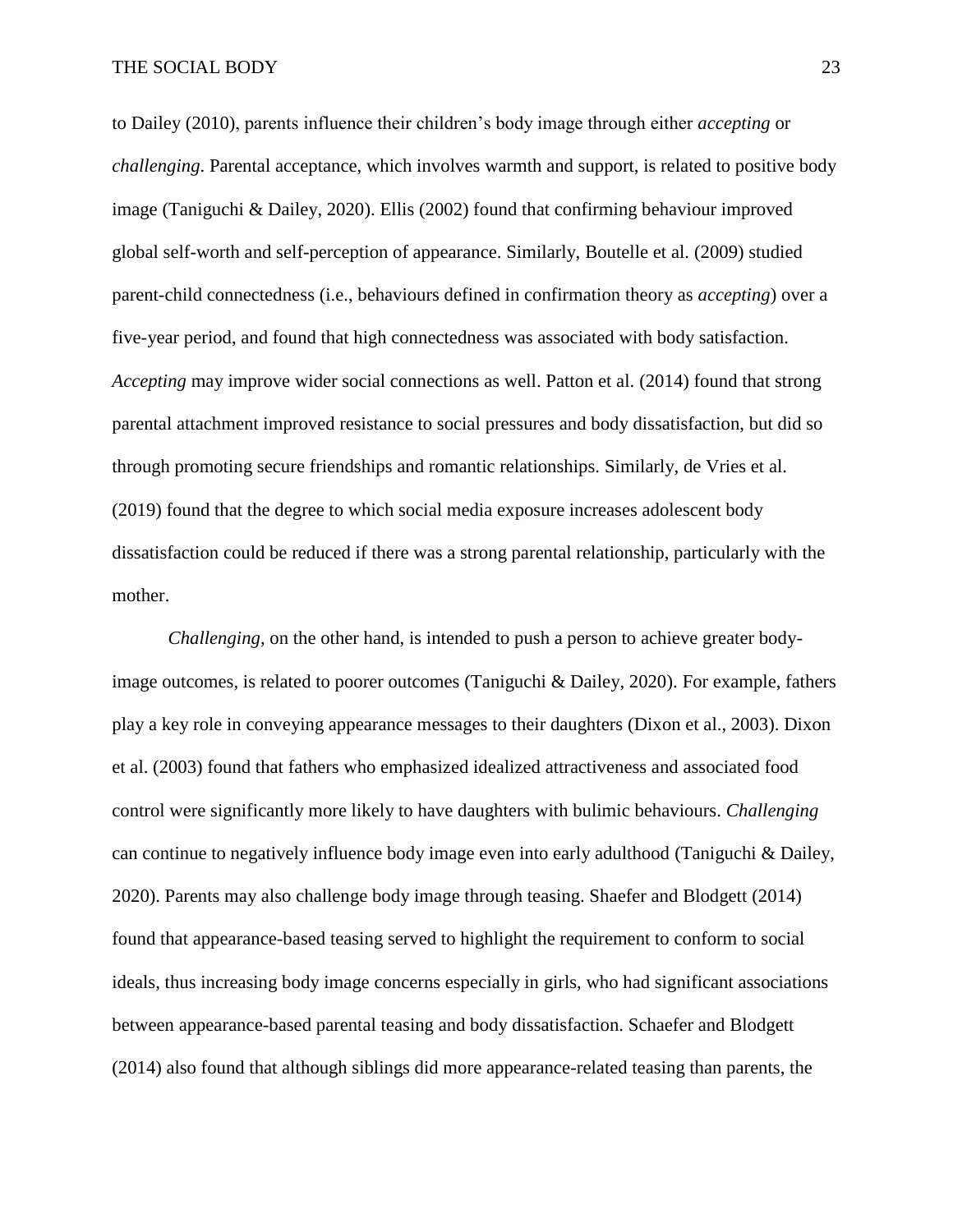amount was significantly correlated, indicating that siblings may model the behaviour of their parents within the family, thus increasing the amount of teasing a child received. Teasing, or any other appearance feedback, may then promote appearance-based social comparison in adolescents as a method of determining paths to self-improvement and positive evaluation (Shroff & Thompson, 2006; Smolak et al., 2005). Smolak et al. (2005) found that middle-school boys were more likely to use muscle-building supplements and steroids if they received teasing or size-based comments from their parents.

## <span id="page-29-0"></span>**Peers**

Peers can be another influence on body dissatisfaction. This sphere of social interactions is particularly important to consider in youth and young adults, as individual resistance to peer influence is significantly lower at middle adolescence (14-18) than it is later on (Steinberg  $\&$ Monahan, 2007). While adolescents gradually develop the skills to operate independently of peer influence (Steinberg & Monahan, 2007), they are uniquely susceptible to risky behaviour and social influences of their peers (Albert et al., 2013). Peer interactions may do more than just influence adolescents' behaviour; they appear be a normative part of the body-image development process (Markey, 2010). Ferguson et al. (2014) assessed peer relationships to be the most important factor to body dissatisfaction in adolescent girls, over both social media and television. The following section illustrates two mediation mechanics through which peers may influence an individual's body-image: requirements for conformity to cultural ideals and peer competition. This section also describes how peer interaction can change interactions with media.

The reinforcement of cultural ideals is a path by which peers impact body dissatisfaction, thus existing as a core component of influence from a sociocultural standpoint. Webb and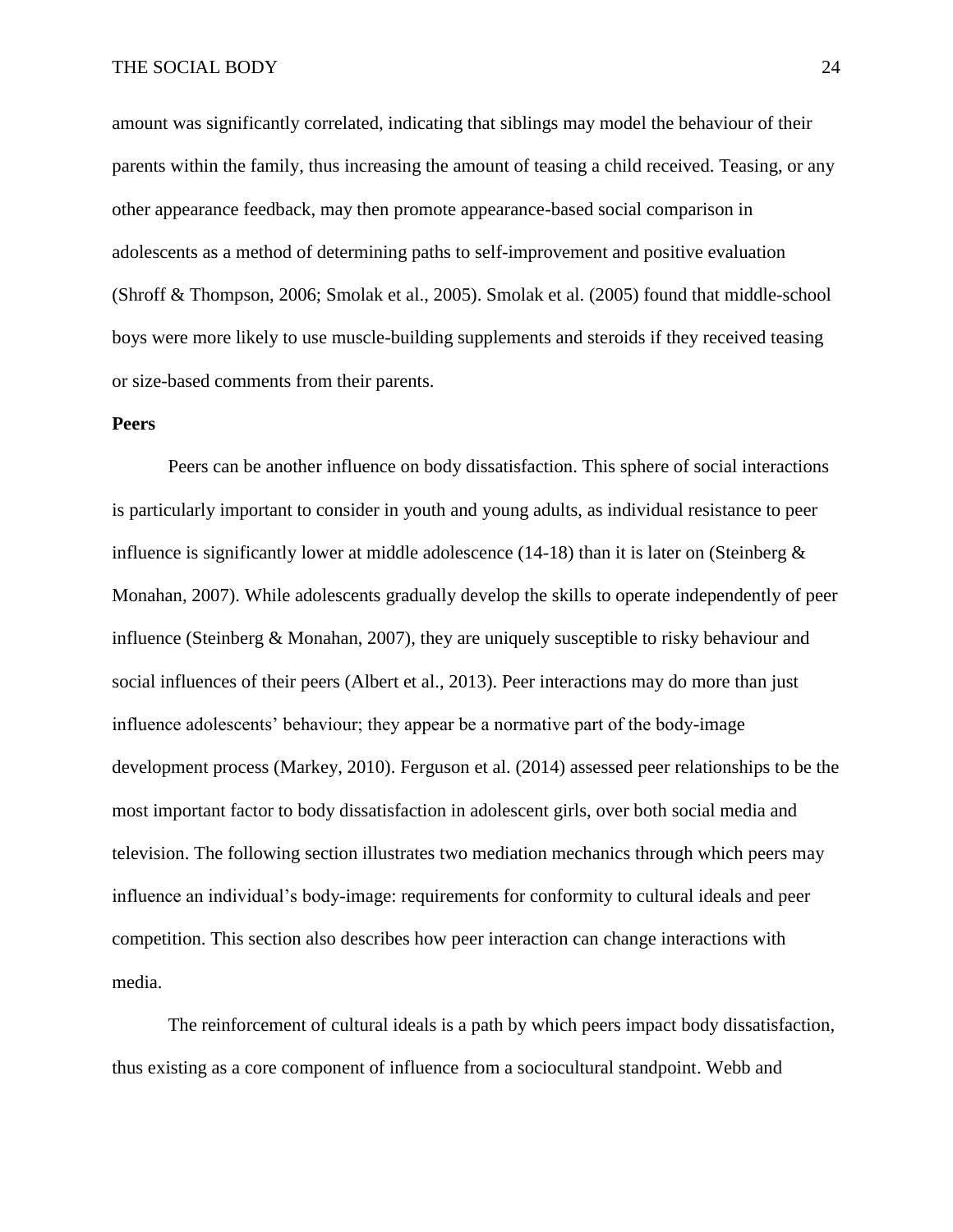Zimmer-Gembeck (2014) found that peers reinforced body ideals and emphasised appearance in adolescents, and also increased the perception of pressure to conform to those ideals. In other words, though peer groups did not create the concepts of ideal body types, they serve to emphasize the ideals as requirements. There is also pressure to conform to peer appearance norms, intensified through "surveillance activities," such as monitoring at school for boys and monitoring through social media for girls (Kenny et al., 2017, p. 787). If a person fails to meet the standards of the peer group, consequences were found to include victimization, judgement, and ostracism (Kenny et al., 2017). Voelker et al. (2015) found that adolescents could be treated harshly with weight-based bullying and victimization, resulting in the elevation of weight and appearance as salient attributes, overemphasizing a cultural thin-ideal. This issue is compounded by weight-specific targeting. van Geel et al. (2014) found that overweight and obese youth experience significantly more bullying than their peers. Compounding yet again, appearancebased negative peer interactions, such as teasing or other victimization, can increase feelings of body dissatisfaction (Webb & Zimmer-Gembeck, 2014; Zimmer-Gembeck & Webb, 2017). Bullying has been shown to alter self-image. Adolescents that are cyberbullied were to twice as likely to consider themselves overweight, whereas the same correlation between cyberbullying and feeling underweight may not exist (Kenny et al., 2018).

In some cases, pressure to conform may appear as peer support rather than consequences. Support appears to help body image, but the method by which it occurs is complex and can easily perpetuate body dissatisfaction depending on the interaction (Kenny et al., 2018). Kenny et al. (2017) found that adolescents claimed that peer compliments, encouragement to lose weight, and appearance advice all served to bolster body image. However, the participants stated that this help "was most beneficial for those who are overweight, as it prevents them from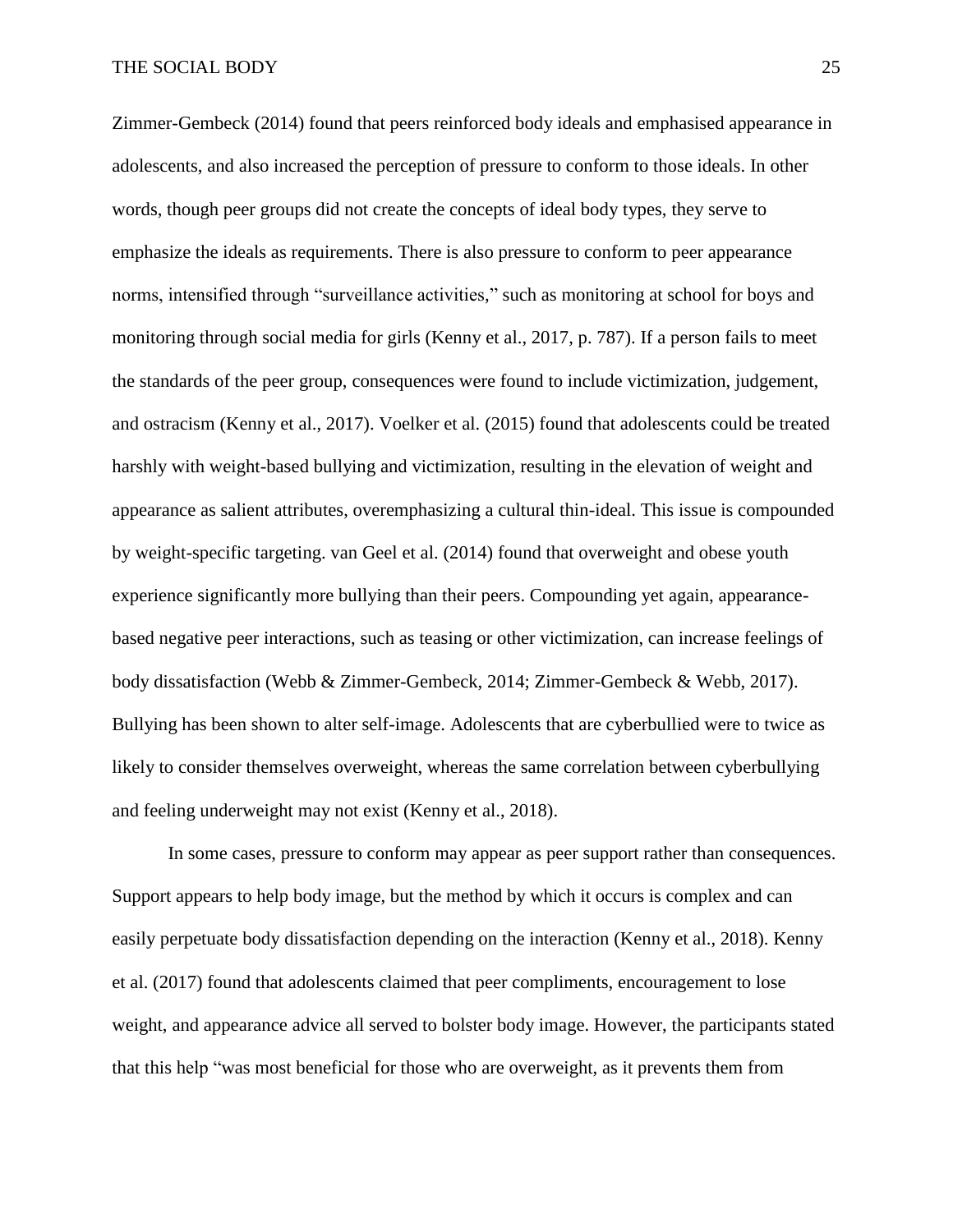looking bad in the presence of others and may motivate them to lose weight and become fit" (Kenny et al., 2017, p. 785). The researchers argued that this understanding of peer support only serves to increase body image issues in overweight adolescents. This study encourages caution when exploring how helpful peer relationships can be, in ways similar to fitspiration media content discussed earlier.

Appearance comparison is an important mediator of peer interactions and body dissatisfaction. Krones et al. (2005) experimented with in-person (rather than photographic) exposure to both thin-ideal and more average body type confederates under the guise of doing a dating study. The participants, females aged 17-22, that interacted with the thin-ideal confederate rated a higher feeling of body dissatisfaction. Body dissatisfaction in women and girls may increase in the presence of social competition. When in the presence of an attractive male and competitive females, Ferguson et al. (2011) found that young females felt more body dissatisfaction. The researchers argued that comparison against other present young women, this case in the context of sexual competition, was more influential that comparison to the media. Timing of puberty and body change *in relation to the changes of peers* can also increase body dissatisfaction and other contributing factors, as females who perceive themselves to be larger or start puberty earlier have a higher risk of body dissatisfaction (Ackard & Peterson, 2001). Some research suggests that early pubertal timing not only affects current, but also long-term body image (Grower et al., 2019). Grower et al. (2019) showed that undergraduate white women who experienced early puberty reported lower body appreciation, an increase in appearance selfmonitoring, and a stronger relation of sex appeal to self-worth.

Peer group responses may also elicit protective strategies in individuals. Rieger et al. (2017) induced feelings of social acceptance and rejection on female participants (mean age of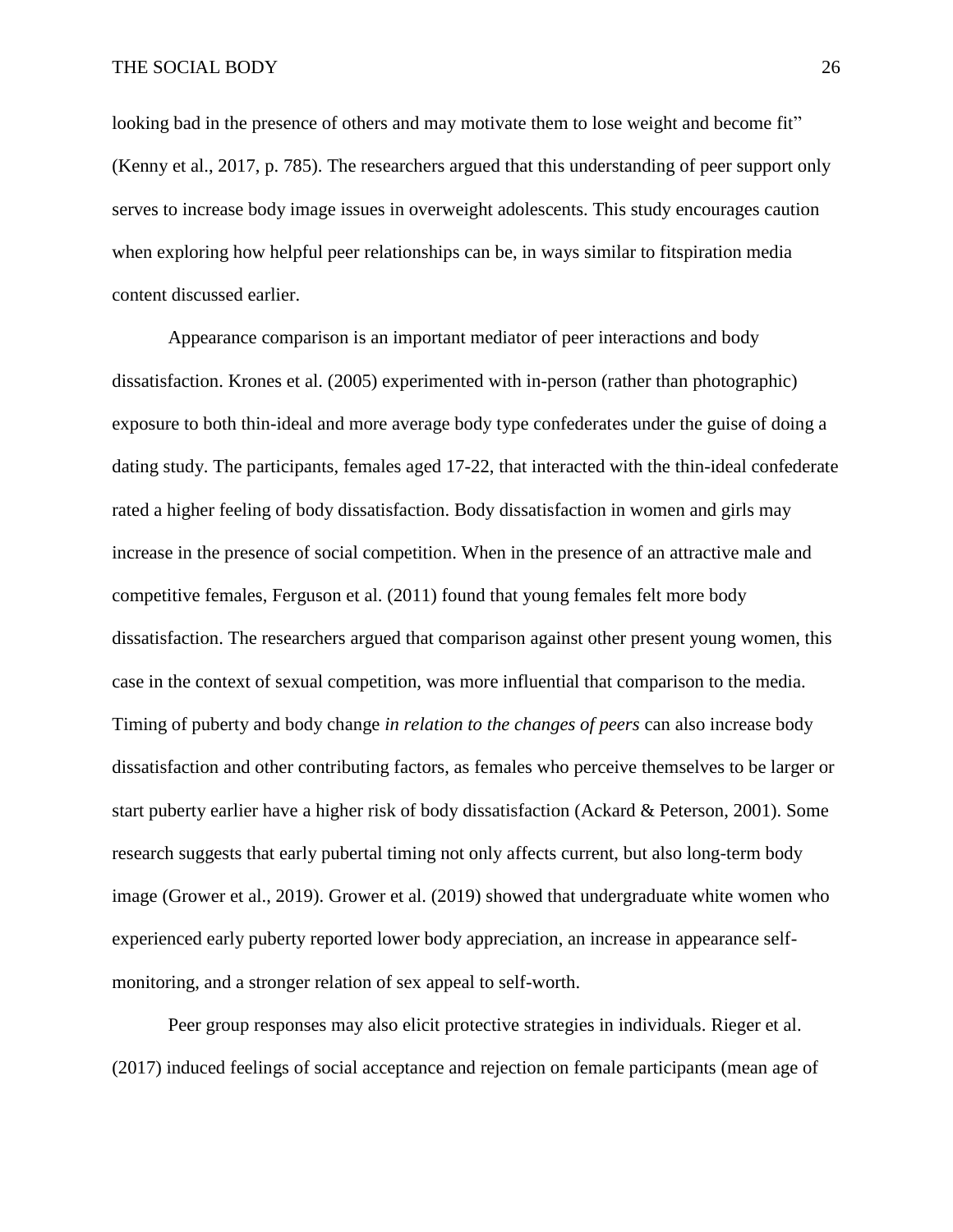#### THE SOCIAL BODY 27

20) with computer avatars. Participants that tended to base their self-worth on appearance and experienced acceptance were more likely to avoid thin-ideal images versus individuals who experienced rejection. The researchers argued that image avoidance could be a pre-existing adaptive mechanism for maintaining self-worth, and that behaviour was encouraged following social acceptance. O'Driscoll and Jarry (2015) found that women with higher appearance-based self-worth had higher body satisfaction than a control following perceived social rejection in an experimental condition. The researchers argued that this surprising increase in body satisfaction was a protective mechanism in response to the perceived threat of peer rejection. However, in those with lower body satisfaction, rejection may increase the risk of decreased self-worth and disordered eating behaviours (Rieger et al., 2017). When a difference between the self-image and the ideal (i.e., the next level up in the social scale) is perceived, "the individual is motivated to engage in behaviours…perceived as necessary to reach the standard of comparison" (Rieger et al., 2017, p. 84).

#### <span id="page-32-0"></span>**Social Media**

Social media is an important area to view the intersection of the dominant theories in body dissatisfaction study. Firstly, the research on social media appears to point toward the two previously identified mediation mechanics of the Tripartite model and sociocultural theory perspectives: the reinforcement of ideals and social comparison (Ferguson et al., 2014; Kenny et al., 2017). Secondly, increased social media use is related to increased self-objectification, mediated by both social comparison and internalization (de Vries et al., 2019; Fardouly et al., 2018). Thirdly, social media can function as either media or peer influence (Boepple  $\&$ Thompson, 2016; Kenny et al., 2017), two of the three sources in the Tripartite model, and may mediate the relationship between the two influences. Internalization of media-presented ideals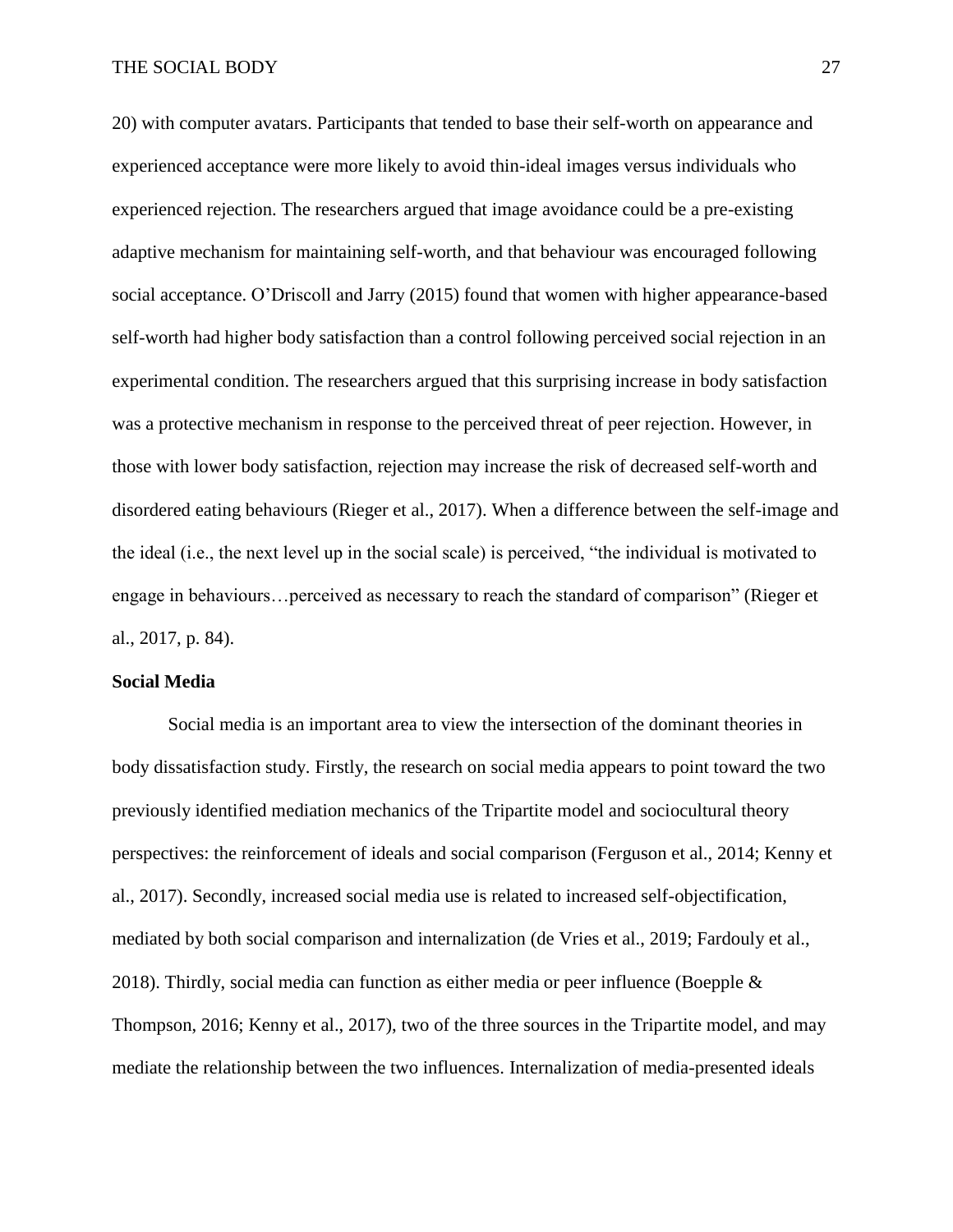#### THE SOCIAL BODY 28

may also serve to increase the amount of time adolescents spend looking at social media from peers perceived as closer to the cultural ideal (Vandenbosch & Eggermont, 2016), thus exacerbating the effects of media, social media, and social comparison.

An increase in social media usage can predict body dissatisfaction in adolescent boys, adolescent girls, and young women (de Vries et al., 2016; Fardouly et al., 2018). de Vries et al. (2016) found that an increase in time spent on social media was associated with more appearance-related feedback for adolescents. The consequences of increased feedback have previously been discussed. As for young men, Casale et al. (2019) found that they did not respond to social media with increased muscle or fat dissatisfaction, nor with increased attention to body image. However, the researchers did not suggest that young men should be neglected in further study, citing the possibility of less homogeneity in male populations or the need for greater exposures to produce the same results.

Kenney at al. argued that social media functions as "a forum through which peer comparisons are made" (2017, p. 787). This forum may also serve as a method of exerting more appearance-related peer influence (de Vries et al., 2016). "Forum" participation includes both viewing other people's photos and posting photos of the self (i.e., "selfies"), both of which can have consequences. McLean et al. (2019) found that the negative outcomes of social media in adolescents came from seeking to elicit feedback on selfies, elevating the importance of feedback, and viewing the selfies of others. These results that clearly parallel the theories of selfobjectification, internalization of ideals, and social comparison, and other studies have validated these findings. Kenny et al. (2017) found that adolescent girls tended to use social media to monitor conforming behaviour from their peers and evaluate their similarities to others. Similarly, Ferguson et al. (2014) argued that social media increases appearance-related distress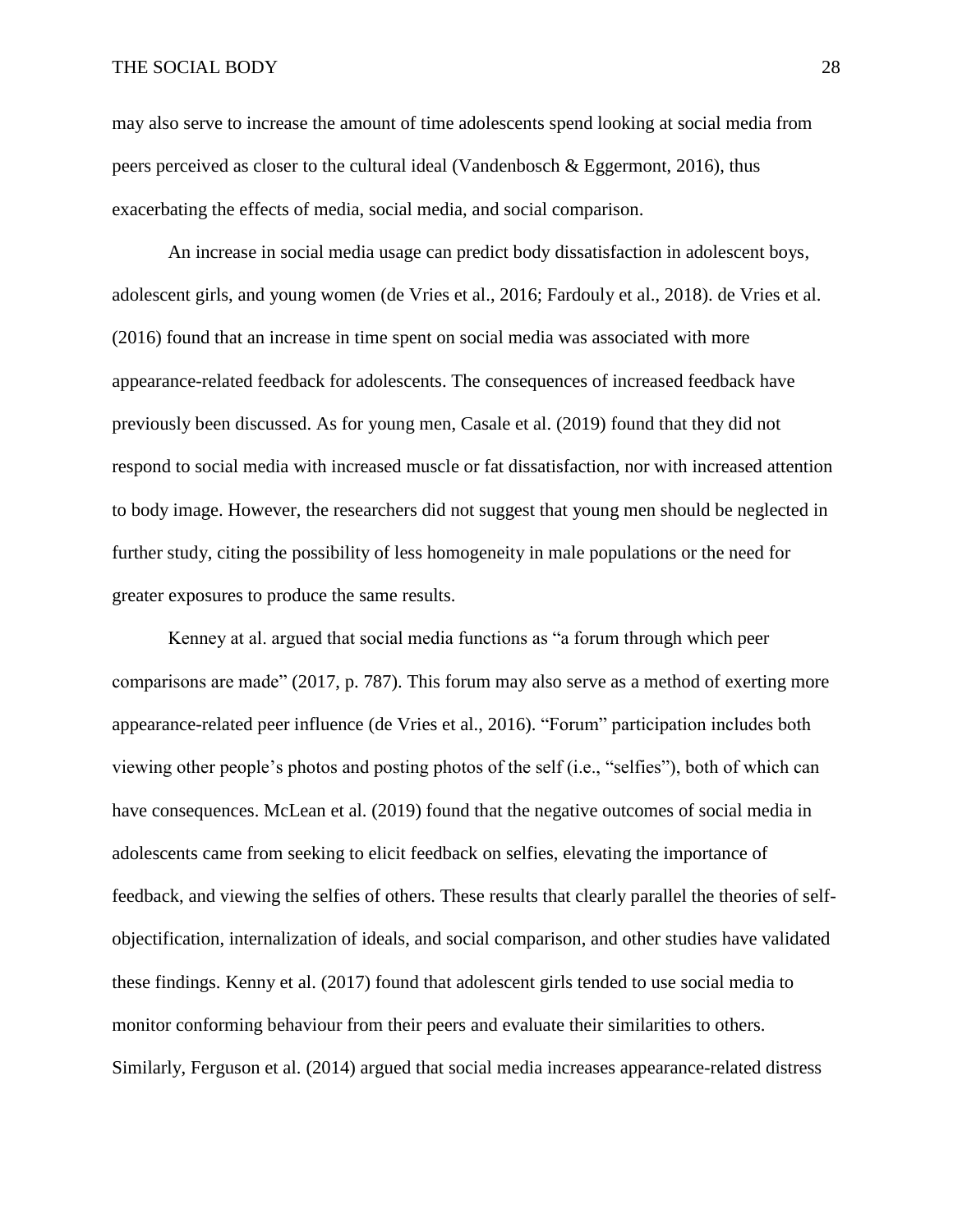by increasing social comparison. Chua and Chang (2016) found that female adolescents felt pressure to match a social ideal when posting images, which encouraged cautious selection and editing prior to publication. The researchers reported that peers served as both judges and comparison targets.

## <span id="page-34-0"></span>**Sports**

It should be noted that the topic of sports and body dissatisfaction could easily be the subject of an entire research project. Here, sports are explored briefly as they are important from a participation sense to this demographic, as well over half of 15-18 year-olds participate in organized sport (Department of Canadian Heritage Policy Research Group, 2010). The literature reviewed here describes how parent, peer, and coach demands for body shape exist within a sport context.

Though athletic endeavors can improve body appreciation in adolescents (Lanfranchi et al., 2015), there are significant body dissatisfaction-related risks as well, as pressure to conform to a body type may come from coaches in addition to peers and parents (Kosmidou et al., 2017). In a sample of females (mean age of 21.7), Kong and Harris (2015) found that upwards of 60% of elite athletes may experience pressure from coaches to conform to a body shape. This pressure can increase the risk of eating disorders as well, as elite male and female athletes, including those in undergraduate NCAA competition, both develop disordered eating behaviours at a high rate when compared to general populations (Karrer et al., 2020).

Elite athletes may feel elevated levels of pressure to conform to very specific physical ideals. Though the levels of body dissatisfaction in elite male athletes has been found to be both higher and lower than general population, they still feel pressure to adapt specific changes, such as an increased volume of muscle tissue in a defined area (Karrer et al., 2020). For example, that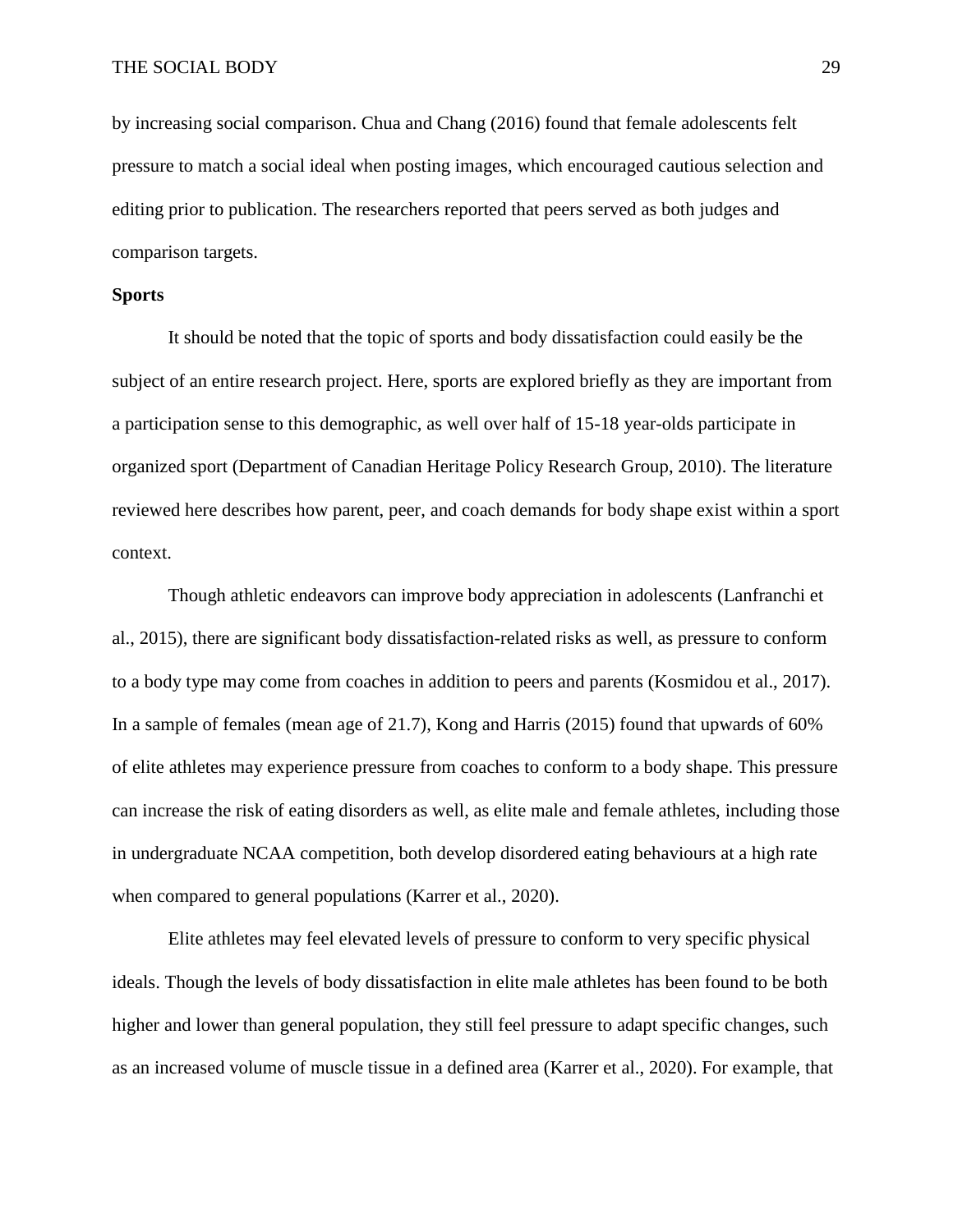may mean that evaluation and social comparison may come down to the quality of development in the shoulder girdle (Karrer et al., 2020). Similarly, Kosmidou et al. (2017) found that adolescent female rhythmic gymnasts, swimmers, and ballet dancers felt significant pressure from peers, parents, and coaches to be thin and thus conform to sport-related idealized body type. The specificity of body type assessed as a requirement for elite sport participation may therefore exacerbate both pressure-to-conform and self-objectification. Additionally, sport-specific conclusions about athlete risk may be exacerbated by overlapping risk factors. Kong and Harris (2015) found that athletes in leanness-focused sports of all skill levels and elite athletes from any sport reported higher body dissatisfaction, meaning that both emphasizing a lean-body type and elite skill are both risk factors for athletes. The highest risk athlete is therefore one who participates at a high level in a sport with a very specific or lean-body requirement and feels additional pressure to conform appearance from parents or coaches.

The social transmission of cultural ideals can come from the three primary groups of media, parents, and peers, as originally stated in the Tripartite model. These sociocultural influences transmit ideals to an individual resulting in internalized appearance standards, which may be maintained, exacerbated, or developed by self-objectification and social comparison. Current social media literature may further augment these interactions, but it appears to function largely along the same mechanisms.

#### **Predictors of Body Dissatisfaction**

<span id="page-35-0"></span>In accordance with the Tripartite and sociocultural models of body dissatisfaction, positive and negative distress predictors are anything that alters an individual's vulnerability to parents, peers, and media through the mechanics of appearance comparison, media internalization, and social value internalization, resulting in self-objectification, body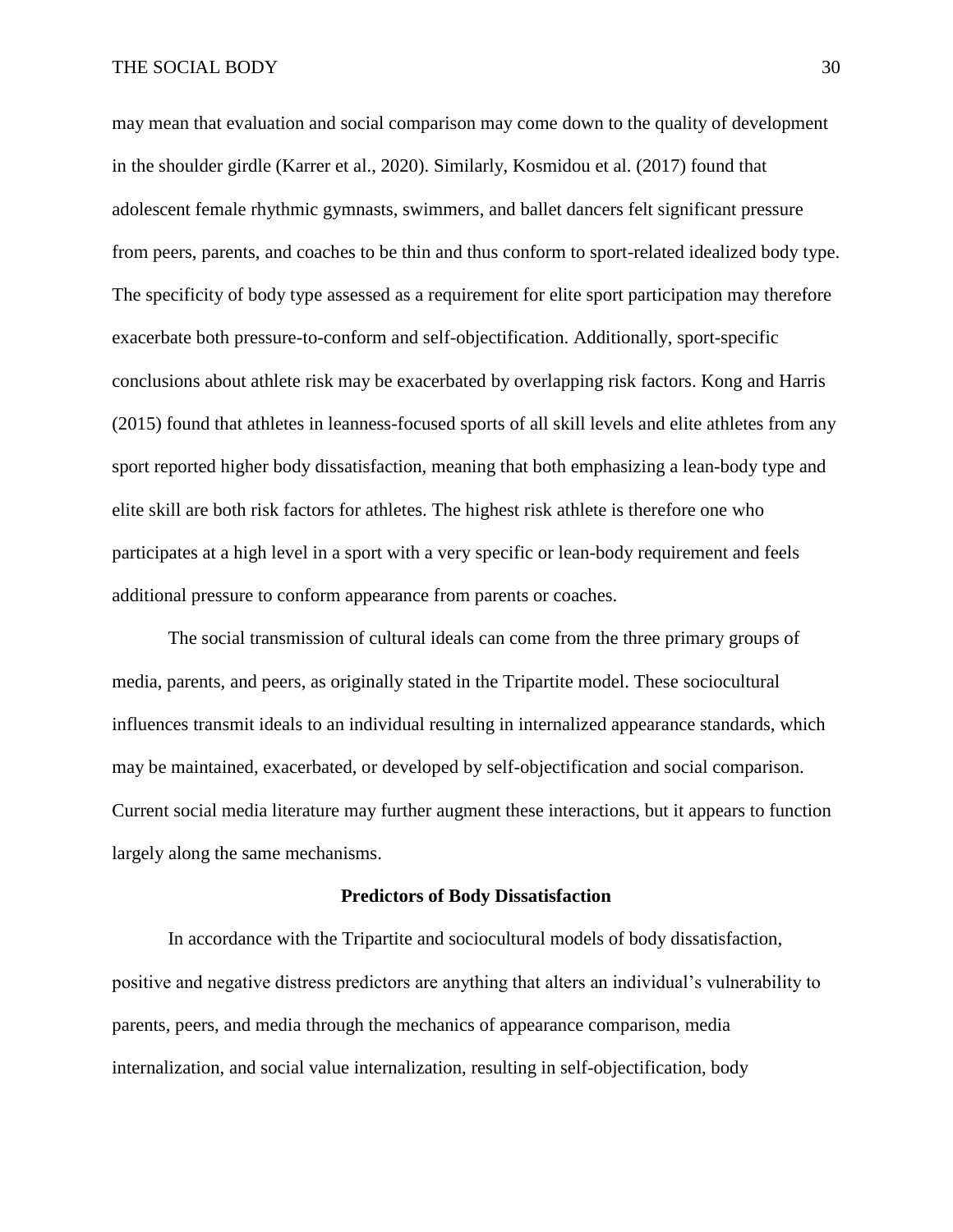dissatisfaction, and other behavioural consequences. The factors contributing to vulnerability explored here are not meant to be an exhaustive, causal list by any means. Tiggemann (2012) describes these predictors in broad categories of biological variables, psychological moderators, and sociocultural transmitters. As sociocultural transmission was explored in detail earlier, this section will emphasize biological and psychological factors – that which exists within the individual, within the social environment. Some of the factors may have implications beyond the 15-25 year old demographic, however, the research presented here is specific to adolescents or young adults, and the participant ages are identified.

## **Biological Variables**

## *Body Mass Index*

Body Mass Index (BMI) is a one-number metric that describes a person's relationship between height and body weight, intended to represent the amount of body fat a person has (American Psychological Association, 2020). In body dissatisfaction and eating disorder studies, BMI appears almost universally as a demographic measure included in modeling or statistical analysis. With a high level of consistency, the literature indicates that increased BMI is a risk factor for body dissatisfaction (Brosof & Levinson, 2017; Cella et al., 2020; Levinson et al., 2013; Levinson & Rodebaugh, 2016; Mendes & Ferreira, 2019; Preston & Ehrsson, 2018; Swami et al., 2011; Turel et al., 2018; Webb et al., 2018). In accordance with Thompson et al.'s (1999) original description of sociocultural theory, the unattainable thin-ideal required for women would then devalue "fatness," and thus increased body weight would be related to body dissatisfaction, with similar effects in men (Tiggemann, 2012).

There are some qualifiers of which to be aware. With regards to gender, girls above the 50th percentile for BMI are at higher risk for developing body dissatisfaction, whereas boys that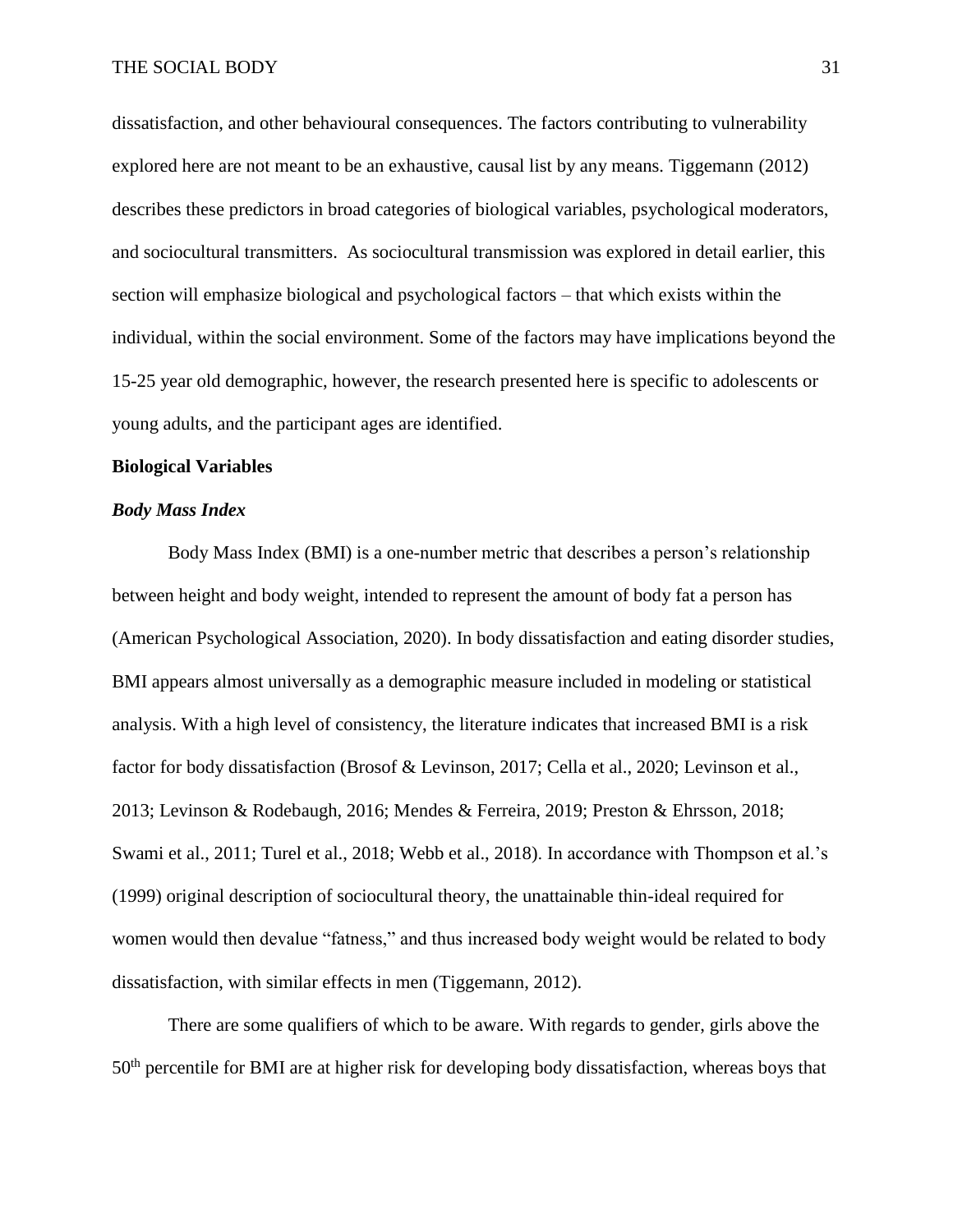report the most body dissatisfaction are either above the  $75<sup>th</sup>$  or below the  $10<sup>th</sup>$  percentile (Calzo et al., 2012b). Jones and Crawford (2005) attributed this difference to muscularity concerns in adolescent boys, meaning that a lack of higher BMI is perceived as the problem. Therefore, high BMI-related body dissatisfaction for boys only occurs at measurements associated with obesity (Calzo et al., 2012b). The differences between cisgender girls and boys may continue through adulthood (Calzo et al., 2012b).

Another complication of which to be aware is the exclusion other BMI-related risk factors. A logical supposition would be that if higher BMI is associated with greater risk for body dissatisfaction, then lower BMI should be the opposite, and therefore a negative indicator of risk. However, lower or average BMI may increase risk of other types of body dissatisfaction and eating disorder behaviours, such as diet restriction (Zarychta et al., 2020). One could similarly suppose that a decrease in BMI could decrease body dissatisfaction, but some research invalidates this idea. Karcher and Cherikh (2015) found that lowering BMI is not necessarily an effective way to improve body dissatisfaction.

There are some issues with using BMI as a metric. Rothman (2008) outlines several crucial issues with BMI's representation of the body, such as its indirect measurement of adipose tissue and its general lack of specificity. Of particular importance to the current project, Rothman (2008) stated that due to the differences in weight between muscle and adipose tissue, people with wildly different body types may have the same BMI. Thus, though a high BMI is meant to indicate an above-average amount of body fat, a person with a high BMI could be extremely lean. The difference here is partially exemplified in the earlier exploration of the differences between boys and girls (Calzo et al., 2012b). BMI as a mediator of distress may also be spurious, as it appears that body dissatisfaction is a predictor of depression regardless of several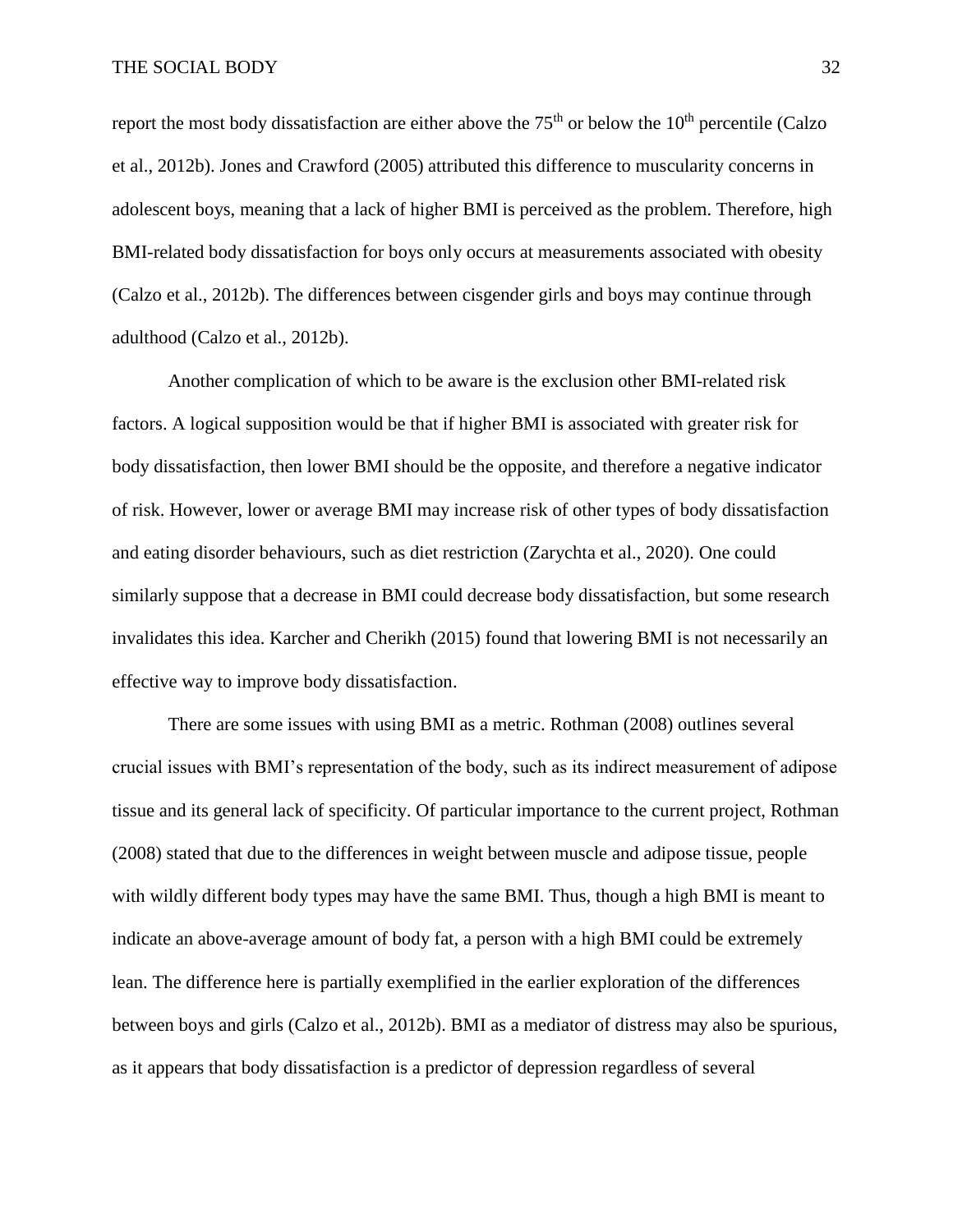demographic stratifications, including BMI (Richard et al., 2016). Simply put, body "types" cannot be used as reliable predictors of body dissatisfaction, especially when categorized by an unreliable measure.

Similarly, just because a person has a specific BMI does not mean that they will develop body dissatisfaction. Rosewall et al. (2019) explained cognitive and emotional interactions in young adult university women with lower or higher body dissatisfaction than would be predicted by their BMI. Participants who felt lower body dissatisfaction also felt less anxiety, and "may have been more likely to be calm and optimistic, and possibly less hypervigilant about their weight…with greater self-assurance, assertiveness, and confidence in their identity" (Rosewall et al., 2019, p. 6). The results of this study indicate that thought processing has much to do with whether or not BMI can predict body dissatisfaction individually.

## *Gender*

Gender is a key consideration for body dissatisfaction. As noted in the Dominant Theories section, most conceptualization of body dissatisfaction was originally done with young women as the focus. That emphasis tends to continue to the present day. The majority of research on body dissatisfaction is with female participants, frequently citing elevated pressure on women to conform to thin-ideals (Andrew et al., 2015; Mendes & Ferreira, 2019) display disordered eating behaviours (Brosof & Levinson, 2017), or more widespread feelings of body dissatisfaction (Moffitt et al., 2018).

In line with Tiggemann's (2012) presentation of sociocultural theory, Preston and Ehrsson (2018) suggest that gender differences around body dissatisfaction may be associated with muscle mass being a more significant contributor to male body ideals and to the increased social demands on women to maintain the thin-ideal. In Tylka's (2011) development of the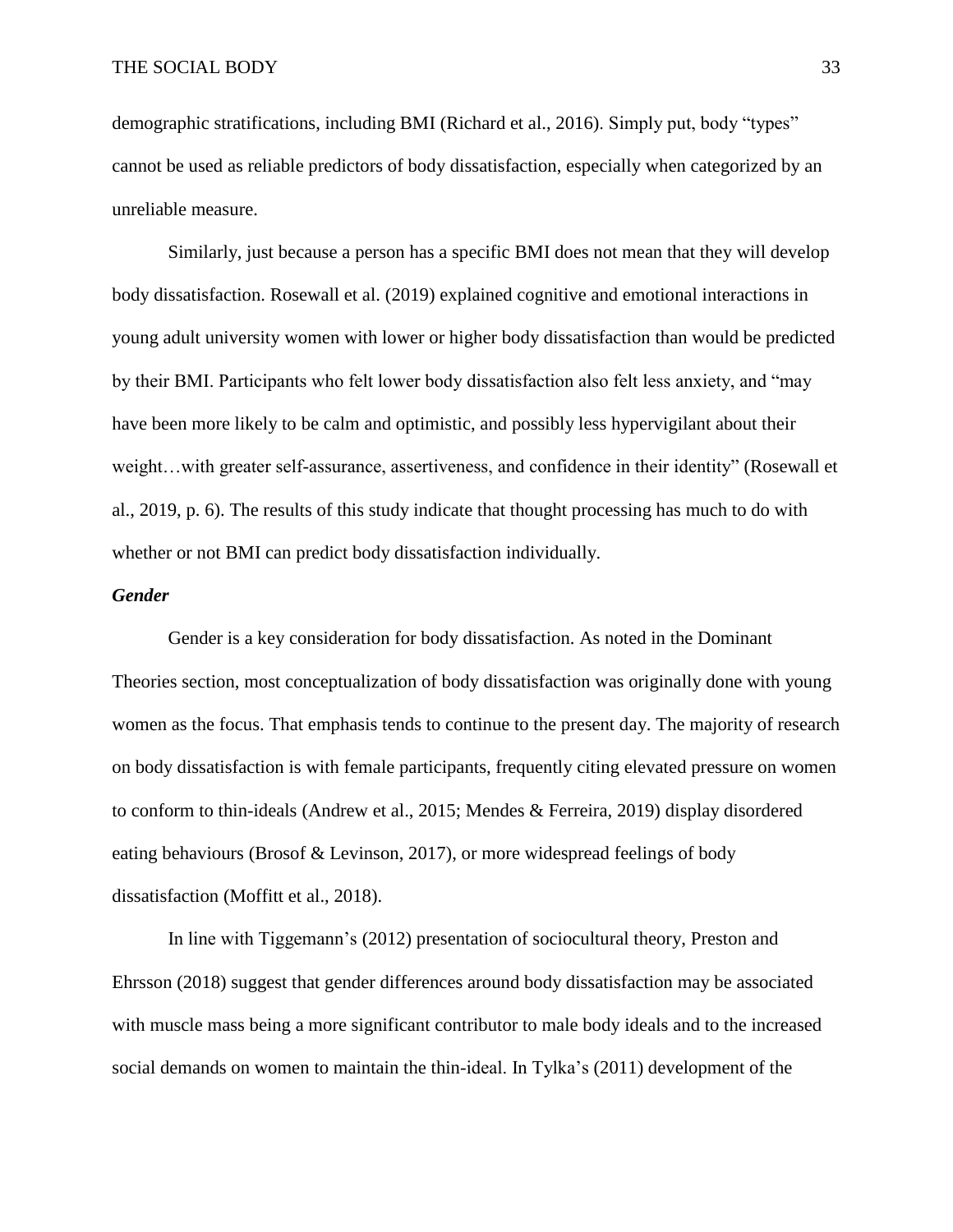Tripartite model, muscularity and body fat were both implicated as areas for possible dissatisfaction. In other words, though the primary contributing factors to body dissatisfaction may be different between binary gender, it does not mean that women objectively experience body dissatisfaction more. The studies that use male participants illustrate that body dissatisfaction is a significant issue among men, though muscle size is implicated as a contributing dissatisfaction factor, particularly in males over 19 years old (Preston & Ehrsson, 2018; Turel et al., 2018). In general, gender predicts *how*, rather than *if*, a person might develop body dissatisfaction, either through approximating what messages may be internalized or describing the ways one might self-objectify.

Body dissatisfaction in men is more frequently studied as *muscle dysphoria*, which "represents the pathological pursuit of muscularity and is characterised by an intensely distressing preoccupation that one is of insufficient muscularity" (Murray  $&$  Touyz, 2013, p. 206) and is usually categorized as an eating disorder (Murray et al., 2010; Murray & Touyz, 2013). However, body dissatisfaction research with males is steadily growing. In that body of research, some literature has been able to identify possibilities for the assumption that women experience body dissatisfaction more than men.

Part of the obfuscation of male body dissatisfaction results could be attributed to the assumption of the thin-ideal. The *Stunkard Body Figure Scale* (*BFS*; Stunkard et al., 1983) and *Photographic Figure Rating Scale* (*PFRS*; Swami et al., 2008) are both widely-used measures designed to quantify the difference between one's perceived self-image and one's ideal selfimage using a series of images of increasing body mass, though the latter only uses female images. In 2018, Turel et al. did a male-exclusive follow-up to previous female-exclusive experiment by Gitimu et al. (2016) and compared the results of both, finding similarities and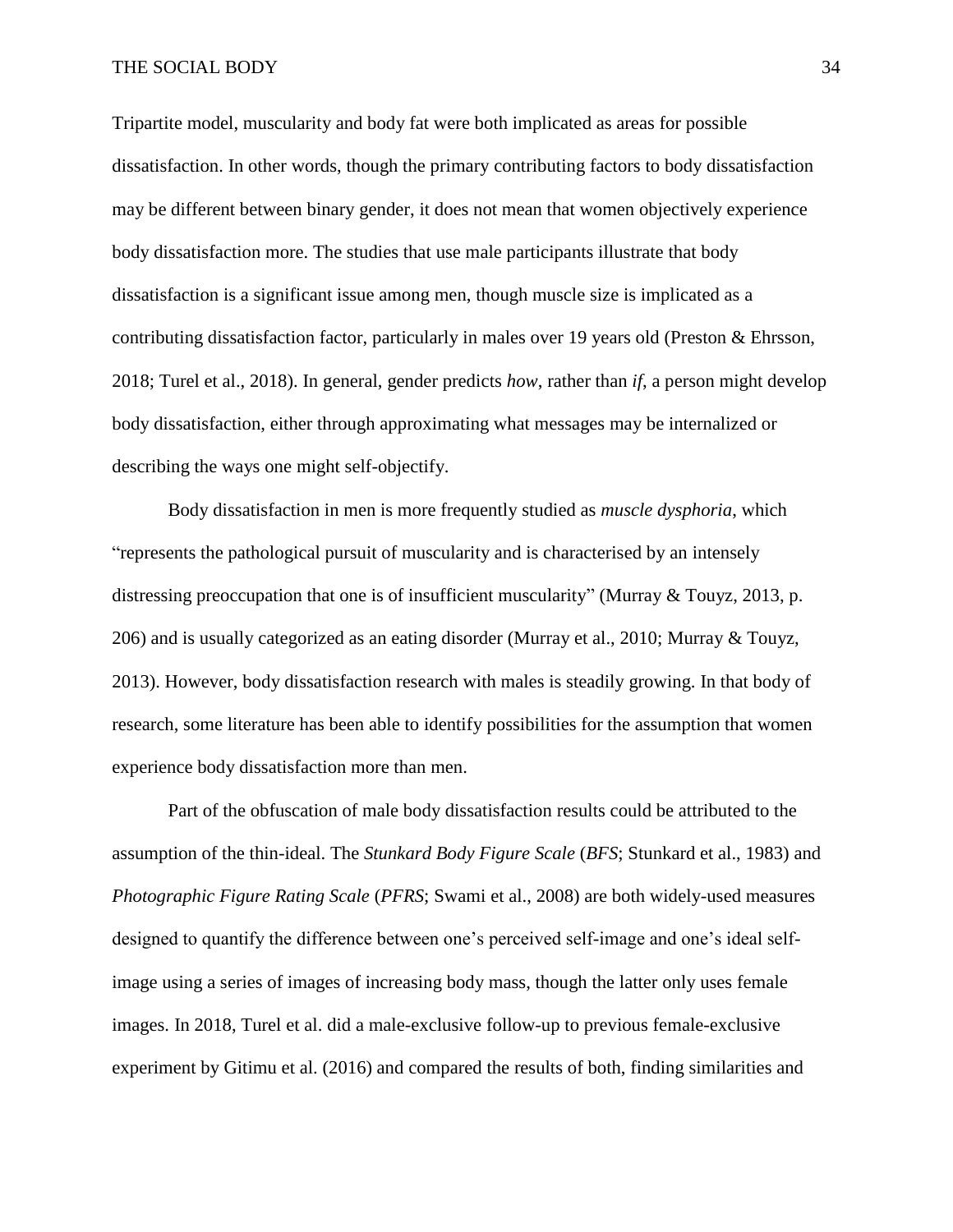differences between males and females. Most importantly, a similar number of men and women reported being dissatisfied with their body size (65.2% and 68.6%, respectively). However, 47.7% of men reported wanting a body smaller than their own, whereas all of the 68.6% of women reported wanting a smaller body. Turel et al. (2018) argued that this is central to the reason that most studies on body dissatisfaction focus on women. If looking at the BFS scale and using *only the desire to be smaller*, the researchers stated, one could assume that significantly more women than men suffer from body dissatisfaction. However, 17.5% of men wanted a body larger than their own. When included, the numbers of males and females that experience body dissatisfaction are very close indeed, the difference resulting instead from misinterpreted results from measures like the BFS and PFRS. In addition, Jankowski et al. (2018) found that young men are likely to minimize their experiences of or vulnerability to body dissatisfaction, in spite of recognizing that an ideal male body type exists. Thus, the assumption that females are more susceptible to body dissatisfaction may be a combination of errors in measurement interpretation and the limitations of self-report data.

### **Psychological Moderators**

## *Depression*

Depression may be a contributor, risk factor, or predictive symptom with body dissatisfaction. In young women, the two distresses are frequently comorbid (Olivardia et al., 2004). Richard et al. (2016) found that depression was associated with body weight dissatisfaction regardless of age, sex, or BMI. In young men, personal muscle belittlement, where the subject considers themselves less muscular than they are, is associated so strongly with depression that it could be used appropriately as a screener for both depression and disordered eating (Olivardia et al., 2004). It is possible that this relationship works in the reverse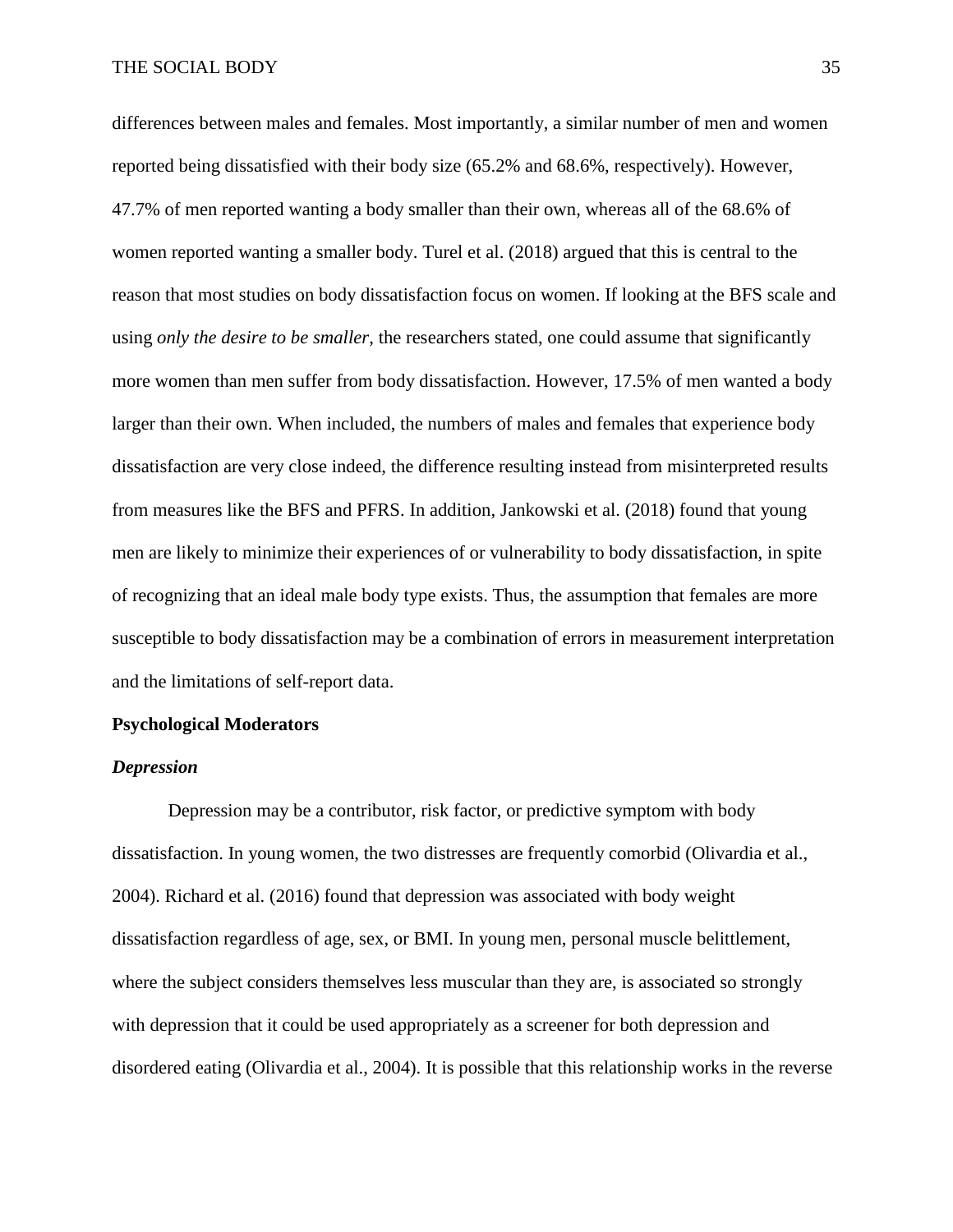direction as well. Stice et al. (2000) found that body dissatisfaction in adolescent girls may predict major depression in adulthood. However, it was unclear whether body dissatisfaction itself predicted depression, or a similar set of contributing factors contributed to both body dissatisfaction and depression development (Stice et al., 2000).

### *Anxiety and Anxiety Subtypes*

Rosewall et al. (2019) found that anxiety was a moderator between body size and the development of body dissatisfaction in university-age women. The researchers argued that anxiety encourages obsession and perfectionism, which possibly promotes unreasonable thinness standards. Similarly, the researchers also concluded that anxious women may view weight loss as a method of increasing self-confidence in social situations. Some body dissatisfaction distress may come before social interactions have even begun, in the form of a specific anxiety subtype, social appearance anxiety. Hart et al. conceptualized social appearance anxiety as a "fear of situations in which one's overall appearance, including but not limited to body shape, may be evaluated" (2008, p. 49). This subtype has been related to anorexia, bulimia, and binge eating (Brosof & Levinson, 2017) in a way that non-appearance-exclusive social anxiety is not (Levinson & Rodebaugh, 2016).

Individual mental processes may exacerbate this effect. Reilly et al. (2018) examined how repetitive negative thinking affected social appearance anxiety in young female undergraduates, finding a positive correlation with increased appearance-focused repetitive negative thinking. This correlation would indicate that both fear and rumination are implicated as developmental or maintenance behaviours for social appearance anxiety. These fears are likely specific to appearance-related social anxiety rather than social anxiety in general in this age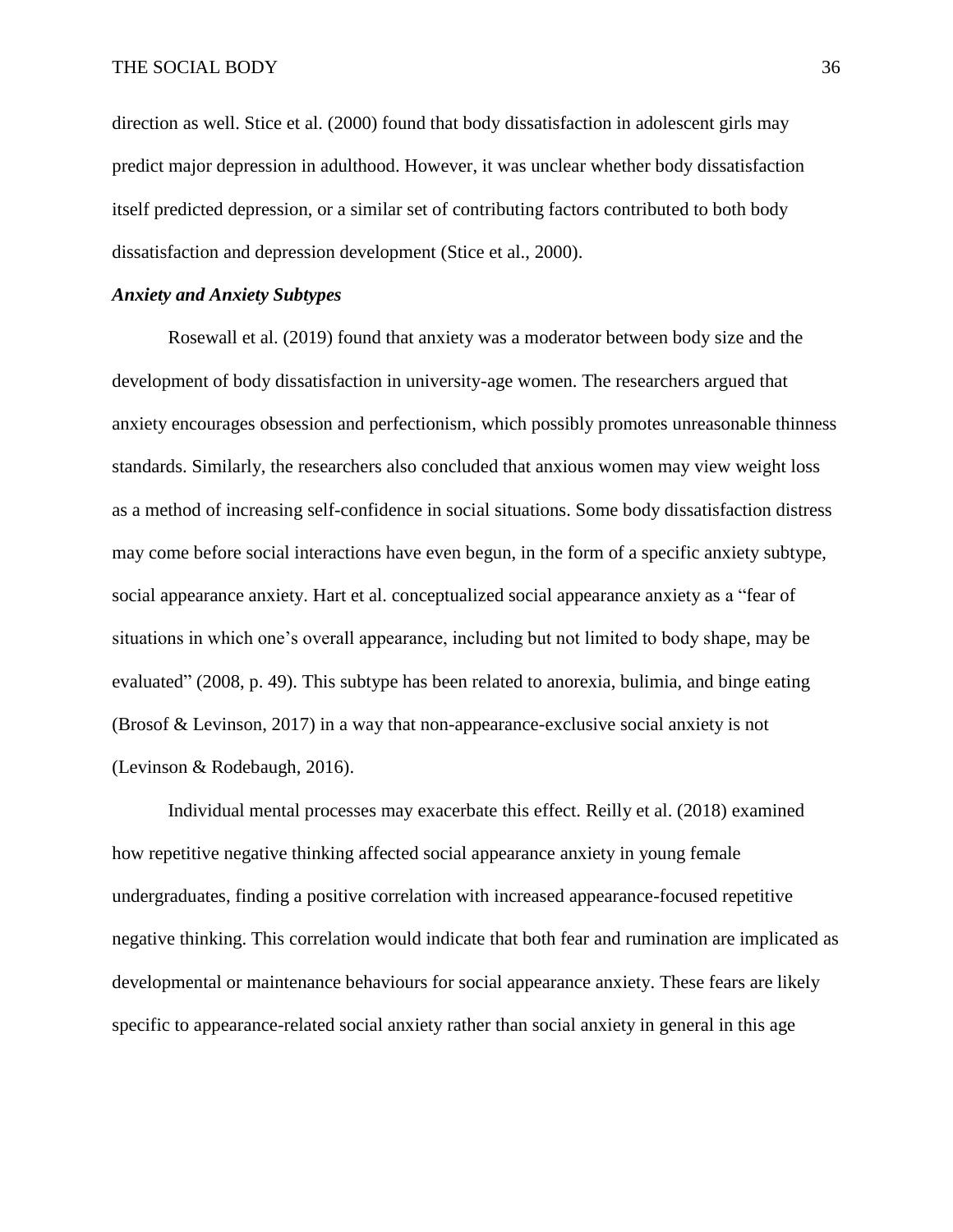group (Titchener & Wong, 2015), similar to the disordered eating behaviour relationship described previously.

## *Executive Functioning and Cognitive Biases*

Thought processing may moderate interactions between some predictive contributors and the development of body dissatisfaction (Reilly et al., 2018; Rosewall et al., 2019). For example, some of the relationship between depression and body dissatisfaction may be due to related cognitive challenges, such as executive functioning deficits (Knouse et al., 2013), which have also been related to anorexia nervosa (Wilsdon & Wade, 2006). Similarly, challenges with cognitive flexibility and attention shifting appeared in young women (mean age of 19) who binge eat, though it is difficult to say if those challenges occurred before or after binge eating episodes (Kelly et al., 2013). For example, when considering attention shifting in context with the Rieger et al. (2017) study on attentional biases towards thin-ideal imagery, a person with executive functioning challenges exposed to body dissatisfaction-increasing media would have a more difficult time ignoring those images, and thus be at risk for increased body dissatisfaction. It appears that difficulties with executive functioning most likely serve to either exacerbate or maintain body dissatisfaction beliefs.

Cognitive biases may also serve to exacerbate the influence of social ideals. In a critical synthesis of cognitive bias literature specific to body dissatisfaction, Rodgers and DuBois (2016) found attentional biases towards appearance-related stimuli in those with body dissatisfaction as compared to those who were satisfied with their body image. The researchers argued that these attentional biases are generalized as representational, as in, a small subset of thin-ideal body imagery is further interpreted as representative of the whole population. Further, memory biases towards appearance-related imagery may also increase the amount of time a distressed person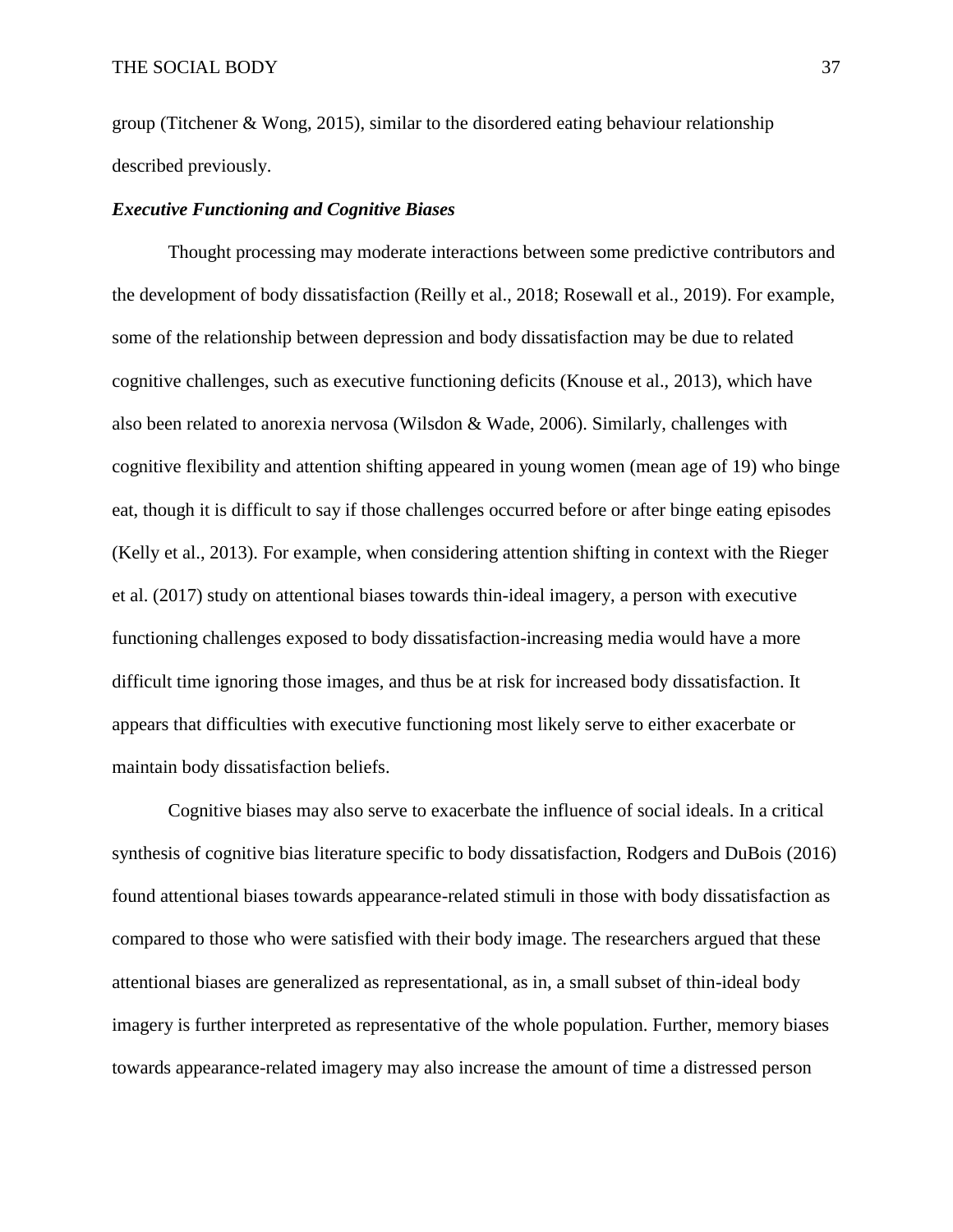spends ruminating on appearance (Jiang & Vartanian, 2016; Rodgers & DuBois, 2016). Memory bias may also be at play with media influence. Jiang and Vartanian (2016) argued that bias towards remembering appearance-related imagery may actually be of greater importance to young undergraduate women's body image than the actual exposure. Memory bias can also alter the impact of comments from other people. Overweight women with binge eating behaviours may be more likely to disregard positive weight-based comments that overweight women without eating disturbances, though both are similarly inclined towards negative weight-based comments (Svaldi et al., 2010). This may also be a function of selective auditory filtering. In a sample of undergraduate women age 18-24, participants with body dissatisfaction showed bias towards words related to their weight concerns, even when those words are not directed at them (Li et al., 2011). Once a person feels that their body image is the primary indicator of social success, there appear to be cognitive mechanisms that aid in the continual evaluation of appearance as a survival mechanism.

Psychological variables, such as depression, anxiety, and cognitive patterns, along with biological variables, such as gender and BMI, may all contribute to an individual's relative vulnerability to body dissatisfaction. These predictors serve to describe how an individual may be more or less likely to develop body dissatisfaction within a similar environment. A collection of predictive factors, such as a female with depression, executive functioning difficulties, and social appearance anxiety, may approximate a relatively higher risk of body dissatisfaction as compared to other individuals.

### **Decreasing Body Dissatisfaction and Increasing Positive Body Image**

Though research has tended to predominantly focus on negative aspects of body image (Avalos et al., 2005), a growing number of researchers are working to emphasize ways to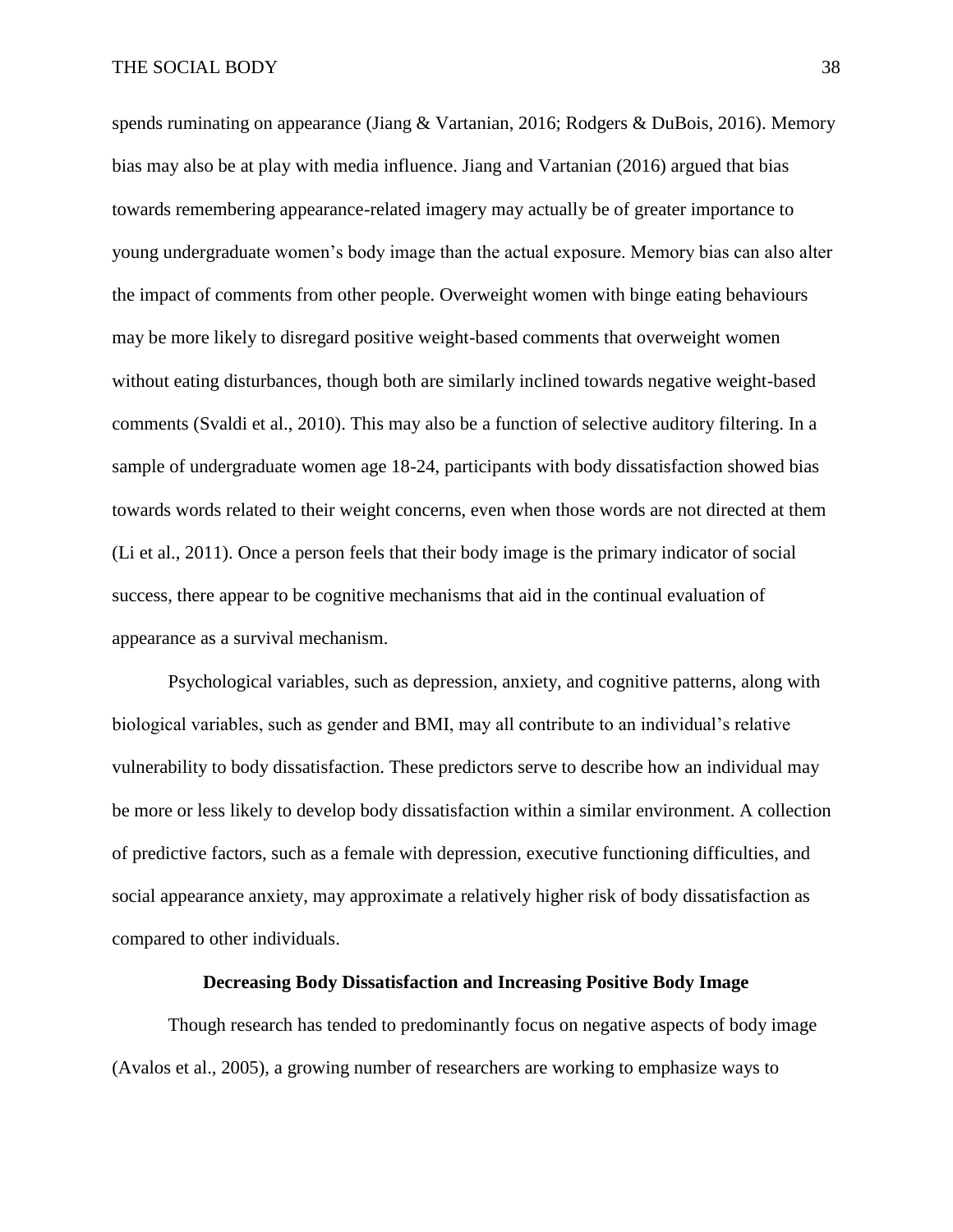develop positive body image. Wood-Barcalow et al. (2010) argued for the necessity of this shift and stated that an absence of body dissatisfaction does not necessarily indicate the presence of body satisfaction. Avalos et al. stated that body satisfaction is comprised of four qualities: "(a) favorable opinions of the body (regardless of actual physical appearance), (b) acceptance of the body in spite of weight, body shape, and imperfections, (c) respect of the body by attending to its needs and engaging in healthy behaviors, and (d) protection of the body by rejecting unrealistic body images portrayed in the media" (2005, p. 286). The following section presents approaches that identify the development of some of these qualities, including challenging sociocultural body ideals, challenging cognitions, acceptance and appreciation of one's body, and selfcompassion. It is not an exhaustive list of interventions, as that would be beyond the scope of the project. Instead, presented are approaches that correspond with social transmission influences and individual vulnerabilities discussed previously, and generally narrowed to those that have had success.

#### **The Body Project**

The Body Project (Stice & Presnell, 2007) is a group-format cognitive-dissonance intervention program originally intended for adolescent and young adult women. The program is intended to be delivered in four one-hour group sessions over consecutive weeks, each addressing ideals through different experiences and discussion topics (Stice & Presnell, 2007).The intention of the program is to directly address sociocultural expectations for a thinideal through direct identification of cultural expectations. The role of the facilitator is to create opportunities for participants to identify and critique ideals themselves, rather than behave as an instructor. The researchers stated that by encouraging participants to identify and argue against the thin-ideal themselves, particularly in a public setting (i.e., the intervention group),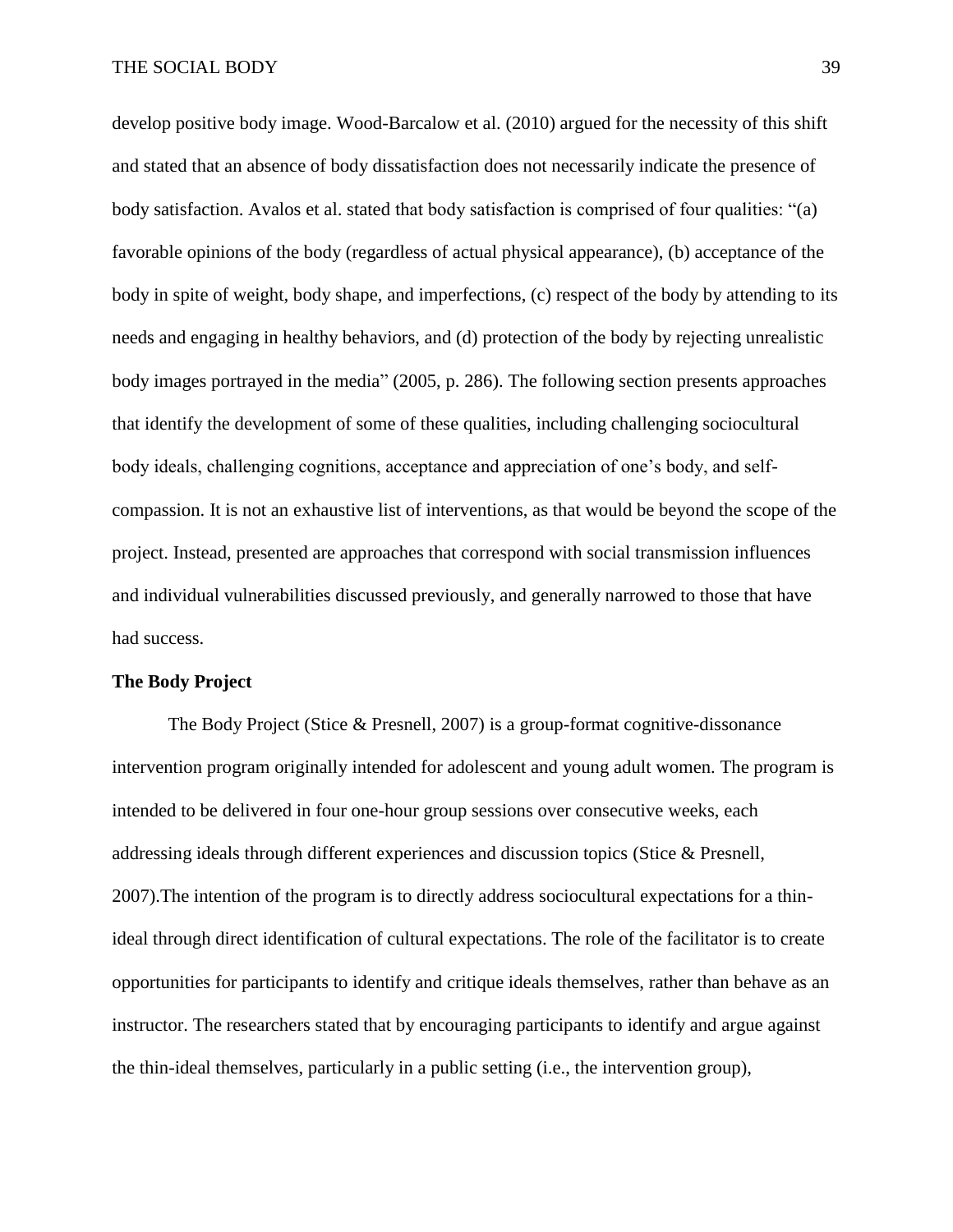participants created a state of cognitive dissonance which "reduce[s] their subscription to the thin ideal" (Stice & Presnell, 2007, p. 4).

The Body Project has been adapted in other forms. A version for men has been shown to be effective for decreasing body dissatisfaction up to one month following intervention in ages 18-30 (Brown et al., 2017). Kilpela et al. (2016) ran the Body Project with a mixed-gender university-age group. As compared to a female-only intervention group, the mixed-gender was less successful at decreasing body dissatisfaction in women. However, the researchers found that the mixed-gender delivery was effective for men up to six months following intervention. Olson et al. (2018) also successfully adapted the Body Project for use with women designated as overweight or obese. A literature review by Becker and Stice (2017) argued that the Body Project continues to be an effective and easy-to-administer intervention program to treat eating disorder risks and symptoms, particularly in adolescent and young adult women.

### **In Favor of Myself**

Golan et al. (2013) evaluated the effects of *In Favor of Myself*, a program similar to the Body Project, but targeted to adolescents. *In Favour of Myself* is a group-format, mixed-gender interactive program that promotes healthy body image and personal well-being through the "enhancement of global issues such as promoting self-care…and better immunization to harmful external influences" (Golan et al., 2013, p. 2). The program emphasizes development in areas that correspond to internalization, social comparison, and self-objectification theories. The researchers found that the program was effective for developing media awareness and a reduction in attributing self-worth to appearance, but did not significantly reduce body dissatisfaction, though ratings of body dissatisfaction in the sample population were low prior to intervention.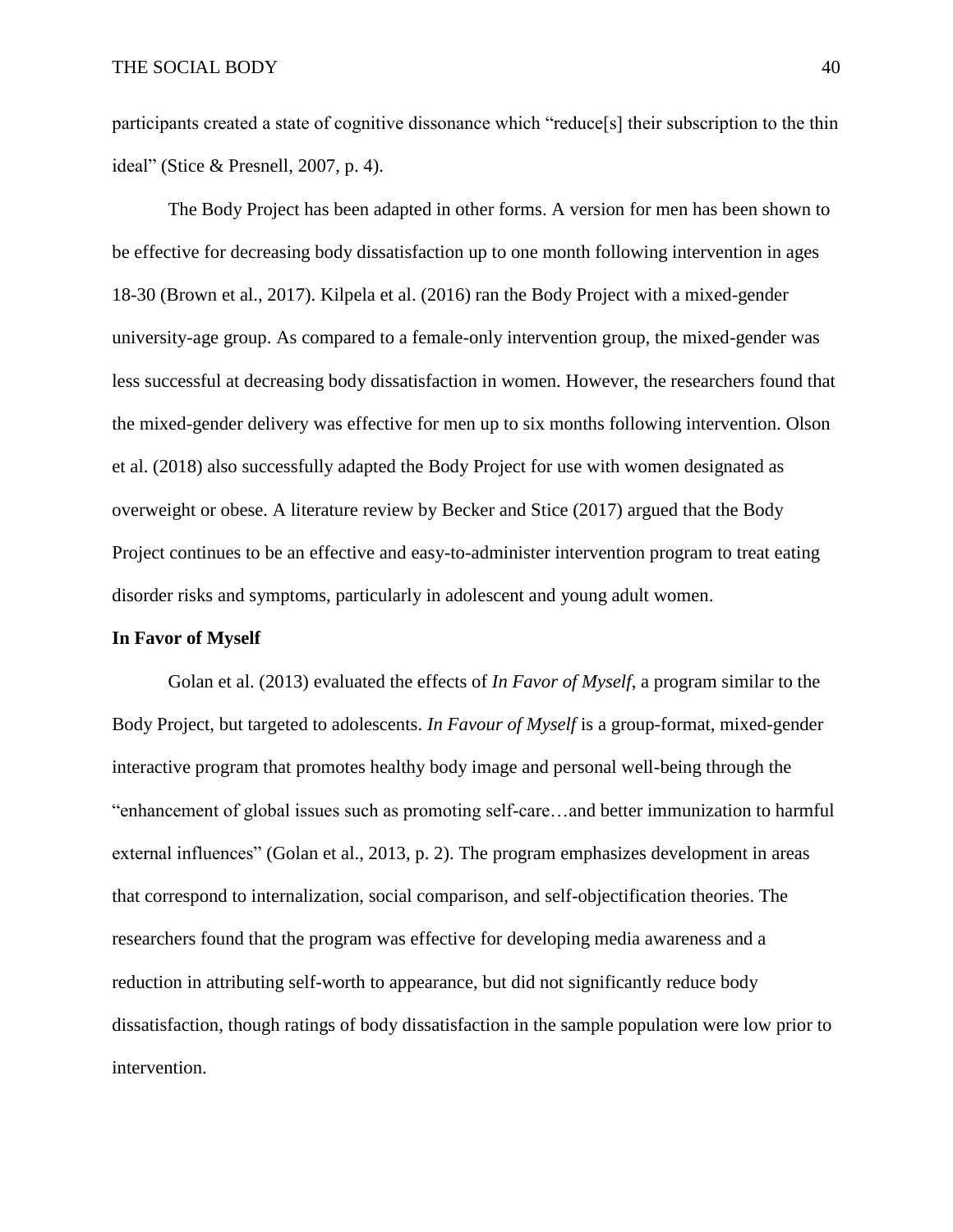## **Cognitive and Behavioural Programs**

In general, cognitive and behavioural treatments have a long history of work in body image and eating disorder treatment. Rosen et al. (1995) used a broad CBT approach with women diagnosed with body dysmorphic disorder (BDD). In eight two-hour group sessions, the participants received exposure therapy, body checking behavioural elimination, and cognitive modification for intrusive thoughts and overemphasis on physical appearance. The majority saw improvement in BDD following intervention, with a slight decline in intervention performance at a two-week followup. Trottier et al. (2015) found that body image exposure therapy was effective for reducing body image avoidance (i.e., a key component of anorexia nervosa behaviours) and reducing inaccurate evaluation of body shape, but not weight.

In more recent years, researchers have looked to identify specific aspects of cognitive treatment that are effective with body dissatisfaction and eating disorders. These studies often emphasize body image assessment. Gledhill et al. (2017) addressed cognitive bias in young women diagnosed with anorexia nervosa. The participants were asked to judge images as either fat or thin, each assessed to have a correct or incorrect response by the experimenters. By presenting these assessments as objective, the researchers stated that participants' fat/thin category boundaries were altered to less extreme assessment. However, Bradatsch et al. (2020) found that an interpretation bias modification was ineffective at treating body dissatisfaction in adult women (mean age of 23 years), even though interpretation bias is implicated as a distress maintenance behaviour. A case study by Metral and Mailliez (2018), the researchers found that a 24-year old woman with anorexia nervosa improved her body image assessment scores following a body size reassessment intervention. The researchers argued that, following the task, the subject reduced their body image distortion and formed a new internal representation. According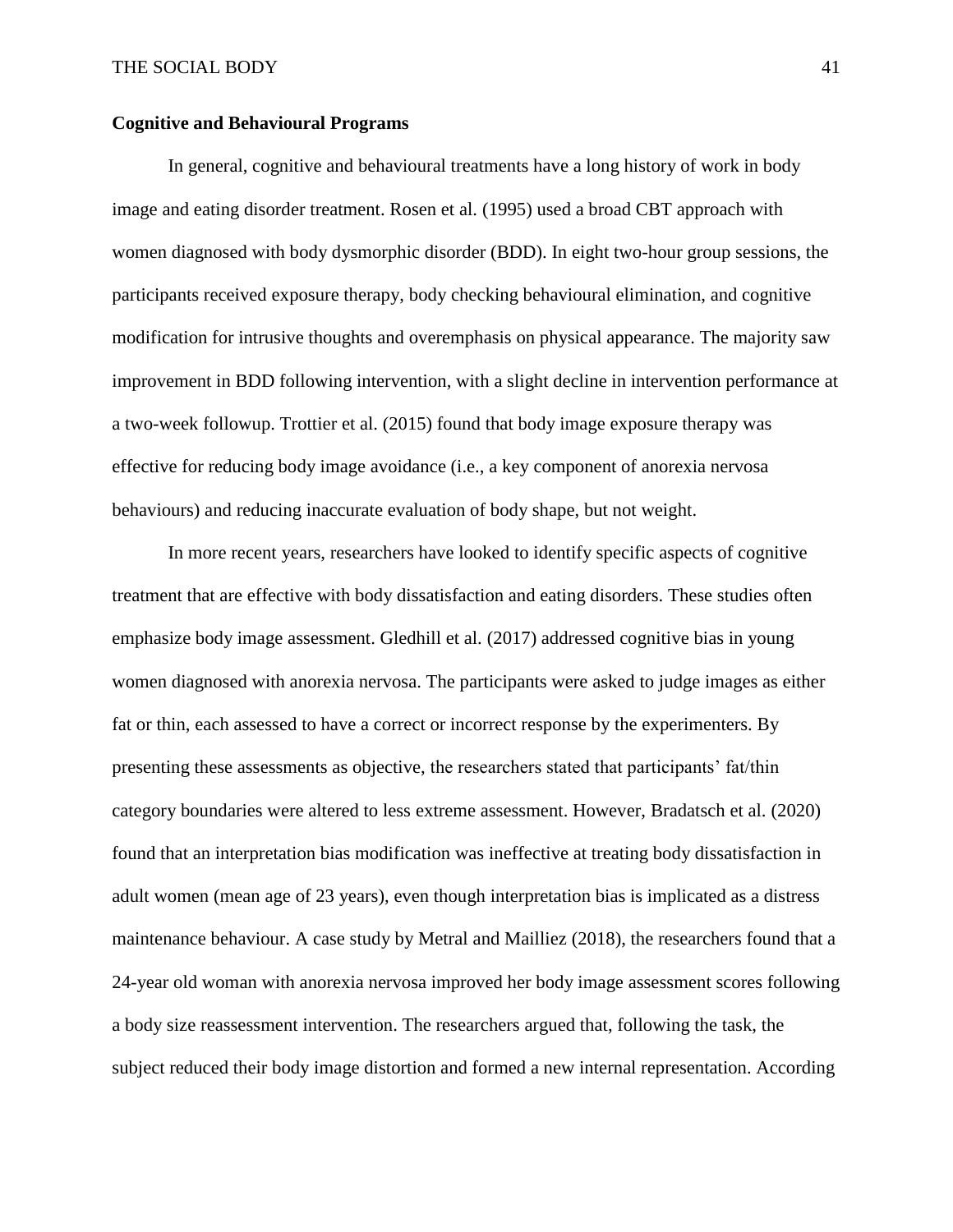to Metral and Mailliez (2018), the resulting positive impact may be because of new emotional cues that influence heuristic (i.e., automatic and associative) processing.

According to Margolis and Orsillo (2016), CBT approaches yield mixed results. The researchers hypothesized that the limitations of CBT on body dissatisfaction is due to the difficulty of exploring individual thoughts in the context of wider sociocultural pressures. The researchers compared cognitive restructuring, where they asked participants to evaluate their thoughts as a method of changing attitudes, to an acceptance condition, where participants were taught to normalize their body dissatisfaction feelings and mindfulness-based responses. Margolis and Orsillo (2016) found that both the cognitive restructuring and acceptance interventions similarly offered helpful, but not complete, protection against a body dissatisfaction induction experience in university women. The researchers argued that both areas of reducing body dissatisfaction are worthy of emphasis.

### **Appreciation and Compassion-Based Approaches**

One's self-concept has been shown to be perhaps the most effective protective measure against body dissatisfaction in both female undergraduates and female adolescents (Andrew et al., 2015; Duchesne et al., 2017). In young adult women already experiencing body appreciation, an aspect of body satisfaction identified by Avalos et al. (2005), Andrew et al. (2015) observed that higher body appreciation protected against body dissatisfaction increases following exposure to thin-ideal media. The researchers found that the protective effect of body appreciation extended beyond only decreasing comparison, perhaps indicating a deeper and more meaningful change than only reducing upward social comparison. This relationship may have to do with self-esteem, which is implicated as a mediating factor between body dissatisfaction and depression or anxiety in female undergraduates (Duchesne et al., 2017). That is, an increase in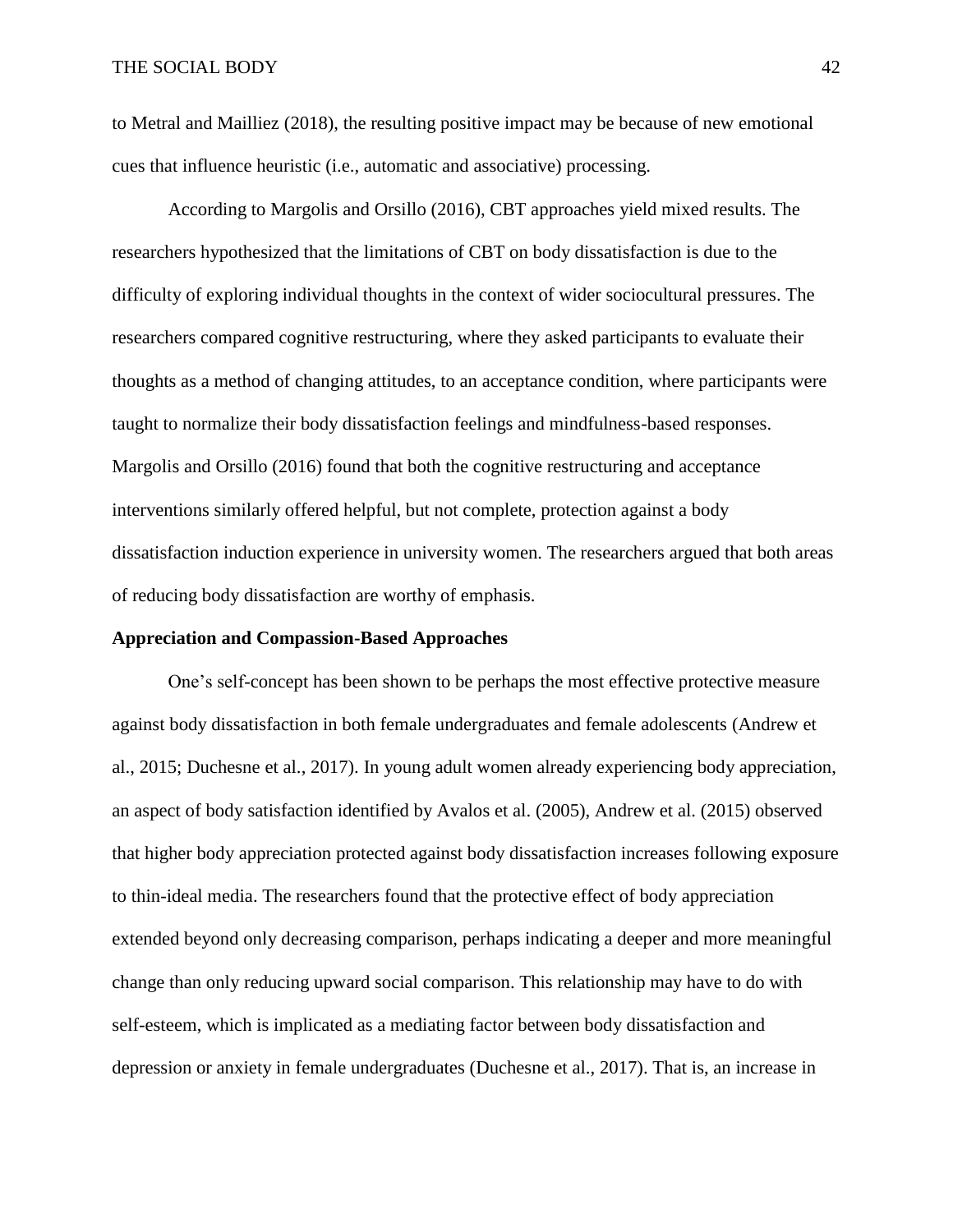self-esteem could reduce the effect that body dissatisfaction has on other distresses, therefore making body dissatisfaction interventions easier to accomplish.

Self-compassion approaches appear to be an effective strategy for reducing body dissatisfaction. Moffit et al. (2018) compared self-compassion, self-esteem, and control interventions for body dissatisfaction and self-improvement motivation in female undergraduates. Participants experienced a body dissatisfaction induction experience, during which they viewed images of thin-ideal models, and then the experimental intervention. In the self-compassion intervention, participants were asked to complete a three-minute long selfaddressed writing exercise "expressing kindness, compassion, and understanding towards yourself regarding your weight, appearance and body shape" (Moffitt et al., 2018, p. 70). The researchers found that self-compassion was more effective at reducing body dissatisfaction that either of the other conditions. This connection has been shown in other ages and in males. Maher et al. (2021) found evidence supporting the relationship of self-compassion to low body dissatisfaction in male undergraduates.

Pullmer et al. (2019) found longitudinal support for lower body dissatisfaction and high self-compassion in adolescents, particularly in girls. The researchers suggest that selfcompassion improves body satisfaction and decreases risk for disordered eating behaviours by reducing psychological distress. Pullmer et al. (2019) identify self-compassion as an important target for intervention. Rodgers et al. (2018) explored the efficacy of *BodiMojo*, a mobile app aimed at adolescents and young adults, at improving body image and self-compassion in adolescents over a six-week period. The *BodiMojo* app intervened with intervention messages (either affirmation or psychoeducation, twice daily), mood tracking, and gratitude journaling. The researchers found improved appearance esteem and self-compassion as compared to the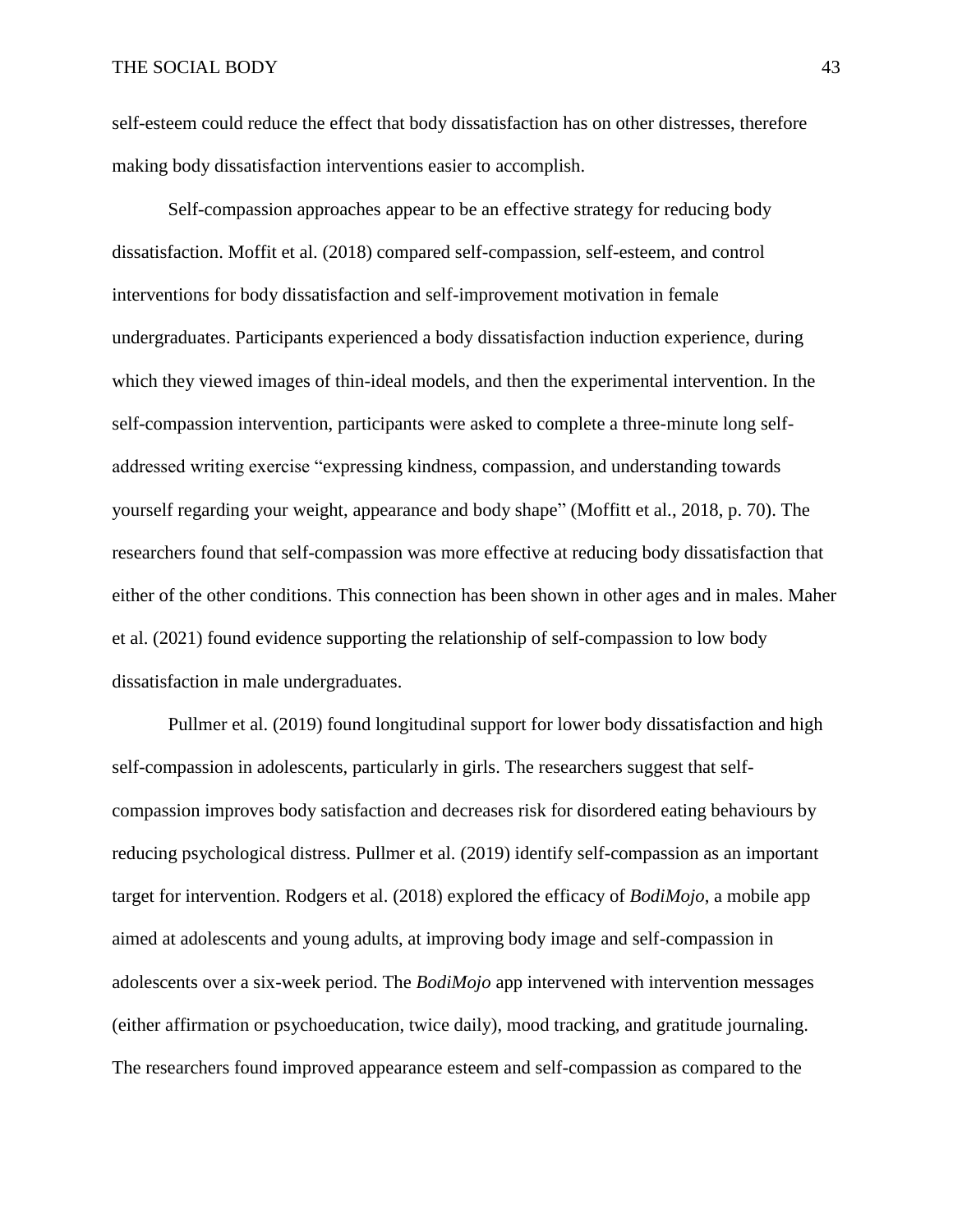control group. Rodgers et al. (2018) did not find improvements in body comparison, and speculate that targeting comparison could lead to even better results, but still argued that the findings suggest a brief self-compassion intervention can be effective for treating body dissatisfaction.

### **Conclusion**

This chapter explored sociocultural transmission of body ideals, individual predictors of vulnerability, and effective clinical interventions for reducing body dissatisfaction. In line with both the Tripartite model and sociocultural theory, a wide body of literature supports the idea that parents, peers, media, and social media all transmit cultural ideals to adolescents and young adults. The mechanisms of social comparison, internalization, and objectification can serve as body-ideal transmitters, while also promoting, augmenting, or maintaining body dissatisfaction in individuals. As Tiggemann (2012) argued, individual psychological and biological moderators serve to illustrate how some people may be more vulnerable to influences and more likely to behave in line with body dissatisfaction mechanisms. Effective clinical interventions have focused on all of the aspects mentioned, including the breakdown of sociocultural ideals, combatting mechanisms, and providing healthy and effective coping and survival strategies.

The final chapter of this project will provide recommendations for counselling therapists working with body dissatisfaction in clients, body image-focused therapy groups, and psychoeducation for schools and social or athletic clubs.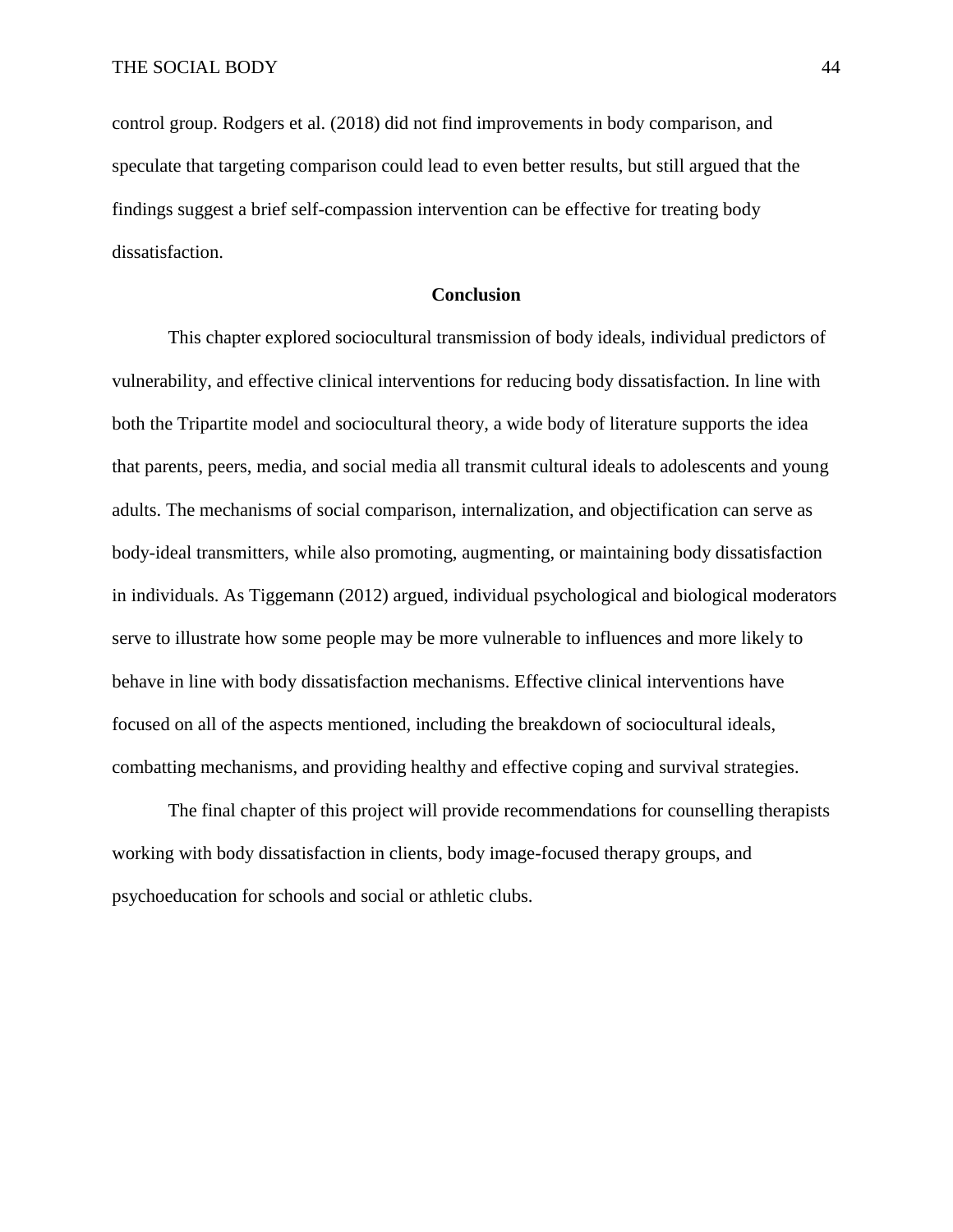## **Chapter 3: Clinical Recommendations**

This chapter intends to develop compassionate and well-informed approaches to working with body dissatisfaction in adolescent and young adult clients. In doing so, the process must recognize the difficulty of body dissatisfaction distress, identify how the literature review informs treatment options, and encourage orienting treatment to client context. Included first is a condensed overview of the literature with the addition of critical analysis. Following the critique are the recommendations for working with adolescent and young adult clients with body dissatisfaction. The recommendations are broken into two stages: contextual targets for the client and body satisfaction development. In the first stage, the counsellor explores contextual influences relevant to the client's development and experience of body dissatisfaction. The second stage, based heavily in the work of the first, helps the client develop and maintain body satisfaction within their context.

#### **Literature Overview**

In the literature review, I proposed three research questions. The first question was: How do sociocultural elements transmit body image ideals to cisgender individuals ages 15-25? The research indicated that this age group was subject to influence primarily from parents, peers, media (Tiggemann, 2012), and social media (Kenny et al., 2017), the last of which functioned as an extension of peers and media. Many studies explored exposure to media, finding it to be mainly deleterious to body image (Lew et al., 2007; Moreno-Domínguez et al., 2019). However, peers and parents could have similar effects depending on the relationship (Dailey, 2010; Kenny et al., 2017). Generally, social media was an extension of peer relationships, a tool by which social conformity could be monitored and reinforced (Ferguson et al., 2014; Kenny et al., 2017). Sociocultural influences consistently exacerbated the mechanics of upward social comparison,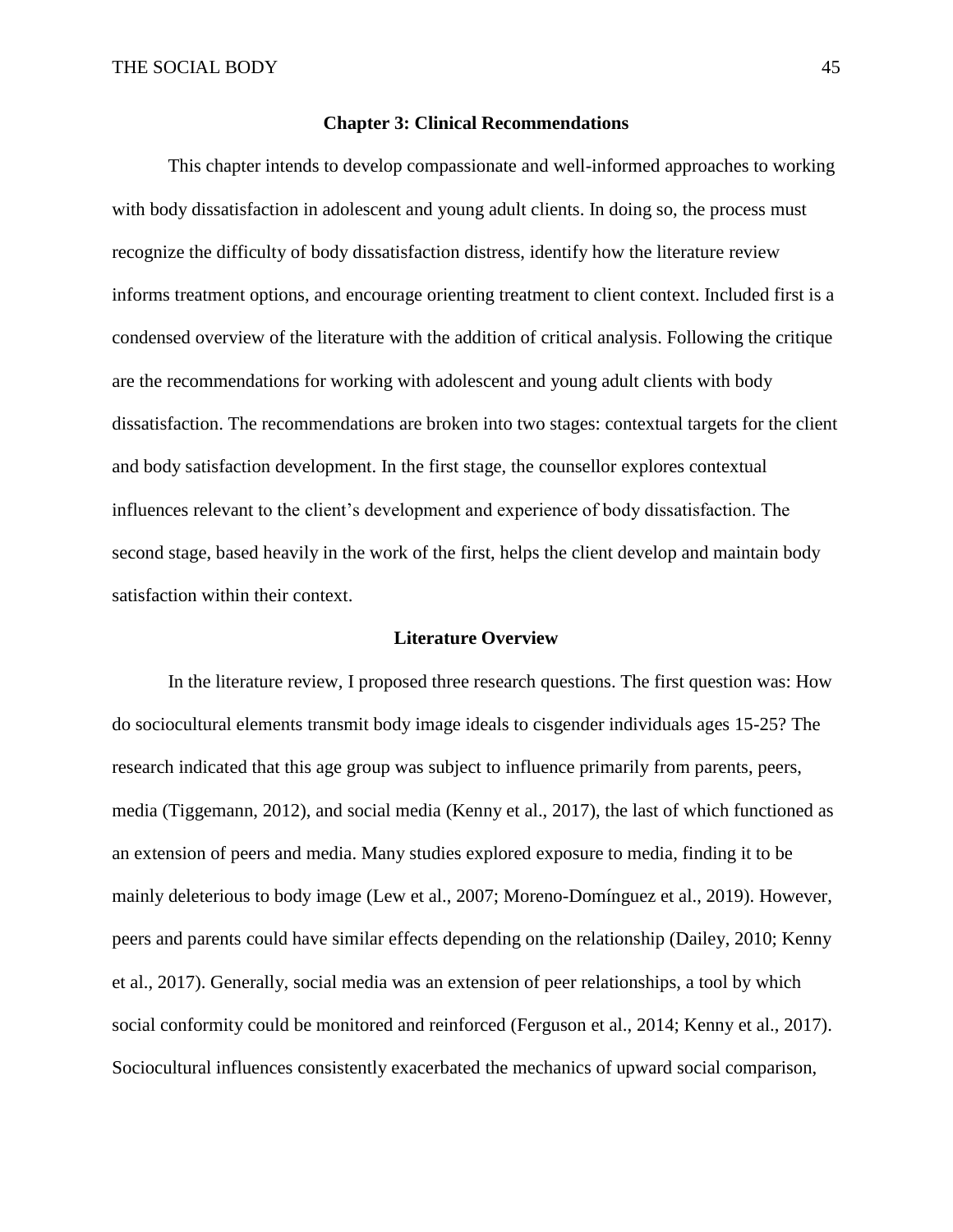internalization of ideals, and self-objectification. Of those mechanics, upward social comparison appeared to be the most central, as internalized ideals provided the basis of what is compared against, and self-objectification is more of a state resulting during or after comparison. Reinforcement of sociocultural body ideals also emerged as an important theme. Individuals who failed to meet these ideals were subject to aversive consequences such as teasing, bullying, and other victimization (Voelker et al., 2015). Similarly, social rewards were either a positive reinforcer or motivator to achieve the ideal body type.

The second research question was: What factors predict an individual's level of vulnerability to these sociocultural influences? The two most frequently studied predictors were gender and body mass index (BMI), which appeared as demographic metrics regardless of the emphasis of the study. Most research aligned with the theory that females are subjected to more sociocultural influences due to higher appearance expectations, which increases pressure and vulnerability (Andrew et al., 2015; Mendes & Ferreira, 2019). However, several factors emerged that indicated similar levels of body dissatisfaction and sociocultural expectations for males (Jankowski et al., 2018; Turel et al., 2018). Above-average BMI was frequently associated with increased vulnerability (Brosof & Levinson, 2017; Cella et al., 2020), but several studies indicated that average and below-average BMI was not a protective factor (Karcher & Cherikh, 2015; Zarychta et al., 2020). Neither gender nor BMI appeared to be a reliable indicator or vulnerability, except on a very large scale. Other cognitive difficulties and emotional states, such as depression (Richard et al., 2016), anxiety (Rosewall et al., 2019), and memory and attentional biases (Rieger et al., 2017) also emerged as psychological variables that could increase vulnerability.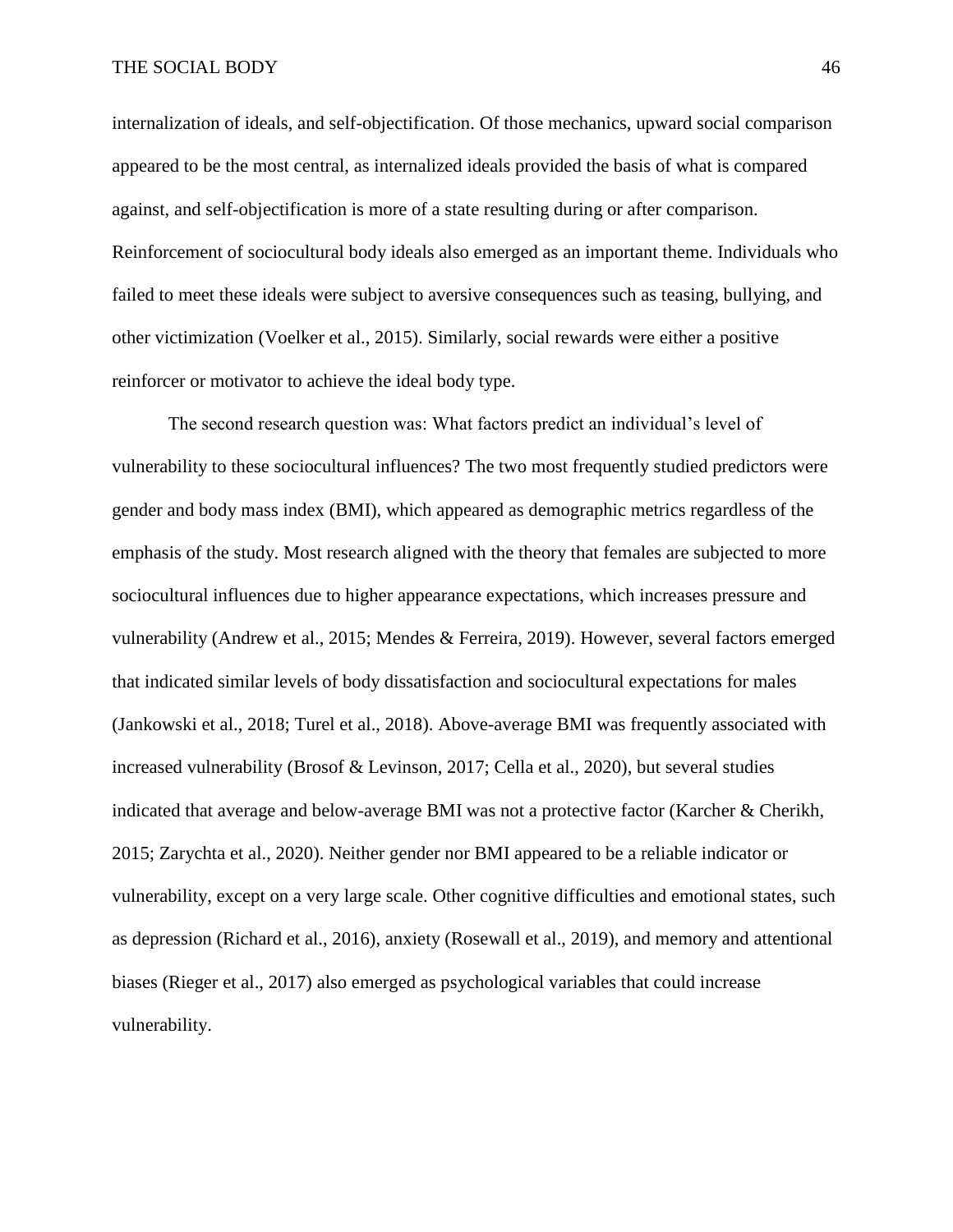The third research question was: What clinical interventions have been effective at decreasing sociocultural vulnerability or body dissatisfaction? There appeared to be two approaches to resolving this distress. One emphasized either protecting against or reducing body dissatisfaction, and the other emphasized increasing factors that contribute to body satisfaction. Cognitive approaches primarily addressed the former. These studies focused on the mechanisms by which one develops or maintains body dissatisfaction, such as attentional bias towards appearance, identification with cultural ideals, and body image self-assessment (Gledhill et al., 2017; Golan et al., 2013; Stice & Presnell, 2007). Several studies were aimed directly at increasing body satisfaction through self-appreciation and compassion (Andrew et al., 2015; Moffitt et al., 2018). The goal of these interventions was not to avoid appearance-related thinking, but rather to express positive emotions and thoughts to replace criticism and negativity. All of these taken together appear to be worthwhile skills for maintaining a positive body image in the midst of constant sociocultural pressures.

Not surprisingly, the literature had some shortcomings, particularly around the study of individual vulnerabilities. For instance, associations between body dissatisfaction and depression were unclear. Stice et al. (2000) recognized that depression could be a predictive factor for body dissatisfaction, or vice versa, or each a symptom of the other. I would argue that the same could be said for any other vulnerability, with the one exception of gender. Cognitive biases could be a *response* to experiences of judgment, where an individual learns to pay more attention to appearance in order to avoid judgement in the future. Even the measured BMI of an individual could be a response to body dissatisfaction experiences of the past. These associations may be particularly difficult with adolescents, as high levels of hormone activity could impact mood and body composition. The variables are confounded.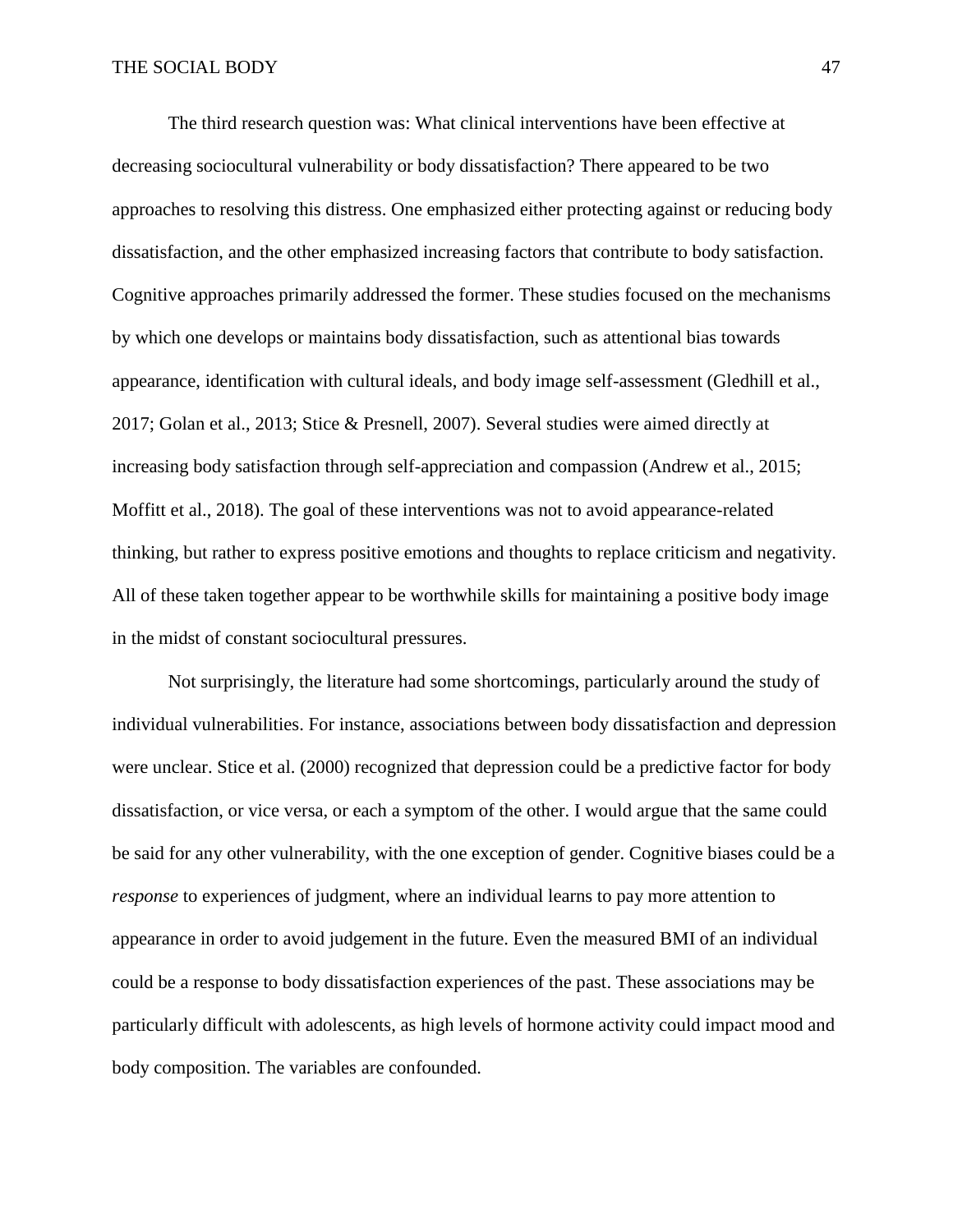The emphasis on BMI, in particular, needs to end. In the literature review, I identified the reasons that BMI is a poor metric for health. This revelation is not new. Any cursory study of physical health should reveal that weight-focused health measurement is one of the poorest ways to determine physiological vitality, and yet the research continues to perpetuate this approach. BMI, rather than heart rate variability, insulin sensitivity, or any other more appropriate and specific variable continues to appear. The reason for body image research should be to improve the lives of those in distress, and yet in the process, it seems as if the researchers continue to ask, "Exactly how fat are our participants?" Taking a BMI demographic measurement itself is likely enough to imply judgement. What if measuring BMI during intake was, by itself, enough to promote feelings of body dissatisfaction in participants? Research has already indicated that people can feel dissatisfied regardless of BMI. It is time to move on to more helpful approaches that have less spurious ethics.

## **Recommendations for Clinical Work with Body Dissatisfaction**

In the interest of maximally improving the lives of clients, the focus of this project is to not only to reduce body dissatisfaction, but to actively promote body satisfaction. To those ends, this section will emphasize four aspects of body satisfaction, adapted from Avalos et al. (2005):

- hold acceptance for everything about one's body
- maintain favourable self-assessment of the body, regardless of appearance
- show respect to one's body by attending to needs and promoting health
- protect this acceptance, assessment, and respect from all outside negative influences

In the first stage of work, it will be necessary to understand the specific context in which a client will need to apply those four aspects. The outline for contextual understanding is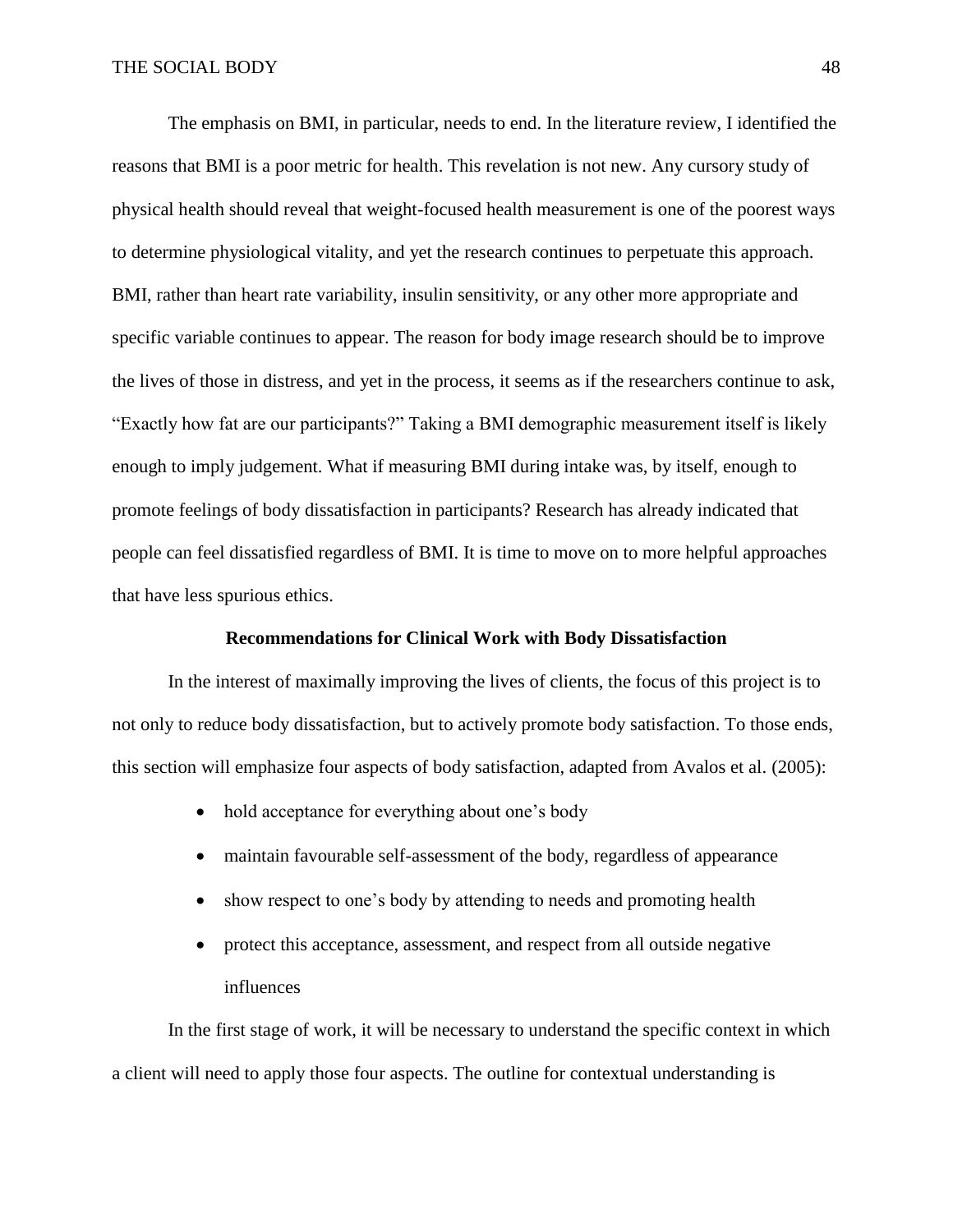developed out of the literature review, divided into categories that represent both the specific sociocultural environment (e.g., parents, peers, media and social media consumption) and individual demographics (e.g., age, gender, feeling too skinny versus too overweight) or responses (e.g., feeling anxiety, depression, engaging in disorder eating behaviours) within the client's context. The goal of the contextual stage is to understand what contributes to, sustains, alleviates, or protects against body dissatisfaction in the client's life. For example, maintaining a favourable body self-assessment in a sporting environment may entail an appreciation for being able to perform as an athlete. In another context, it could be appreciation for one's ability to observe pleasure from any of the senses. Similarly, protection would look very different when applied to parent influences versus media or social media. Parents may be helpful for developing media analysis skills in their children. Alternatively, parents may exacerbate conforming tendencies to body ideals, and the client may have found media outlets or online support groups that help maintain a positive body image. All of these examples could change when filtered through the client's gender experience. Starting with context focuses all sessions on *how* a client experiences body dissatisfaction, rather than why or if. This approach removes counsellor assumptions that could impede understanding and rapport, such as presuming that a skinny male has never been dissatisfied with his body.

The second stage addresses the four aspects of body satisfaction more directly. The first three aspects (hold acceptance, maintain a favourable self-assessment, and show respect) will be addressed primarily through self-compassion interventions and coping strategy replacement or implementation. The last aspect (protection from outside negative influences) can occur through a variety of positive coping mechanisms. Rodgers et al. (2018) suggested reducing social comparison alongside self-compassion as an effective strategy for improving body image. The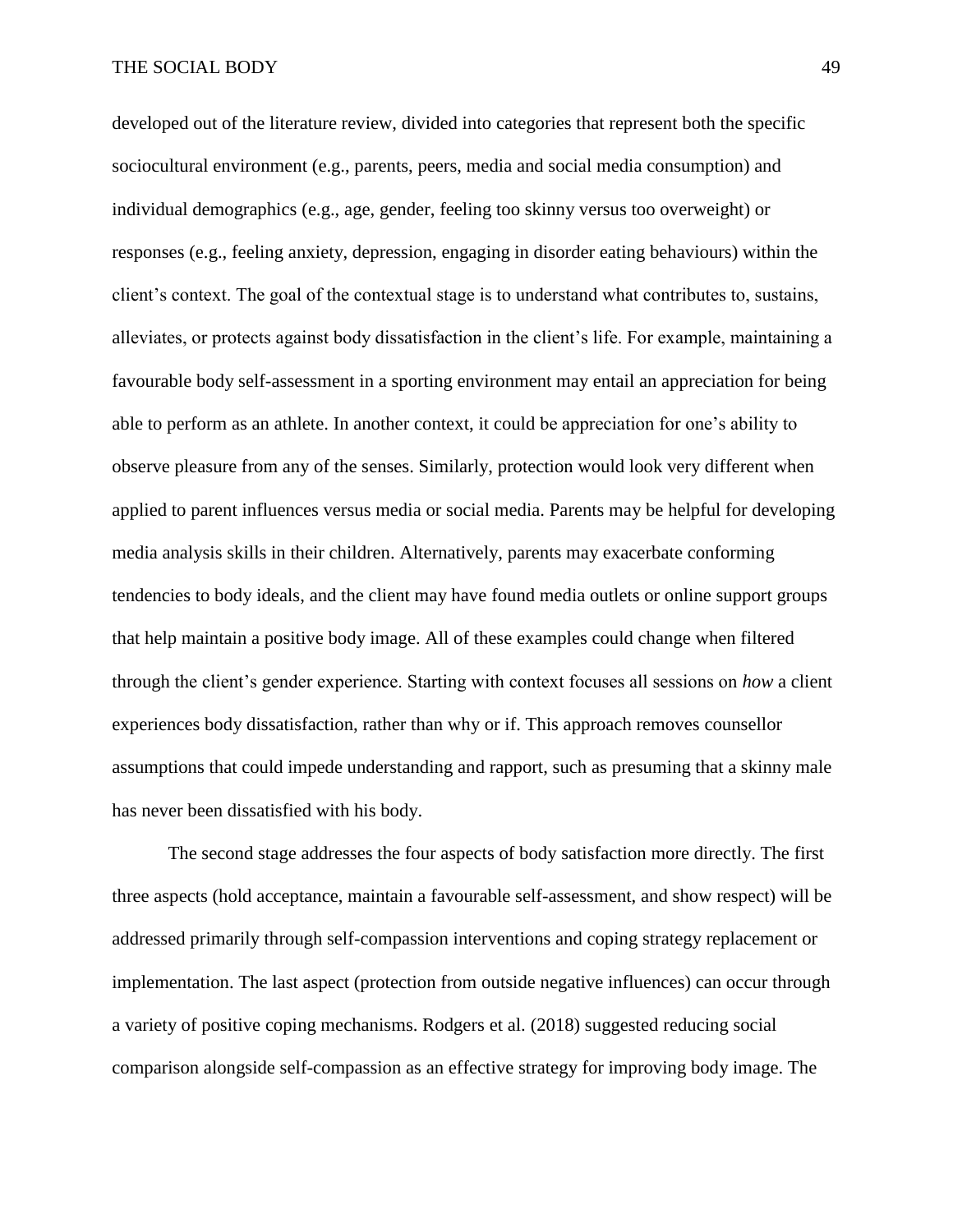literature review supported the idea that social comparison was a primary body dissatisfaction development and maintenance mechanic. Therefore, reducing social comparison will be the main theme for protecting body image against negative influences. All self-compassion intervention and social comparison reduction should be tailored directly to the client's experience based on the understanding developed from the first stage.

## **Stage One: Contextual Targets**

Counsellors should work to identify targets of intervention that are specific to the client's experience. In this exploration, the goal is to bring to light the opportunities for improvement that the client already possesses. This approach places the availability of strengths and support within the client's context, removes the abstraction, and offers concrete examples specific to the client. Family Systems theory (Kerr & Bowen, 1988) and the Power Threat Meaning Framework (PTM; Johnstone & Boyle, 2018) inform this approach.

These targets are divided into two categories: sociocultural and individual. Sociocultural targets include parents, friends, online environments, social groups, media, or any other people that influence the client's body image. This category is likely to be a source of both distress and support, and it is the job of the counsellor to help identify each. Discussion that emphasizes sociocultural influences should focus on the context in which body image changes occur, or when body dissatisfaction or satisfaction is promoted. Individual response targets emphasize how a client thought about their situation, made meaning from it, and acted following their sociocultural context. This category should include finding individual strengths (e.g., when the client treated their body with dignity, maintained a sense of self in a crowd, reduced their emphasis on appearance as a primary metric) and identifying coping responses. Coping includes unhealthy or maladaptive coping (e.g., diet restriction, bulimia, or obsessive social media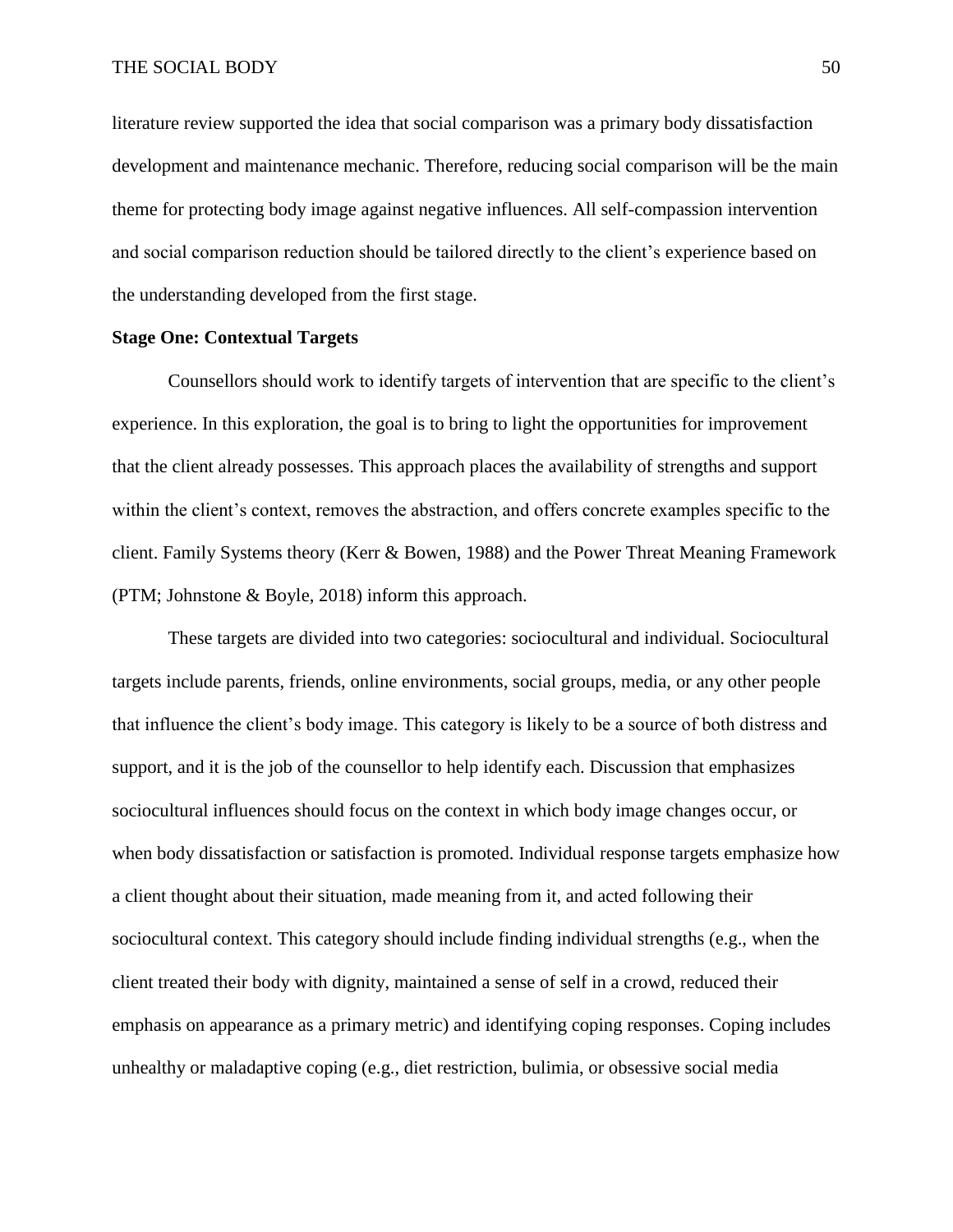posting) as well as helpful strategies that the client has already used to improve or maintain their body image amid outside judgement.

## *Sociocultural Targets*

Within the family and peer groups, the counsellor is encouraged to follow a family systems approach, and ask the client to ask who contributes to the client's body image. Do they hear ideas primarily from their friends, or primarily at home? Who talks the most about body image? Who says things about the client's body? Where do most of the messages come from? In what format do those messages arrive? Does anyone say positive things about the client's body? Are those positive things more evaluative or accepting in nature? How does the client respond when these things happen? These systemic questions emphasize the array of pressures and influences that an individual is attempting to survive under on a day-to-day, moment-to-moment scale. The context can detail the difference in recruiting parent support and discussing possible coping strategies for dealing with parents as the source of distress. The client's body dissatisfaction *is a response* to the requirements and expectations reinforced by those around them.

Similarly, the client is influenced by larger social power structures and idealism, and that influence is not limited to the client. PTM is a helpful framework for exploring larger social interactions, either with media, social media, or cultural sub-groups. A PTM approach involves exploring what has happened in the client's life, inclusive of all experiences. In PTM, the counsellor works to identify what and how power has altered a client's life, how that power threatens the client, and how the client made sense or meaning from that experience. Finally, the client's responses to threat (regardless of adaptiveness or resulting harm) are explored. While discussing these aspects, the counsellor is encouraged to continue to ask systemic questions.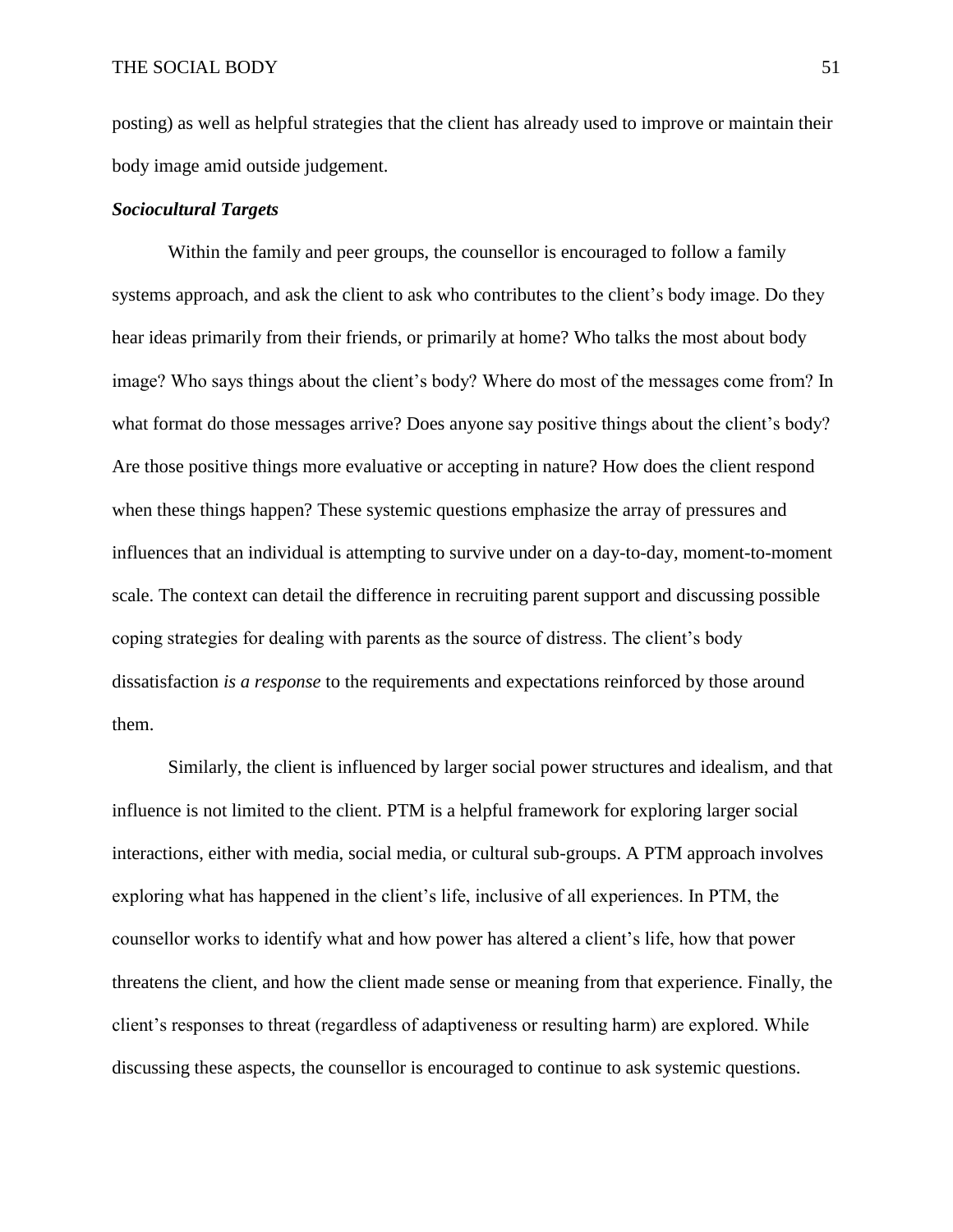Who validates the power? Who holds the power? What went through your mind when you were threatened by that power?

As applied to body image, media and social media can be viewed as widespread expressions of ideological power. The "ideal body" limits the ways in which a person can selfexpress and find happiness independent of the ideal. When an ideal is defined, it creates its own economy. Approaching and maintaining the ideal requires resources, identification with the ideal has rewards, and separation from the ideal has consequences. As with a financial economy, those in possession of power are encouraged to hold and maintain their social status, which by nature requires favourable comparisons to those with lower status. An adolescent who receives or perceives social rewards for their physical appearance (e.g., positive comments on their social media posts) is encouraged to validate the ideological measures that support them. The possession of power means that someone will be without it. What threats arise without power? Therefore, the counsellor is encouraged to understand how the power structure of body image is expressed in the client's life and where those messages came from, be it media, patriarchal or traditional standards, family values, or smaller social environments (e.g., a school culture, sports team). Subsequently, the counsellor should explore what threat the client experiences. Will they lose friends? Do they get bullied? Are they teased by their family? In what ways does this alter their life?

To summarize the idea of sociocultural targeting, the counsellor should seek to cast as wide a net as possible.

"…While research seeking very specific causal pathways between adversity and outcomes has useful aspects, it fails to acknowledge that such pathways do not, and in all likelihood cannot, exist in relation to human thoughts, feelings, and behaviors. This is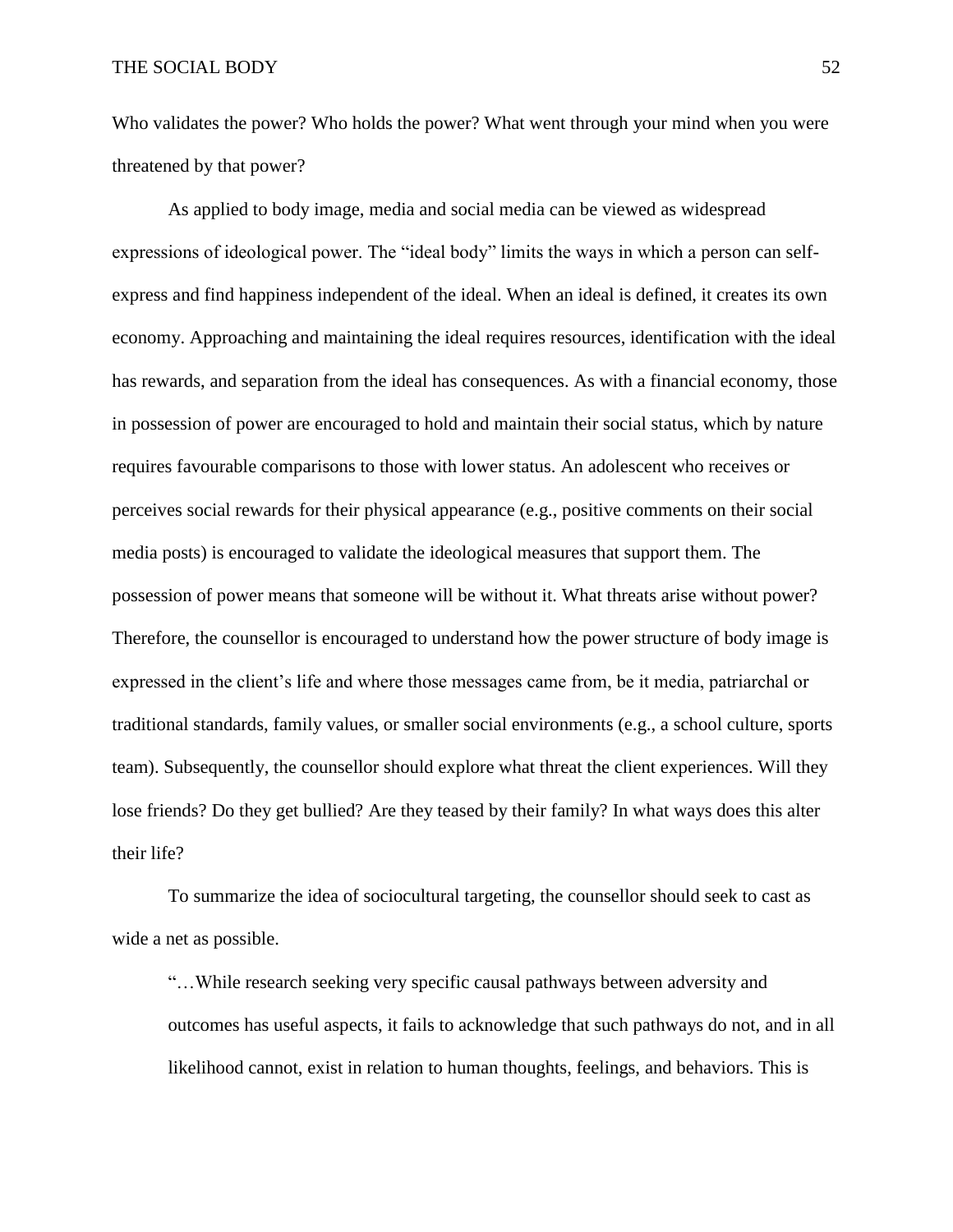because causality in human affairs is generally highly probabilistic, with an 'on average' character; it is contingent, that is, the effects of any one factor are mediated by and dependent on others; and it is synergistic in that influences can magnify one another's effects" (Johnstone & Boyle, 2018, p. 6)

All sociocultural questions will be some variation of: Who or what contributes to your assessment of your body? It is important that these questions emphasize that myriad influences all contribute to the distress. No single factor produces body dissatisfaction, and counsellors should be wary of any source that argues for a kind of single-item determinism. There is no inherent "why," but rather a constellation of factors that, over time, *teach* the client how to view their body. This idea is particularly relevant to the age group, who is actively learning to express themselves in a social context, both on the doorstep of adulthood and in its earliest experiences. It is vital that the counsellor take this point of view as it reduces the blame on an individual who already sees themselves as inadequate.

Thus far, sociocultural targets have largely been about negative body image influences, but this is only part of the conversation. The discussion of negative influences is intended to identify how the client is not at fault, but instead is responding. As implied earlier, a second aspect of sociocultural targets is finding who supports the client. The support could come from any source and does not need to be explicitly about supporting the client's physical self-image. In fact, it is preferable to find a friend, teacher, or coach that validates the client on something other than their body. The counsellor is not trying to find evidence that contradicts the client's self-image, as the client is likely to reject that kind of blatant cheerleading, and very likely already did when it occurred. The counsellor is instead trying to encourage de-emphasizing appearance by looking for people that see the client as a whole person. Who accepts the client?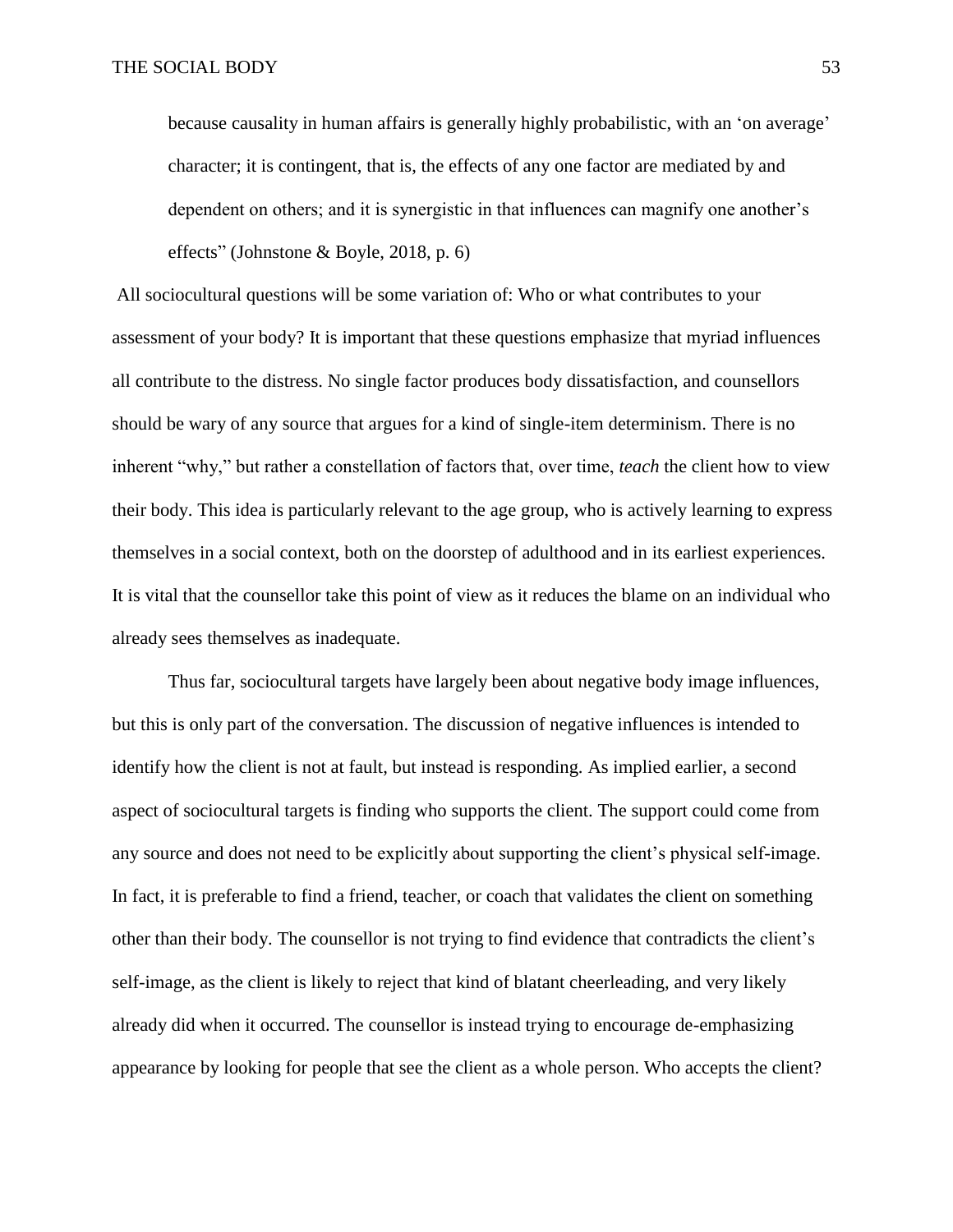Who is always happy to see the client? Who tells the client that they have value? How does that happen? How does the client know? It does not matter how seemingly small or insufficient this support is; the intention is to find exceptions to the wall of negativity in a way that begins to source strength within the client's existing context. Ideally, the proportion of time spent on positive sociocultural contexts will increase as therapy progresses. This proportion could be an appropriate metric by which the counsellor can gauge therapy effectiveness.

# *Individual Targets*

Individual response targets include several categories. Some of those are physiological and psychological vulnerabilities discussed in the literature review. Other targets include the client's responses to sociocultural influence. Individual vulnerabilities, such as gender and anxiety, provide more context in which the client experiences body dissatisfaction.

Body dissatisfaction is not limited to one body type (Brosof & Levinson, 2017; Zarychta et al., 2020) or gender presentation (Tylka, 2011). It is clear from the literature review that this distress may be present in any client, even those that are subjectively fit, attractive, or as close to the sociocultural ideal as one may deem possible. Counsellors must be aware that the divergence from or the relative adjacence to the cultural ideal is not the appropriate metric with which to assess body dissatisfaction; the distress is derived from a negative self-assessment based on outside information. It is appropriate to listen for how body image-related factors may have influenced a client's life. The biggest trap would be for the counsellor to assume that their personal assessment of the client's physical presentation is accurate to the client's image of themselves. Body dissatisfaction is defined by the client.

Though the literature review did reveal that both males and females experience body dissatisfaction to comparable degrees (Turel et al., 2018), this recognition is important for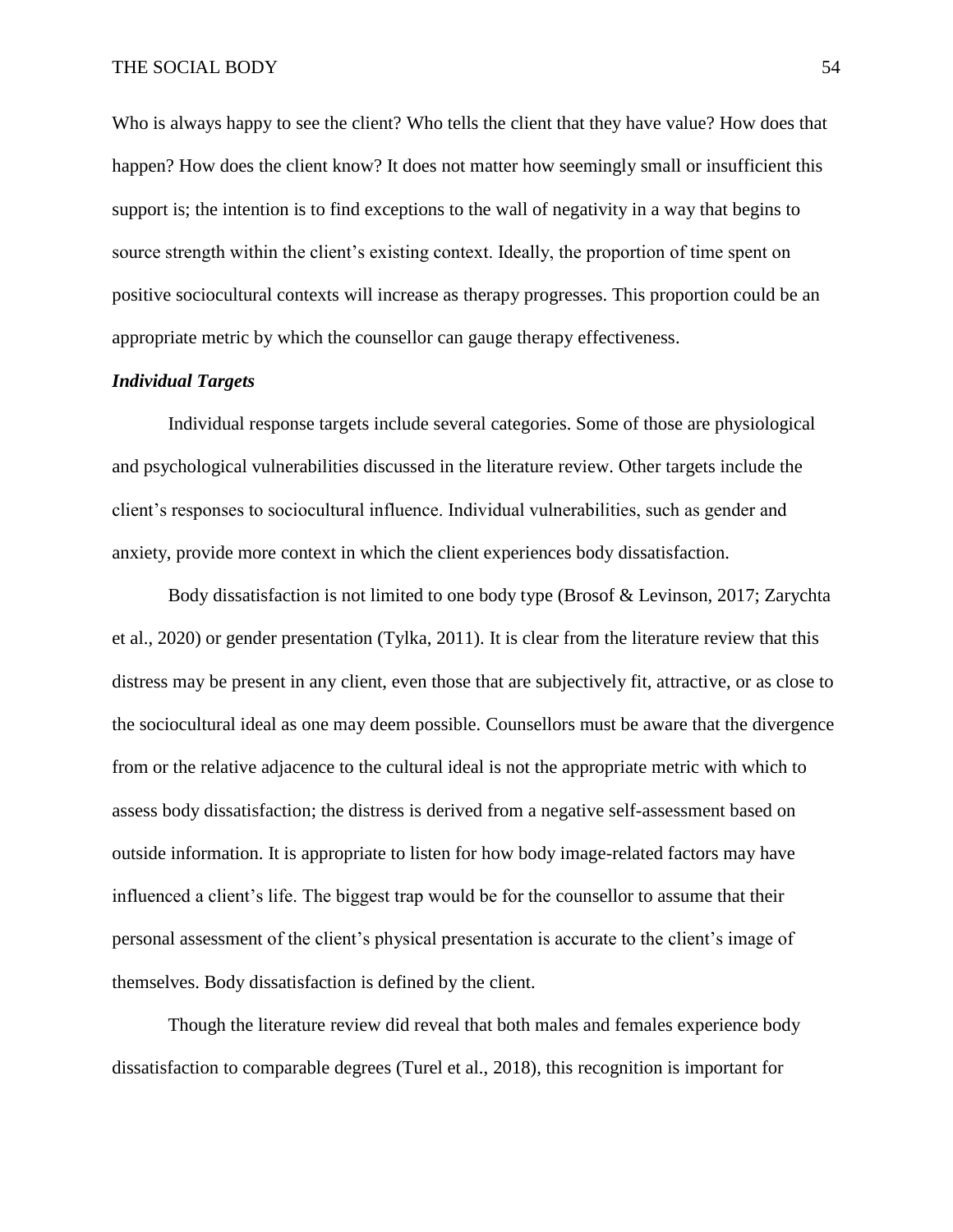limiting assumptions and approximating experience. Males and females are both at similar risk for body dissatisfaction, but not in the same ways. Counsellors should recognize the degree to which gender presentation and sociocultural expectations impact the client, and in what ways that happens. Fat and muscle dissatisfaction is a prime example, as multiple studies indicate that males and females may be distressed by different aspects of their size (e.g., males are more likely to be distressed about being underweight) (Griffiths et al., 2015; Tiggemann, 2012; Turel et al., 2018). In addition, as Jankowski et al. (2018) found, males may be more inclined to minimize their experiences of body dissatisfaction. So, with males, an increase in the discussion of body dissatisfaction or a revelation of an experience previously minimized can be interpreted as an improvement for the client. Female clients, on the other hand, may experience more outside explicit objectification, either by media or personal interactions. The differences of experience here, particularly when considered alongside puberal body change, could be dramatic, but the difference alone does not diminish the existence of body dissatisfaction. This example should encourage counsellors to be aware of the ways that clients have been taught to communicate about their bodies, in addition to the ways they have been taught to evaluate it. The variance in experience will be relevant to the path to improvement.

As body dissatisfaction literature tends toward an emphasis on both BMI and gender, these factors must be considered as risk indicators for body dissatisfaction. Based on the evidence, though, it is categorically false to assume that only overweight women experience body dissatisfaction. Gender and body size are not black-and-white indicators. Instead, it is more appropriate to view these factors as possible filters through which a person may individually receive the message that their body is not good enough. Gender presentation and body size may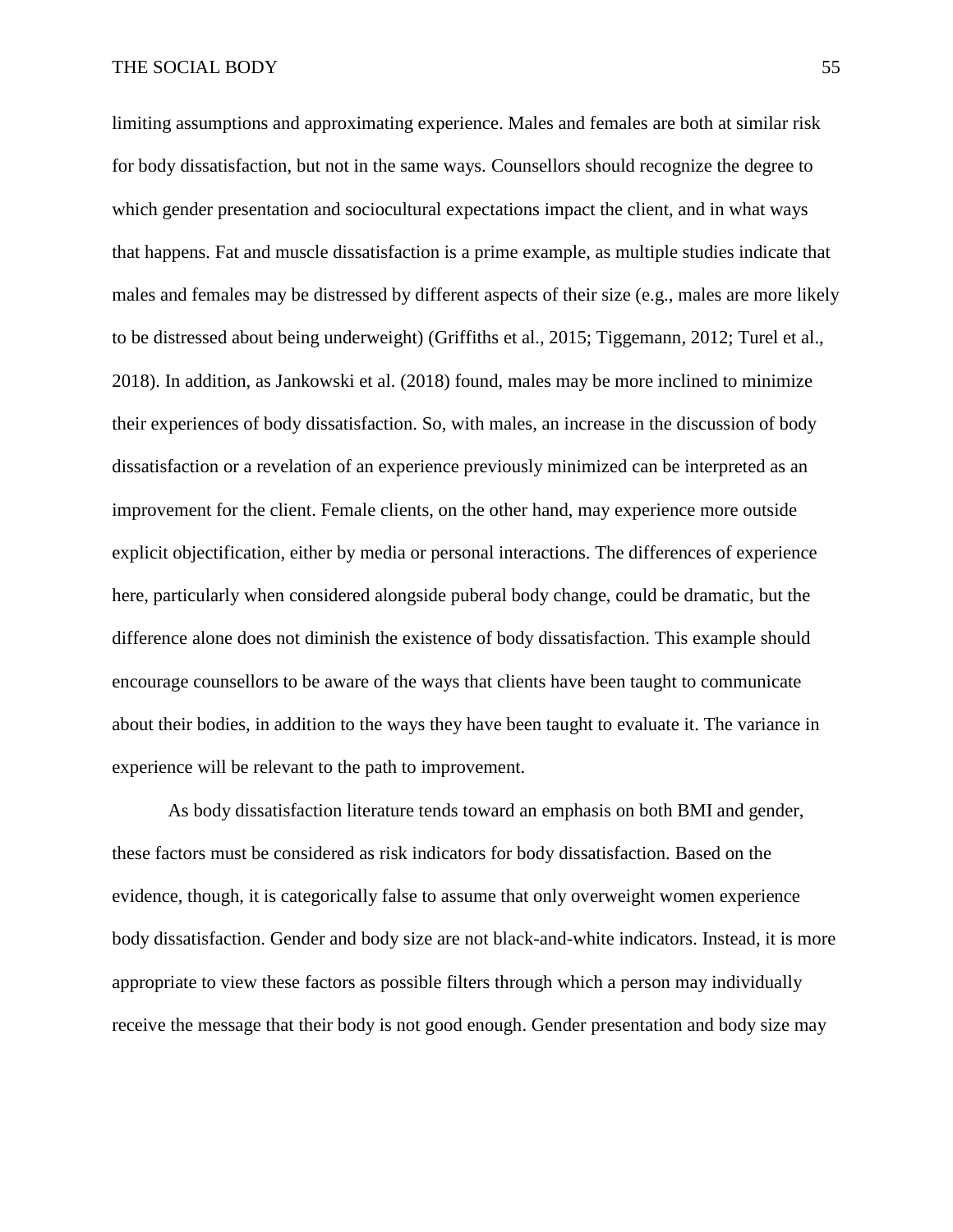indicate or approximate ways that the client has experienced pressure or consequence. However, these factors do not limit the degree to which a person may experience body dissatisfaction.

It is also important to recognize that care must be taken when addressing gender and weight, particularly the latter. Commenting on the client's weight as a reason they are dissatisfied, without the client having said this themselves, is very clearly a misstep. Doing so will only increase the perception of external critique. However, weight is likely to be part of contextual discussion at some point. In fact, clients may come asking for assistance with goals related to weight loss, diet, or exercise. They may have been forced by their parents to attend and stay completely focused on their body size as the path by which the counsellor can help. Perhaps counselling therapy is a part of the client's whole-body rejuvenation regimen. At this point, it is recommended that the counsellor emphasize the client's motivation for wanting to change. Instead of arguing that body change will not fix the client's distress, though there is supporting evidence, the counsellor should focus on what encourages the client to make a change. Is the client starting a diet and exercise program to avoid social consequences? Or are they starting in order to show respect to their body through health-promoting activities? The former is an indicator of body dissatisfaction, while the latter supports satisfaction. Even though the answer to the question of motivation is likely to be in the former category, the exploration of this will promote co-alignment (as the counsellor is working to see the client's point of view) and develop vital context.

Individual responses are also a part of this contextual background. Client responses include coping strategies, decision making, and resourcing, and the exploration of these responses should always reference the context in which they were developed. PTM's framing parallels this organization. The individual response targets include how a client has created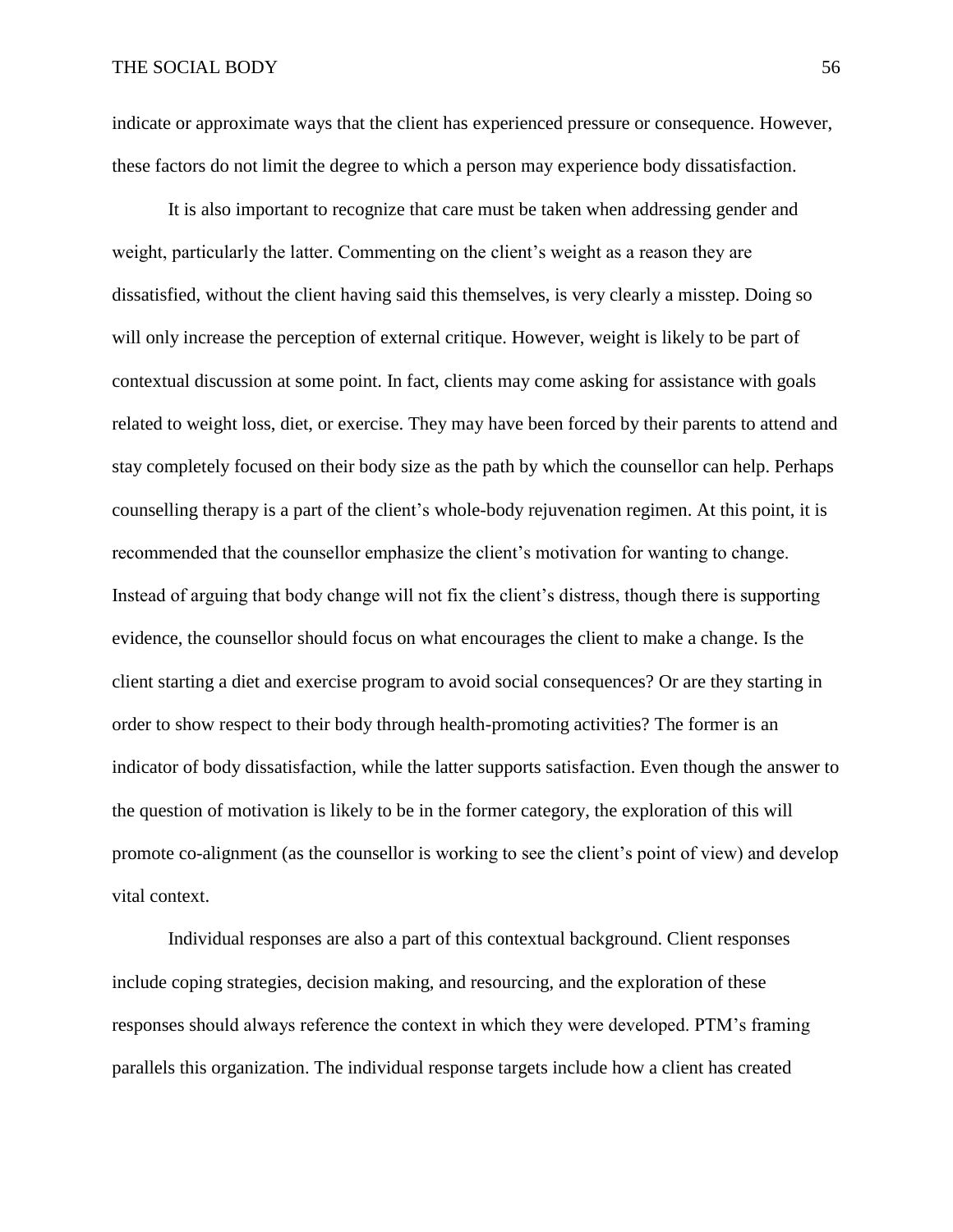meaning out of perceived threat, based on their position in structural power and the people around them, and how the client has responded to this threat.

Like sociocultural targets, individual response targets may progress from generally "negative" to generally "positive" coping. These evaluations are in quotations marks, as it is important for the counsellor to recognize *all responses* as efforts to survive to sociocultural demands, while at the same time being aware of potentially harmful adaptive strategies. It will be up to the counsellor to decide whether or not to label any behaviour as negative or positive with the client, though I would encourage these labels to come at a time when they are helpful, rather than blaming, to the client. In the interest of safety, the counsellor should also be constantly aware of developing or existing potential for self-harm resulting from adaptive strategies. Though disordered eating behaviours are most commonly associated with body dissatisfaction, associated increases in intentional self-harm or suicidality are certainly possible. Harmful or potentially dangerous behaviour may need to be considered in the context of *duty to report* ethical codes, particularly with adolescents.

Starting with the potentially harmful responses, a common counsellor approach may be to identify ways that the client has been exacerbating their distress (e.g., they compare themselves to others too often, they are unrealistic in their expectations, they spend too much time on social media). However, it is important that the exploration of one area of distress does not develop into producing a list of smaller client failings that they now need to solve. The counsellor should view these responses as ways the client has attempted to survive in an unforgiving environment. For example, the client is not dissatisfied with their body because they compare themselves too frequently. Rather, they frequently compare themselves because failure to align with the cultural ideal has social consequences, so they must monitor their body's changes in an effort to mitigate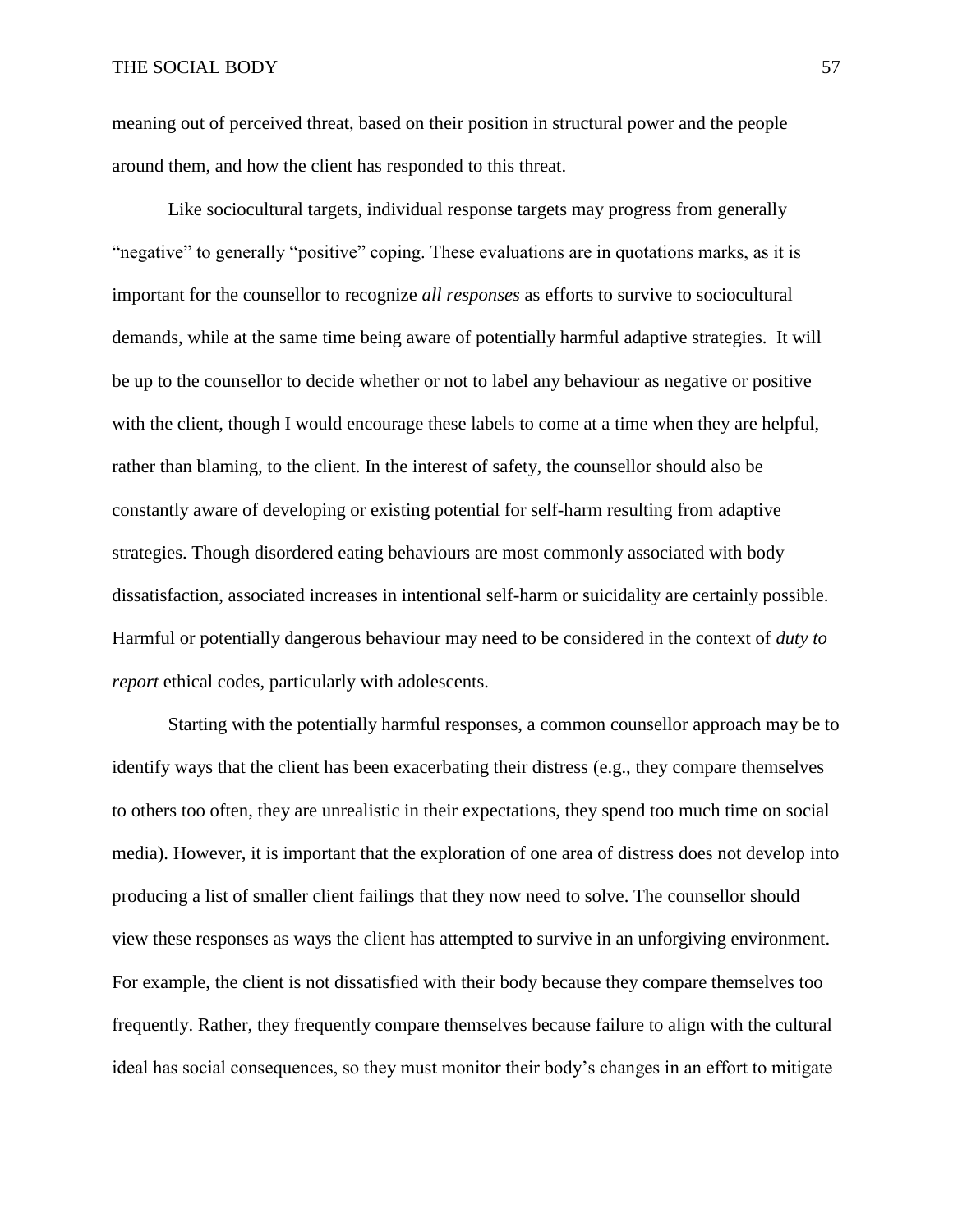against bullying. The client is not distressed because of time spent on Instagram. Instead, they look for signals that indicate conformity or social validation. These cognitions and behaviours may exacerbate their distress, but they are not the cause. The client is responding to the social threat of objectification with the goal of survival through inclusion and acceptance. If sociocultural influences are already teaching the client that their body is not good enough, counsellors should not perpetuate that experience by expressing how the client's cognitions and behaviours are not good enough.

The counsellor should also be cautious with identifying client responses such as selfobjectification and internalization. These two mechanisms are points of view that the client adapted from cultural pressure, and not things that they have done to themselves. The client would not have *chosen* to self-objectify if they were not encouraged and reinforced to do so. Though it may indeed be important to discuss the mechanisms in session, self-objectification and internalization should always be framed as part of an adaptation strategy that the client learned, rather than created from some inborn inadequacy. "These ideals become internalized," is vastly different from, "You internalized these ideals."

## **Stage Two: Body Satisfaction**

Ideally, by the time that it is appropriate to directly address body satisfaction, the client has already had a depathologizing, blame-reducing experience where they felt heard and seen by their counsellor. In itself, the work up until this point can be transformative; all that follows may have already started. In those instances, the counsellor's work is to recognize the capacity of the client in a way that allows the client to see it for themselves. Secondly, the counsellor can seek to add to the repertoire of adaptive strategies and responses that can perpetuate resilience and body satisfaction in the midst of an unchangeable environment. The goal of increasing body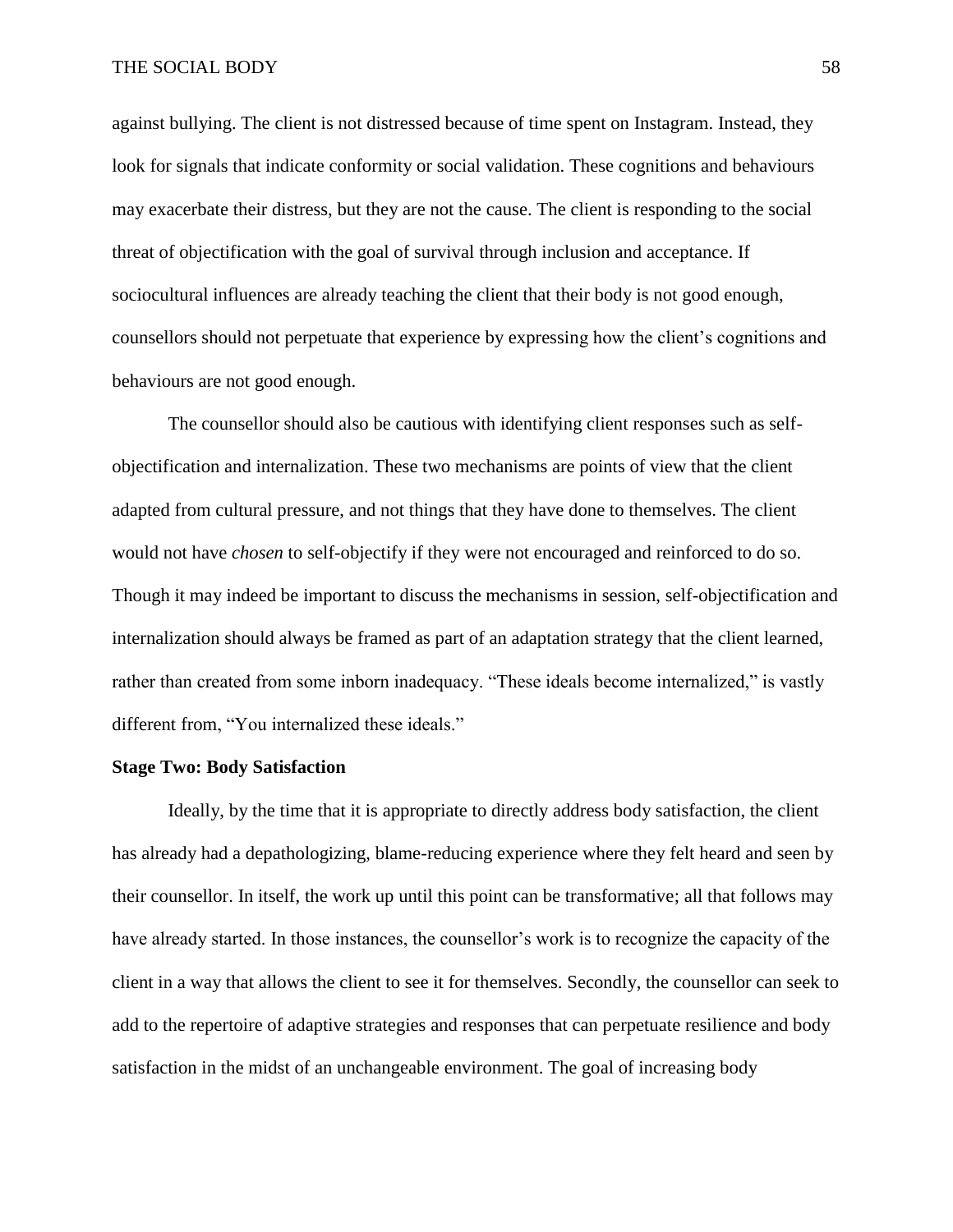satisfaction is not to remove the client from environments that promote body dissatisfaction; that would be both nigh impossible and unethical. Instead, counsellors are working to inoculate the client against assaults on their mental health.

This inoculation comes in the form of stable body satisfaction. To review, body satisfaction is made up of four aspects:

- hold acceptance for everything about one's body
- maintain favourable self-assessment of the body, regardless of appearance
- show respect to one's body by attending to needs and promoting health
- protect this acceptance, assessment, and respect from all outside negative influences

The strategies that follow are intended to promote these four aspects. These aspects should be addressed in ways that fit the client's context, emphasizing that which would make the biggest impact on the client's life. The contextual specificity with which these are approached will also inform how the counsellor approaches additional interventions, such as bibliotherapy and referrals. Here, three intervention strategies are suggested as ways to elevate all aspects of body satisfaction. They are: offering self-compassion, identifying social comparison, and developing positive coping responses.

## *Offer Self-Compassion*

Self-compassion is perhaps the most important approach for dealing with body dissatisfaction. Neff (2011) defines compassion as a recognition of suffering, resulting feelings of kindness, a desire to help, and "recognizing our shared human condition, flawed and fragile as it is," with self-compassion consisting of these same elements (2011, p. 10). The three traits that Neff identifies are highly compatible to the four aspects of body satisfaction, which reflect an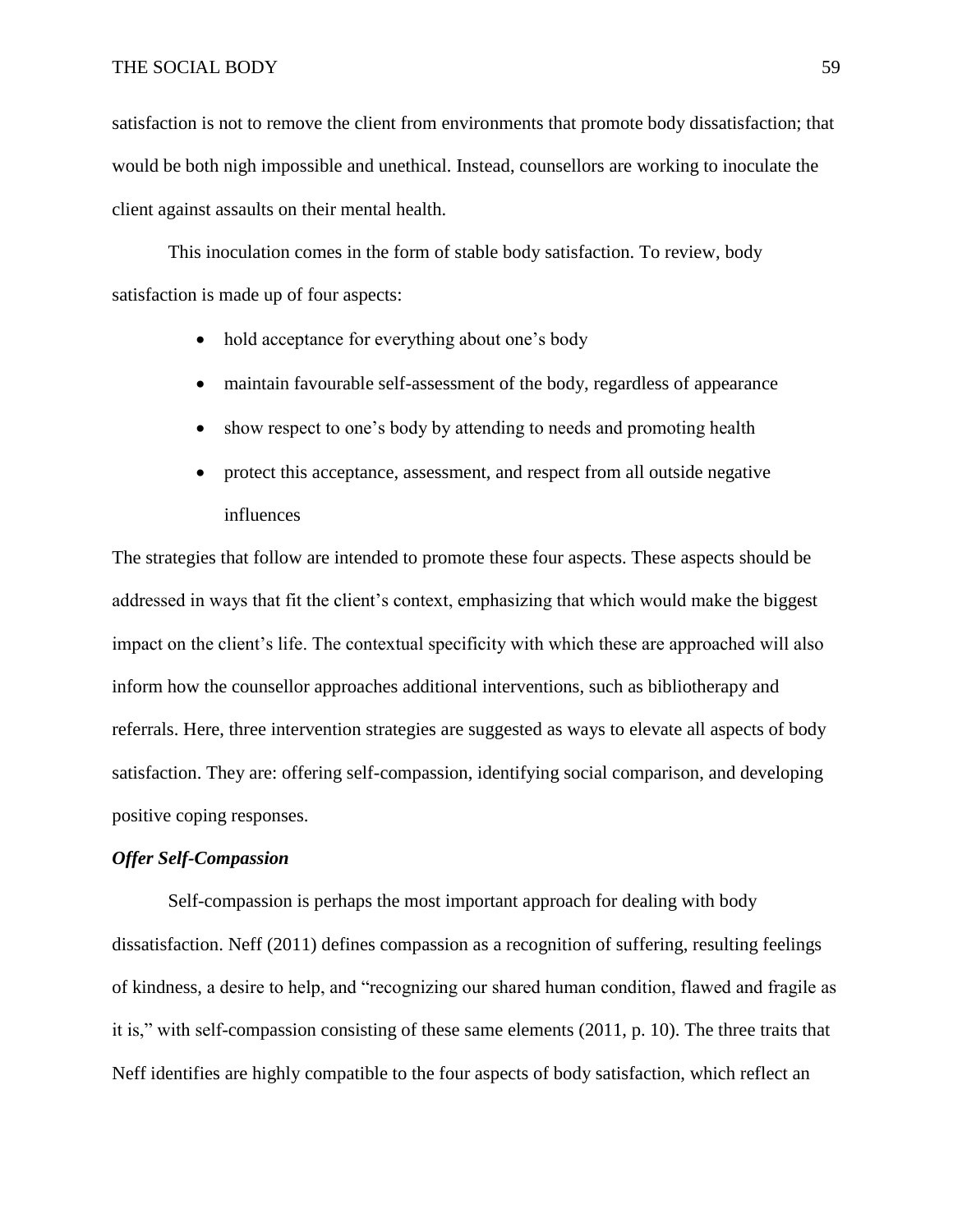appreciation of oneself with all qualities considered. The shift to acceptance of the whole is near opposite to self-objectification, which promotes constant evaluation of a single attribute.

Of all the interventions reviewed, self-compassion appeared to have the most long-term effectiveness, ease of use, and diversity of application. The approach encourages clients to spend less time critiquing their bodies, shifting the efforts to embracing everything that is included in the experience of having a body. Self-compassion is arguably the inverse of self-objectification and upward social comparison. In fact, one exercise from Kristin Neff's book, *Self-Compassion: The Proven Power of Being Kind to Yourself* (2011) is particularly relevant to acceptance. Neff asks that people write out five traits for which they are above average, at average, and below average. Following, Neff says, "Being human does not mean being better than others. Being human means you encompass the full range of human experience, the positive, the negative, and the neutral…Can you celebrate the experience of being alive on this planet in all your complexity and wonder?" (2011, p. 23). Neff's work contains many other writing exercises to develop self-compassion, but other researchers have also proposed successful exercises. Moffitt et al. (2018) used a relatively generic expression of self-compassion to considerable success. It is likely that whatever route is taken, it must be appropriate to the client's context and evaluated for ease of use.

Starting self-compassion can be very challenging for clients, especially those that are practiced at self-objectification, high levels of critique, and a running monologue of negativity. In those instances, I propose two strategies for starting. Firstly, clients can begin by simply noticing the times that they self-objectify or make an upward social comparison. The overall goal plan is not to stop comparison or objectification altogether but instead to offer self-compassion during these times, so identifying the times they are *not* being self-compassionate gives an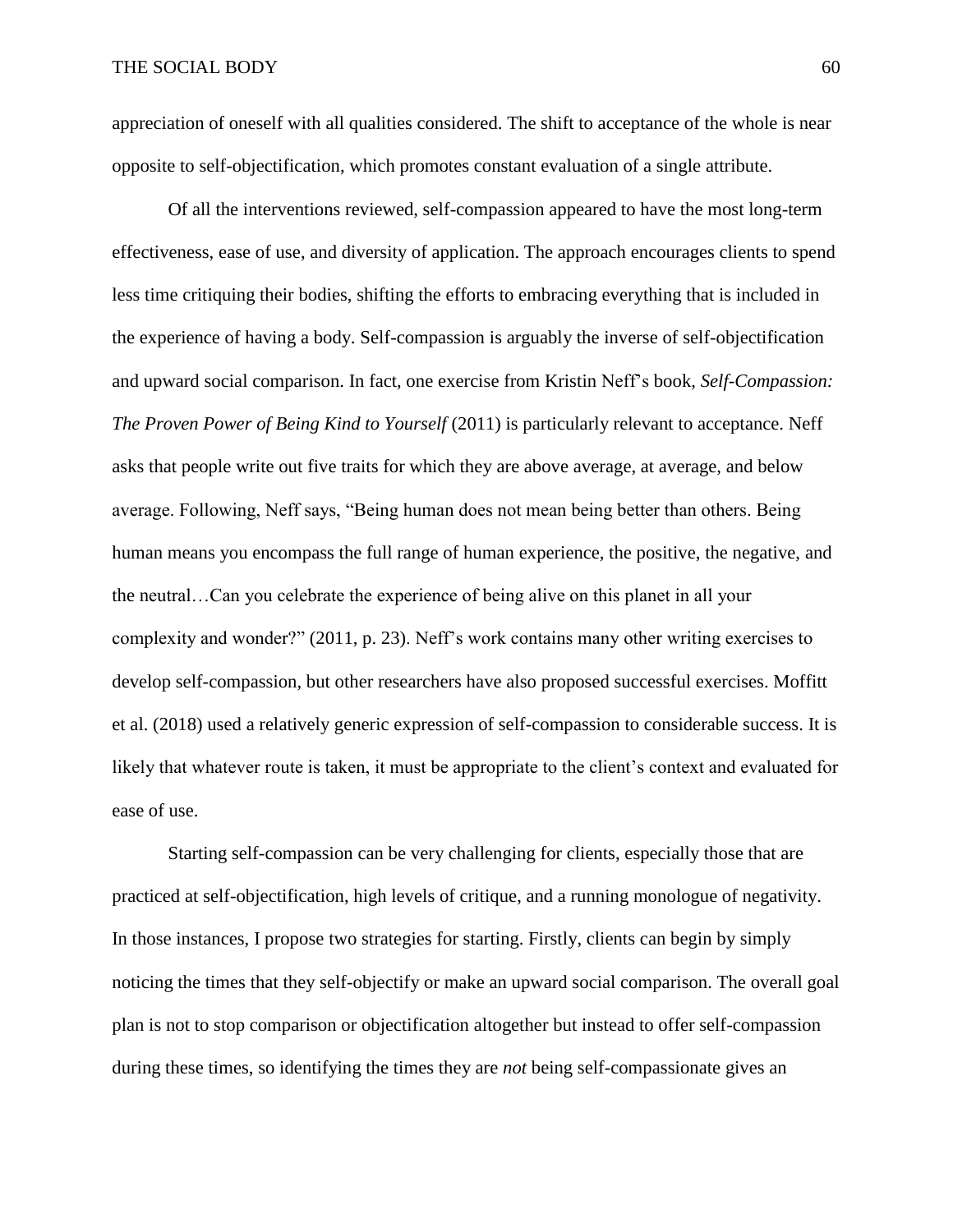effective starting point. The counsellor should present this task in as neutral a way as possible. The client only needs to notice what is already happening. If there is only one successful identification following the initial request, it should be compared to no awareness at all, which is a significant improvement. These awareness moments can be slowly built over time, with each moment's discussion in session referencing the context in which it happened, what the client thought during the experience, and how they responded following. A second approach applies when a client thinks they are not worthy of compassion, they need to earn it, or that compassion means that they will not improve their bodies or health. In these times, the counsellor can encourage the client to consider themselves as if they are speaking to a friend or child. How would the friend feel if the client used the same words? Would the friend feel motivated? Depressed? Angry? Scared? The outsider perspective should be appropriate to the client's age (e.g., speaking to a child may not be as effective for an adolescent) and could reference people important to the client, borne out of sociocultural context discussions. Scripted lovingkindness meditations would be an excellent choice for this approach.

#### *Identify Moments of Social Comparison*

Rodgers et al. (2018) suggested that self-compassion would be more effective if combined with reducing social comparison. I would argue that these approaches already dovetail if the counsellor is aware of the dangers of social comparison. Social comparison is perhaps the most detrimental mechanism to body image and should be an important part of any body image discussions. One method of reducing body dissatisfaction used in the literature is altering the object of social comparison. Lew et al. (2007) is one example of this; the experiment encouraged participants to measure themselves against fashion models based on factors such as intelligence, rather than appearance. Though downward social comparison did seem to protect participants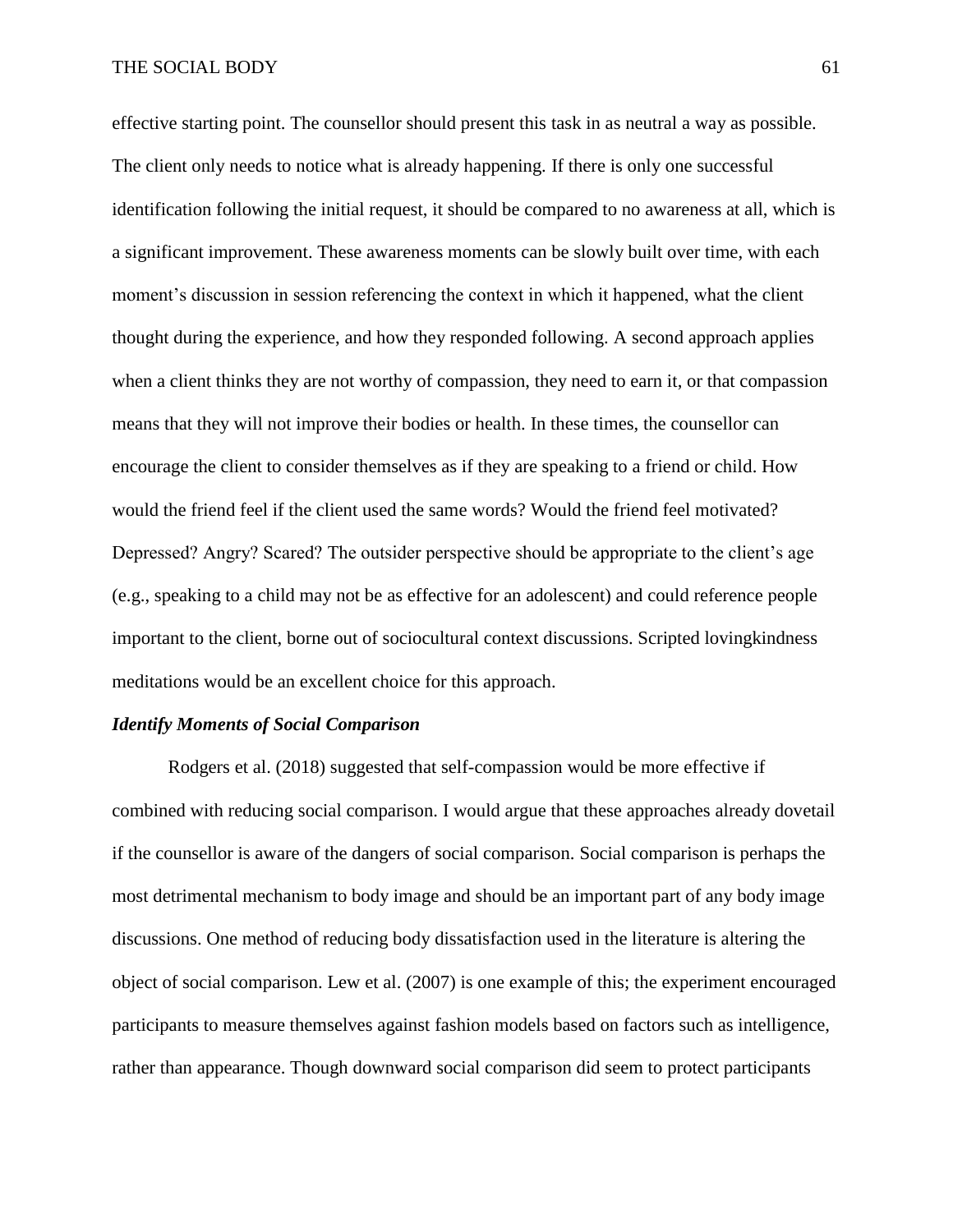from an increase in body dissatisfaction, the study still relied on social comparison to produce the protective effect. In the literature review, upward social comparison was consistently implicated as a way that body dissatisfaction was developed, exacerbated, or maintained. Encouraging social comparison, albeit in another context, does not offer an adequate method of addressing the detrimental results of the initial comparison. The client may be able to say, "Yes, I could be smarter, wittier, or nicer than the model. I may be better looking than someone else in my city. *Yet, I still do not reach the ideal.*" It is the last of these three statements that suggests the core disturbance. Altering the emphasis of social comparison could be particularly unhelpful in adolescents, as they are in the midst of pubertal changes (and therefore changing physicality) and experience a high degree of peer conformation demands.

Downward social comparison may be a modestly successful intervention for body dissatisfaction, but it is unlikely to produce long-term changes. If happiness, satisfaction, or clinical improvement may only be derived by improving the client's relative position to other people, positive effects will surely be short-lived, antisocial, and context dependent. Counsellors would need to encourage clients to limit their exposure to the world, rather than helping them identify and strengthen their resistances to it. The way to alleviate body dissatisfaction is not by inverting the perpetuating mechanisms, but to stop referencing them. In addition, as counsellors, we must consider what social effect results from promoting social comparison. Downward social comparison may result from negative affect in an effort to improve mood, and depending on the context, this could mean that an individual takes advantage of a situational opportunity for favourable comparison by actively degrading another person (Wills, 1981). Trying to leverage social comparison for client improvement means doing so at the risk of promoting antisocial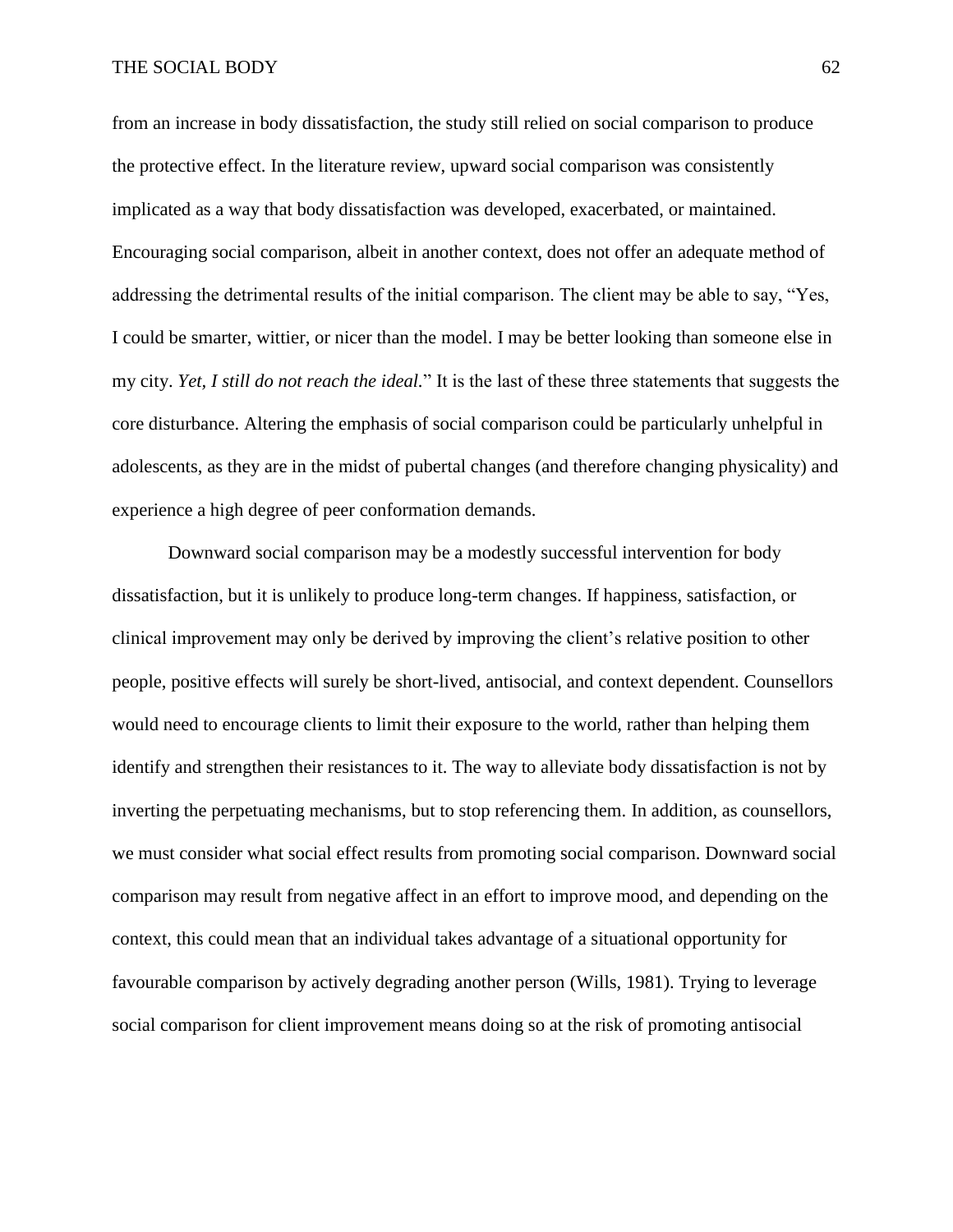behaviours. The likelihood of negative or short-term results from perpetuating comparison are two strong reasons for working to diminish social comparison instead.

Diminishing social comparison is relevant to at least three of the aspects of body satisfaction but is particularly relevant to protection from outside influence. Sociocultural ideal demands, such as those from media, function well because individuals feel *less than*. The idea behind diminished social comparison is not to remove the client from influential environments, but again, to inoculate them to the stimuli so that it no longer produces any degree of response.

In a similar way to starting self-compassion, the client can begin to notice times that they are encouraged to compare, either explicitly or implicitly. Explicit comparison could be the words of peers about the client's appearance, teasing from their family, or evaluations by a coach, and will be much more obvious. Implicit comparison could be the result of social power structures (e.g., patriarchy, ethnocentrism) or ostracism interpreted as appearance-based. The client can then explore what the comparison does to help them, how it is relevant to what they think, and then evaluate the satisfaction they derive from social comparison. At this point, selfcompassion becomes a vital intervention strategy. Any time the client feels encouraged to compare themselves to someone else, they can take a moment to offer themselves selfcompassion, and then evaluate the comparison. Is there anything about the comparison that was helpful? What promoted the comparison? How did they respond following self-compassion? Is there anything they learned from the moment?

# *Develop Positive Coping Responses*

Positive coping responses may either replace unhelpful strategies or develop new helpful ones in areas that were previously unaided. The list of positive coping though patterns, strategies, and behaviours is extensive and well detailed by other writers. The intention of this section is not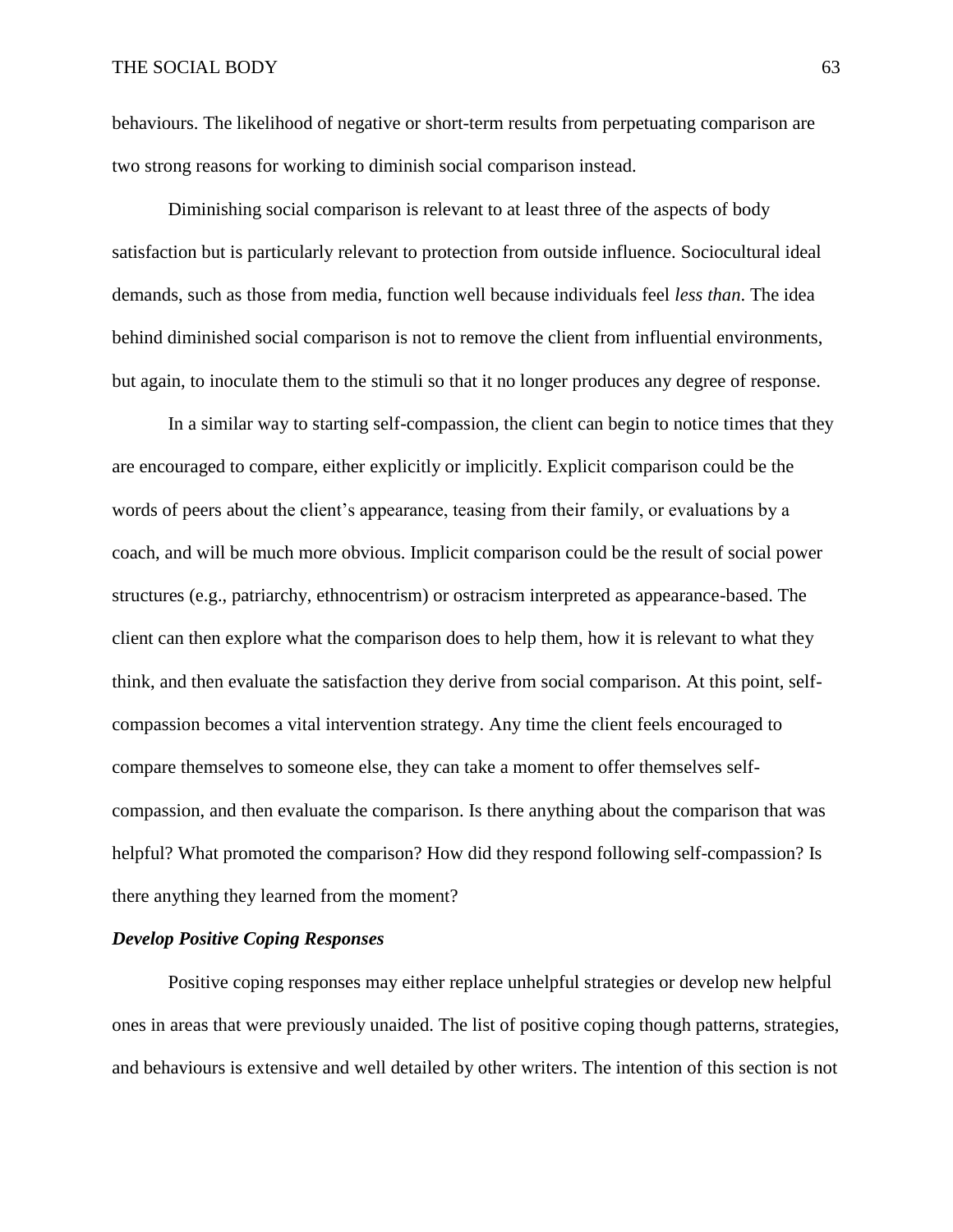to give an exhaustive list of coping strategies, but rather to note the how those strategies can relate to body satisfaction development. CBT intervention books, which have been written for specific audiences and demographics, would be a great resource for counsellors to develop their repertoire for implementation.

Counsellors can help aid coping specificity with a few specifiers borne out of the contextual background. Here is a list of questions that the counsellor can consider:

- Is there a behaviour already occurring that can be improved on for safety, health, or longevity?
- Does a new strategy need to be implemented?
- Does the client present their body dissatisfaction with depression?
- Does the client present their body dissatisfaction with anxiety?
- Does the client experience body dissatisfaction primarily from media, personal interactions, or something else?
- Does the client currently display any self-harm or suicidal behaviours?
- Which aspect(s) of body satisfaction are trying to be improved?

These questions all direct and specify the coping strategies that could be appropriate. For example, when considering the four aspects of body satisfaction, coping that shows respect to the body would be different than coping for protection from outside influence. The former could include recognizing when the body needs rest and recovery for someone who is prone to overexercising. The latter could include limiting social media exposure or taking ten deep breaths every time they felt like scrolling fitspiration websites.

When focusing specifically on promoting the client's ability to protect their body satisfaction from sociocultural influences, the counsellor should promote the client's own skill as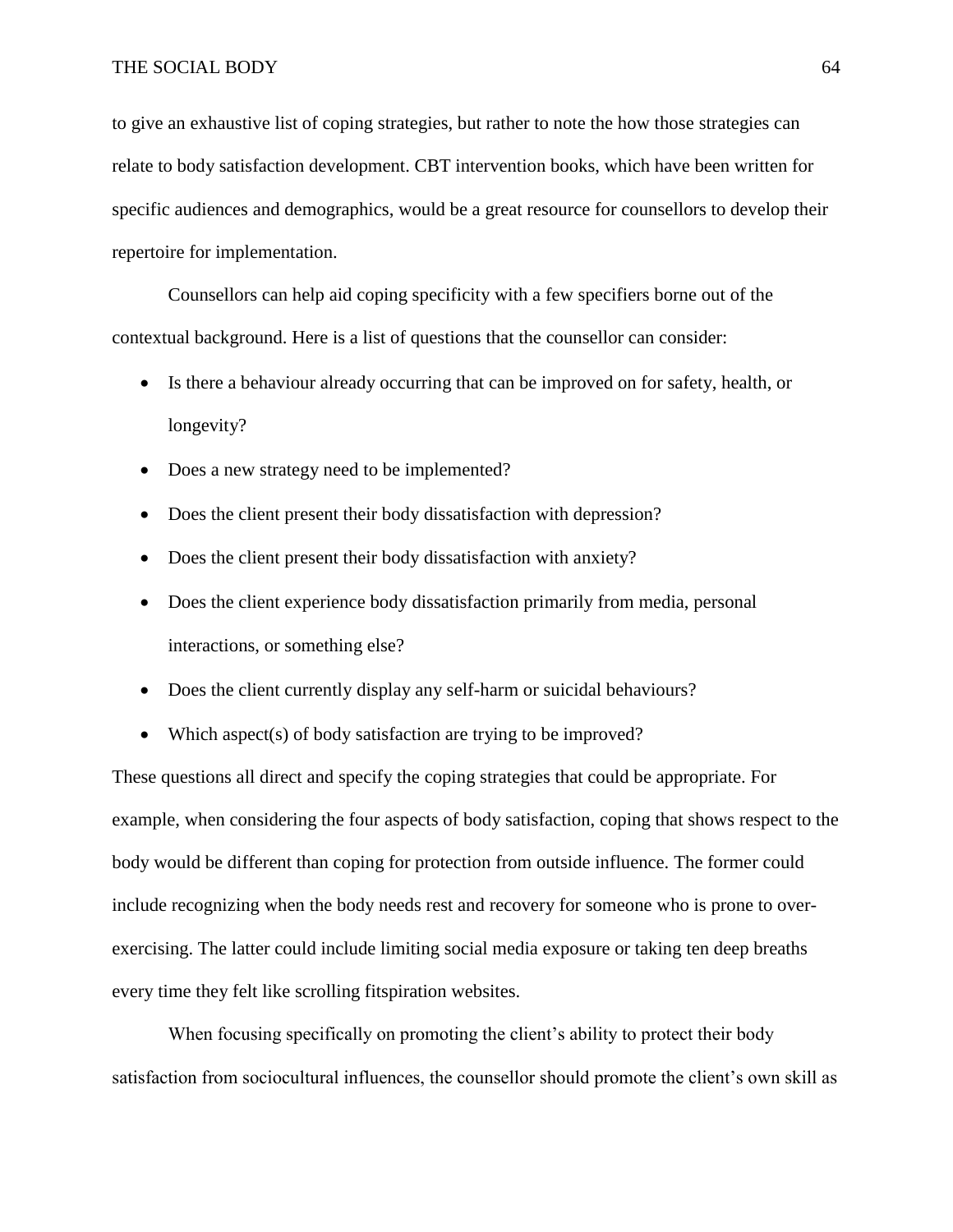the top priority. Part of the earlier process of contextual exploration is helping the client experience an analysis of possible influences, which can then become a tool for their own use. Similar to the experiences promoted by the Body Project (Stice & Presnell, 2007), the counsellor should give the client as much opportunity to analyze sociocultural ideals for themselves, rather than engaging in didactic discourse.

## **Conclusion**

Young clients will come asking for help with a problem that feels like their fault. Their assumption is logical; all sociocultural messaging is intended to promote individual problem ownership. As a person can alter their physical appearance to some extent, the negative judgement they perceive must be the result of a personal deficit, because if they had only worked harder or eaten better, then perhaps they would not receive critique. Or for some, there is instead something inherently *broken*. The client would never, under any circumstances, meet the ideal, and must therefore receive the punishment of ostracism and derision for their entire lives. These messages will very likely persist. The intention of this work is not to change sociocultural body ideals; the intention is to make them as irrelevant as possible to the happiness of the client. Instead of negating the referenced ideal, body satisfaction comes from negating *reference* itself.

Our clients will come bearing these messages, and our job as counsellors is to explore what contributes to the intensity of those messages, what or who helps resist the influence, and how they may survive despite efforts to the contrary. This exploration should naturally extend to the nuance of the client's contextual experience. Though research has given us many reasons as to why a person may feel distress, the counselling work is only worthwhile if we understand the literature as an academic starting point that encourages an emphasis on the environment in which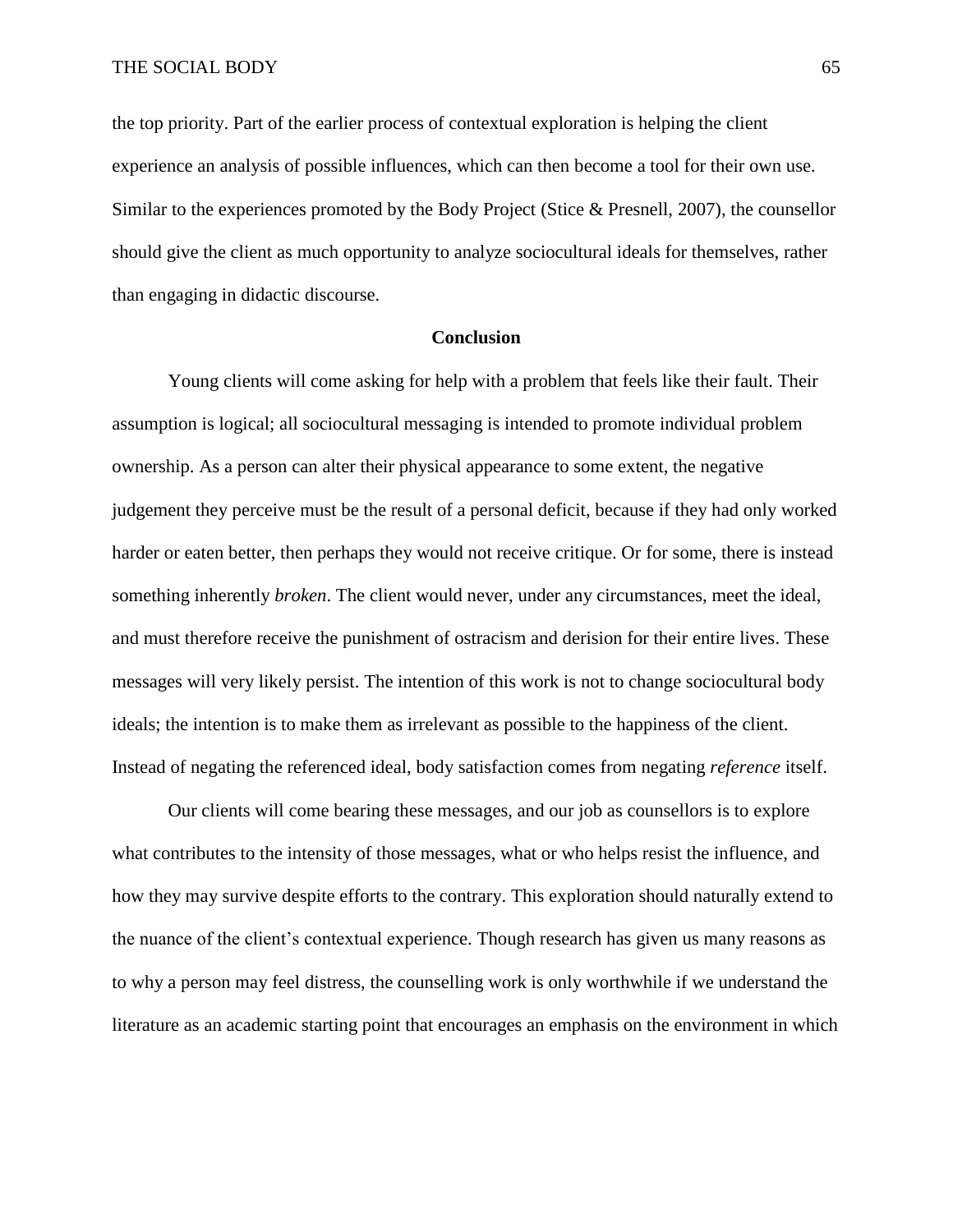the client exists. Our task is to reorient the client from the object of judgement to the subject that persists.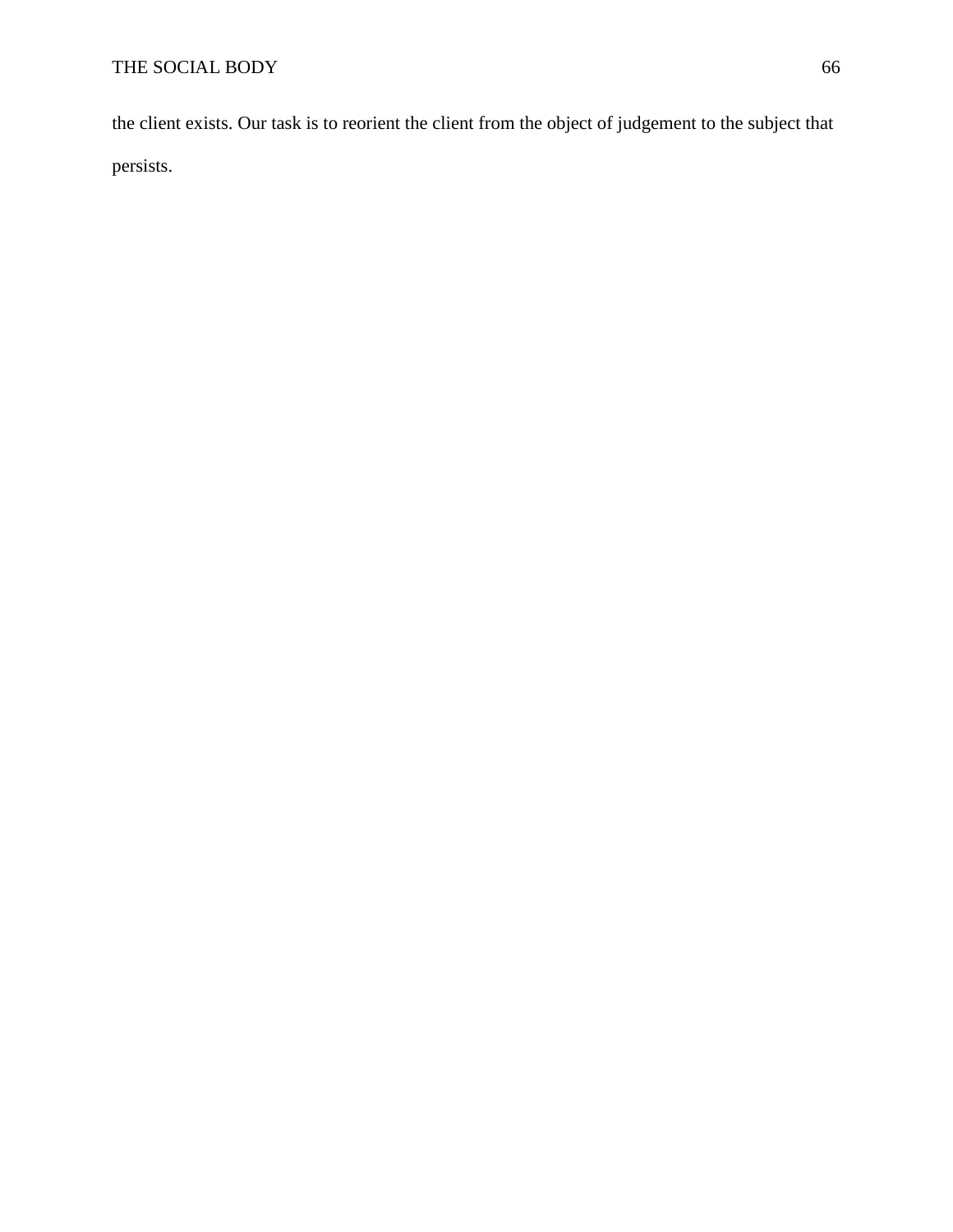## **References**

- Ackard, D. M., & Peterson, C. B. (2001). Association between puberty and disordered eating, body image, and other psychological variables. *International Journal of Eating Disorders*, *29*(2), 187–194. https://doi.org/10.1002/1098-108X(200103)29:2<187::AID-EAT1008>3.0.CO;2-R
- Albert, D., Chein, J., & Steinberg, L. (2013). The teenage brain: Peer influences on adolescent decision making. *Current Directions in Psychological Science*, *22*(2), 114–120. https://doi.org/10.1177/0963721412471347
- American Psychiatric Association. (2013). *Diagnostic and statistical manual of mental disorders* (5th ed.). American Psychiatric Publishing.
- American Psychological Association. (2020). *APA Dictionary of Psychology*. https://dictionary.apa.org/internalization
- Andrew, R., Tiggemann, M., & Clark, L. (2015). The protective role of body appreciation against media-induced body dissatisfaction. *Body Image*, *15*, 98–104. https://doi.org/10.1016/j.bodyim.2015.07.005
- Avalos, L., Tylka, T. L., & Wood-Barcalow, N. (2005). The Body Appreciation Scale: Development and psychometric evaluation. *Body Image*, *2*(3), 285–297. https://doi.org/10.1016/j.bodyim.2005.06.002
- Bearman, S. K., Presnell, K., Martinez, E., & Stice, E. (2006). The skinny on body sissatisfaction : A longitudinal study of adolescent girls and boys. *Journal of Youth and Adolescence*, *35*(2), 229–241. https://doi.org/10.1007/s10964-005-9010-9
- Becker, C. B., & Stice, E. (2017). From efficacy to effectiveness to broad implementation: Evolution of the body project. *Journal of Consulting and Clinical Psychology*, *85*(8), 767–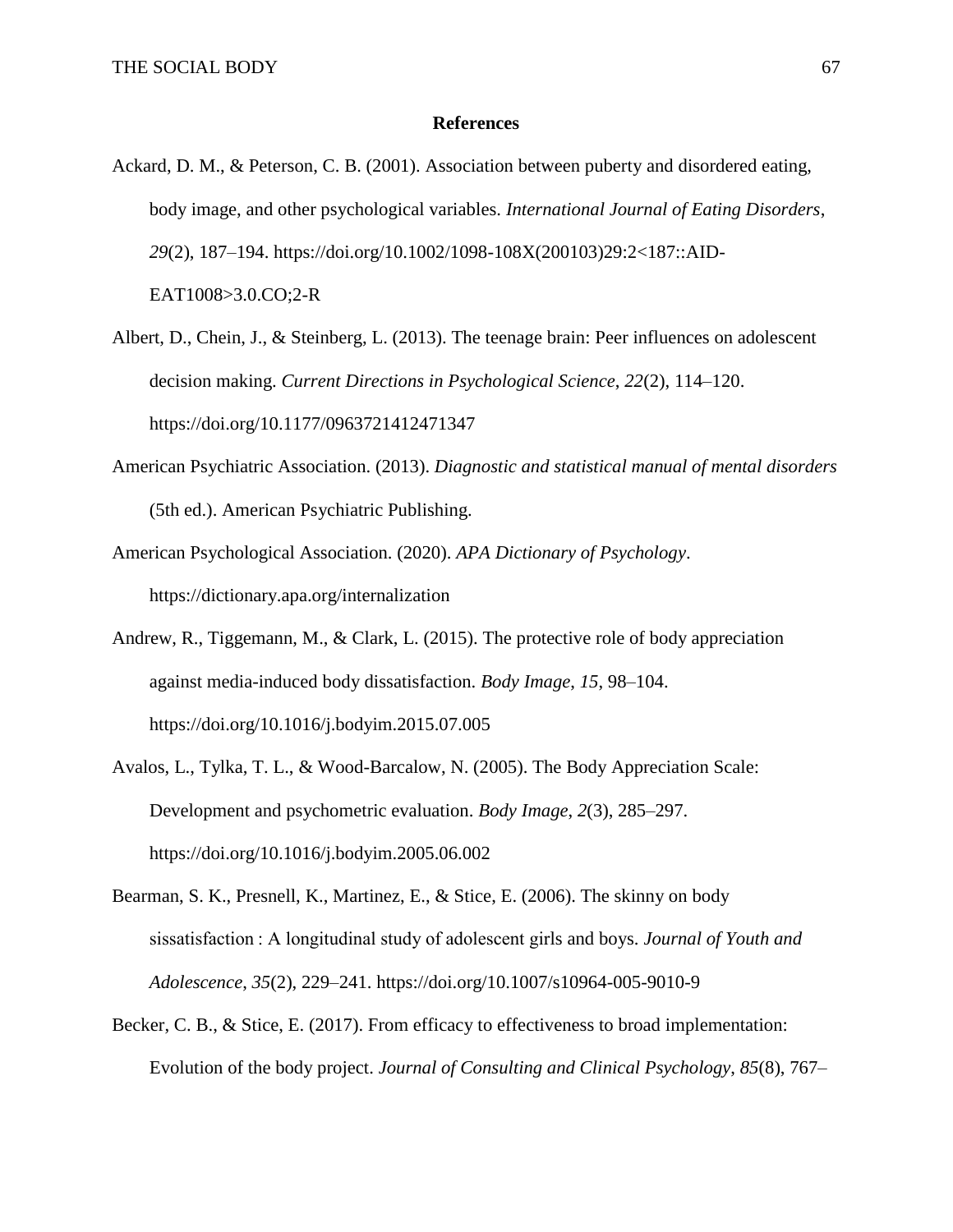782. https://doi.org/10.1037/ccp0000204

Boepple, L., & Thompson, J. K. (2016). A content analytic comparison of fitspiration and thinspiration websites. *International Journal of Eating Disorders*, *49*(1), 98–101. https://doi.org/10.1002/eat.22403

Boutelle, K., Eisenberg, M. E., Gregory, M. L., & Neumark-Sztainer, D. (2009). The reciprocal relationship between parent-child connectedness and adolescent emotional functioning over 5 years. *Journal of Psychosomatic Research*, *66*(4), 309–316. https://doi.org/10.1016/j.jpsychores.2008.10.019

- Bradatsch, S., Vahl, M. D., Potterton, R., Gordon, G., Schmidt, U., Brockmeyer, T., & Brockmeyer, T. (2020). Interpretation bias modification to reduce body dissatisfaction - a randomized controlled pilot study in women with elevated weight and shape concerns. *Journal of Eating Disorders*, *8*(34), 1–12. https://doi.org/10.1186/s40337-020-00305-4
- Brosof, L. C., & Levinson, C. A. (2017). Social appearance anxiety and dietary restraint as mediators between perfectionism and binge eating: A six month three wave longitudinal study. *Appetite*, *108*, 335–342. https://doi.org/10.1016/j.appet.2016.10.015
- Brown, T. A., Forney, K. J., Pinner, D., & Keel, P. K. (2017). A randomized controlled trial of The Body Project: More Than Muscles for men with body dissatisfaction. *International Journal of Eating Disorders*, *50*(8), 873–883. https://doi.org/10.1002/eat.22724
- Calzo, J. P., Sonneville, K. R., Haines, J., Blood, E. A., Field, A. E., & Austin, S. B. (2012a). The development of associations among body mass index, body dissatisfaction, and weight and shape concern in adolescent boys and girls. *Journal of Adolescent Health*, *51*, 517–523. https://doi.org/10.1016/j.jadohealth.2012.02.021

Calzo, J. P., Sonneville, K. R., Haines, J., Blood, E. A., Field, A. E., & Austin, S. B. (2012b).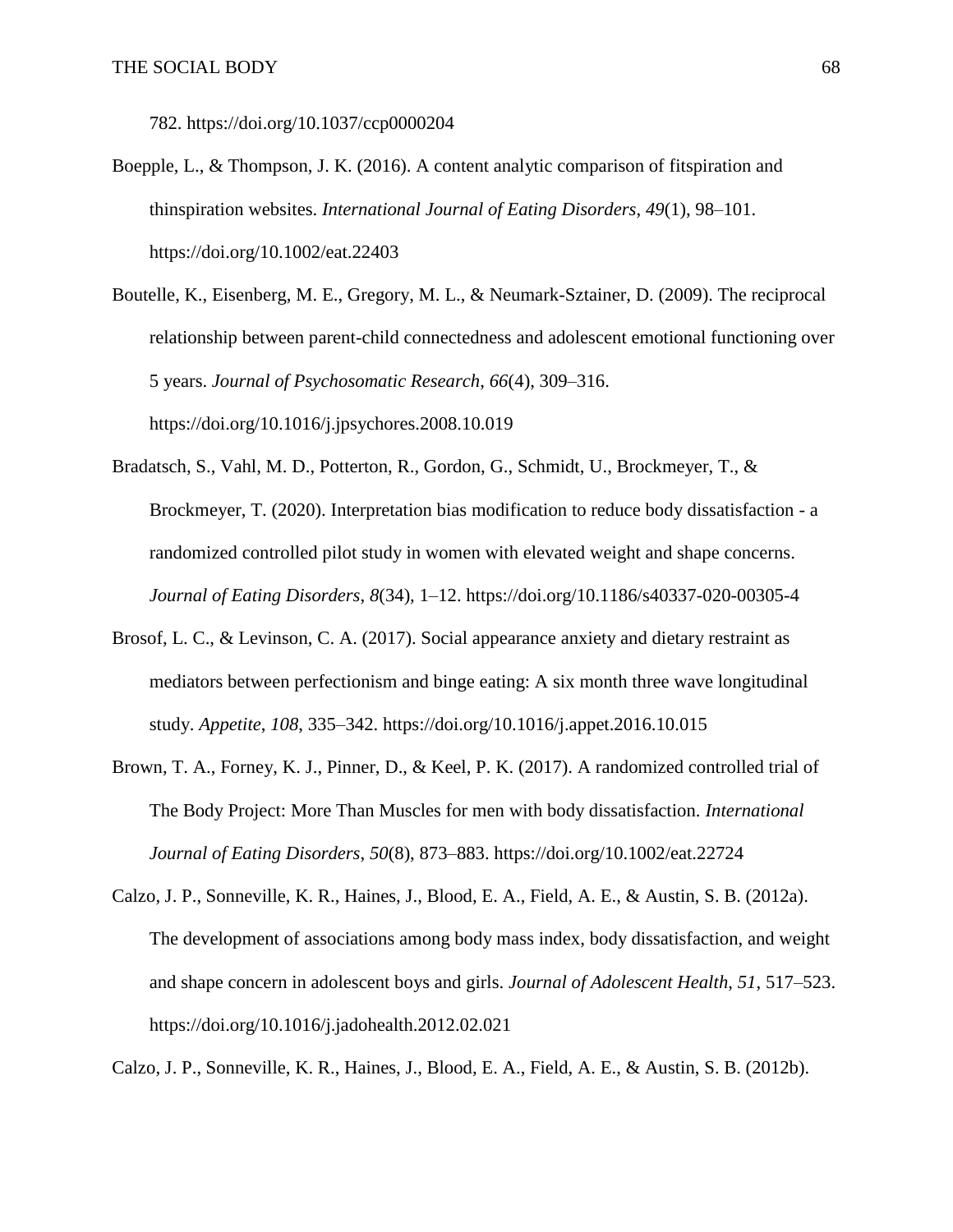The development of associations among body mass index, body dissatisfaction, and weight and shape concern in adolescent boys and girls. *Journal of Adolescent Health*, *51*(5), 517– 523. https://doi.org/10.1016/j.jadohealth.2012.02.021

- Casale, S., Gemelli, G., Calosi, C., Giangrasso, B., & Fioravanti, G. (2019). Multiple exposure to appearance-focused real accounts on Instagram: Effects on body image among both genders. *Current Psychology*. https://doi.org/10.1007/s12144-019-00229-6
- Cella, S., Iannaccone, M., & Cotrufo, P. (2020). Does body shame mediate the relationship between parental bonding, self-esteem, maladaptive perfectionism, body mass index and eating disorders? A structural equation model. *Eating and Weight Disorders*, *25*(3), 667– 678. https://doi.org/10.1007/s40519-019-00670-3
- Chua, T. H. H., & Chang, L. (2016). Follow me and like my beautiful selfies: Singapore teenage girls' engagement in self-presentation and peer comparison on social media. *Computers in Human Behavior*, *55*, 190–197. https://doi.org/10.1016/j.chb.2015.09. 011.
- Dailey, R. M. (2010). Testing components of confirmation: How acceptance and challenge from mothers, fathers, and siblings and are related to adolescent self-concept. *Communication Monographs*, *77*, 592–617. https://doi.org/10.1080/03637751.2010.499366
- de Vries, D. A., Peter, J., de Graaf, H., & Nikken, P. (2016). Adolescents' social network site use, peer appearance-related feedback, and body dissatisfaction: Testing a mediation model. *Journal of Youth and Adolescence*, *45*, 211–224. https://doi.org/10.1007/s10964-015-0266- 4
- de Vries, D. A., Vossen, H. G. M., & van der Kolk–van der Boom, P. (2019). Social media and body dissatisfaction: Investigating the attenuating role of positive parent–adolescent relationships. *Journal of Youth and Adolescence*, *48*(3), 527–536.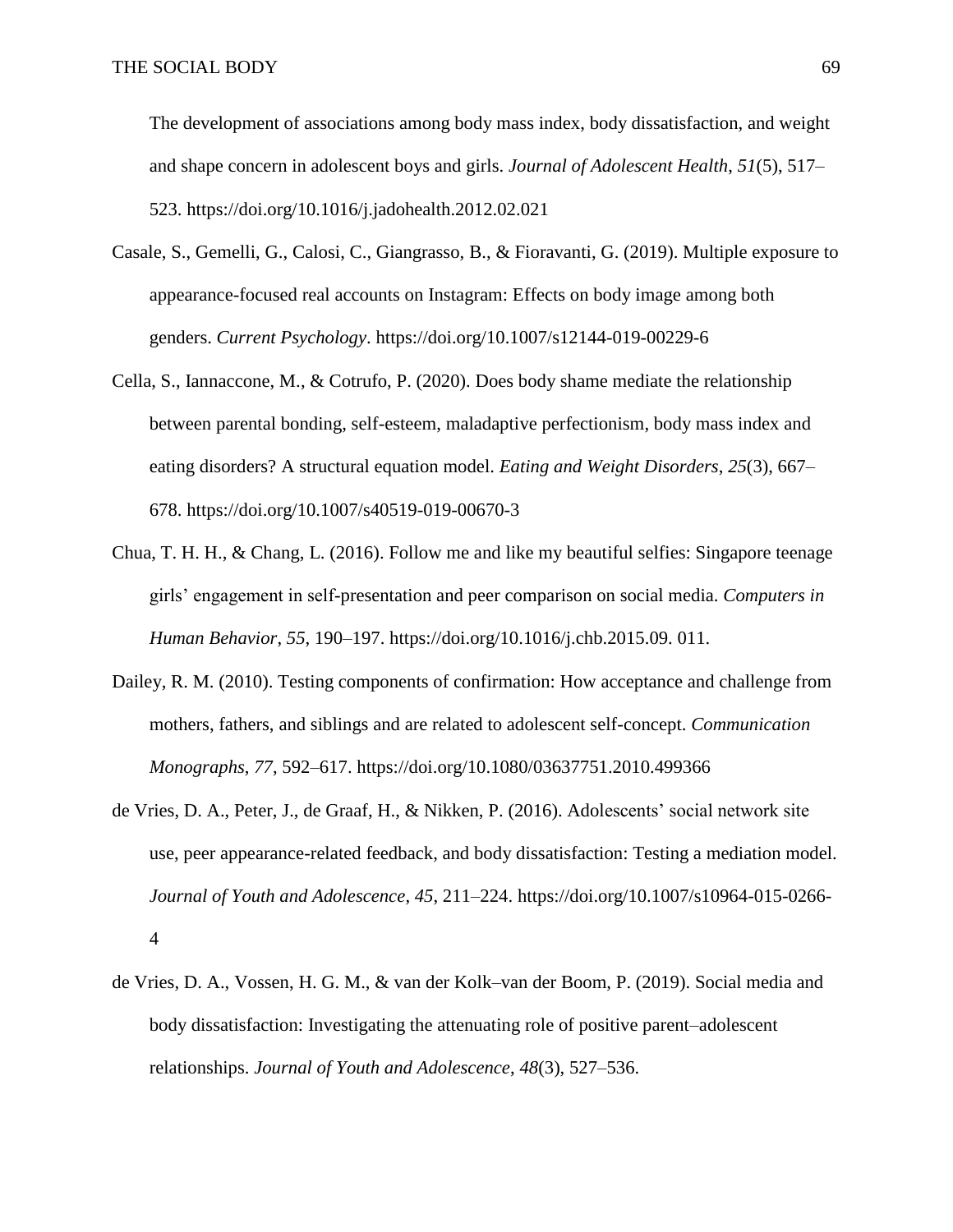https://doi.org/10.1007/s10964-018-0956-9

- Department of Canadian Heritage Policy Research Group. (2010). *Environmental scan 2010: Trends and issues in canada and in sport*. http://www.ncbi.nlm.nih.gov/pubmed/24687936
- Dixon, R. S., Gill, J. M. W., & Adair, V. A. (2003). Exploring paternal influences on the dieting behaviors of adolescent girls. *Eating Disorders*, *11*(1), 39–50. https://doi.org/10.1080/10640260390167474
- Duchesne, A. P., Dion, J., Lalande, D., Bégin, C., Émond, C., Lalande, G., & McDuff, P. (2017). Body dissatisfaction and psychological distress in adolescents: Is self-esteem a mediator? *Journal of Health Psychology*, *22*(12), 1563–1569.

https://doi.org/10.1177/1359105316631196

- Eisenberg, D., Nicklett, E. J., Roeder, K., & Kirz, N. E. (2011). Eating disorder symptoms among college students: Prevalence, persistence, correlates, and treatment-seeking. *Journal of American College Health*, *59*(8), 700–707. https://doi.org/10.1080/07448481.2010.546461
- Ellis, K. (2002). Perceived parental confirmation: Development and validation of an instrument. *Southern Communication Journal*, *67*(4), 319–334. https://doi.org/10.1080/10417940209373242
- Fallon, E. A., Harris, B. S., & Johnson, P. (2014). Prevalence of body dissatisfaction among a United States adult sample. *Eating Behaviors*, *15*, 151–158. https://doi.org/10.1016/j.eatbeh.2013.11.007
- Fardouly, J., Willburger, B. K., & Vartanian, L. R. (2018). Instagram use and young women's body image concerns and self-objectification: Testing mediational pathways. *New Media and Society*, *20*(4), 1380–1395. https://doi.org/10.1177/1461444817694499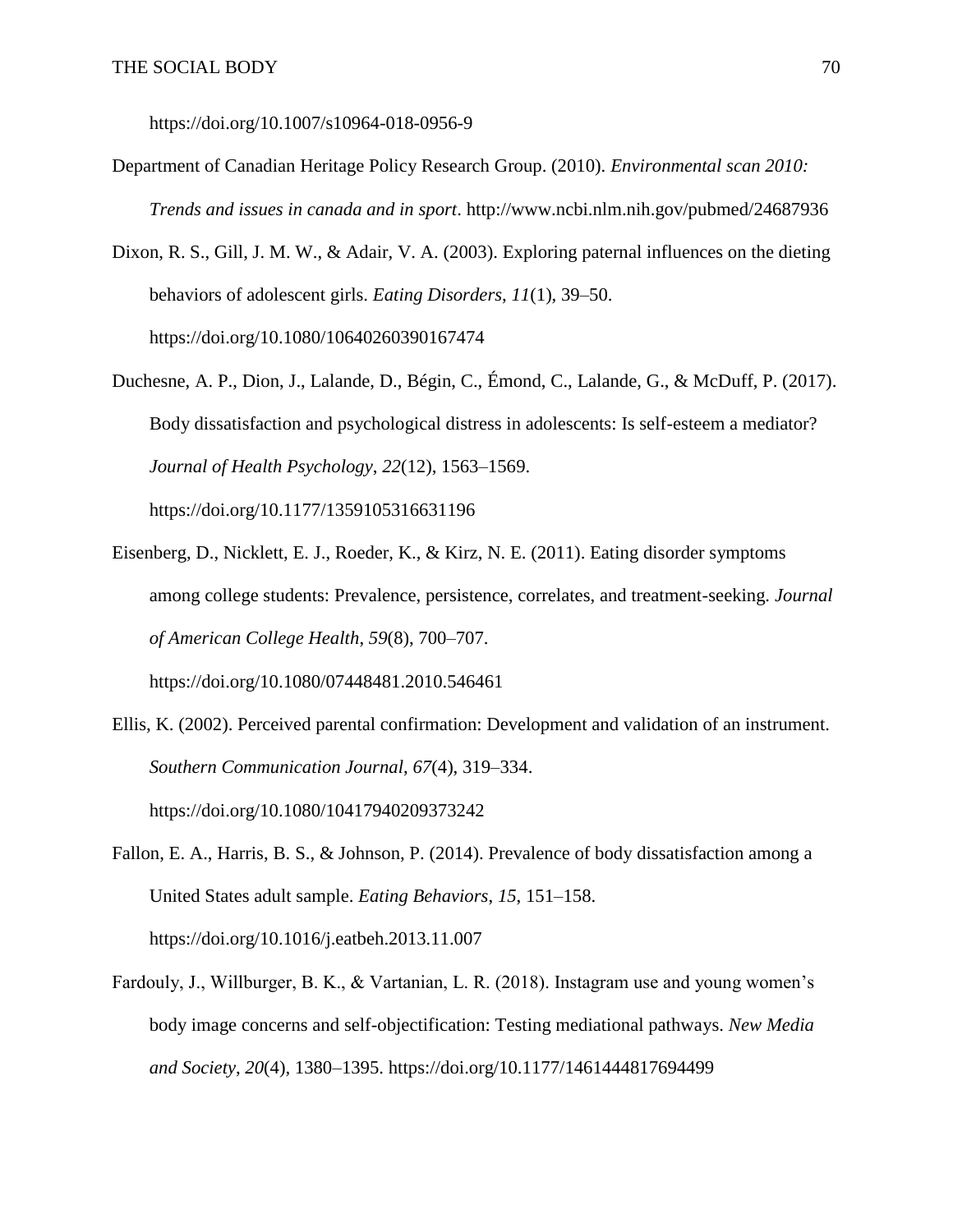- Ferguson, C. J., Munoz, M. E., Contreras, S., & Velasquez, K. (2011). Mirror, mirror on the wall: Peer competition, television influences, and body image dissatisfaction. *Journal of Social and Clinical Psychology*, *30*(5), 458–483. https://doi.org/10.1521/jscp.2011.30.5.458
- Ferguson, C. J., Muñoz, M. E., Garza, A., & Galindo, M. (2014). Concurrent and prospective analyses of peer, television and social media influences on body dissatisfaction, eating disorder symptoms and life satisfaction in adolescent girls. *Journal of Youth and Adolescence*, *43*, 1–14. https://doi.org/10.1007/s10964-012-9898-9
- Festinger, L. (1954). A theory of social comparison processes. *Human Relations*, *7*(2), 117–140. https://doi.org/10.1177/001872675400700202
- Fitzsimmons-Craft, E. E., Harney, M. B., Koehler, L. G., Danzi, L. E., Riddell, M. K., & Bardone-Cone, A. M. (2012). Explaining the relation between thin ideal internalization and body dissatisfaction among college women: The roles of social comparison and body surveillance. *Body Image*, *9*(1), 43–49. https://doi.org/10.1016/j.bodyim.2011.09.002
- Foucault, M. (1978). *Discipline and Punish: The Birth of the Prison* (A. Sheridan, Trans.). Pantheon. (Original work published 1975)
- Fredrickson, B. L., & Roberts, T.-A. (1997). Objectification theory: Toward understanding women's lived experiences and mental health risks. *Psychology of Women Quarterly*, *21*(2), 173–206. https://doi.org/10.1111/j.1471-6402.1997.tb00108.x
- Gitimu, P., Jameson, M., Turel, T., Pohle-Krauza, R., Mincher, J., Rowlands, Z., & Elias, J. (2016). Appearance issues, depression, and disordered eating among college females. *Cogent Psychology*, *3*(1). https://doi.org/10.1080/23311908.2016.1196512
- Gledhill, L. J., Cornelissen, K. K., Cornelissen, P. L., Penton-Voak, I. S., Munafò, M. R., & Tovée, M. J. (2017). An interactive training programme to treat body image disturbance.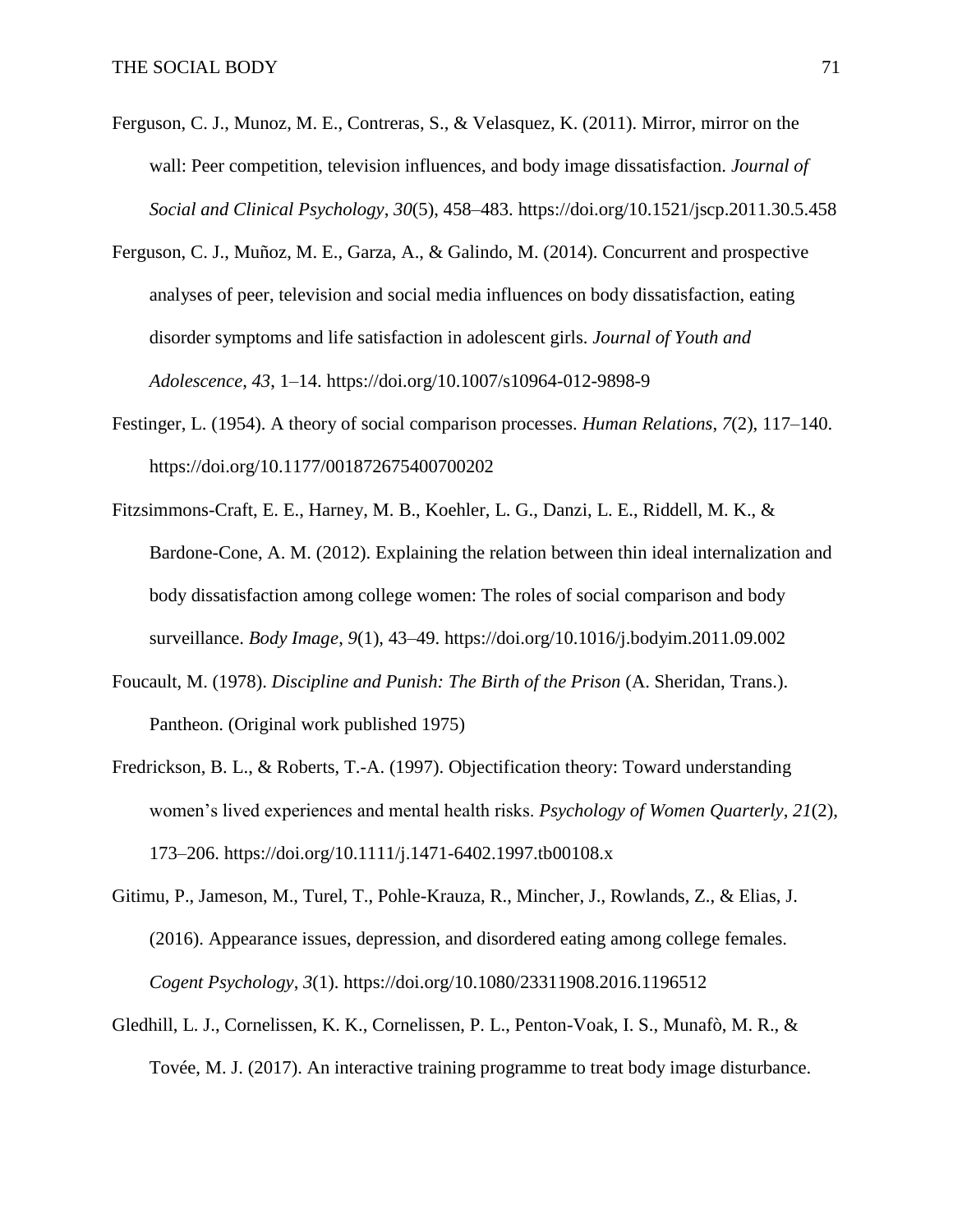*British Journal of Health Psychology*, *22*(1), 60–76. https://doi.org/10.1111/bjhp.12217

- Golan, M., Hagay, N., & Tamir, S. (2013). The effect of "In Favor of Myself": Preventive program to enhance positive self and body image among adolescents. *PLoS ONE*, *8*(11), 1– 10. https://doi.org/10.1371/journal.pone.0078223
- Griffiths, S., Murray, S. B., & Touyz, S. (2015). Extending the masculinity hypothesis: An investigation of gender role conformity, body dissatisfaction, and disordered eating in young heterosexual men. *Psychology of Men and Masculinity*, *16*(1), 108–114. https://doi.org/10.1037/a0035958
- Grogan, S. (2016). *Body image: Understanding body dissatisfaction in men, women, and adolescents* (3rd ed.). Routledge. https://doi.org/10.4324/9781315681528
- Grower, P., Ward, L. M., & Beltz, A. M. (2019). Downstream consequences of pubertal timing for young women's body beliefs. *Journal of Adolescence*, *72*, 162–166. https://doi.org/10.1016/j.adolescence.2019.02.012
- Harper, B., & Tiggemann, M. (2007). The effect of thin ideal media images on women's selfobjectification, mood, and body image. *Sex Roles*, *58*, 649–657. https://doi.org/10.1007/s11199-007-9379-x
- Hart, T. A., Flora, D. B., Palyo, S. A., Fresco, D. M., Holle, C., & Heimberg, R. G. (2008). Development and examination of the social appearance anxiety scale. *Assessment*, *15*(1), 48–59. https://doi.org/10.1177/1073191107306673
- Huxley, C. J., Halliwell, E., & Clarke, V. (2015). An examination of the Tripartite Influence model of body image: Does women's sexual identity make a difference? *Psychology of Women Quarterly*, *39*(3), 337–348. https://doi.org/10.1177/0361684314554917

Jankowski, G. S., Gough, B., Fawkner, H., Halliwell, E., & Diedrichs, P. C. (2018). Young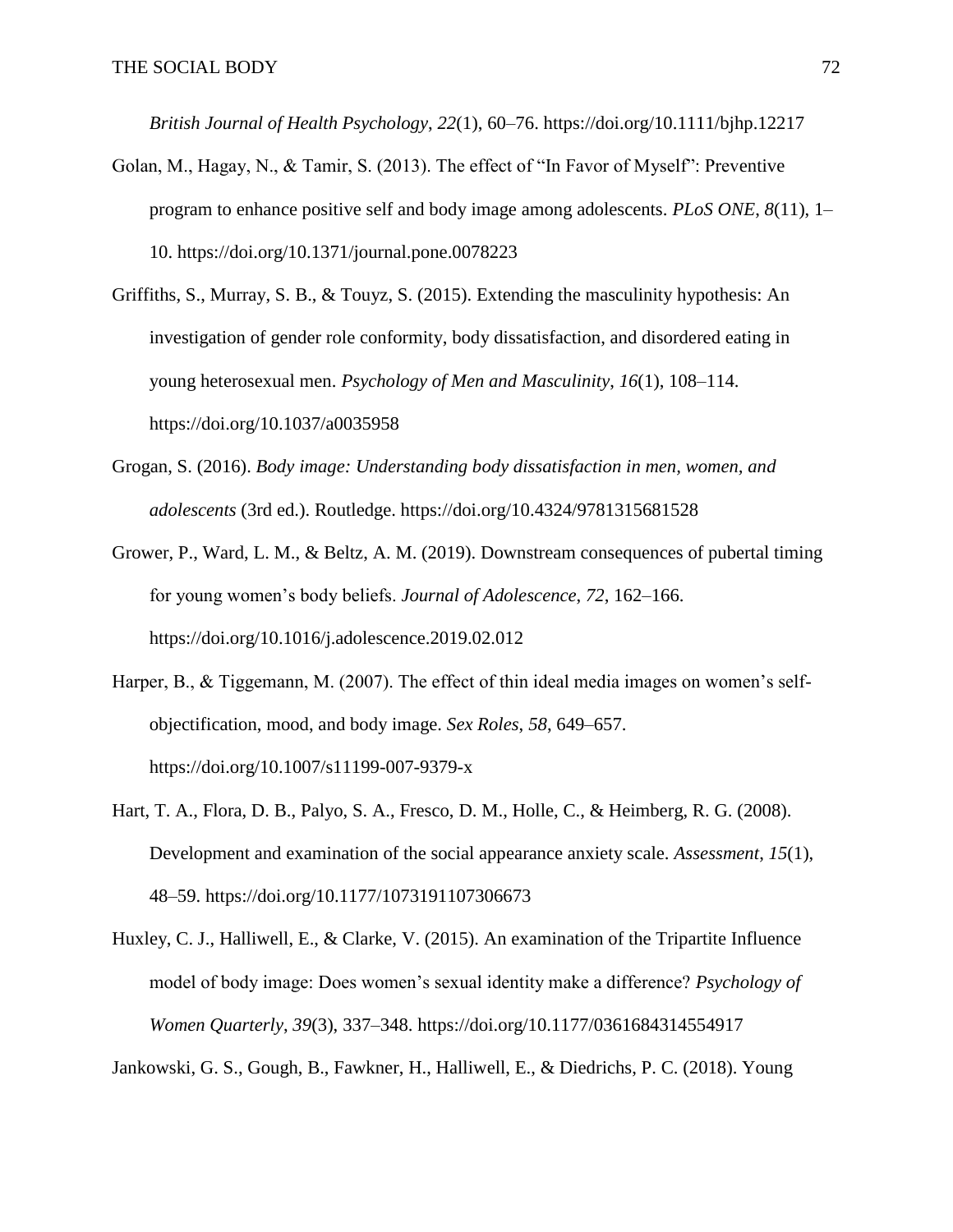men's minimisation of their body dissatisfaction. *Psychology and Health*, *33*(11), 1343– 1363.

- Jiang, M. Y. W., & Vartanian, L. R. (2016). The role of memory in the relationship between attention toward thin-ideal media and body dissatisfaction. *Eating and Weight Disorders*, *21*(1), 57–64. https://doi.org/10.1007/s40519-015-0196-x
- Johnstone, L., & Boyle, M. (2018). The Power Threat Meaning Framework: An alternative nondiagnostic conceptual system. *Journal of Humanistic Psychology*, 1–18. https://doi.org/10.1177/0022167818793289
- Jones, D. C., & Crawford, J. K. (2005). Adolescent boys and body image: Weight and muscularity concerns as dual pathways to body dissatisfaction. *Journal of Youth and Adolescence*, *34*(6), 629–636. https://doi.org/10.1007/s10964-005-8951-3
- Jones, D. C., & Crawford, J. K. (2006). The peer appearance culture during adolescence: Gender and body mass variations. *Journal of Youth and Adolescence*, *35*(2), 257–269. https://doi.org/10.1007/s10964-005-9006-5
- Karcher, B., & Cherikh, F. (2015). Self-esteem and body dissatisfaction. *Annales Medico-Psychologiques*, *173*, 675–680. https://doi.org/10.1016/j.amp.2014.06.007
- Karrer, Y., Halioua, R., Mötteli, S., Iff, S., Seifritz, E., Jäger, M., & Claussen, M. C. (2020). Disordered eating and eating disorders in male elite athletes: A scoping review. *BMJ Open Sport and Exercise Medicine*, *6*(1), 1–12. https://doi.org/10.1136/bmjsem-2020-000801
- Kelly, N. R., Bulik, C. M., & Mazzeo, S. E. (2013). Executive functioning and behavioral impulsivity of young women who binge eat. *International Journal of Eating Disorders*, *46*(2), 127–139. https://doi.org/10.1002/eat.22096

Kenny, U., O'Malley-Keighran, M. P., Molcho, M., & Kelly, C. (2017). Peer influences on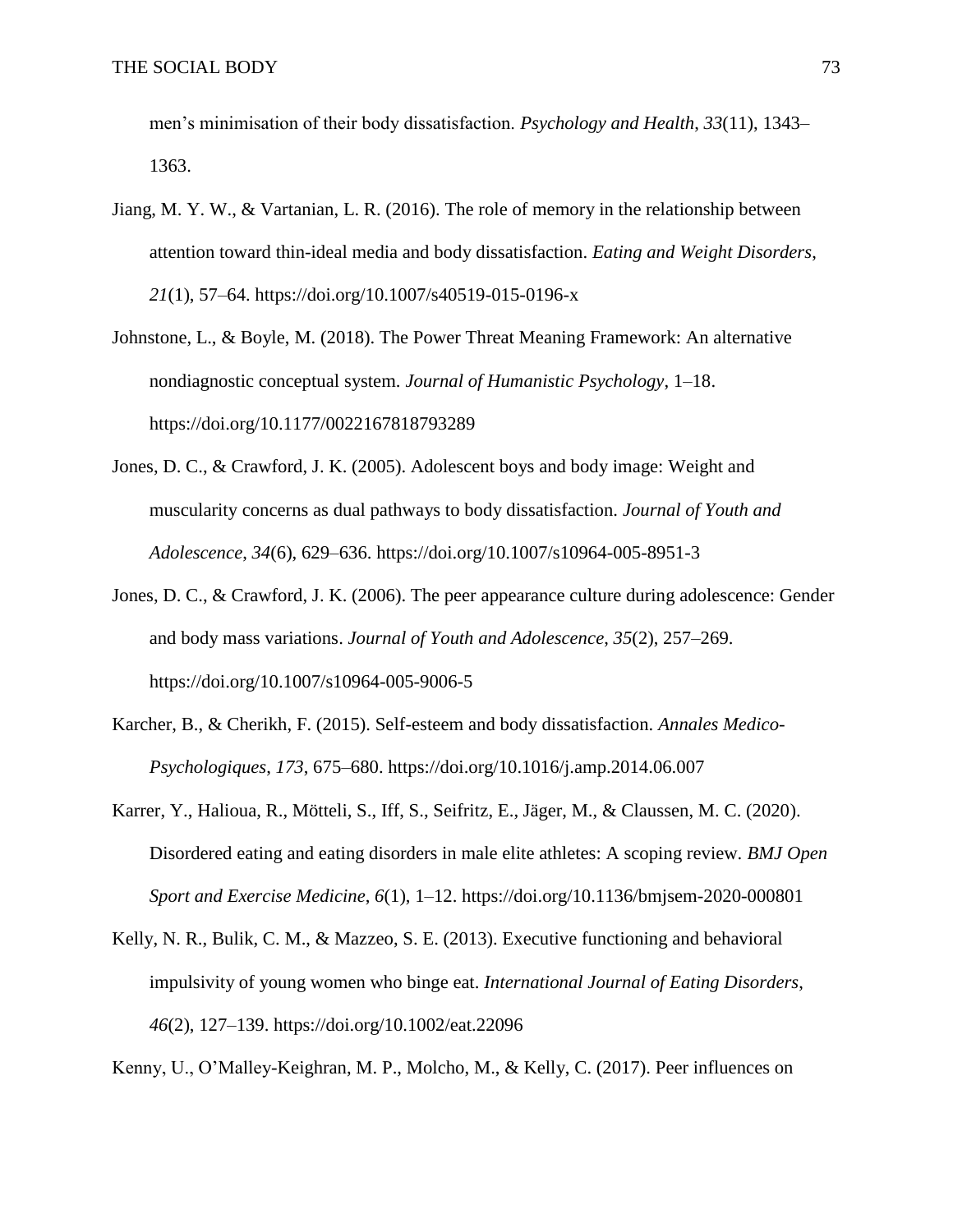adolescent body image: Friends or foes? *Journal of Adolescent Research*, *32*(6), 768–799. https://doi.org/10.1177/0743558416665478

- Kenny, U., Sullivan, L., Callaghan, M., Molcho, M., & Kelly, C. (2018). The relationship between cyberbullying and friendship dynamics on adolescent body dissatisfaction: A cross-sectional study. *Journal of Health Psychology*, *23*(4), 629–639. https://doi.org/10.1177/1359105316684939
- Kerr, M., & Bowen, M. (1988). *Family evaluation*. Norton.
- Kilpela, L. S., Blomquist, K., Verzijl, C., Wilfred, S., Beyl, R., & Becker, C. B. (2016). The body project 4 all: A pilot randomized controlled trial of a mixed-gender dissonance-based body image program. *International Journal of Eating Disorders*, *49*(6), 591–602. https://doi.org/10.1002/eat.22562
- Knouse, L. E., Barkley, R. A., & Murphy, K. R. (2013). Does executive functioning (EF) predict depression in clinic-referred adults? EF tests vs. rating scales. *Journal of Affective Disorders*, *145*(2), 270–275.
- Kong, P., & Harris, L. M. (2015). The sporting body: Body image and eating disorder symptomatology among female athletes from leanness focused and nonleanness focused sports. *Journal of Psychology: Interdisciplinary and Applied*, *149*(2), 141–160. https://doi.org/10.1080/00223980.2013.846291

Kosmidou, E., Giannitsopoulou, E., & Moysidou, D. (2017). Social Physique Anxiety and pressure to be thin in adolescent ballet dancers, rhythmic gymnastics and swimming athletes. *Research in Dance Education*, *18*(1), 23–33. https://doi.org/10.1080/14647893.2016.1223027

Krones, P. G., Stice, E., Batres, C., & Orjada, K. (2005). In vivo social comparison to a thin-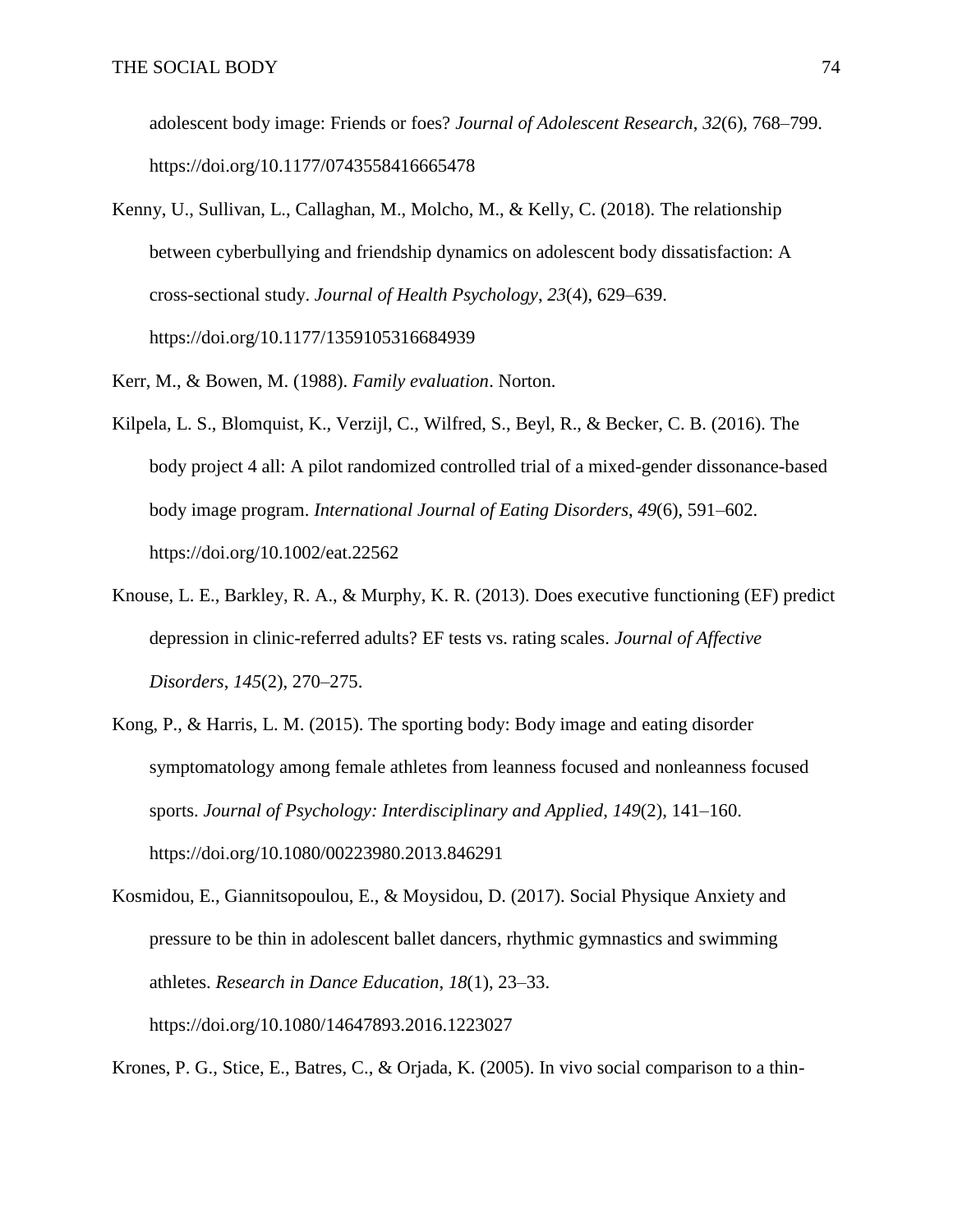ideal peer promotes body dissatisfaction: A randomized experiment. *International Journal of Eating Disorders*, *38*, 134–142. https://doi.org/10.1002/eat.20171

- Lanfranchi, M. C., Maïano, C., Morin, A. J. S., & Therme, P. (2015). Social Physique Anxiety and Disturbed Eating Attitudes and Behaviors in Adolescents: Moderating Effects of Sport, Sport-Related Characteristics, and Gender. *International Journal of Behavioral Medicine*, *22*(1), 149–160. https://doi.org/10.1007/s12529-014-9406-6
- Laporta-Herrero, I., Jáuregui-Lobera, I., Barajas-Iglesias, B., & Santed-Germán, M. Á. (2018). Body dissatisfaction in adolescents with eating disorders. *Eating and Weight Disorders*, *23*(3), 339–347. https://doi.org/10.1007/s40519-016-0353-x
- Levine, M. P., & Smolak, L. (2016). The role of protective factors in the prevention of negative body image and disordered eating. *Eating Disorders*, *24*(1), 39–46. https://doi.org/10.1080/10640266.2015.1113826
- Levinson, C. A., & Rodebaugh, T. L. (2016). Clarifying the prospective relationships between social anxiety and eating disorder symptoms and underlying vulnerabilities. *Appetite*, *107*, 38–46. https://doi.org/10.1016/j.appet.2016.07.024
- Levinson, C. A., Rodebaugh, T. L., White, E. K., Menatti, A. R., Weeks, J. W., Iacovino, J. M., & Warren, C. S. (2013). Social appearance anxiety, perfectionism, and fear of negative evaluation: Distinct or shared risk factors for social anxiety and eating disorders? *Appetite*, *67*, 125–133. https://doi.org/10.1016/j.appet.2013.04.002
- Lew, A. M., Mann, T., Myers, H., Taylor, S., & Bower, J. (2007). Thin-ideal media and women's body dissatisfaction: Prevention using downward social comparisons on nonappearance dimensions. *Sex Roles*, *57*, 543–556. https://doi.org/10.1007/s11199-007-9274-5
- Li, O., Jackson, T., & Chen, H. (2011). Attentional and memory biases among weight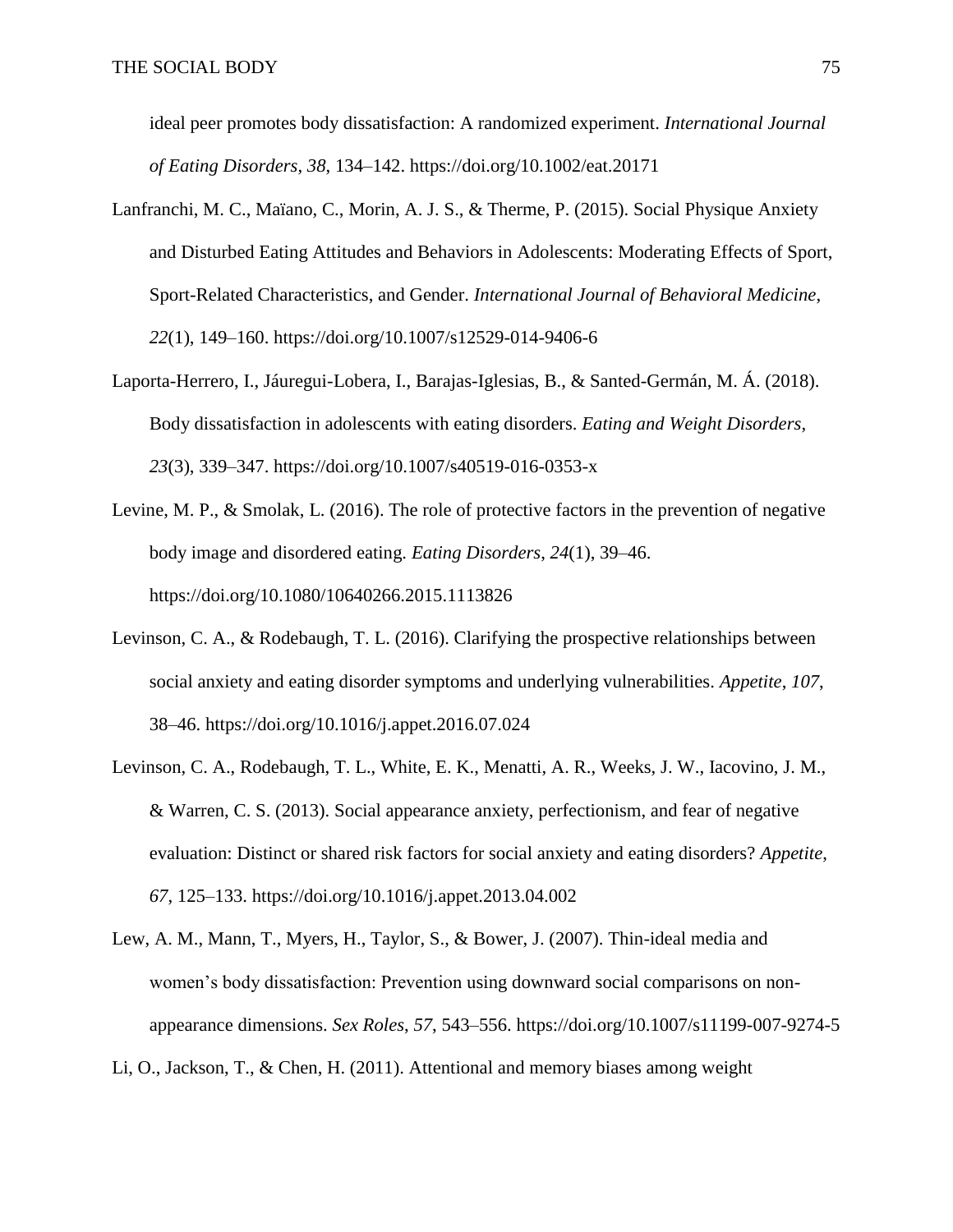dissatisfied young women: Evidence from a dichotic listening paradigm. *Cognitive Therapy and Research*, *35*(5), 434–441. https://doi.org/10.1007/s10608-010-9312-4

- Maher, A. L., Lane, B. R., & Mulgrew, K. E. (2021). Self-compassion and body dissatisfaction in men: Extension of the tripartite influence model. *Psychology of Men & Masculinities*. https://doi.org/10.1037/men0000271
- Margolis, S. E., & Orsillo, S. M. (2016). Acceptance and body dissatisfaction: Examining the efficacy of a brief acceptance based intervention for body dissatisfaction in college women. *Behavioural and Cognitive Psychotherapy*, *44*, 482–492. https://doi.org/10.1017/S1352465816000072
- Markey, C. N. (2010). Invited commentary: Why body image is important to adolescent development. *Journal of Youth and Adolescence*, *39*, 1387–1391. https://doi.org/10.1007/s10964-010-9510-0
- Matera, C., Nerini, A., & Stefanile, C. (2013). The role of peer influence on girls' body dissatisfaction and dieting. *Revue Europeenne de Psychologie Appliquee*, *63*, 67–74. https://doi.org/10.1016/j.erap.2012.08.002
- Mayo, C., & George, V. (2014). Eating disorder risk and body dissatisfaction based on muscularity and body fat in male university students. *Journal of American College Health*, *62*(6), 407–415. https://doi.org/10.1080/07448481.2014.917649
- McCabe, M. P., & Ricciardelli, L. A. (2003). Sociocultural influences on body image and body changes among adolescent boys and girls. *The Journal of Social Psychology*, *143*(1), 5–26. https://doi.org/10.1080/00224540309598428
- McLean, S. A., Jarman, H. K., & Rodgers, R. F. (2019). How do "selfies" impact adolescents' well-being and body confidence? A narrative review. *Psychology Research and Behavior*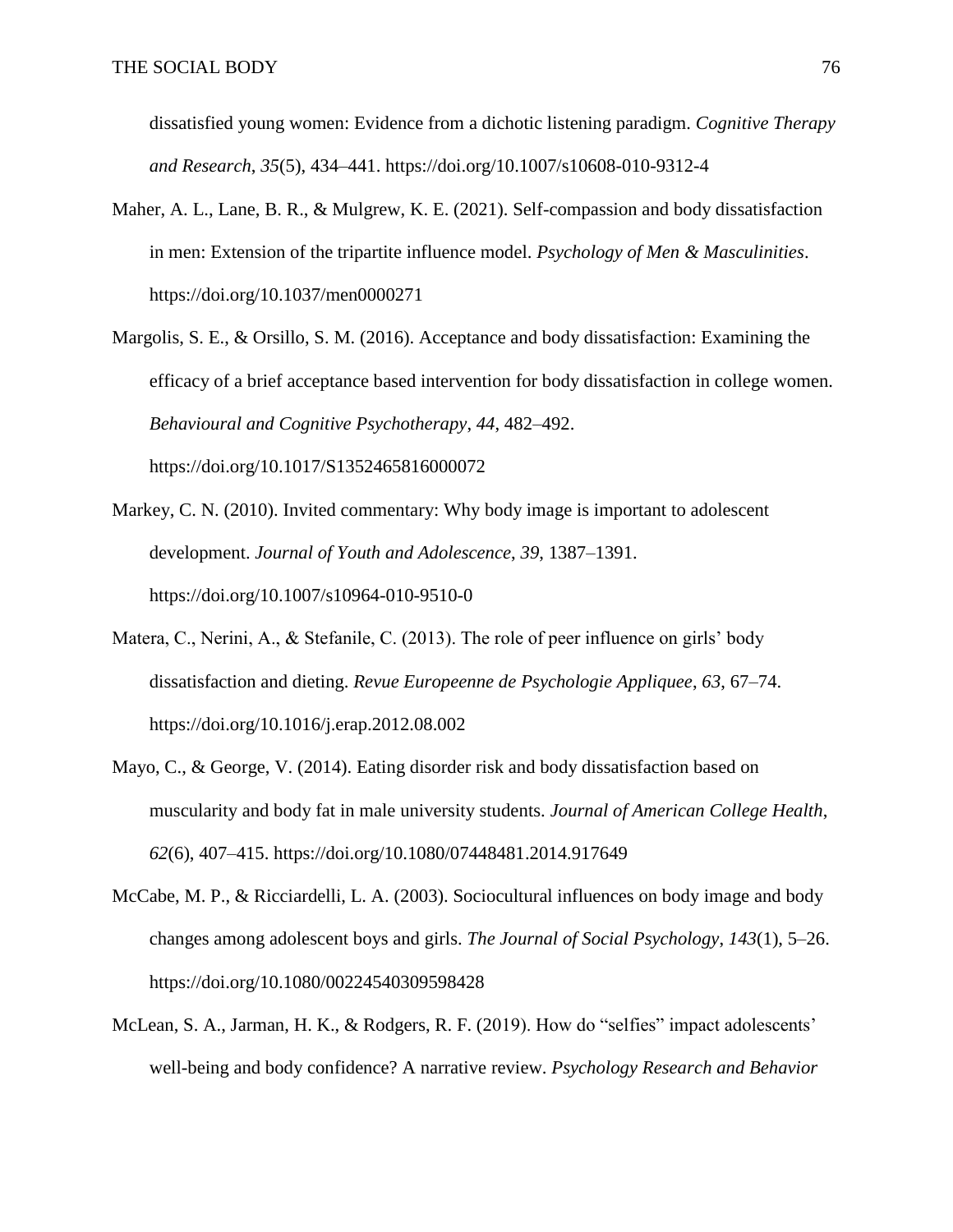*Management*, *12*, 513–521. https://doi.org/10.2147/PRBM.S177834

- Mendes, C. B., & Ferreira, C. (2019). A social rank approach to disordered eating: Exploring relationships between shame, fears of compassion, striving, and body shame. *Psychology and Psychotherapy: Theory, Research and Practice*, 1–13. https://doi.org/10.1111/papt.12241
- Metral, M., & Mailliez, M. (2018). How certainty appraisal might improve both body dissatisfaction and body overestimation in anorexia nervosa: A case report. *Journal of Eating Disorders*, *6*(1), 1–7. https://doi.org/10.1186/s40337-018-0216-0
- Moffitt, R. L., Neumann, D. L., & Williamson, S. P. (2018). Comparing the efficacy of a brief self-esteem and self-compassion intervention for state body dissatisfaction and selfimprovement motivation. *Body Image*, *27*, 67–76. https://doi.org/10.1016/j.bodyim.2018.08.008
- Moreno-Domínguez, S., Servián-Franco, F., Reyes del Paso, G. A., & Cepeda-Benito, A. (2019). Images of thin and plus-size models produce opposite effects on women's body image, body dissatisfaction, and anxiety. *Sex Roles*, *80*, 607–616. https://doi.org/10.1007/s11199- 018-0951-3
- Murray, S. B., Rieger, E., Touyz, S. W., & García, Y. D. L. G. (2010). Muscle dysmorphia and the DSM-V conundrum: Where does it belong? A review paper. *International Journal of Eating Disorders*, *43*(6), 483–491. https://doi.org/10.1002/eat.20828
- Murray, S. B., & Touyz, S. W. (2013). Muscle dysmorphia: Towards a diagnostic consensus. *Australian and New Zealand Journal of Psychiatry*, *47*(3), 206–207. https://doi.org/10.1177/0004867412452018

Myers, P. N. J., & Biocca, F. A. (1992). The elastic body image: The effect of television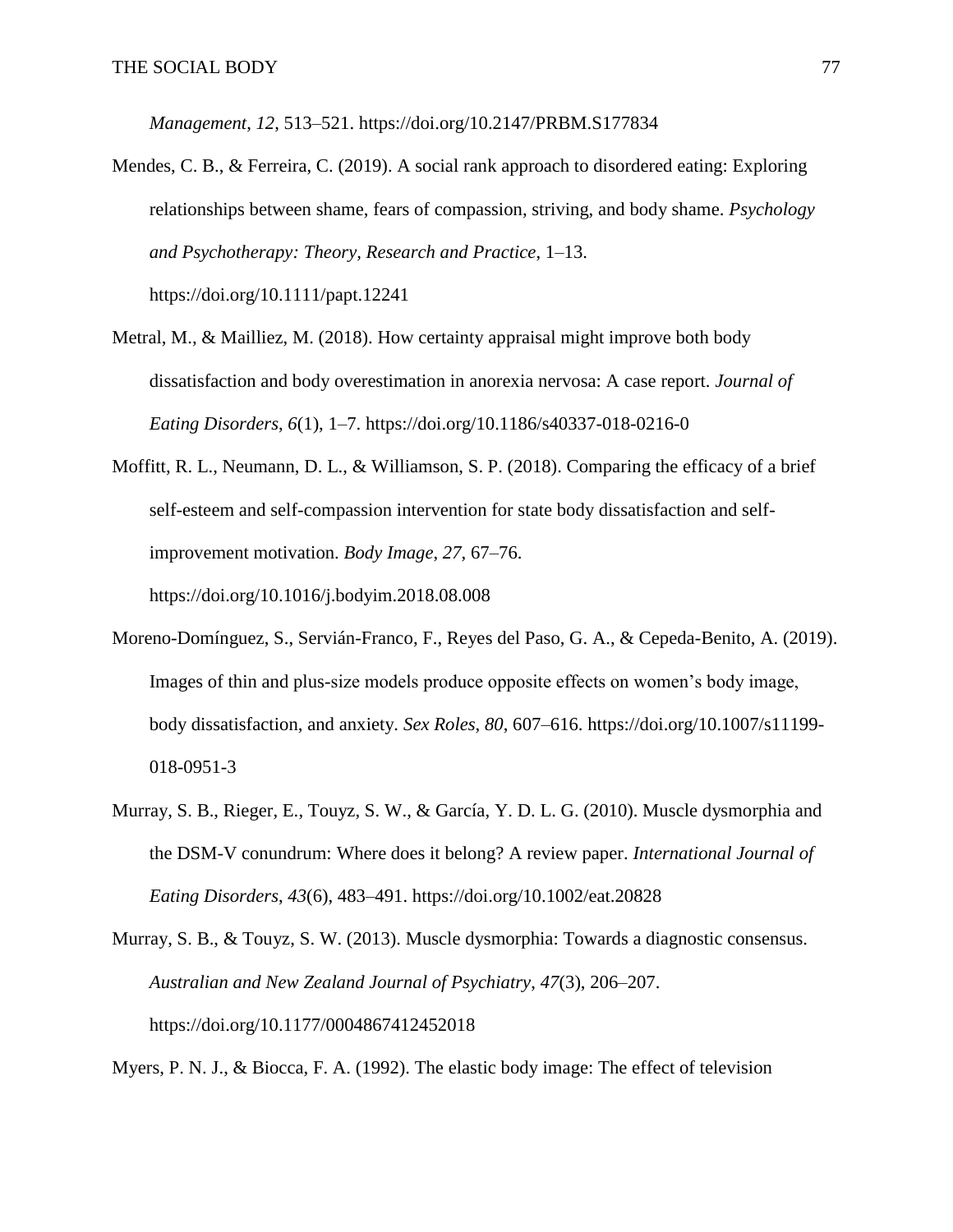advertising and programming on body image distortions in young women. *Journal of Communication*, *42*(3), 108–133.

- Myers, T. A., Ridolfi, D. R., Crowther, J. H., & Ciesla, J. A. (2012). The impact of appearancefocused social comparisons on body image disturbance in the naturalistic environment: The roles of thin-ideal internalization and feminist beliefs. *Body Image*, *9*(3), 342–351. https://doi.org/10.1016/j.bodyim.2012.03.005
- Neff, K. (2011). *Self-compassion: The proven power of being kind to yourself*. William Morrow.
- O'Dea, J. A., & Abraham, S. (1999). Onset of disordered eating attitudes and behaviors in early adolescence: Interplay of pubertal status, gender, weight, and age. *Adolescence*, *34*(136), 671–679. https://proxy.cityu.edu/login?url=https://www-proquestcom.proxy.cityu.edu/scholarly-journals/onset-disordered-eating-attitudes-behaviorsearly/docview/195928464/se-2?accountid=1230
- O'Driscoll, L. M., & Jarry, J. L. (2015). Interpersonal rejection results in increased appearance satisfaction for women who rely on body weight for self-worth. *Body Image*, *12*, 36–43. https://doi.org/10.1016/j.bodyim.2014.09.003
- O'Hara, L., Tahboub-Schulte, S., & Thomas, J. (2016). Weight-related teasing and internalized weight stigma predict abnormal eating attitudes and behaviours in Emirati female university students. *Appetite*, *102*, 44–50. https://doi.org/10.1016/j.appet.2016.01.019
- Olivardia, R., Pope, H. G., Borowiecki, J. J., & Cohane, G. H. (2004). Biceps and body image: The relationship between muscularity and self-esteem, depression, and eating disorder symptoms. *Psychology of Men and Masculinity*, *5*(2), 112–120. https://doi.org/10.1037/1524-9220.5.2.112

Olson, K. L. L., Thaxton, T. T., & Emery, C. F. (2018). Targeting body dissatisfaction among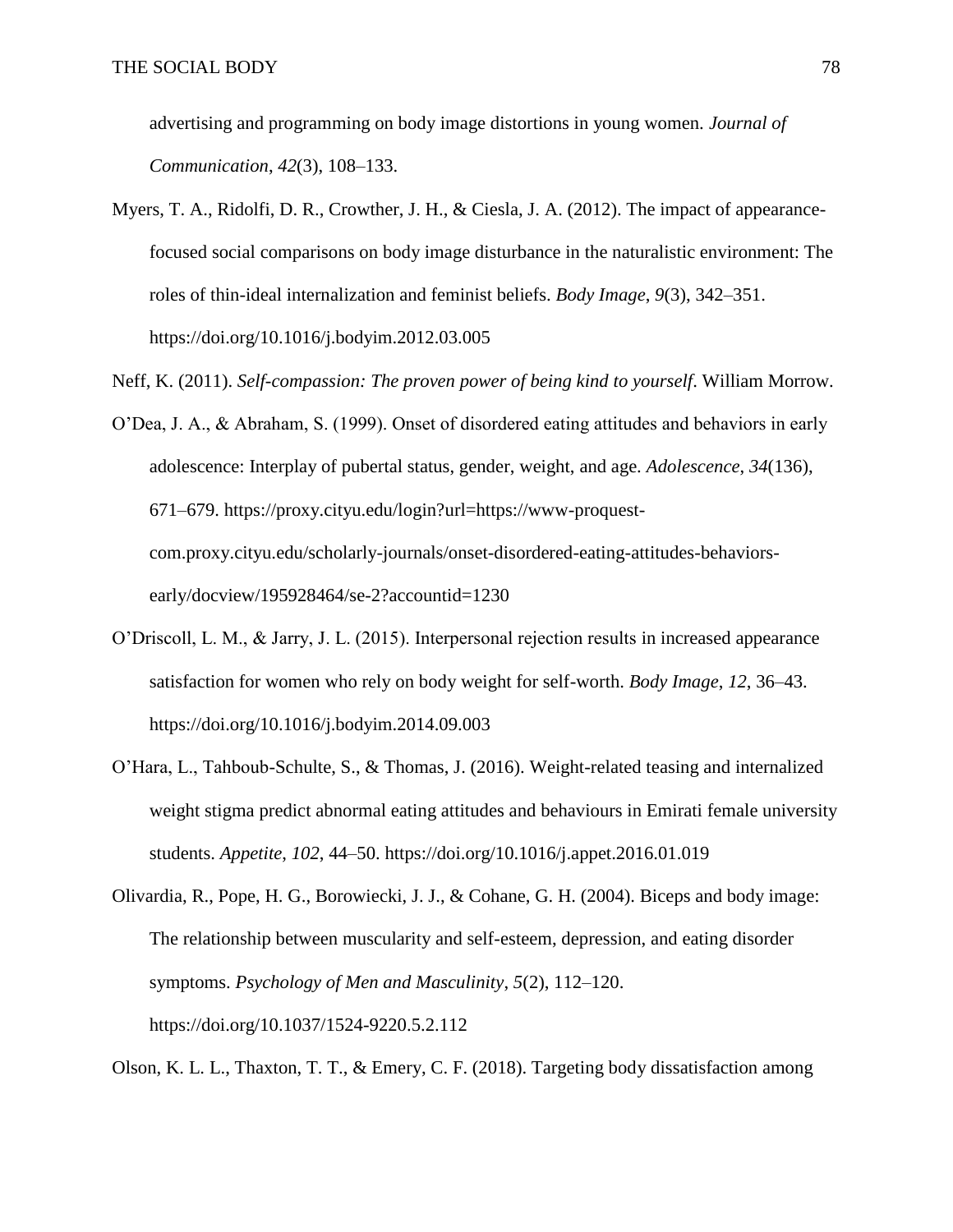women with overweight or obesity: A proof-of-concept pilot study. *International Journal of Eating Disorders*, *51*(8), 973–977. https://doi.org/10.1002/eat.22874

- Otto, M. W., Wilhelm, S., Cohen, L. S., & Harlow, B. L. (2001). Prevalence of body dysmorphic disorder in a community sample of women. *American Journal of Psychiatry*, *158*(12), 2061–2063. https://doi.org/10.1176/appi.ajp.158.12.2061
- Patton, S. C., Alexander Beaujean, A., & Benedict, H. E. (2014). Parental bonds, attachment anxiety, media susceptibility, and body dissatisfaction: A mediation model. *Developmental Psychology*, *50*(8), 2124–2133. https://doi.org/10.1037/a0037111
- Paxton, S. J., Eisenberg, M. E., & Neumark-sztainer, D. (2006). Prospective predictors of body dissatisfaction in adolescent girls and boys: A five-year longitudinal study. *Developmental Psychology*, *42*(5), 888–899. https://doi.org/10.1037/0012-1649.42.5.888
- Pearl, R. L., & Puhl, R. M. (2014). Measuring internalized weight attitudes across body weight categories: Validation of the Modified Weight Bias Internalization Scale. *Body Image*, *11*(1), 89–92. https://doi.org/10.1016/j.bodyim.2013.09.005
- Preston, C., & Ehrsson, H. (2018). Implicit and explicit changes in body satisfaction evoked by body size illusions: Implications for eating disorder vulnerability in women. In *PLoS ONE* (Vol. 13, Issue 6). https://doi.org/10.1371/journal.pone.0199426
- Pullmer, R., Coelho, J. S., & Zaitsoff, S. L. (2019). Kindness begins with yourself: The role of self-compassion in adolescent body satisfaction and eating pathology. *International Journal of Eating Disorders*, *52*, 809–816. https://doi.org/10.1002/eat.23081
- Reel, J., Voelker, D., & Greenleaf, C. (2015). Weight status and body image perceptions in adolescents: current perspectives. *Adolescent Health, Medicine and Therapeutics*, 149. https://doi.org/10.2147/ahmt.s68344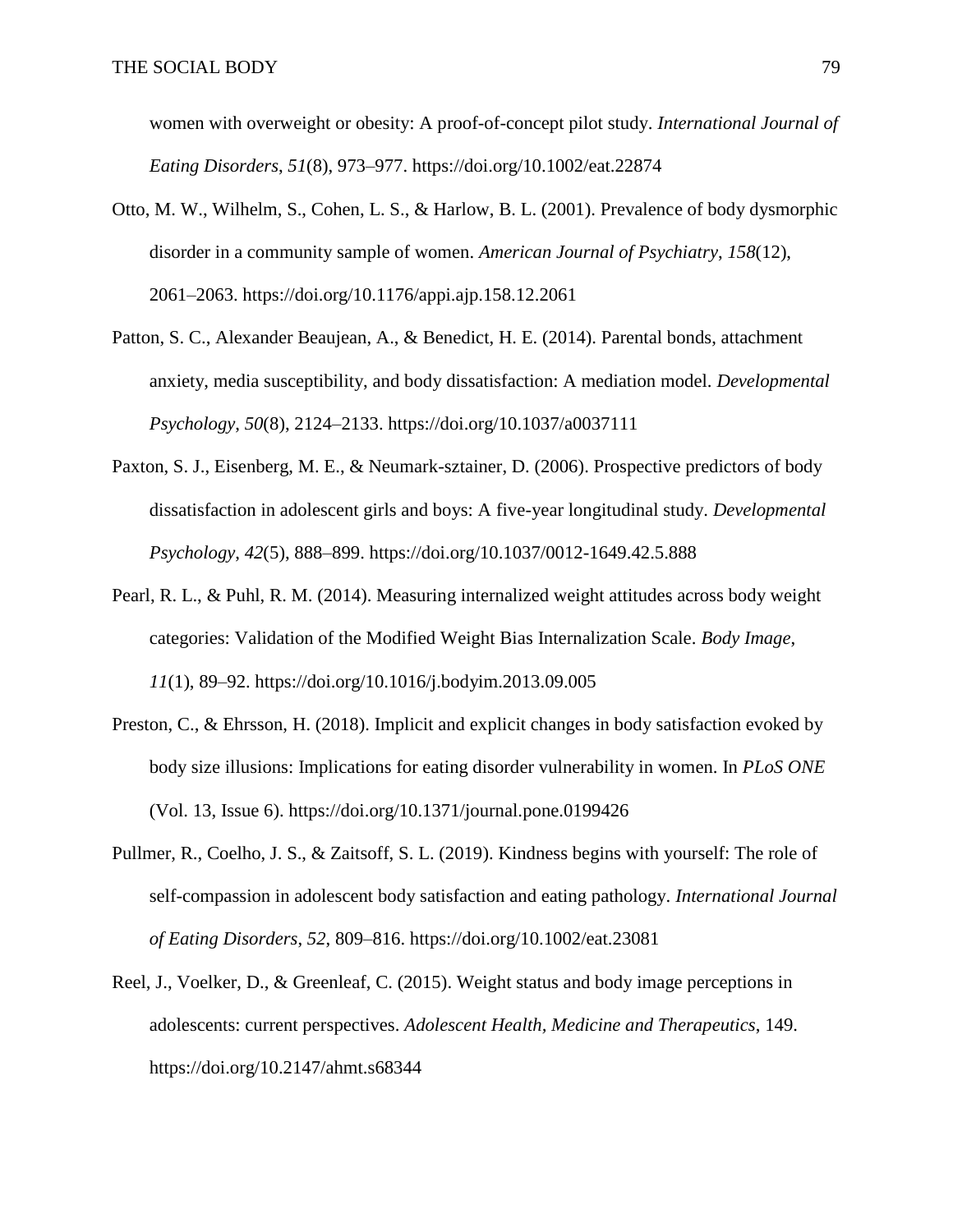- Reilly, E. E., Gordis, E. B., Boswell, J. F., Donahue, J. M., Emhoff, S. M., & Anderson, D. A. (2018). Evaluating the role of repetitive negative thinking in the maintenance of social appearance anxiety: An experimental manipulation. *Behaviour Research and Therapy*, *102*, 36–41. https://doi.org/10.1016/j.brat.2018.01.001
- Ricciardelli, L. A., & McCabe, M. P. (2001). Dietary restraint and negative affect as mediators of body dissatisfaction and bulimic behavior in adolescent girls and boys. *Behaviour Research and Therapy*, *39*, 1317– 1328.
- Richard, A., Rohrmann, S., Lohse, T., & Eichholzer, M. (2016). Is body weight dissatisfaction a predictor of depression independent of body mass index, sex and age? Results of a crosssectional study. *BMC Public Health*, *16*. https://doi.org/10.1186/s12889-016-3497-8
- Rief, W., Buhlmann, U., Wilhelm, S., Borkenhagen, A., & Brähler, E. (2006). The prevalence of body dysmorphic disorder: A population-based survey. *Psychological Medicine*, *36*(6), 877–885. https://doi.org/10.1017/S0033291706007264
- Rieger, E., Dolan, A., Thomas, B., & Bell, J. (2017). The effect of interpersonal rejection on attentional biases regarding thin-ideal and non-thin images: The moderating role of body weight- and shape-based self-worth. *Body Image*, *22*, 78–86. https://doi.org/10.1016/j.bodyim.2017.06.002
- Rodgers, R. F., Donovan, E., Cousineau, T., Yates, K., McGowan, K., Cook, E., Lowy, A. S., & Franko, D. L. (2018). BodiMojo: Efficacy of a mobile-based intervention in improving body image and self-compassion among adolescents. *Journal of Youth and Adolescence*, *47*(7), 1363–1372. https://doi.org/10.1007/s10964-017-0804-3
- Rodgers, R. F., & DuBois, R. H. (2016). Cognitive biases to appearance-related stimuli in body dissatisfaction: A systematic review. *Clinical Psychology Review*, *46*, 1–11.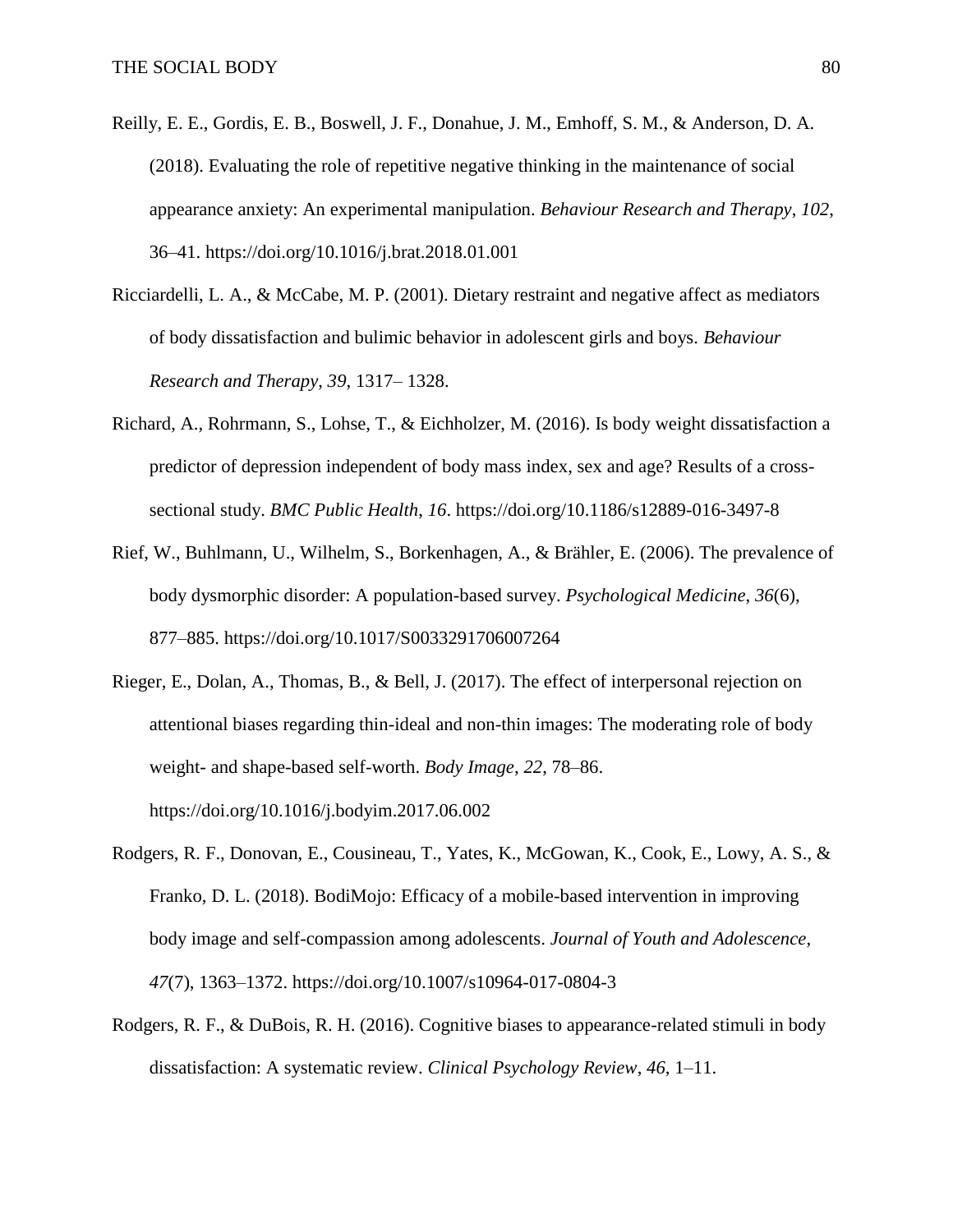https://doi.org/10.1016/j.cpr.2016.04.006

- Rodgers, R. F., McLean, S. A., & Paxton, S. J. (2015). Longitudinal relationships among internalization of the media ideal, peer social comparison, and body dissatisfaction: Implications for the tripartite influence model. *Developmental Psychology*, *51*(5), 706–713. https://doi.org/10.1037/dev0000013
- Rosen, J. C., Reiter, J., & Orosan, P. (1995). Cognitive-behavioral body image therapy for body dismorphic disorder. *Journal of Consulting and Clinical Psychology*, *63*(2), 263–269.
- Rosewall, J. K., Gleaves, D. H., & Latner, J. D. (2019). Psychopathology factors that affect the relationship between body size and body dissatisfaction and the relationship between body dissatisfaction and eating pathology. *Frontiers in Psychology*, *9*. https://doi.org/10.3389/fpsyg.2018.02768
- Rothman, K. J. (2008). BMI-related errors in the measurement of obesity. *International Journal of Obesity*, *32*, S56–S59. https://doi.org/10.1038/ijo.2008.87
- Schaefer, M. K., & Blodgett Salafia, E. H. (2014). The connection of teasing by parents, siblings, and peers with girls' body dissatisfaction and boys' drive for muscularity: The role of social comparison as a mediator. *Eating Behaviors*, *15*(4), 599–608. https://doi.org/10.1016/j.eatbeh.2014.08.018
- Schneider, C., Agthe, M., Yanagida, T., Voracek, M., & Hennig-Fast, K. (2017). Effects of muscle dysmorphia, social comparisons and body schema priming on desire for social interaction: An experimental approach. *BMC Psychology*, *5*(1), 1–9. https://doi.org/10.1186/s40359-017-0189-9
- Schneider, S. C., Turner, C. M., Mond, J., & Hudson, J. L. (2017). Prevalence and correlates of body dysmorphic disorder in a community sample of adolescents. *Australian and New*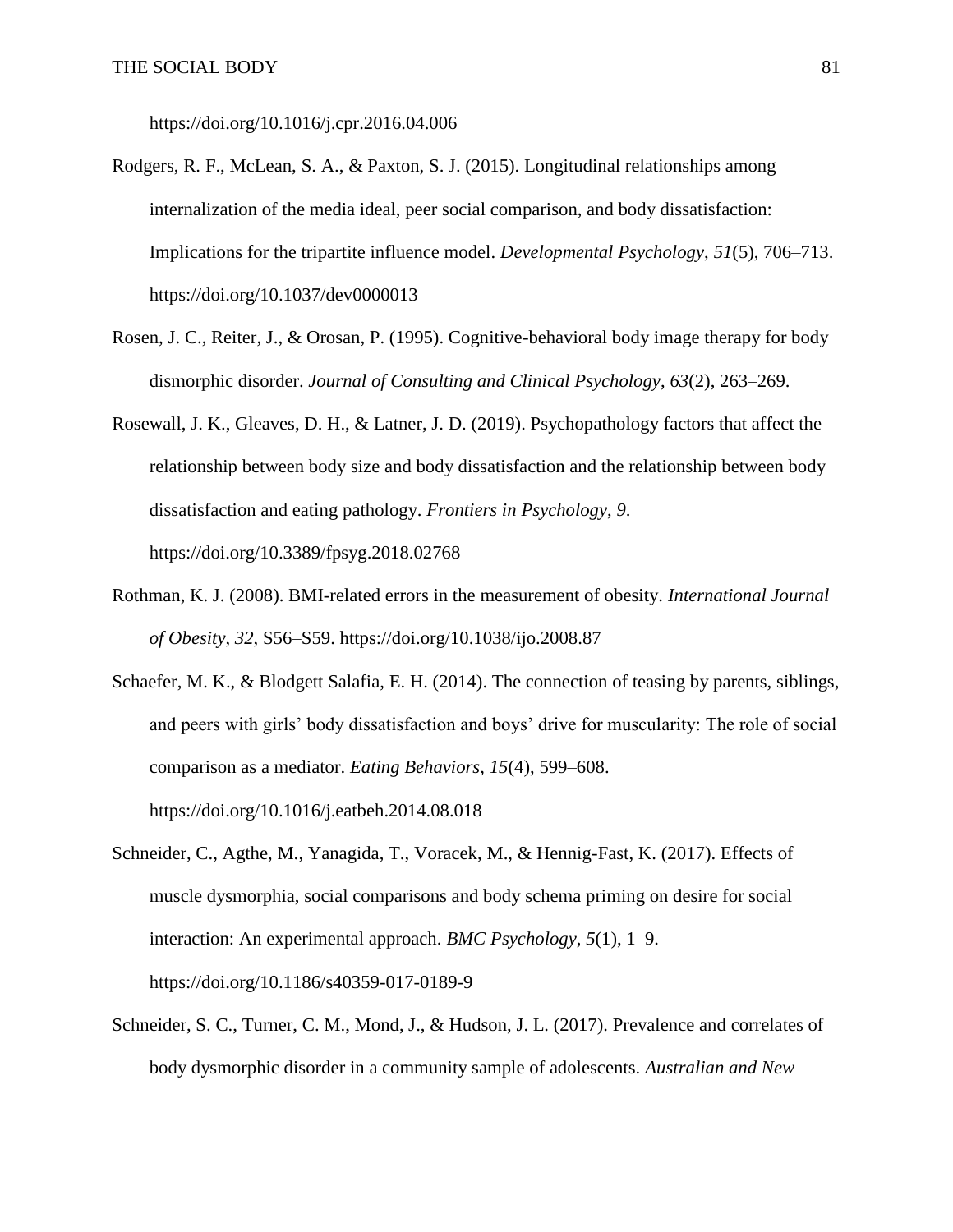*Zealand Journal of Psychiatry*, *51*(6), 595–603. https://doi.org/10.1177/0004867416665483

- Shroff, H., & Thompson, J. K. (2006). Peer influences, body-image dissatisfaction, eating dysfunction and self-esteem in adolescent girls. *Journal of Health Psychology*, *11*(4), 533– 551. https://doi.org/10.1177/1359105306065015
- Skyttner, L. (2006). *General systems theory: Problems, perspectives, practice* (2nd ed.). World Scientific Publishing Company.
- Smith, G., & Farrimond, H. (2019). Active ageing, emotional care and the threat of stigma: Identity management in older adults using sleeping medication long-term. *Health (United Kingdom)*, *23*(3), 255–272. https://doi.org/10.1177/1363459318762034
- Smolak, L., Murnen, S. K., & Thompson, J. K. (2005). Sociocultural influences and muscle building in adolescent boys. *Psychology of Men and Masculinity*, *6*(4), 227–239. https://doi.org/10.1037/1524-9220.6.4.227
- Steinberg, L., & Monahan, K. C. (2007). Age differences in resistance to peer influence. *Developmental Psychology*, *43*(6), 1531–1543. https://doi.org/10.1037/0012- 1649.43.6.1531
- Stice, E., Hayward, C., Cameron, R. P., Killen, J. D., & Taylor, C. B. (2000). Body-image and eating disturbances predict onset of depression among female adolescents: A longitudinal study. *Journal of Abnormal Psychology*, *109*(3), 438–444. https://doi.org/10.1037/0021- 843X.109.3.438
- Stice, E., & Presnell, K. (2007). *Body Project : Promoting body acceptance and preventing eating disorders - facilitator guide*. Oxford University Press.
- Stunkard, A. J., Sorensen, T., & Schulsinger, F. (1983). Use of the Danish adoption register for the study of obesity and thinness. In S. Kety (Ed.), *The genetics of neurological and*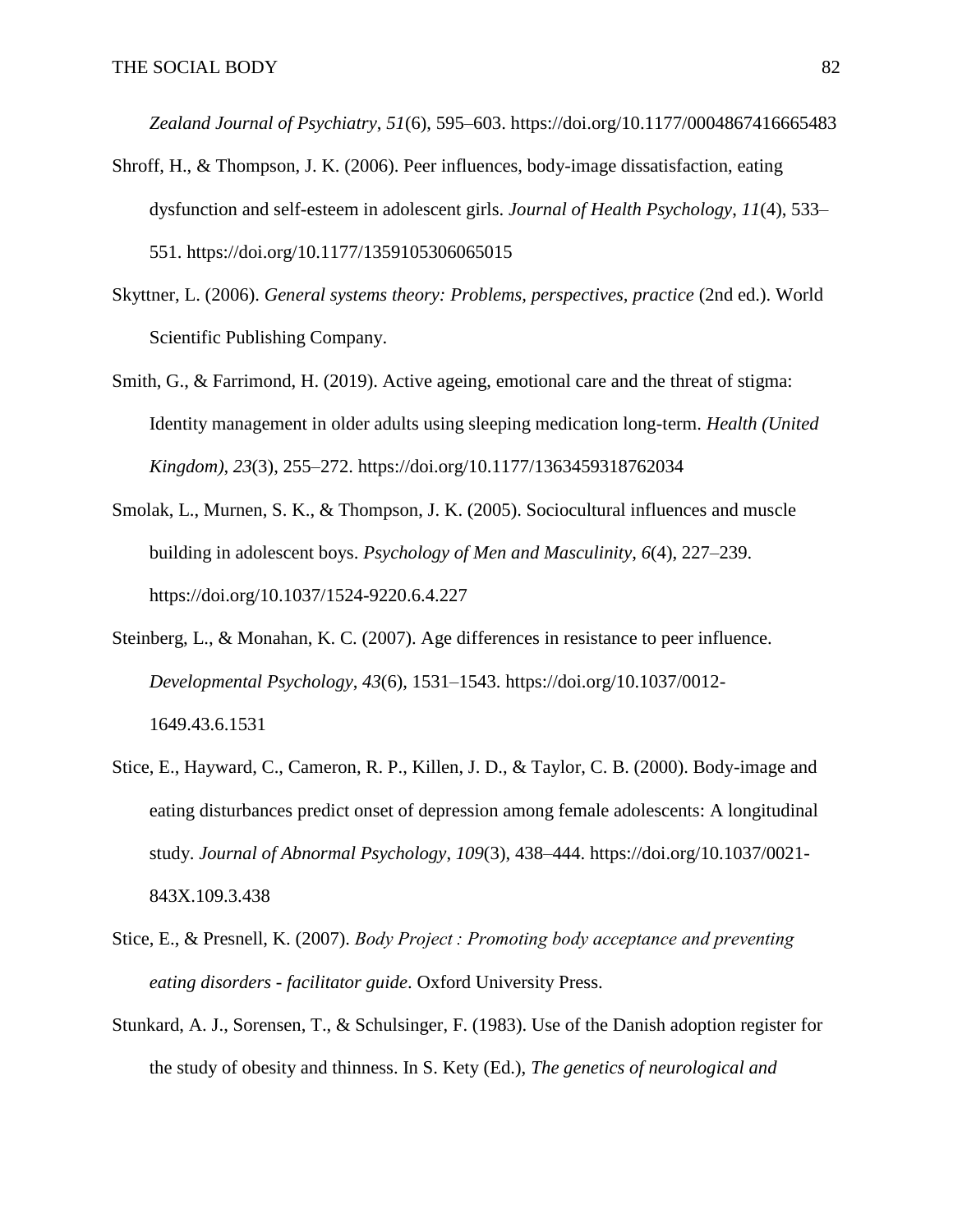*psychiatric disorders* (pp. 115–120). Raven Press.

- Svaldi, J., Bender, C., & Tuschen-Caffier, B. (2010). Explicit memory bias for positively valenced body-related cues in women with binge eating disorder. *Journal of Behavior Therapy and Experimental Psychiatry*, *41*(3), 251–257. https://doi.org/10.1016/j.jbtep.2010.02.002
- Swami, V., Frederick, D. A., Aavik, T., Alcalay, L., Allik, J., Anderson, D., Andrianto, S., Arora, A., Brännström, Å., Cunningham, J., Danel, D., Doroszewicz, K., Forbes, G. B., Furnham, A., Greven, C. U., Halberstadt, J., Hao, S., Haubner, T., Hwang, C. S., … Zivcic-Becirevic, I. (2010). The attractive female body weight and female body dissatisfaction in 26 countries across 10 world regions: Results of the international body project I. *Personality and Social Psychology Bulletin*, *36*(3), 309–325.

https://doi.org/10.1177/0146167209359702

- Swami, V., Salem, N., Furnham, A., & Tove´e, M. J. (2008). Initial examination of the validity and reliability of the female Photographic Figure Rating Scale for body image assessment. *Personality and Individual Differences*, *44*, 1752–1761.
- Swami, V., Taylor, R., & Carvalho, C. (2011). Body dissatisfaction assessed by the Photographic Figure Rating Scale is associated with sociocultural, personality, and media influences. *Scandinavian Journal of Psychology*, *52*(1), 57–63. https://doi.org/10.1111/j.1467- 9450.2010.00836.x
- Taniguchi, E., & Dailey, R. M. (2020). Parental confirmation and emerging adult children's body image: Self-concept and social competence as mediators. *Communication Research*, *47*(3), 373–401. https://doi.org/10.1177/0093650218777575

Taylor, C. B., Bryson, S., Luce, K. H., Cunning, D., Doyle, A. C., Abascal, L. B., & Wilfley, D.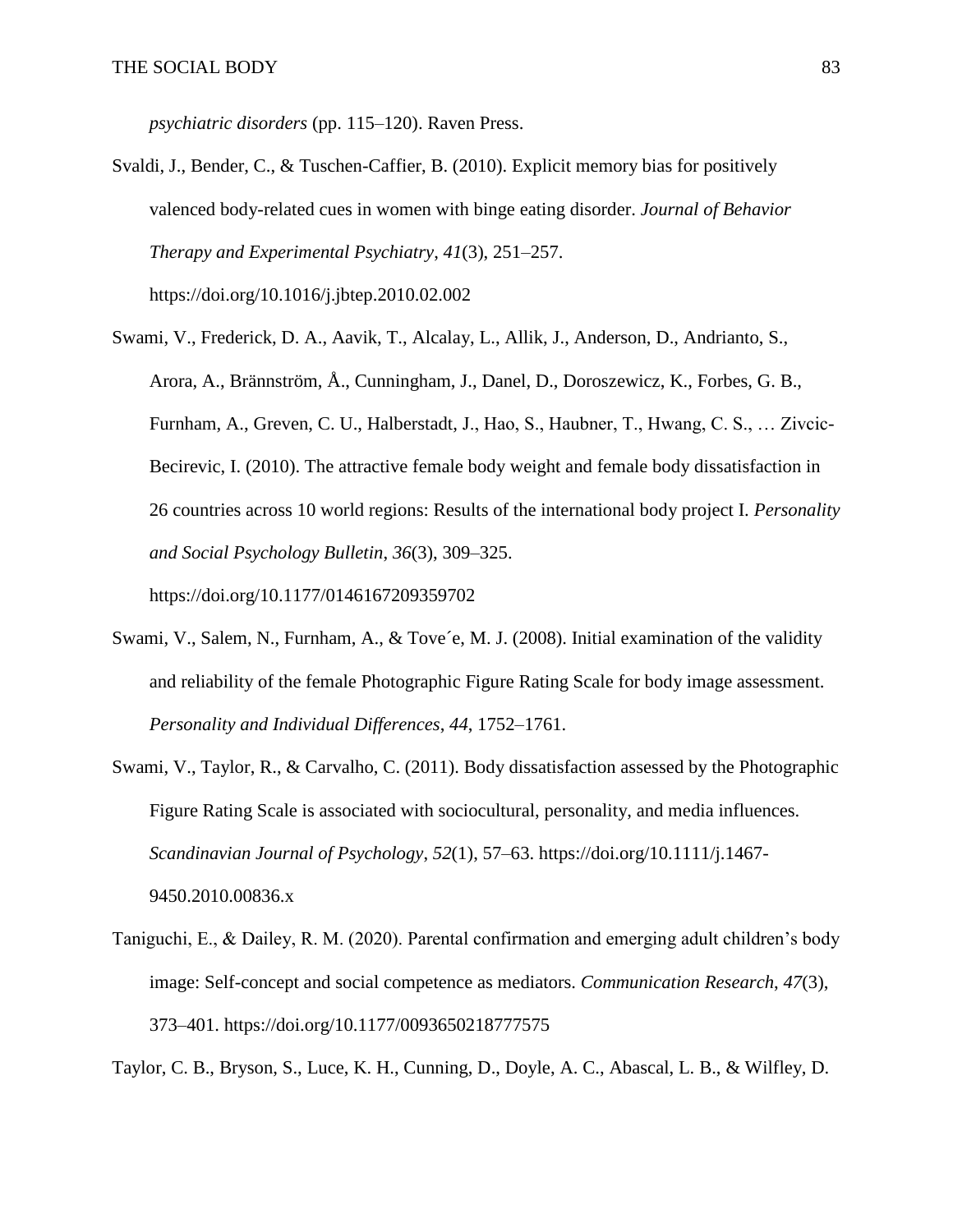- E. (2006). Prevention of eating disorders in at-risk college-age women. *Archives of General Psychiatry*, *63*, 881–888.
- Tesser, A. (1988). Toward a self-evaluation maintenance model of social behavior. In *Advances in experimental social psychology* (pp. 181–227). Elsevier Science & Technology. https://doi.org/10.1016/S0065-2601(08)60227-0
- Thompson, J. K., Heinberg, L. J., Altabe, M., & Tantleff-Dunn, S. (1999). Sociocultural theory: The media and society. In *Exacting beauty: Theory, assessment, and treatment of body image disturbance.* (pp. 85–124). American Psychological Association. https://doi.org/10.1037/10312-003
- Tiggemann, M. (2012). Sociocultural perspectives on body image. In *Encyclopedia of Body Image and Human Appearance* (Vol. 2, pp. 758–765). Elsevier Inc. https://doi.org/10.1016/B978-0-12-384925-0.00120-6
- Tiggemann, M., & Zaccardo, M. (2018). 'Strong is the new skinny': A content analysis of #fitspiration images on Instagram. *Journal of Health Psychology*, *23*(8), 1003–1011. https://doi.org/10.1177/1359105316639436
- Titchener, K., & Wong, Q. J. J. (2015). A weighty issue: Explaining the association between body mass index and appearance-based social anxiety. *Eating Behaviors*, *16*, 13–16. https://doi.org/10.1016/j.eatbeh.2014.10.005
- Trekels, J., & Eggermont, S. (2017). Linking magazine exposure to social appearance anxiety: The role of appearance norms in early adolescence. *Journal of Research on Adolescence*, *27*(4), 736–751. https://doi.org/10.1111/jora.12311
- Trottier, K., Carter, J. C., MacDonald, D. E., McFarlane, T., & Olmsted, M. P. (2015). Adjunctive graded body image exposure for eating disorders: A randomized controlled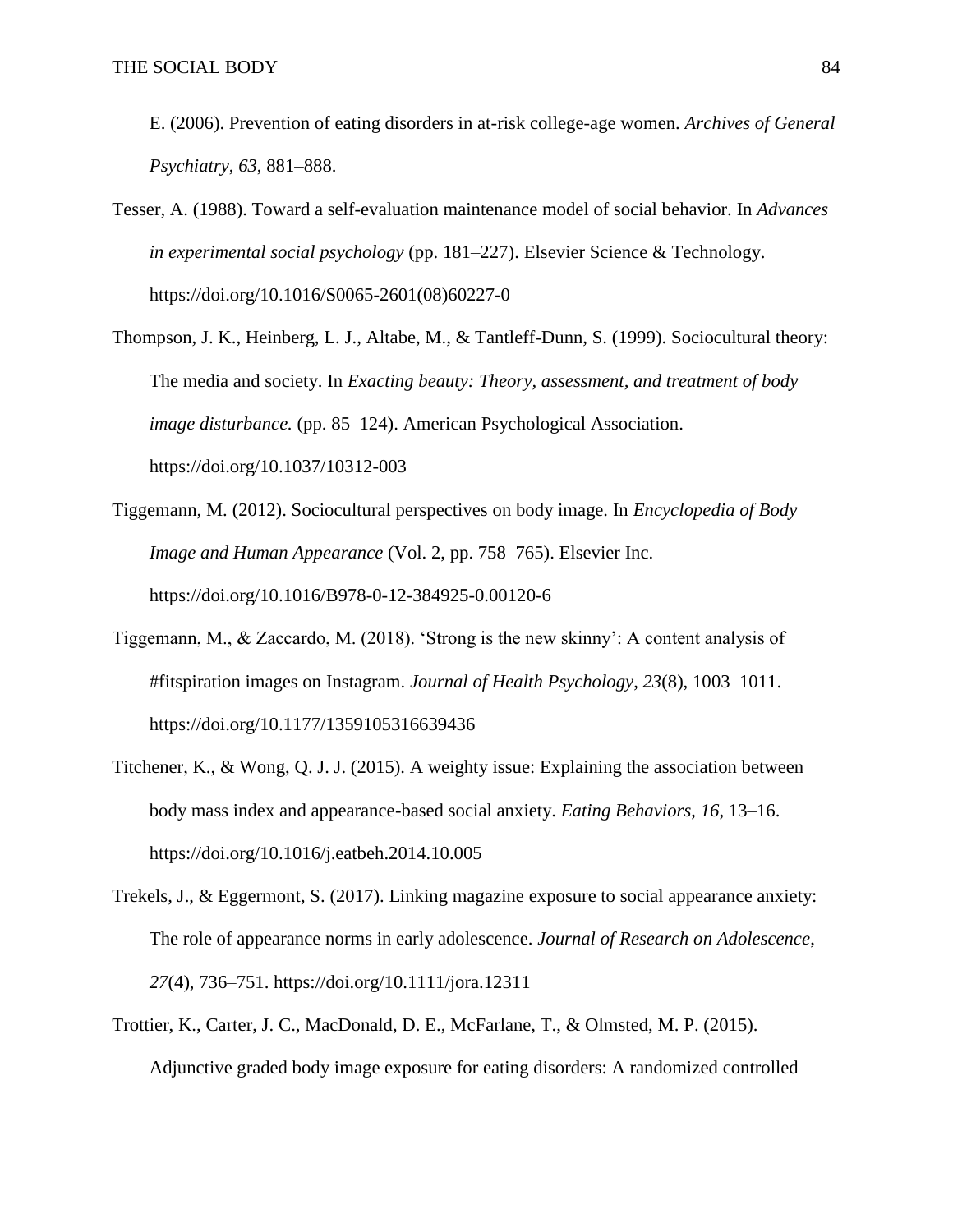initial trial in clinical practice. *International Journal of Eating Disorders*, *48*(5), 494–504. https://doi.org/10.1002/eat.22341

- Turel, T., Jameson, M., Gitimu, P., Rowlands, Z., Mincher, J., & Pohle-Krauza, R. (2018). Disordered eating: Influence of body image, sociocultural attitudes, appearance anxiety and depression - a focus on college males and a gender comparison. *Cogent Psychology*, *5*(1), 1–22. https://doi.org/10.1080/23311908.2018.1483062
- Tylka, T. L. (2011). Refinement of the Tripartite Influence model for men: Dual body image pathways to body change behaviors. *Body Image*, *8*, 199–207. https://doi.org/10.1016/j.bodyim.2011.04.008
- Uchôa, F. N. M., Uchôa, N. M., Daniele, T. M. da C., Lustosa, R. P., Garrido, N. D., Deana, N. F., Aranha, Á. C. M., & Alves, N. (2019). Influence of the mass media and body dissatisfaction on the risk in adolescents of developing eating disorders. *International Journal of Environmental Research and Public Health*, *16*. https://doi.org/10.3390/ijerph16091508
- van Den Berg, P. A., Thompson, J. K., Obremski-Brandon, K., & Coovert, M. (2002). The Tripartite Influence model of body image and eating disturbance: A covariance structure modeling investigation testing the mediational role of appearance comparison. *Journal of Psychosomatic Research*, *53*, 1007–1020. https://doi.org/10.1016/S0022-3999(02)00499-3
- van Geel, M., Vedder, P., & Tanilon, J. (2014). Are overweight and obese youths more often bullied by their peers? A meta-analysis on the relation between weight status and bullying. *International Journal of Obesity*, *38*(10), 1263–1267. https://doi.org/10.1038/ijo.2014.117
- Vandenbosch, L., & Eggermont, S. (2016). The interrelated roles of mass media and social media in adolescents' development of an objectified self-concept: A longitudinal study.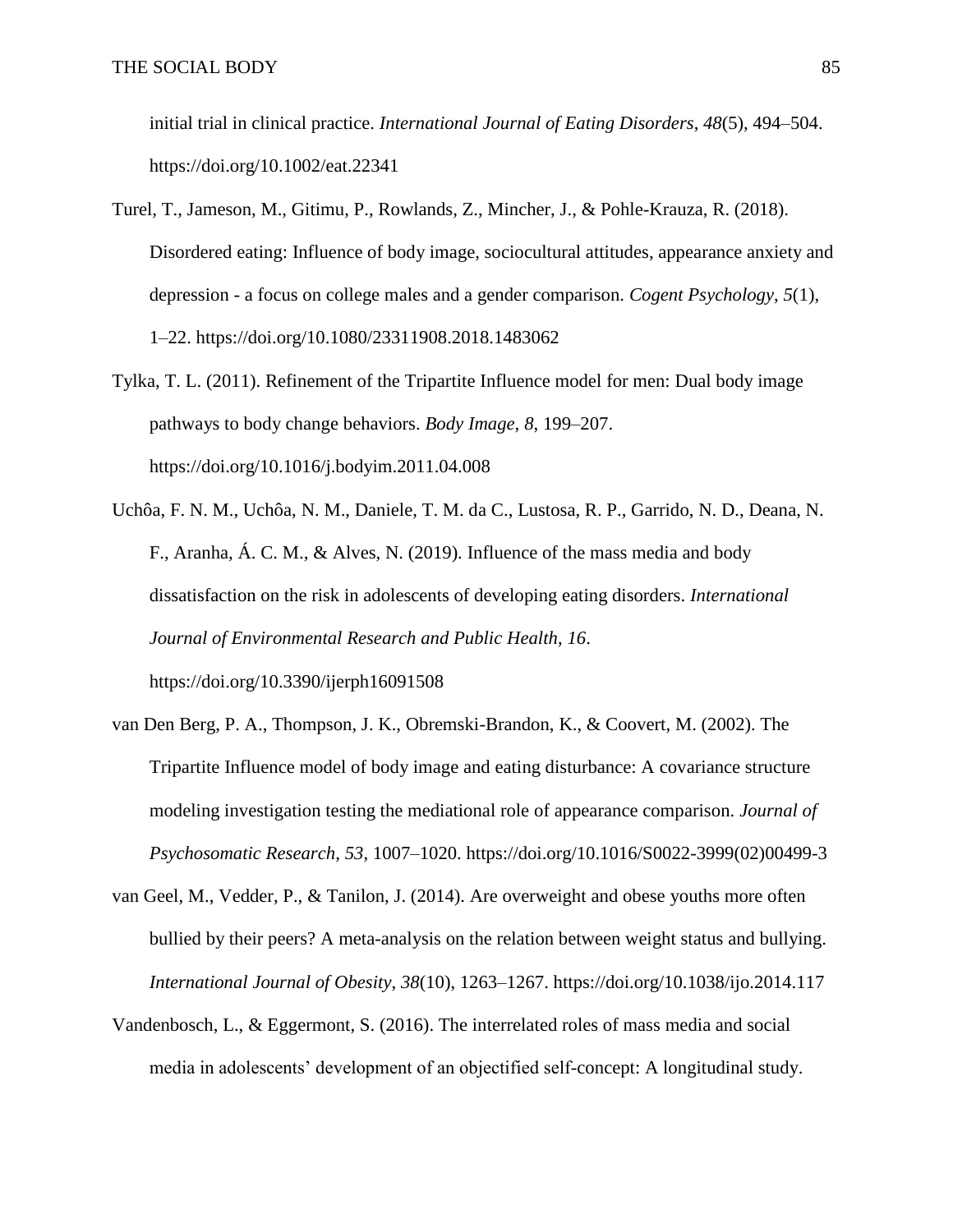*Communication Research*, *43*(8), 1116–1140. https://doi.org/10.1177/0093650215600488

- Veldhuis, J., Konijn, E. A., & Knobloch-Westerwick, S. (2017). Boost your body: Selfimprovement magazine messages increase body satisfaction in young adults. *Health Communication*, *32*(2), 200–210. https://doi.org/10.1080/10410236.2015.1113482
- Voelker, D., Reel, J., & Greenleaf, C. (2015). Weight status and body image perceptions in adolescents: current perspectives. *Adolescent Health, Medicine and Therapeutics*, *6*, 149– 158. https://doi.org/10.2147/ahmt.s68344
- Vygotsky, L. S. (1978). *Mind in society. The development of higher psychological processes.* (M. Cole, V. John-Steiner, S. Scribner, & E. Souberman (eds.)). Harvard University Press.
- Wade, T. (2017). Objectification theory model of eating disorders. In *Encyclopedia of Feeding and Eating Disorders*. Springer Science+Business Media.
- Warren, M. P. (1983). Physical and biological aspects of puberty. In J. Brooks-Gunn & A. C. Petersen (Eds.), *Girls at puberty: Biological and psychosocial perspectives* (pp. 3–28). Plenum.
- Webb, H., & Zimmer-Gembeck, M. (2014). The role of friends and peers in adolescent body dissatisfaction: A review and critique of 15 years of research. *Journal of Research on Adolescence*, *24*(4), 564–590. https://doi.org/10.1111/jora.12084
- Webb, J. B., Rogers, C. B., Etzel, L., & Padro, M. P. (2018). "Mom, quit fat talking—I'm trying to eat (mindfully) here!": Evaluating a sociocultural model of family fat talk, positive body image, and mindful eating in college women. *Appetite*, *126*(July 2017), 169–175. https://doi.org/10.1016/j.appet.2018.04.003
- Wills, T. (1981). Downward comparison principles in social psychology. *Psychological Bulletin*, *90*(2), 245–271. https://doi.org/0033-2909/81/9002-0245S00.75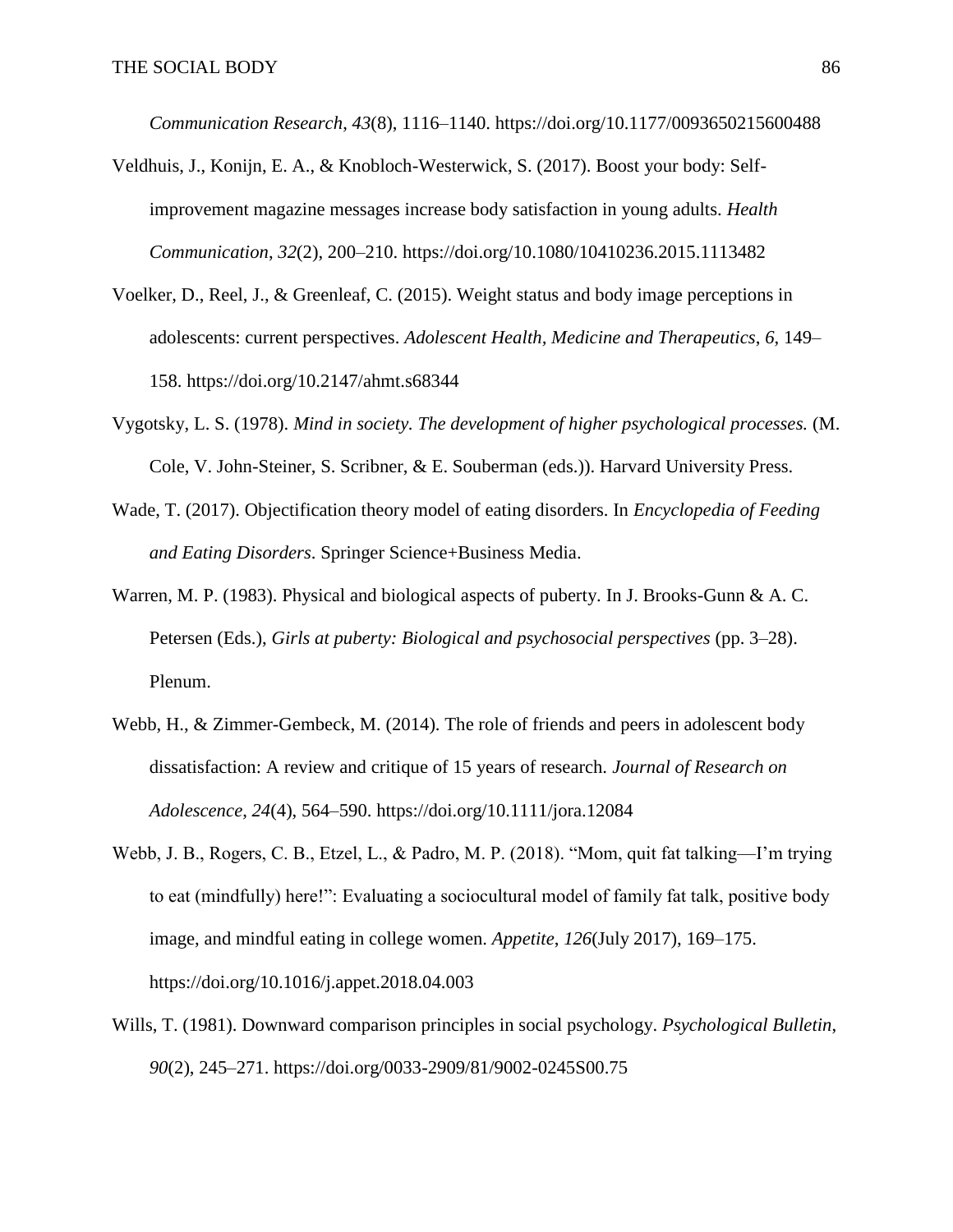- Wilsdon, A., & Wade, T. D. (2006). Executive functioning in anorexia nervosa: Exploration of the role of obsessionality, depression and starvation. *Journal of Psychiatric Research*, *40*(8), 746–754. https://doi.org/10.1016/j.jpsychires.2005.10.006
- Wood-Barcalow, N. L., Tylka, T. L., & Augustus-Horvath, C. L. (2010). "But I like my body": Positive body image characteristics and a holistic model for young-adult women. *Body Image*, *7*(2), 106–116. https://doi.org/10.1016/j.bodyim.2010.01.001
- Yamamiya, Y., Shroff, H., & Thompson, J. K. (2008). The Tripartite Influence model of body image and eating disturbance: A replication with a Japanese sample. *International Journal of Eating Disorders*, *41*(1). https://doi.org/10.1002/eat
- Zarychta, K., Chan, C. K. Y., Kruk, M., & Luszczynska, A. (2020). Body satisfaction and body weight in under- and healthy-weight adolescents: mediating effects of restrictive dieting, healthy and unhealthy food intake. *Eating and Weight Disorders*, *25*(1), 41–50. https://doi.org/10.1007/s40519-018-0496-z
- Zimmer-Gembeck, M., & Webb, H. (2017). Body image and peer relationships: Unique associations of adolescents' social status and competence with peer- and self-reported appearance victimization. *Journal of Adolescence*, *61*, 131–140. https://doi.org/10.1016/j.adolescence.2017.10.002
- Zittoun, T., & Gillespie, A. (2015). Internalization: How culture becomes mind. *Culture and Psychology*, *21*(4), 477–491. https://doi.org/10.1177/1354067X15615809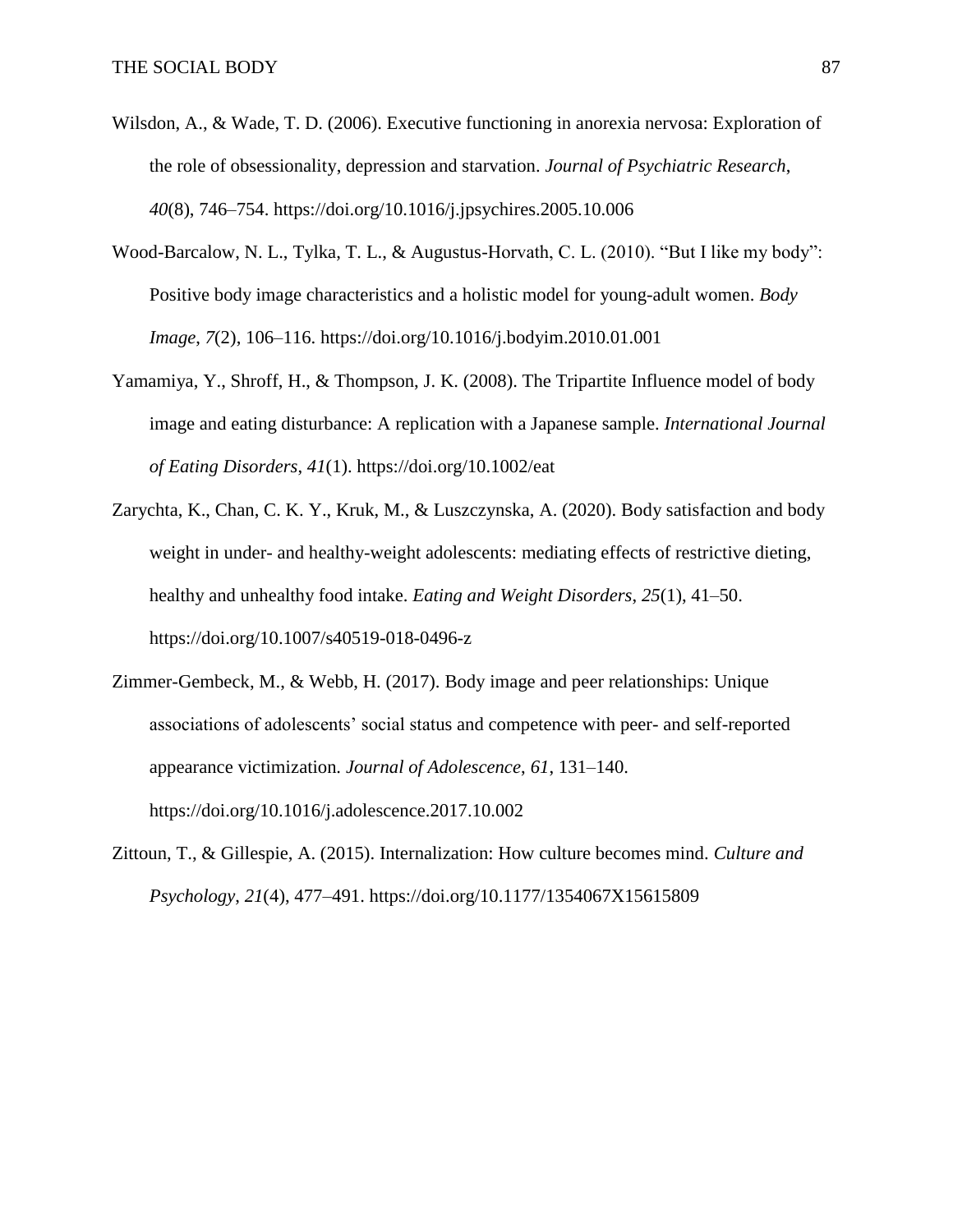## **Appendix**

## **List of Terms**

| Body dissatisfaction     | "A person's negative thoughts and feelings about [their] body"      |
|--------------------------|---------------------------------------------------------------------|
|                          | (Grogan, 2016, p. 4)                                                |
| Body dysmorphic disorder | A DSM-5 diagnosis defined by an irrational perception of a          |
|                          | physical flaw, either by presence or degree, alongside an intense   |
|                          | preoccupation with the flaw. Characterized by obsession with        |
|                          | either slight or unobservable shortcomings and repetitive           |
|                          | behaviours intended to cope with the resulting stress (American     |
|                          | Psychiatric Association, 2013).                                     |
| Body image               | One's complete set of attitudes, thoughts, perceptions, and         |
|                          | cognitions of their physical body (Grogan, 2016)                    |
| Body mass index          | A one-number metric that describes a person's relationship          |
|                          | between height and body weight, intended to represent the amount    |
|                          | of body fat a person has (American Psychological Association,       |
|                          | 2020)                                                               |
| Body satisfaction        | Resulting from a positive body image, body satisfaction is          |
|                          | comprised of four qualities: "(a) favorable opinions of the body    |
|                          | (regardless of actual physical appearance), (b) acceptance of the   |
|                          | body in spite of weight, body shape, and imperfections, (c) respect |
|                          | of the body by attending to its needs and engaging in healthy       |
|                          | behaviors, and (d) protection of the body by rejecting unrealistic  |
|                          | body images portrayed in the media" (Avalos et al., 2005, p. 286).  |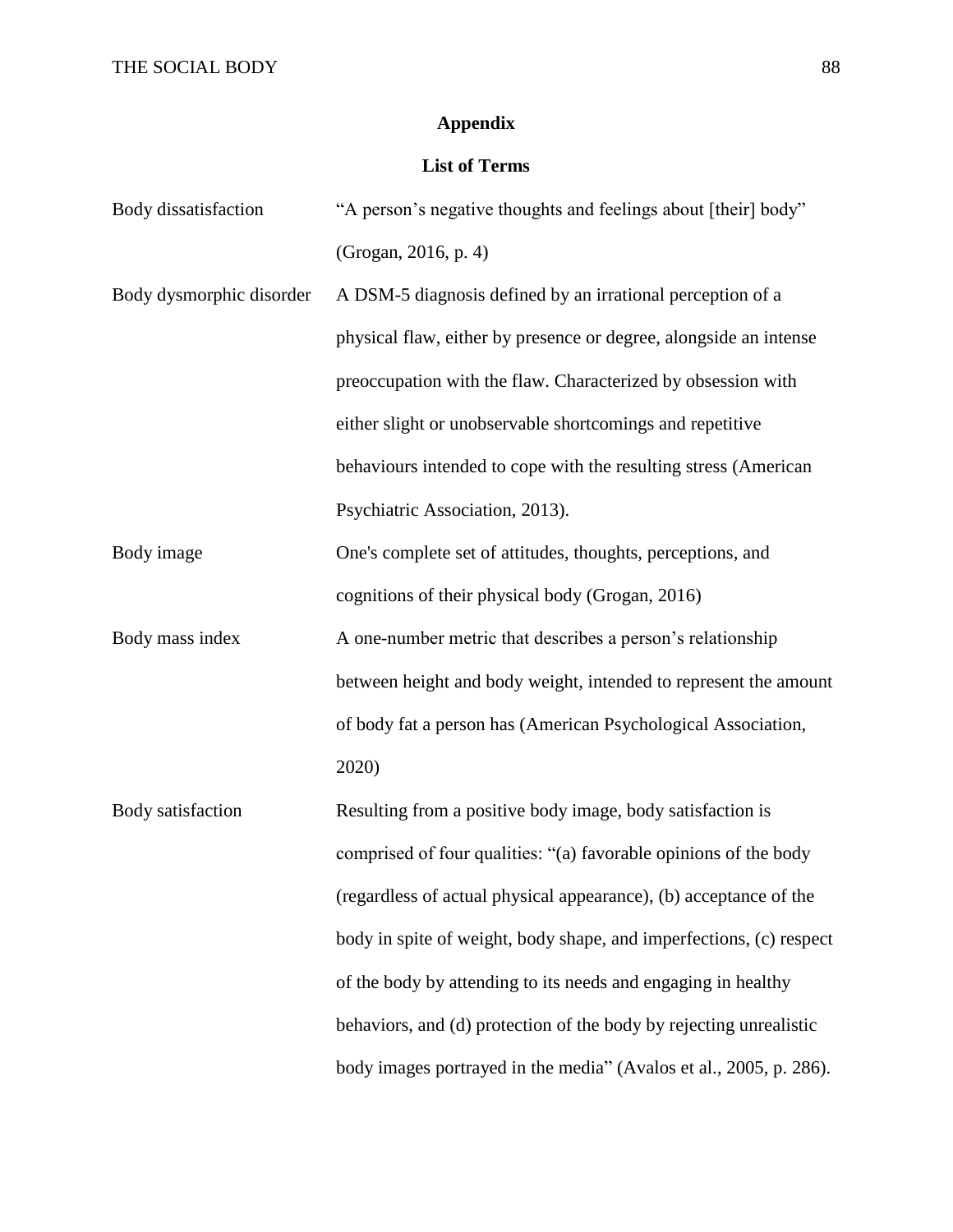## THE SOCIAL BODY 89

| Downward social comparison | Contrast drawn to someone deemed inferior, resulting in            |
|----------------------------|--------------------------------------------------------------------|
|                            | positive self-evaluation (Wills, 1981).                            |
| Internalization            | A process in which outside information or opinions, external       |
|                            | processes, or interpersonal events exist inside the mind of an     |
|                            | individual (Vygotsky, 1978).                                       |
| Muscle dysphoria           | "the pathological pursuit of muscularitycharacterised by an        |
|                            | intensely distressing preoccupation that one is of insufficient    |
|                            | muscularity" (Murray & Touyz, 2013, p. 206)                        |
| Objectification            | When people "are valued primarily for their outward appearance,    |
|                            | and their body parts and sexual functions may be separated from    |
|                            | their personhood, reduced to the status of mere instruments, or    |
|                            | regarded as capable of representing them entirely" (Wade, 2017,    |
|                            | para. 2).                                                          |
| <b>PTM</b>                 | Power Threat Meaning Framework – Lens that emphasizes              |
|                            | responses to threats from social power. Promotes looking for       |
|                            | multiple influences rather than single reasons (Johnstone & Boyle, |
|                            | 2018)                                                              |
| Self-compassion            | "expressing kindness, compassion, and understanding towards        |
|                            | yourself regarding your weight, appearance and body shape"         |
|                            | (Moffitt et al., 2018, p. 70)                                      |
| Social appearance anxiety  | Fear that one's appearance will be negatively evaluated by others  |
|                            | (Hart et al., 2008); the manifestation of body dissatisfaction in  |
|                            | social contexts                                                    |